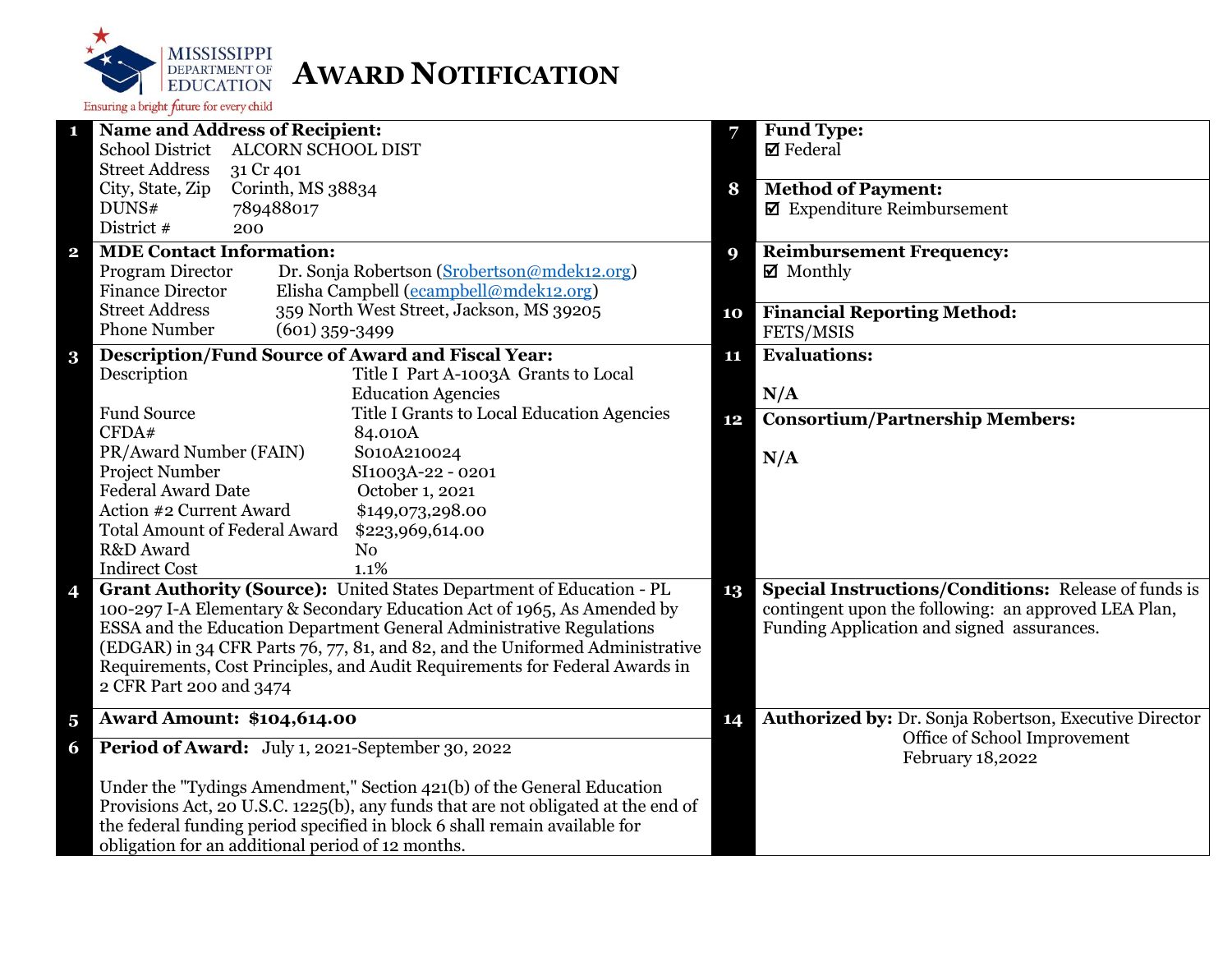

| 1                       | <b>Name and Address of Recipient:</b>                                             |    | Fund Type:                                                  |
|-------------------------|-----------------------------------------------------------------------------------|----|-------------------------------------------------------------|
|                         | School District AMITE CO SCHOOL DIST                                              |    | <b>Ø</b> Federal                                            |
|                         | <b>Street Address</b><br>P.O. Box 378                                             |    |                                                             |
|                         | City, State, Zip<br>Liberty, MS 39645                                             | 8  | <b>Method of Payment:</b>                                   |
|                         | DUNS#<br>043321215                                                                |    | $\blacksquare$ Expenditure Reimbursement                    |
|                         | District #<br>300                                                                 |    |                                                             |
| $\mathbf{2}$            | <b>MDE Contact Information:</b>                                                   | 9  | <b>Reimbursement Frequency:</b>                             |
|                         | Dr. Sonja Robertson (Srobertson@mdek12.org)<br>Program Director                   |    | $\boxtimes$ Monthly                                         |
|                         | Elisha Campbell (ecampbell@mdek12.org)<br><b>Finance Director</b>                 |    |                                                             |
|                         | <b>Street Address</b><br>359 North West Street, Jackson, MS 39205                 | 10 | <b>Financial Reporting Method:</b>                          |
|                         | <b>Phone Number</b><br>$(601)$ 359-3499                                           |    | FETS/MSIS                                                   |
| $\bf{3}$                | <b>Description/Fund Source of Award and Fiscal Year:</b>                          | 11 | <b>Evaluations:</b>                                         |
|                         | Description<br>Title I Part A-1003A Grants to Local                               |    |                                                             |
|                         | <b>Education Agencies</b>                                                         |    | N/A                                                         |
|                         | Fund Source<br>Title I Grants to Local Education Agencies                         | 12 | <b>Consortium/Partnership Members:</b>                      |
|                         | CFDA#<br>84.010A                                                                  |    |                                                             |
|                         | PR/Award Number (FAIN)<br>S010A210024                                             |    | N/A                                                         |
|                         | Project Number<br>SI1003A-22 - 0301                                               |    |                                                             |
|                         | <b>Federal Award Date</b><br>October 1, 2021                                      |    |                                                             |
|                         | Action #2 Current Award<br>\$149,073,298.00                                       |    |                                                             |
|                         | <b>Total Amount of Federal Award</b><br>\$223,969,614.00                          |    |                                                             |
|                         | R&D Award<br>N <sub>o</sub>                                                       |    |                                                             |
|                         | 3.18%<br><b>Indirect Cost</b>                                                     |    |                                                             |
| 4                       | Grant Authority (Source): United States Department of Education - PL              | 13 | <b>Special Instructions/Conditions:</b> Release of funds is |
|                         | 100-297 I-A Elementary & Secondary Education Act of 1965, As Amended by           |    | contingent upon the following: an approved LEA Plan,        |
|                         | ESSA and the Education Department General Administrative Regulations              |    | Funding Application and signed assurances.                  |
|                         | (EDGAR) in 34 CFR Parts 76, 77, 81, and 82, and the Uniformed Administrative      |    |                                                             |
|                         | Requirements, Cost Principles, and Audit Requirements for Federal Awards in       |    |                                                             |
|                         | 2 CFR Part 200 and 3474                                                           |    |                                                             |
| $\overline{\mathbf{5}}$ | <b>Award Amount: \$54,512.00</b>                                                  | 14 | Authorized by: Dr. Sonja Robertson, Executive Director      |
| 6                       | Period of Award: July 1, 2021-September 30, 2022                                  |    | Office of School Improvement<br>February 18,2022            |
|                         | Under the "Tydings Amendment," Section 421(b) of the General Education            |    |                                                             |
|                         | Provisions Act, 20 U.S.C. 1225(b), any funds that are not obligated at the end of |    |                                                             |
|                         | the federal funding period specified in block 6 shall remain available for        |    |                                                             |
|                         | obligation for an additional period of 12 months.                                 |    |                                                             |
|                         |                                                                                   |    |                                                             |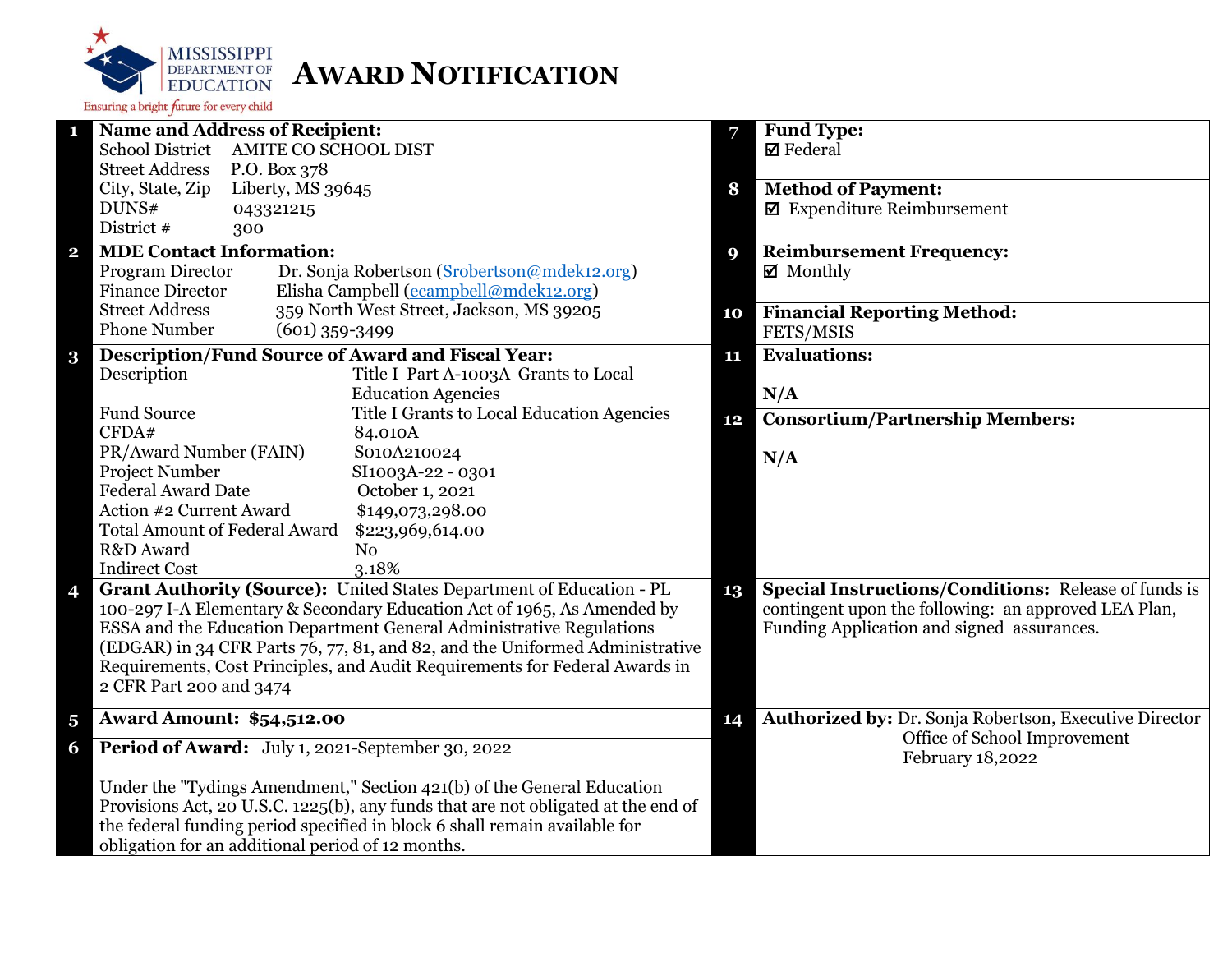

| <b>Name and Address of Recipient:</b><br>1                                        | 7  | Fund Type:                                                  |
|-----------------------------------------------------------------------------------|----|-------------------------------------------------------------|
| School District AMORY SCHOOL DIST                                                 |    | $\boxtimes$ Federal                                         |
| <b>Street Address</b><br>P.O. Box 330                                             |    |                                                             |
| City, State, Zip<br>Amory, MS 38821                                               | 8  | <b>Method of Payment:</b>                                   |
| DUNS#<br>126364256                                                                |    | $\boxtimes$ Expenditure Reimbursement                       |
| District #<br>4821                                                                |    |                                                             |
| <b>MDE Contact Information:</b><br>$\mathbf{2}$                                   | 9  | <b>Reimbursement Frequency:</b>                             |
| Program Director<br>Dr. Sonja Robertson (Srobertson@mdek12.org)                   |    | $\boxtimes$ Monthly                                         |
| Elisha Campbell (ecampbell@mdek12.org)<br><b>Finance Director</b>                 |    |                                                             |
| 359 North West Street, Jackson, MS 39205<br><b>Street Address</b>                 | 10 | <b>Financial Reporting Method:</b>                          |
| <b>Phone Number</b><br>$(601)$ 359-3499                                           |    | FETS/MSIS                                                   |
| <b>Description/Fund Source of Award and Fiscal Year:</b><br>$\bf{3}$              | 11 | <b>Evaluations:</b>                                         |
| Description<br>Title I Part A-1003A Grants to Local                               |    |                                                             |
| <b>Education Agencies</b>                                                         |    | N/A                                                         |
| <b>Fund Source</b><br>Title I Grants to Local Education Agencies                  | 12 | <b>Consortium/Partnership Members:</b>                      |
| CFDA#<br>84.010A                                                                  |    |                                                             |
| PR/Award Number (FAIN)<br>S010A210024                                             |    | N/A                                                         |
| Project Number<br>SI1003A-22 - 4821                                               |    |                                                             |
| <b>Federal Award Date</b><br>October 1, 2021                                      |    |                                                             |
| Action #2 Current Award<br>\$149,073,298.00                                       |    |                                                             |
| <b>Total Amount of Federal Award</b><br>\$223,969,614.00                          |    |                                                             |
| R&D Award<br>N <sub>0</sub>                                                       |    |                                                             |
| <b>Indirect Cost</b><br>2.31%                                                     |    |                                                             |
| Grant Authority (Source): United States Department of Education - PL<br>4         | 13 | <b>Special Instructions/Conditions: Release of funds is</b> |
| 100-297 I-A Elementary & Secondary Education Act of 1965, As Amended by           |    | contingent upon the following: an approved LEA Plan,        |
| ESSA and the Education Department General Administrative Regulations              |    | Funding Application and signed assurances.                  |
| (EDGAR) in 34 CFR Parts 76, 77, 81, and 82, and the Uniformed Administrative      |    |                                                             |
| Requirements, Cost Principles, and Audit Requirements for Federal Awards in       |    |                                                             |
| 2 CFR Part 200 and 3474                                                           |    |                                                             |
| <b>Award Amount: \$51,913.00</b><br>$\overline{\mathbf{5}}$                       | 14 | Authorized by: Dr. Sonja Robertson, Executive Director      |
| Period of Award: July 1, 2021-September 30, 2022<br>6                             |    | Office of School Improvement<br>February 18,2022            |
| Under the "Tydings Amendment," Section 421(b) of the General Education            |    |                                                             |
| Provisions Act, 20 U.S.C. 1225(b), any funds that are not obligated at the end of |    |                                                             |
| the federal funding period specified in block 6 shall remain available for        |    |                                                             |
| obligation for an additional period of 12 months.                                 |    |                                                             |
|                                                                                   |    |                                                             |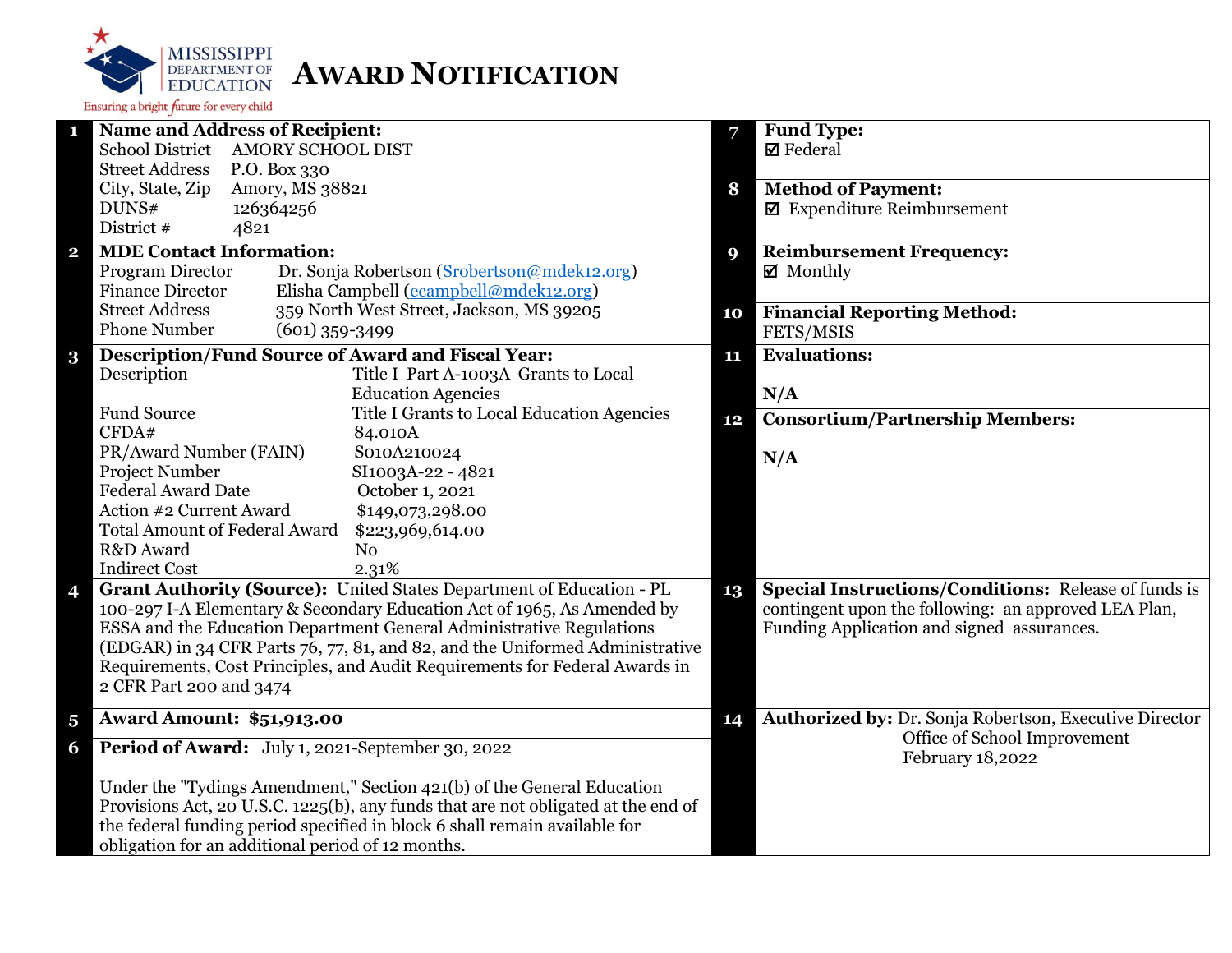

|                         | <b>Name and Address of Recipient:</b>                                             | 7  | <b>Fund Type:</b>                                           |
|-------------------------|-----------------------------------------------------------------------------------|----|-------------------------------------------------------------|
|                         | School District ATTALA CO SCHOOL DIST                                             |    | $\boxtimes$ Federal                                         |
|                         | <b>Street Address</b><br>100 Courthouse Bldg, Suite 3                             |    |                                                             |
|                         | City, State, Zip<br>Kosciusko, MS 39090                                           | 8  | <b>Method of Payment:</b>                                   |
|                         | DUNS#<br>100039502                                                                |    | $\blacksquare$ Expenditure Reimbursement                    |
|                         | District #<br>400                                                                 |    |                                                             |
| $\overline{\mathbf{2}}$ | <b>MDE Contact Information:</b>                                                   | 9  | <b>Reimbursement Frequency:</b>                             |
|                         | Program Director<br>Dr. Sonja Robertson (Srobertson@mdek12.org)                   |    | $\boxtimes$ Monthly                                         |
|                         | Elisha Campbell (ecampbell@mdek12.org)<br><b>Finance Director</b>                 |    |                                                             |
|                         | <b>Street Address</b><br>359 North West Street, Jackson, MS 39205                 | 10 | <b>Financial Reporting Method:</b>                          |
|                         | <b>Phone Number</b><br>$(601)$ 359-3499                                           |    | FETS/MSIS                                                   |
|                         | <b>Description/Fund Source of Award and Fiscal Year:</b>                          | 11 | <b>Evaluations:</b>                                         |
| $\bf{3}$                | Description<br>Title I Part A-1003A Grants to Local                               |    |                                                             |
|                         | <b>Education Agencies</b>                                                         |    | N/A                                                         |
|                         | <b>Fund Source</b><br>Title I Grants to Local Education Agencies                  |    |                                                             |
|                         | CFDA#<br>84.010A                                                                  | 12 | <b>Consortium/Partnership Members:</b>                      |
|                         | PR/Award Number (FAIN)<br>S010A210024                                             |    |                                                             |
|                         | <b>Project Number</b><br>SI1003A-22 - 0401                                        |    | N/A                                                         |
|                         | <b>Federal Award Date</b><br>October 1, 2021                                      |    |                                                             |
|                         | Action #2 Current Award<br>\$149,073,298.00                                       |    |                                                             |
|                         | <b>Total Amount of Federal Award</b>                                              |    |                                                             |
|                         | \$223,969,614.00<br>R&D Award<br>N <sub>o</sub>                                   |    |                                                             |
|                         | <b>Indirect Cost</b><br>2.67%                                                     |    |                                                             |
|                         | Grant Authority (Source): United States Department of Education - PL              |    | <b>Special Instructions/Conditions: Release of funds is</b> |
| 4                       | 100-297 I-A Elementary & Secondary Education Act of 1965, As Amended by           | 13 | contingent upon the following: an approved LEA Plan,        |
|                         | ESSA and the Education Department General Administrative Regulations              |    | Funding Application and signed assurances.                  |
|                         | (EDGAR) in 34 CFR Parts 76, 77, 81, and 82, and the Uniformed Administrative      |    |                                                             |
|                         | Requirements, Cost Principles, and Audit Requirements for Federal Awards in       |    |                                                             |
|                         | 2 CFR Part 200 and 3474                                                           |    |                                                             |
|                         |                                                                                   |    |                                                             |
| $\overline{\mathbf{5}}$ | <b>Award Amount: \$45,285.00</b>                                                  | 14 | Authorized by: Dr. Sonja Robertson, Executive Director      |
| 6                       | Period of Award: July 1, 2021-September 30, 2022                                  |    | Office of School Improvement<br>February 18,2022            |
|                         | Under the "Tydings Amendment," Section 421(b) of the General Education            |    |                                                             |
|                         | Provisions Act, 20 U.S.C. 1225(b), any funds that are not obligated at the end of |    |                                                             |
|                         | the federal funding period specified in block 6 shall remain available for        |    |                                                             |
|                         | obligation for an additional period of 12 months.                                 |    |                                                             |
|                         |                                                                                   |    |                                                             |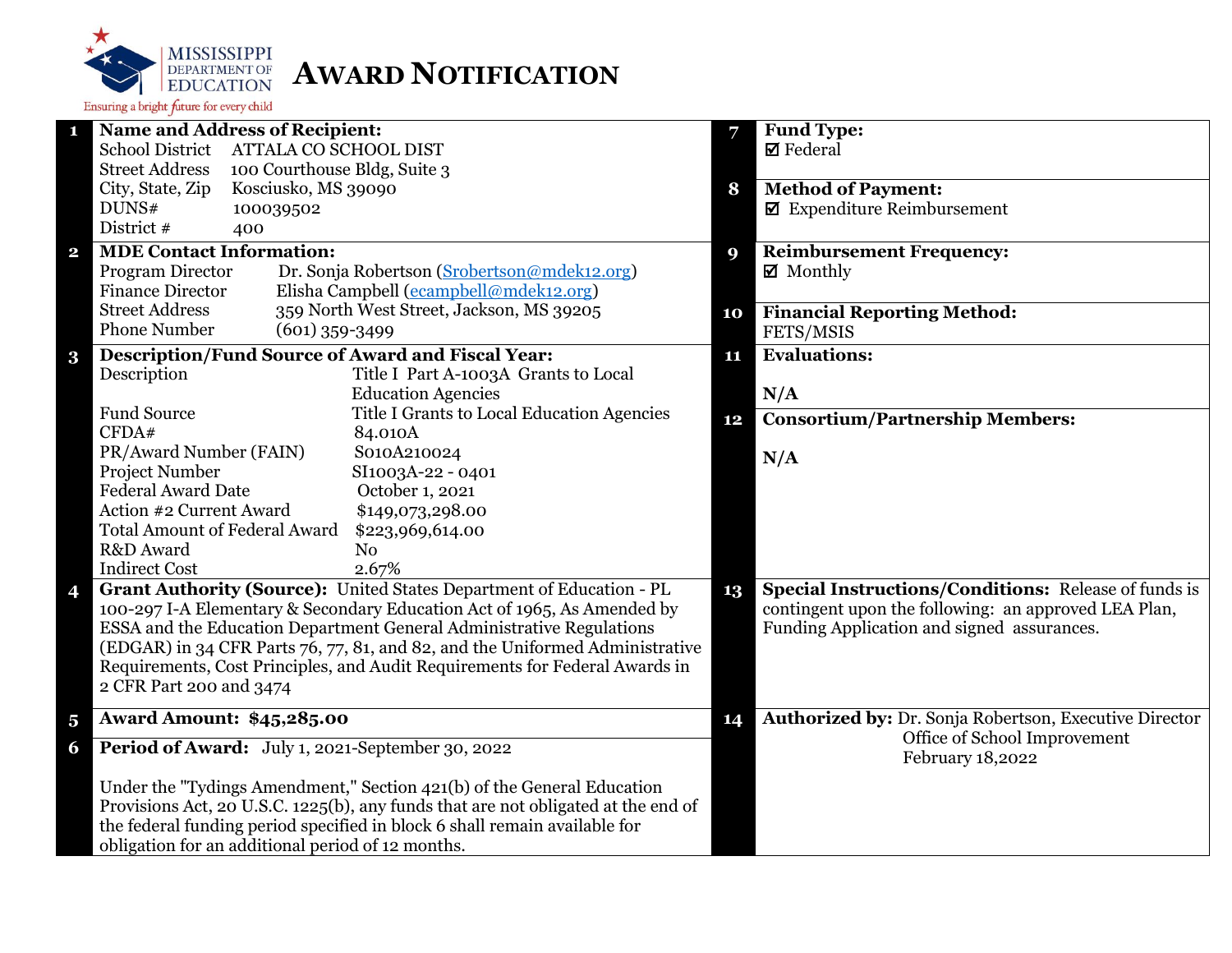

| 1                       | <b>Name and Address of Recipient:</b>                                             |    | <b>Fund Type:</b>                                           |
|-------------------------|-----------------------------------------------------------------------------------|----|-------------------------------------------------------------|
|                         | School District BROOKHAVEN SCHOOL DIST                                            |    | $\boxtimes$ Federal                                         |
|                         | <b>Street Address</b><br>P.O. Box 540                                             |    |                                                             |
|                         | Brookhaven, MS 39602<br>City, State, Zip                                          | 8  | <b>Method of Payment:</b>                                   |
|                         | DUNS#<br>613351774                                                                |    | $\blacksquare$ Expenditure Reimbursement                    |
|                         | District #<br>4320                                                                |    |                                                             |
| $\overline{\mathbf{2}}$ | <b>MDE Contact Information:</b>                                                   | 9  | <b>Reimbursement Frequency:</b>                             |
|                         | Program Director<br>Dr. Sonja Robertson (Srobertson@mdek12.org)                   |    | $\boxtimes$ Monthly                                         |
|                         | Elisha Campbell (ecampbell@mdek12.org)<br><b>Finance Director</b>                 |    |                                                             |
|                         | 359 North West Street, Jackson, MS 39205<br><b>Street Address</b>                 | 10 | <b>Financial Reporting Method:</b>                          |
|                         | <b>Phone Number</b><br>$(601)$ 359-3499                                           |    | FETS/MSIS                                                   |
| $\bf{3}$                | <b>Description/Fund Source of Award and Fiscal Year:</b>                          | 11 | <b>Evaluations:</b>                                         |
|                         | Description<br>Title I Part A-1003A Grants to Local                               |    |                                                             |
|                         | <b>Education Agencies</b>                                                         |    | N/A                                                         |
|                         | <b>Fund Source</b><br>Title I Grants to Local Education Agencies                  | 12 | <b>Consortium/Partnership Members:</b>                      |
|                         | CFDA#<br>84.010A                                                                  |    |                                                             |
|                         | PR/Award Number (FAIN)<br>S010A210024                                             |    | N/A                                                         |
|                         | Project Number<br>SI1003A-22 - 4311                                               |    |                                                             |
|                         | <b>Federal Award Date</b><br>October 1, 2021                                      |    |                                                             |
|                         | Action #2 Current Award<br>\$149,073,298.00                                       |    |                                                             |
|                         | <b>Total Amount of Federal Award</b><br>\$223,969,614.00                          |    |                                                             |
|                         | R&D Award<br>N <sub>o</sub>                                                       |    |                                                             |
|                         | <b>Indirect Cost</b><br>5.47%                                                     |    |                                                             |
| 4                       | Grant Authority (Source): United States Department of Education - PL              | 13 | <b>Special Instructions/Conditions: Release of funds is</b> |
|                         | 100-297 I-A Elementary & Secondary Education Act of 1965, As Amended by           |    | contingent upon the following: an approved LEA Plan,        |
|                         | ESSA and the Education Department General Administrative Regulations              |    | Funding Application and signed assurances.                  |
|                         | (EDGAR) in 34 CFR Parts 76, 77, 81, and 82, and the Uniformed Administrative      |    |                                                             |
|                         | Requirements, Cost Principles, and Audit Requirements for Federal Awards in       |    |                                                             |
|                         | 2 CFR Part 200 and 3474                                                           |    |                                                             |
| $\overline{\mathbf{5}}$ | <b>Award Amount: \$106,572.00</b>                                                 | 14 | Authorized by: Dr. Sonja Robertson, Executive Director      |
| 6                       | Period of Award: July 1, 2021-September 30, 2022                                  |    | Office of School Improvement<br>February 18,2022            |
|                         | Under the "Tydings Amendment," Section 421(b) of the General Education            |    |                                                             |
|                         | Provisions Act, 20 U.S.C. 1225(b), any funds that are not obligated at the end of |    |                                                             |
|                         | the federal funding period specified in block 6 shall remain available for        |    |                                                             |
|                         | obligation for an additional period of 12 months.                                 |    |                                                             |
|                         |                                                                                   |    |                                                             |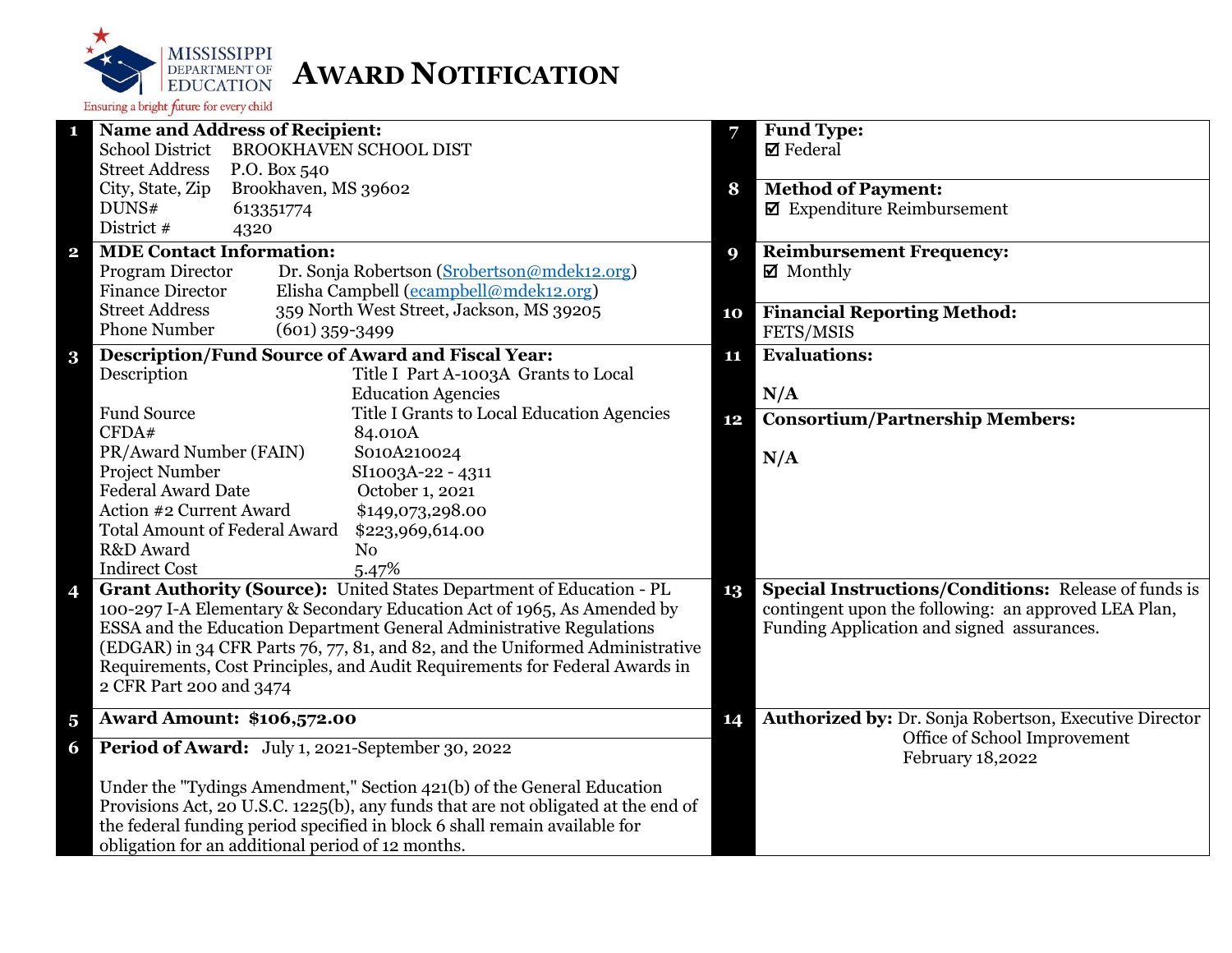

| <b>Name and Address of Recipient:</b><br>1                                        | 7  | <b>Fund Type:</b>                                      |
|-----------------------------------------------------------------------------------|----|--------------------------------------------------------|
| <b>School District</b><br>CALHOUN CO SCHOOL DIST                                  |    | $\boxtimes$ Federal                                    |
| <b>Street Address</b><br>119 West Main Street                                     |    |                                                        |
| Pittsboro, MS 38951<br>City, State, Zip                                           | 8  | <b>Method of Payment:</b>                              |
| DUNS#<br>874837214                                                                |    | $\blacksquare$ Expenditure Reimbursement               |
| District #<br>700                                                                 |    |                                                        |
| <b>MDE Contact Information:</b><br>$\mathbf{2}$                                   | 9  | <b>Reimbursement Frequency:</b>                        |
| Dr. Sonja Robertson (Srobertson@mdek12.org)<br>Program Director                   |    | $\boxtimes$ Monthly                                    |
| <b>Finance Director</b><br>Elisha Campbell (ecampbell@mdek12.org)                 |    |                                                        |
| 359 North West Street, Jackson, MS 39205<br><b>Street Address</b>                 | 10 | <b>Financial Reporting Method:</b>                     |
| <b>Phone Number</b><br>$(601)$ 359-3499                                           |    | FETS/MSIS                                              |
| <b>Description/Fund Source of Award and Fiscal Year:</b><br>$\bf{3}$              | 11 | <b>Evaluations:</b>                                    |
| Description<br>Title I Part A-1003A Grants to Local                               |    |                                                        |
| <b>Education Agencies</b>                                                         |    | N/A                                                    |
| <b>Fund Source</b><br>Title I Grants to Local Education Agencies                  | 12 | <b>Consortium/Partnership Members:</b>                 |
| CFDA#<br>84.010A                                                                  |    |                                                        |
| PR/Award Number (FAIN)<br>S010A210024                                             |    | N/A                                                    |
| Project Number<br>SI1003A-22 - 0701                                               |    |                                                        |
| <b>Federal Award Date</b><br>October 1, 2021                                      |    |                                                        |
| Action #2 Current Award<br>\$149,073,298.00                                       |    |                                                        |
| <b>Total Amount of Federal Award</b><br>\$223,969,614.00                          |    |                                                        |
| R&D Award<br>N <sub>o</sub>                                                       |    |                                                        |
| <b>Indirect Cost</b><br>1.13%                                                     |    |                                                        |
| Grant Authority (Source): United States Department of Education - PL<br>4         | 13 | Special Instructions/Conditions: Release of funds is   |
| 100-297 I-A Elementary & Secondary Education Act of 1965, As Amended by           |    | contingent upon the following: an approved LEA Plan,   |
| ESSA and the Education Department General Administrative Regulations              |    | Funding Application and signed assurances.             |
| (EDGAR) in 34 CFR Parts 76, 77, 81, and 82, and the Uniformed Administrative      |    |                                                        |
| Requirements, Cost Principles, and Audit Requirements for Federal Awards in       |    |                                                        |
| 2 CFR Part 200 and 3474                                                           |    |                                                        |
| <b>Award Amount: \$54,512.00</b><br>$\overline{\mathbf{5}}$                       | 14 | Authorized by: Dr. Sonja Robertson, Executive Director |
| Period of Award: July 1, 2021-September 30, 2022<br>6                             |    | Office of School Improvement<br>February 18,2022       |
| Under the "Tydings Amendment," Section 421(b) of the General Education            |    |                                                        |
| Provisions Act, 20 U.S.C. 1225(b), any funds that are not obligated at the end of |    |                                                        |
| the federal funding period specified in block 6 shall remain available for        |    |                                                        |
| obligation for an additional period of 12 months.                                 |    |                                                        |
|                                                                                   |    |                                                        |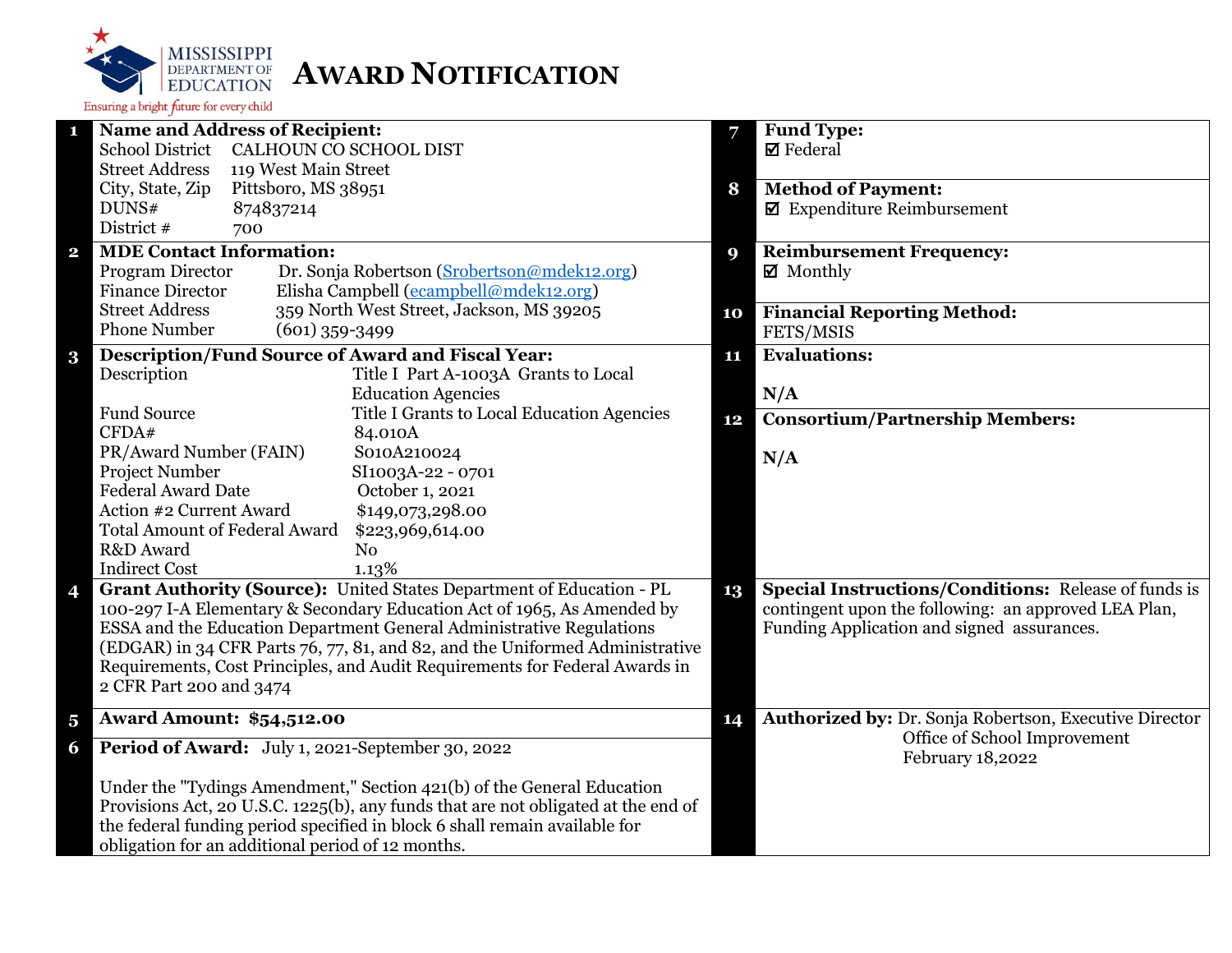

|                         | <b>Name and Address of Recipient:</b>                                             | 7  | <b>Fund Type:</b>                                                                      |
|-------------------------|-----------------------------------------------------------------------------------|----|----------------------------------------------------------------------------------------|
|                         | <b>School District</b><br>CANTON PUBLIC SCHOOL DIST                               |    | $\boxtimes$ Federal                                                                    |
|                         | <b>Street Address</b><br>403 East Lincoln Street                                  |    |                                                                                        |
|                         | City, State, Zip<br>Canton, MS 39046                                              | 8  | <b>Method of Payment:</b>                                                              |
|                         | DUNS#<br>006473979                                                                |    | $\blacksquare$ Expenditure Reimbursement                                               |
|                         | District #<br>4520                                                                |    |                                                                                        |
| $\overline{\mathbf{2}}$ | <b>MDE Contact Information:</b>                                                   | 9  | <b>Reimbursement Frequency:</b>                                                        |
|                         | Program Director<br>Dr. Sonja Robertson (Srobertson@mdek12.org)                   |    | $\boxtimes$ Monthly                                                                    |
|                         | Elisha Campbell (ecampbell@mdek12.org)<br><b>Finance Director</b>                 |    |                                                                                        |
|                         | <b>Street Address</b><br>359 North West Street, Jackson, MS 39205                 | 10 | <b>Financial Reporting Method:</b>                                                     |
|                         | <b>Phone Number</b><br>$(601)$ 359-3499                                           |    | FETS/MSIS                                                                              |
| $\bf{3}$                | <b>Description/Fund Source of Award and Fiscal Year:</b>                          | 11 | <b>Evaluations:</b>                                                                    |
|                         | Description<br>Title I Part A-1003A Grants to Local                               |    |                                                                                        |
|                         | <b>Education Agencies</b>                                                         |    | N/A                                                                                    |
|                         | <b>Fund Source</b><br>Title I Grants to Local Education Agencies                  |    | <b>Consortium/Partnership Members:</b>                                                 |
|                         | CFDA#<br>84.010A                                                                  | 12 |                                                                                        |
|                         | PR/Award Number (FAIN)<br>S010A210024                                             |    | N/A                                                                                    |
|                         | <b>Project Number</b><br>SI1003A-22 - 4511                                        |    |                                                                                        |
|                         | <b>Federal Award Date</b><br>October 1, 2021                                      |    |                                                                                        |
|                         | Action #2 Current Award<br>\$149,073,298.00                                       |    |                                                                                        |
|                         | <b>Total Amount of Federal Award</b><br>\$223,969,614.00                          |    |                                                                                        |
|                         | R&D Award<br>N <sub>o</sub>                                                       |    |                                                                                        |
|                         | <b>Indirect Cost</b><br>4.59%                                                     |    |                                                                                        |
| 4                       | Grant Authority (Source): United States Department of Education - PL              | 13 | <b>Special Instructions/Conditions: Release of funds is</b>                            |
|                         | 100-297 I-A Elementary & Secondary Education Act of 1965, As Amended by           |    | contingent upon the following: an approved LEA Plan,                                   |
|                         | ESSA and the Education Department General Administrative Regulations              |    | Funding Application and signed assurances.                                             |
|                         | (EDGAR) in 34 CFR Parts 76, 77, 81, and 82, and the Uniformed Administrative      |    |                                                                                        |
|                         | Requirements, Cost Principles, and Audit Requirements for Federal Awards in       |    |                                                                                        |
|                         | 2 CFR Part 200 and 3474                                                           |    |                                                                                        |
|                         |                                                                                   |    |                                                                                        |
| $\overline{\mathbf{5}}$ | <b>Award Amount: \$103,213.00</b>                                                 | 14 | Authorized by: Dr. Sonja Robertson, Executive Director<br>Office of School Improvement |
| 6                       | Period of Award: July 1, 2021-September 30, 2022                                  |    | February 18,2022                                                                       |
|                         | Under the "Tydings Amendment," Section 421(b) of the General Education            |    |                                                                                        |
|                         | Provisions Act, 20 U.S.C. 1225(b), any funds that are not obligated at the end of |    |                                                                                        |
|                         | the federal funding period specified in block 6 shall remain available for        |    |                                                                                        |
|                         | obligation for an additional period of 12 months.                                 |    |                                                                                        |
|                         |                                                                                   |    |                                                                                        |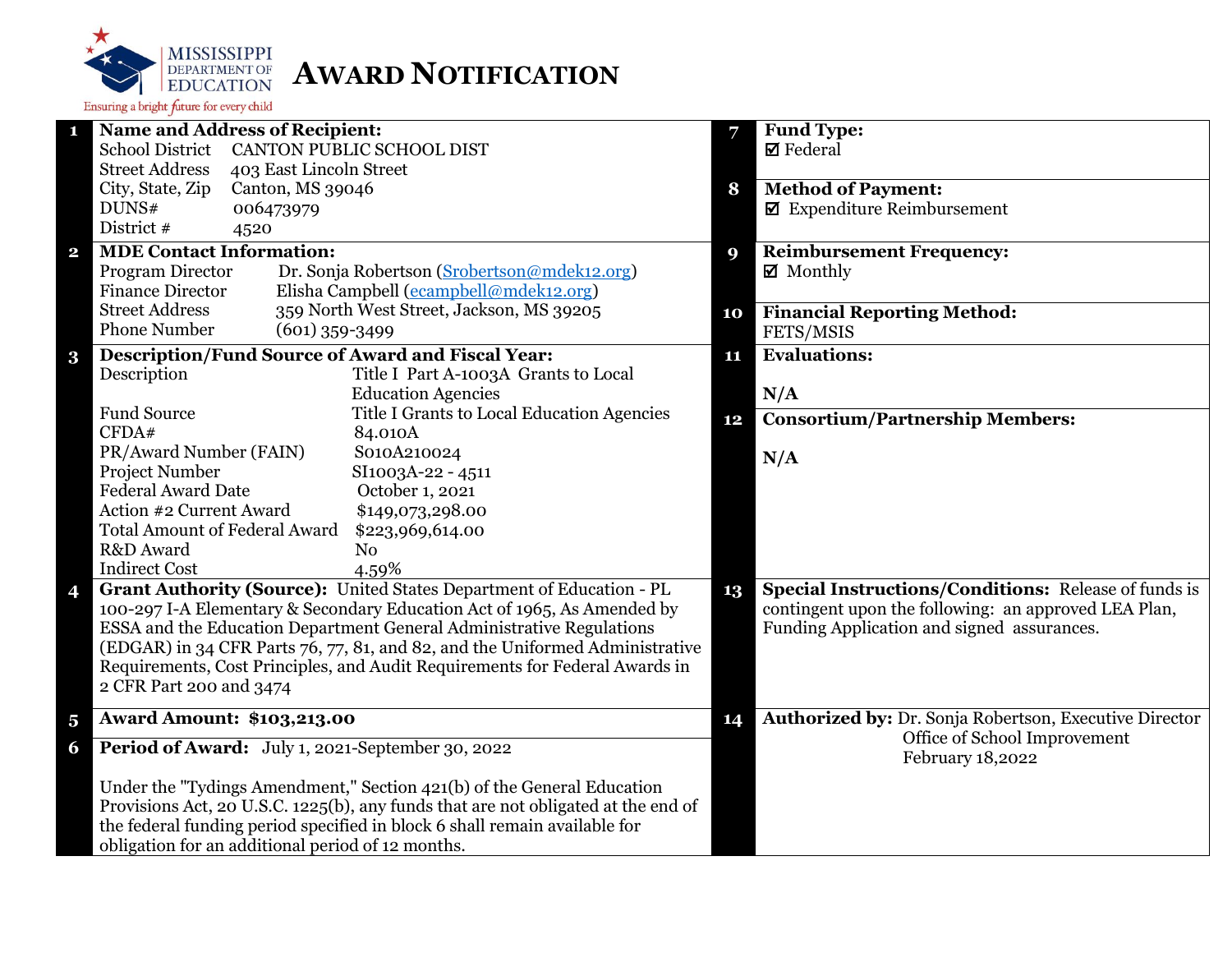

| <b>Name and Address of Recipient:</b><br>1                                        | 7           | <b>Fund Type:</b>                                           |
|-----------------------------------------------------------------------------------|-------------|-------------------------------------------------------------|
| <b>School District</b><br>CHICKASAW COUNTY SCHOOL DISTRICT                        |             | $\boxtimes$ Federal                                         |
| <b>Street Address</b><br>P.O. Box 351                                             |             |                                                             |
| Houston, MS 38851<br>City, State, Zip                                             | 8           | <b>Method of Payment:</b>                                   |
| DUNS#<br>100039601                                                                |             | $\boxtimes$ Expenditure Reimbursement                       |
| District #<br>911                                                                 |             |                                                             |
| <b>MDE Contact Information:</b><br>$\mathbf 2$                                    | $\mathbf Q$ | <b>Reimbursement Frequency:</b>                             |
| Program Director<br>Dr. Sonja Robertson (Srobertson@mdek12.org)                   |             | $\boxtimes$ Monthly                                         |
| Elisha Campbell (ecampbell@mdek12.org)<br><b>Finance Director</b>                 |             |                                                             |
| 359 North West Street, Jackson, MS 39205<br><b>Street Address</b>                 | 10          | <b>Financial Reporting Method:</b>                          |
| <b>Phone Number</b><br>$(601)$ 359-3499                                           |             | FETS/MSIS                                                   |
| <b>Description/Fund Source of Award and Fiscal Year:</b><br>3                     | 11          | <b>Evaluations:</b>                                         |
| Title I Part A-1003A Grants to Local<br>Description                               |             |                                                             |
| <b>Education Agencies</b>                                                         |             | N/A                                                         |
| <b>Fund Source</b><br>Title I Grants to Local Education Agencies                  | 12          | <b>Consortium/Partnership Members:</b>                      |
| CFDA#<br>84.010A                                                                  |             |                                                             |
| PR/Award Number (FAIN)<br>S010A210024                                             |             | N/A                                                         |
| Project Number<br>SI1003A-22 - 911                                                |             |                                                             |
| <b>Federal Award Date</b><br>October 1, 2021                                      |             |                                                             |
| Action #2 Current Award<br>\$149,073,298.00                                       |             |                                                             |
| <b>Total Amount of Federal Award</b><br>\$223,969,614.00                          |             |                                                             |
| R&D Award<br>N <sub>0</sub>                                                       |             |                                                             |
| <b>Indirect Cost</b><br>2.14%                                                     |             |                                                             |
| Grant Authority (Source): United States Department of Education - PL<br>4         | 13          | <b>Special Instructions/Conditions: Release of funds is</b> |
| 100-297 I-A Elementary & Secondary Education Act of 1965, As Amended by           |             | contingent upon the following: an approved LEA Plan,        |
| ESSA and the Education Department General Administrative Regulations              |             | Funding Application and signed assurances.                  |
| (EDGAR) in 34 CFR Parts 76, 77, 81, and 82, and the Uniformed Administrative      |             |                                                             |
| Requirements, Cost Principles, and Audit Requirements for Federal Awards in       |             |                                                             |
| 2 CFR Part 200 and 3474                                                           |             |                                                             |
| <b>Award Amount: \$52,848.00</b><br>5                                             | 14          | Authorized by: Dr. Sonja Robertson, Executive Director      |
| Period of Award: July 1, 2021-September 30, 2022<br>6                             |             | Office of School Improvement<br>February 18,2022            |
| Under the "Tydings Amendment," Section 421(b) of the General Education            |             |                                                             |
| Provisions Act, 20 U.S.C. 1225(b), any funds that are not obligated at the end of |             |                                                             |
| the federal funding period specified in block 6 shall remain available for        |             |                                                             |
| obligation for an additional period of 12 months.                                 |             |                                                             |
|                                                                                   |             |                                                             |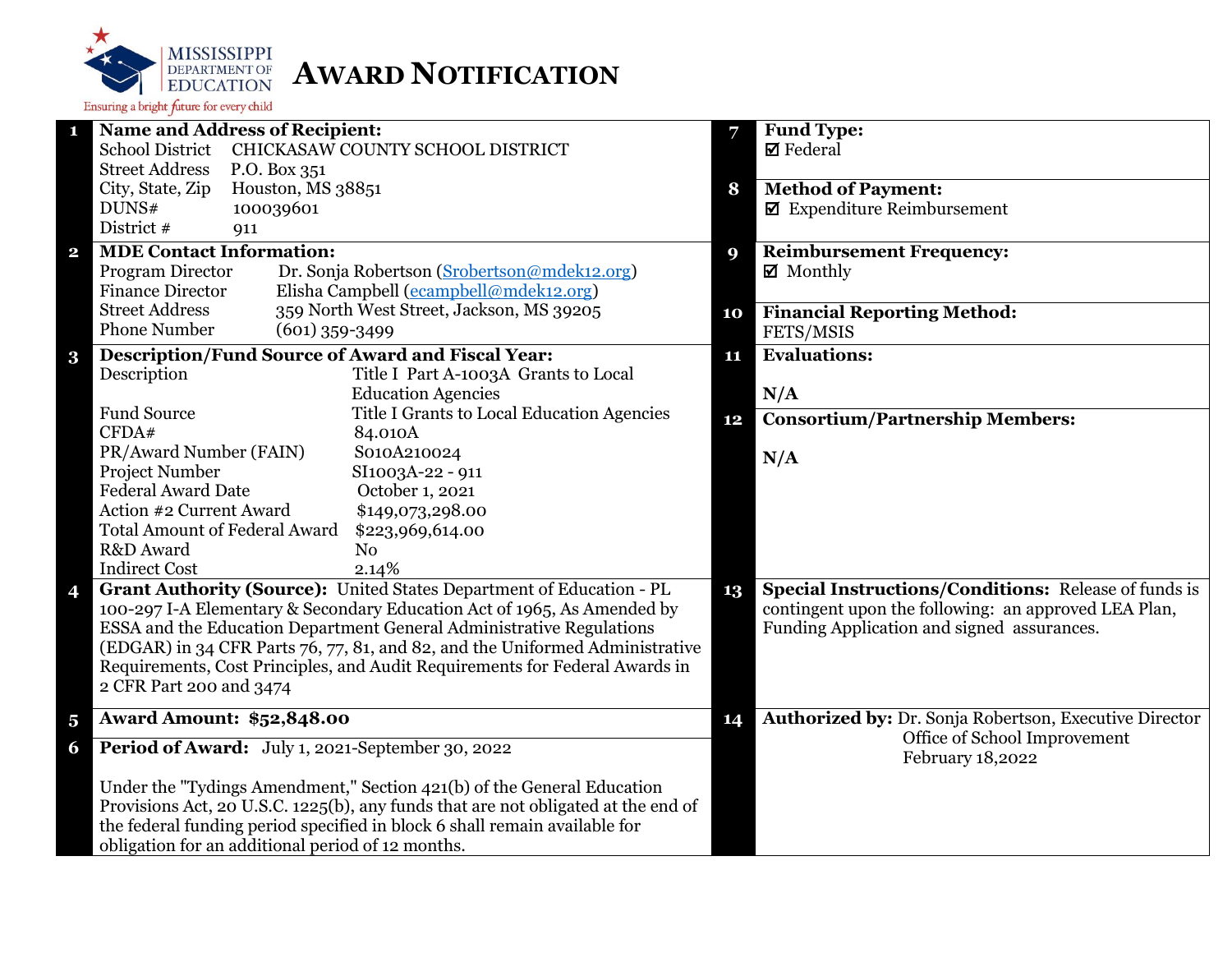

|                         | <b>Name and Address of Recipient:</b>                                             | 7  | <b>Fund Type:</b>                                           |
|-------------------------|-----------------------------------------------------------------------------------|----|-------------------------------------------------------------|
|                         | <b>School District</b><br>CHOCTAW CO SCHOOL DIST                                  |    | $\boxtimes$ Federal                                         |
|                         | <b>Street Address</b><br>Post Office Drawer 398                                   |    |                                                             |
|                         | City, State, Zip<br>Ackerman, MS 39735                                            | 8  | <b>Method of Payment:</b>                                   |
|                         | DUNS#<br>100039619                                                                |    | $\blacksquare$ Expenditure Reimbursement                    |
|                         | District #<br>1000                                                                |    |                                                             |
| $\overline{\mathbf{2}}$ | <b>MDE Contact Information:</b>                                                   | 9  | <b>Reimbursement Frequency:</b>                             |
|                         | Program Director<br>Dr. Sonja Robertson (Srobertson@mdek12.org)                   |    | $\boxtimes$ Monthly                                         |
|                         | Elisha Campbell (ecampbell@mdek12.org)<br><b>Finance Director</b>                 |    |                                                             |
|                         | <b>Street Address</b><br>359 North West Street, Jackson, MS 39205                 | 10 | <b>Financial Reporting Method:</b>                          |
|                         | <b>Phone Number</b><br>$(601)$ 359-3499                                           |    | FETS/MSIS                                                   |
|                         | <b>Description/Fund Source of Award and Fiscal Year:</b>                          | 11 | <b>Evaluations:</b>                                         |
| $\bf{3}$                | Description<br>Title I Part A-1003A Grants to Local                               |    |                                                             |
|                         | <b>Education Agencies</b>                                                         |    | N/A                                                         |
|                         | <b>Fund Source</b><br>Title I Grants to Local Education Agencies                  |    |                                                             |
|                         | CFDA#<br>84.010A                                                                  | 12 | <b>Consortium/Partnership Members:</b>                      |
|                         | PR/Award Number (FAIN)<br>S010A210024                                             |    |                                                             |
|                         | <b>Project Number</b><br>SI1003A-22 - 1001                                        |    | N/A                                                         |
|                         | <b>Federal Award Date</b><br>October 1, 2021                                      |    |                                                             |
|                         | Action #2 Current Award<br>\$149,073,298.00                                       |    |                                                             |
|                         | <b>Total Amount of Federal Award</b><br>\$223,969,614.00                          |    |                                                             |
|                         | R&D Award<br>N <sub>o</sub>                                                       |    |                                                             |
|                         | <b>Indirect Cost</b><br>3.08%                                                     |    |                                                             |
| 4                       | Grant Authority (Source): United States Department of Education - PL              | 13 | <b>Special Instructions/Conditions: Release of funds is</b> |
|                         | 100-297 I-A Elementary & Secondary Education Act of 1965, As Amended by           |    | contingent upon the following: an approved LEA Plan,        |
|                         | ESSA and the Education Department General Administrative Regulations              |    | Funding Application and signed assurances.                  |
|                         | (EDGAR) in 34 CFR Parts 76, 77, 81, and 82, and the Uniformed Administrative      |    |                                                             |
|                         | Requirements, Cost Principles, and Audit Requirements for Federal Awards in       |    |                                                             |
|                         | 2 CFR Part 200 and 3474                                                           |    |                                                             |
|                         |                                                                                   |    |                                                             |
| $\overline{\mathbf{5}}$ | <b>Award Amount: \$53,578.00</b>                                                  | 14 | Authorized by: Dr. Sonja Robertson, Executive Director      |
| 6                       | Period of Award: July 1, 2021-September 30, 2022                                  |    | Office of School Improvement<br>February 18,2022            |
|                         | Under the "Tydings Amendment," Section 421(b) of the General Education            |    |                                                             |
|                         | Provisions Act, 20 U.S.C. 1225(b), any funds that are not obligated at the end of |    |                                                             |
|                         | the federal funding period specified in block 6 shall remain available for        |    |                                                             |
|                         | obligation for an additional period of 12 months.                                 |    |                                                             |
|                         |                                                                                   |    |                                                             |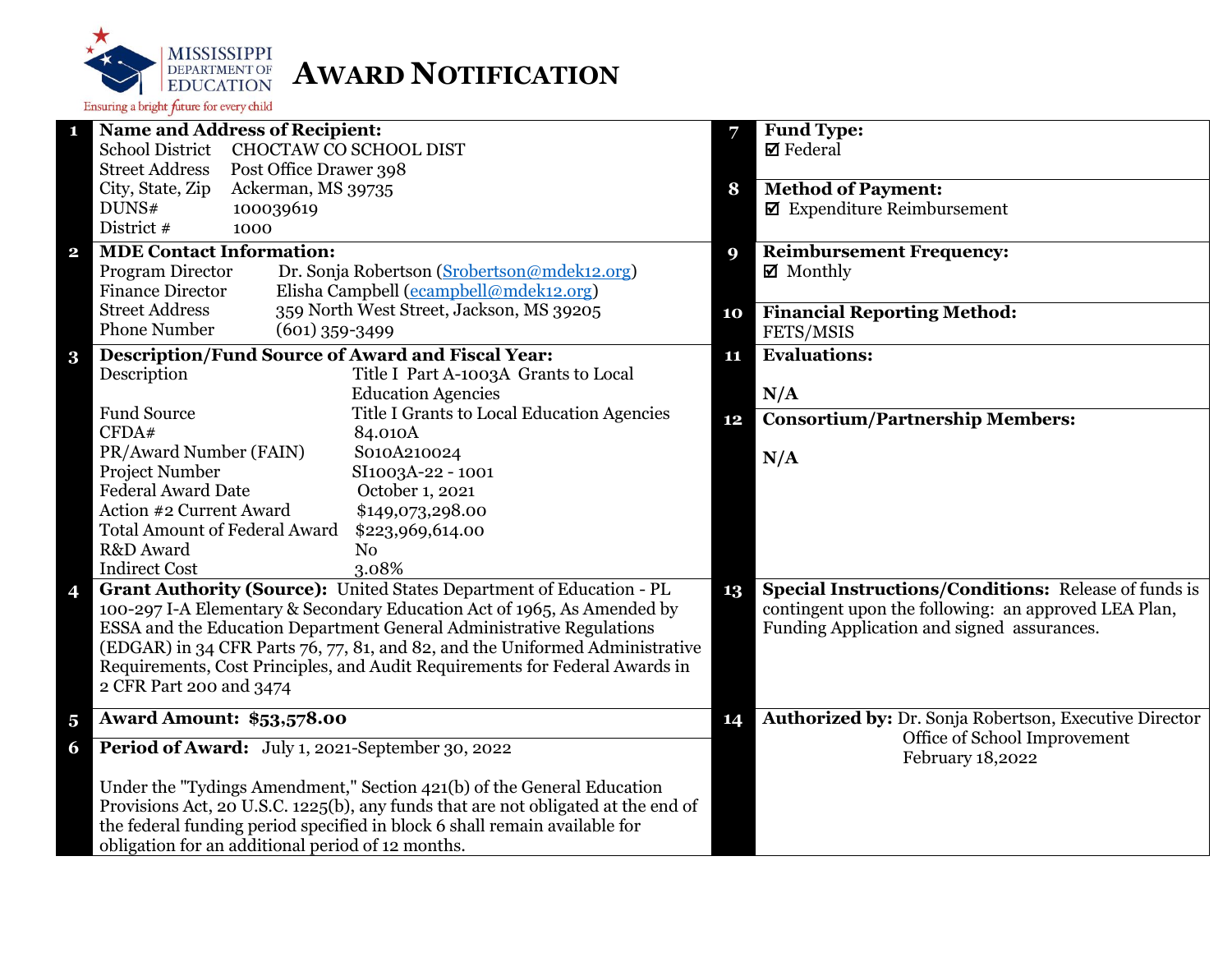

|                         | <b>Name and Address of Recipient:</b>                                             | 7  | <b>Fund Type:</b>                                           |
|-------------------------|-----------------------------------------------------------------------------------|----|-------------------------------------------------------------|
|                         | <b>School District</b><br>CLARKSDALE MUNICIPAL SCHOOL DIST                        |    | $\boxtimes$ Federal                                         |
|                         | <b>Street Address</b><br>Po Box 1088                                              |    |                                                             |
|                         | City, State, Zip<br>Clarksdale, MS 38614                                          | 8  | <b>Method of Payment:</b>                                   |
|                         | DUNS#<br>030404156                                                                |    | $\blacksquare$ Expenditure Reimbursement                    |
|                         | District #<br>1420                                                                |    |                                                             |
| $\overline{\mathbf{2}}$ | <b>MDE Contact Information:</b>                                                   | 9  | <b>Reimbursement Frequency:</b>                             |
|                         | Program Director<br>Dr. Sonja Robertson (Srobertson@mdek12.org)                   |    | ■ Monthly                                                   |
|                         | <b>Finance Director</b><br>Elisha Campbell (ecampbell@mdek12.org)                 |    |                                                             |
|                         | <b>Street Address</b><br>359 North West Street, Jackson, MS 39205                 | 10 | <b>Financial Reporting Method:</b>                          |
|                         | <b>Phone Number</b><br>$(601)$ 359-3499                                           |    | FETS/MSIS                                                   |
| $\bf{3}$                | <b>Description/Fund Source of Award and Fiscal Year:</b>                          | 11 | <b>Evaluations:</b>                                         |
|                         | Description<br>Title I Part A-1003A Grants to Local                               |    |                                                             |
|                         | <b>Education Agencies</b>                                                         |    | N/A                                                         |
|                         | <b>Fund Source</b><br>Title I Grants to Local Education Agencies                  | 12 | <b>Consortium/Partnership Members:</b>                      |
|                         | CFDA#<br>84.010A                                                                  |    |                                                             |
|                         | PR/Award Number (FAIN)<br>S010A210024                                             |    | N/A                                                         |
|                         | Project Number<br>SI1003A-22 - 1411                                               |    |                                                             |
|                         | <b>Federal Award Date</b><br>October 1, 2021                                      |    |                                                             |
|                         | Action #2 Current Award<br>\$149,073,298.00                                       |    |                                                             |
|                         | <b>Total Amount of Federal Award</b><br>\$223,969,614.00                          |    |                                                             |
|                         | R&D Award<br>N <sub>o</sub>                                                       |    |                                                             |
|                         | 1.82%<br><b>Indirect Cost</b>                                                     |    |                                                             |
| 4                       | Grant Authority (Source): United States Department of Education - PL              | 13 | <b>Special Instructions/Conditions:</b> Release of funds is |
|                         | 100-297 I-A Elementary & Secondary Education Act of 1965, As Amended by           |    | contingent upon the following: an approved LEA Plan,        |
|                         | ESSA and the Education Department General Administrative Regulations              |    | Funding Application and signed assurances.                  |
|                         | (EDGAR) in 34 CFR Parts 76, 77, 81, and 82, and the Uniformed Administrative      |    |                                                             |
|                         | Requirements, Cost Principles, and Audit Requirements for Federal Awards in       |    |                                                             |
|                         | 2 CFR Part 200 and 3474                                                           |    |                                                             |
| $\overline{\mathbf{5}}$ | <b>Award Amount: \$217,082.00</b>                                                 | 14 | Authorized by: Dr. Sonja Robertson, Executive Director      |
| 6                       | Period of Award: July 1, 2021-September 30, 2022                                  |    | Office of School Improvement<br>February 18,2022            |
|                         | Under the "Tydings Amendment," Section 421(b) of the General Education            |    |                                                             |
|                         | Provisions Act, 20 U.S.C. 1225(b), any funds that are not obligated at the end of |    |                                                             |
|                         | the federal funding period specified in block 6 shall remain available for        |    |                                                             |
|                         | obligation for an additional period of 12 months.                                 |    |                                                             |
|                         |                                                                                   |    |                                                             |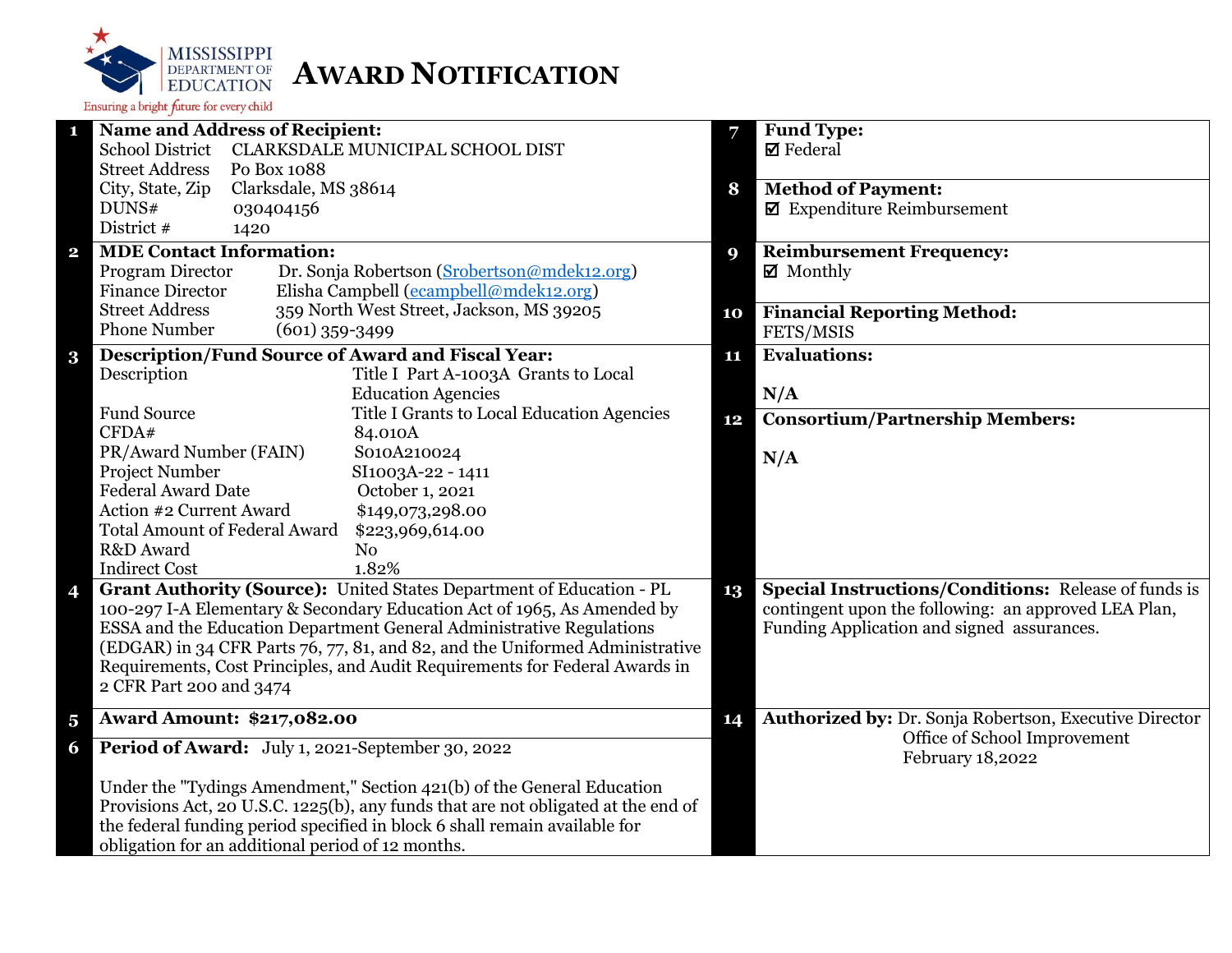

| <b>Name and Address of Recipient:</b><br>1                                        |    | Fund Type:                                                  |
|-----------------------------------------------------------------------------------|----|-------------------------------------------------------------|
| <b>School District</b><br><b>CLEVELAND SCHOOL DIST</b>                            |    | $\boxtimes$ Federal                                         |
| <b>Street Address</b><br>305 Merritt Drive                                        |    |                                                             |
| City, State, Zip<br>Cleveland, MS 38732                                           | 8  | <b>Method of Payment:</b>                                   |
| 193010998<br>DUNS#                                                                |    | $\blacksquare$ Expenditure Reimbursement                    |
| District #<br>614                                                                 |    |                                                             |
| <b>MDE Contact Information:</b><br>$\mathbf{2}$                                   | 9  | <b>Reimbursement Frequency:</b>                             |
| Program Director<br>Dr. Sonja Robertson (Srobertson@mdek12.org)                   |    | $\boxtimes$ Monthly                                         |
| Elisha Campbell (ecampbell@mdek12.org)<br><b>Finance Director</b>                 |    |                                                             |
| 359 North West Street, Jackson, MS 39205<br><b>Street Address</b>                 | 10 | <b>Financial Reporting Method:</b>                          |
| <b>Phone Number</b><br>$(601)$ 359-3499                                           |    | FETS/MSIS                                                   |
| <b>Description/Fund Source of Award and Fiscal Year:</b><br>$\bf{3}$              | 11 | <b>Evaluations:</b>                                         |
| Description<br>Title I Part A-1003A Grants to Local                               |    |                                                             |
| <b>Education Agencies</b>                                                         |    | N/A                                                         |
| <b>Fund Source</b><br>Title I Grants to Local Education Agencies                  | 12 | <b>Consortium/Partnership Members:</b>                      |
| CFDA#<br>84.010A                                                                  |    |                                                             |
| PR/Award Number (FAIN)<br>S010A210024                                             |    | N/A                                                         |
| Project Number<br>SI1003A-22 - 0621                                               |    |                                                             |
| <b>Federal Award Date</b><br>October 1, 2021                                      |    |                                                             |
| Action #2 Current Award<br>\$149,073,298.00                                       |    |                                                             |
| <b>Total Amount of Federal Award</b><br>\$223,969,614.00                          |    |                                                             |
| R&D Award<br>N <sub>0</sub>                                                       |    |                                                             |
| <b>Indirect Cost</b><br>3.39%                                                     |    |                                                             |
| Grant Authority (Source): United States Department of Education - PL<br>4         | 13 | <b>Special Instructions/Conditions: Release of funds is</b> |
| 100-297 I-A Elementary & Secondary Education Act of 1965, As Amended by           |    | contingent upon the following: an approved LEA Plan,        |
| ESSA and the Education Department General Administrative Regulations              |    | Funding Application and signed assurances.                  |
| (EDGAR) in 34 CFR Parts 76, 77, 81, and 82, and the Uniformed Administrative      |    |                                                             |
| Requirements, Cost Principles, and Audit Requirements for Federal Awards in       |    |                                                             |
| 2 CFR Part 200 and 3474                                                           |    |                                                             |
| <b>Award Amount: \$157,461.00</b><br>$\overline{\mathbf{5}}$                      | 14 | Authorized by: Dr. Sonja Robertson, Executive Director      |
| Period of Award: July 1, 2021-September 30, 2022<br>6                             |    | Office of School Improvement<br>February 18,2022            |
|                                                                                   |    |                                                             |
| Under the "Tydings Amendment," Section 421(b) of the General Education            |    |                                                             |
| Provisions Act, 20 U.S.C. 1225(b), any funds that are not obligated at the end of |    |                                                             |
| the federal funding period specified in block 6 shall remain available for        |    |                                                             |
| obligation for an additional period of 12 months.                                 |    |                                                             |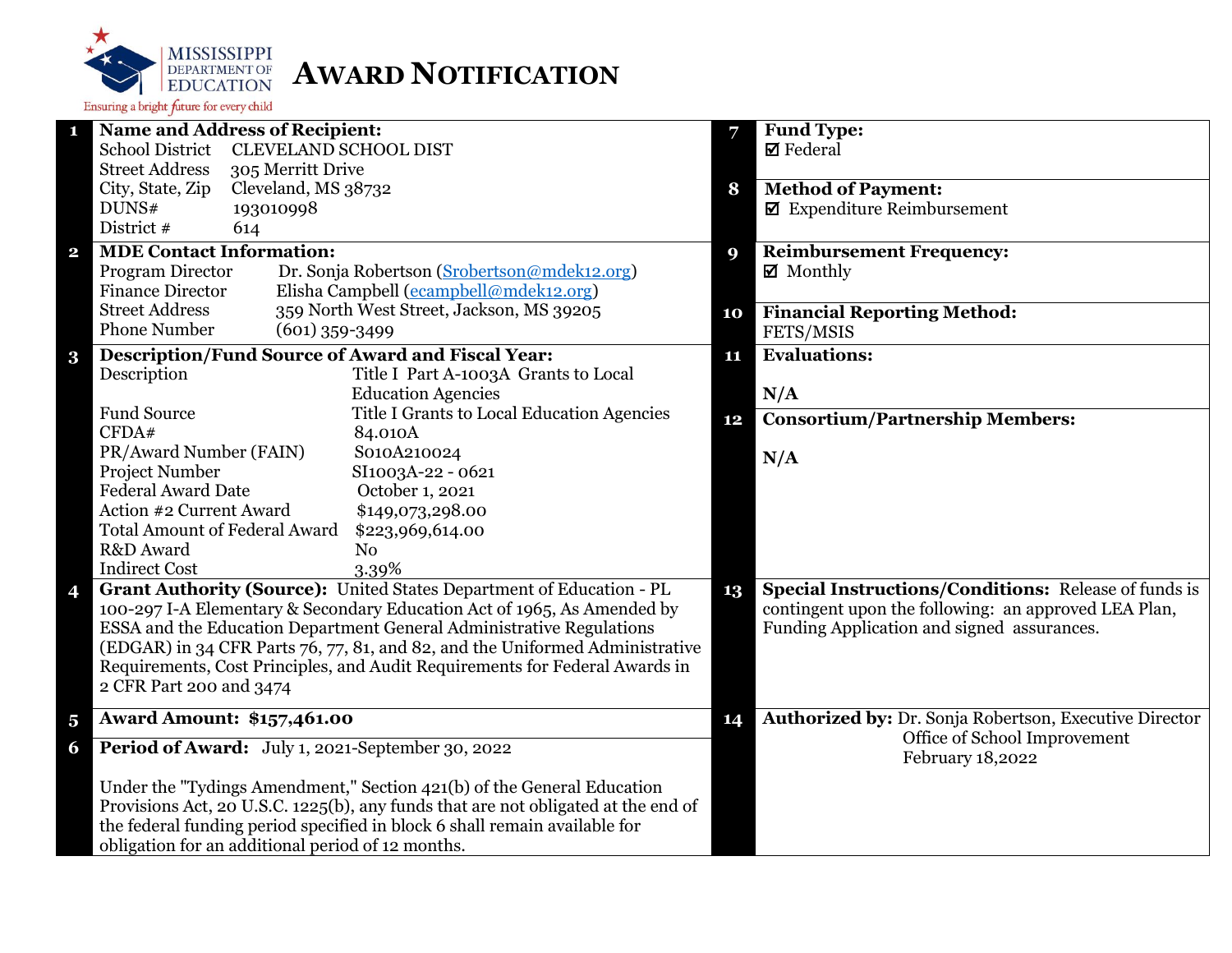

|                         | <b>Name and Address of Recipient:</b>                                                                  | 7  | <b>Fund Type:</b>                                           |
|-------------------------|--------------------------------------------------------------------------------------------------------|----|-------------------------------------------------------------|
|                         | <b>School District</b><br>CLINTON PUBLIC SCHOOL DIST                                                   |    | $\boxtimes$ Federal                                         |
|                         | <b>Street Address</b><br>P.O. Box 300                                                                  |    |                                                             |
|                         | City, State, Zip<br>Clinton, MS 39060                                                                  | 8  | <b>Method of Payment:</b>                                   |
|                         | DUNS#<br>072608029                                                                                     |    | $\blacksquare$ Expenditure Reimbursement                    |
|                         | District #<br>2521                                                                                     |    |                                                             |
| $\mathbf{2}$            | <b>MDE Contact Information:</b>                                                                        | 9  | <b>Reimbursement Frequency:</b>                             |
|                         | Program Director<br>Dr. Sonja Robertson (Srobertson@mdek12.org)                                        |    | $\boxtimes$ Monthly                                         |
|                         | Elisha Campbell (ecampbell@mdek12.org)<br><b>Finance Director</b>                                      |    |                                                             |
|                         | 359 North West Street, Jackson, MS 39205<br><b>Street Address</b>                                      | 10 | <b>Financial Reporting Method:</b>                          |
|                         | <b>Phone Number</b><br>$(601)$ 359-3499                                                                |    | FETS/MSIS                                                   |
| $\bf{3}$                | <b>Description/Fund Source of Award and Fiscal Year:</b>                                               | 11 | <b>Evaluations:</b>                                         |
|                         | Description<br>Title I Part A-1003A Grants to Local                                                    |    |                                                             |
|                         | <b>Education Agencies</b>                                                                              |    | N/A                                                         |
|                         | <b>Fund Source</b><br>Title I Grants to Local Education Agencies                                       | 12 | <b>Consortium/Partnership Members:</b>                      |
|                         | CFDA#<br>84.010A                                                                                       |    |                                                             |
|                         | PR/Award Number (FAIN)<br>S010A210024                                                                  |    | N/A                                                         |
|                         | Project Number<br>SI1003A-22 - 2511                                                                    |    |                                                             |
|                         | <b>Federal Award Date</b><br>October 1, 2021                                                           |    |                                                             |
|                         | Action #2 Current Award<br>\$149,073,298.00                                                            |    |                                                             |
|                         | <b>Total Amount of Federal Award</b><br>\$223,969,614.00                                               |    |                                                             |
|                         | R&D Award<br>N <sub>0</sub>                                                                            |    |                                                             |
|                         | <b>Indirect Cost</b><br>4.04%                                                                          |    |                                                             |
| 4                       | Grant Authority (Source): United States Department of Education - PL                                   | 13 | <b>Special Instructions/Conditions: Release of funds is</b> |
|                         | 100-297 I-A Elementary & Secondary Education Act of 1965, As Amended by                                |    | contingent upon the following: an approved LEA Plan,        |
|                         | ESSA and the Education Department General Administrative Regulations                                   |    | Funding Application and signed assurances.                  |
|                         | (EDGAR) in 34 CFR Parts 76, 77, 81, and 82, and the Uniformed Administrative                           |    |                                                             |
|                         | Requirements, Cost Principles, and Audit Requirements for Federal Awards in<br>2 CFR Part 200 and 3474 |    |                                                             |
|                         |                                                                                                        |    |                                                             |
| $\overline{\mathbf{5}}$ | <b>Award Amount: \$190,370.00</b>                                                                      | 14 | Authorized by: Dr. Sonja Robertson, Executive Director      |
| 6                       | Period of Award: July 1, 2021-September 30, 2022                                                       |    | Office of School Improvement<br>February 18,2022            |
|                         | Under the "Tydings Amendment," Section 421(b) of the General Education                                 |    |                                                             |
|                         | Provisions Act, 20 U.S.C. 1225(b), any funds that are not obligated at the end of                      |    |                                                             |
|                         | the federal funding period specified in block 6 shall remain available for                             |    |                                                             |
|                         | obligation for an additional period of 12 months.                                                      |    |                                                             |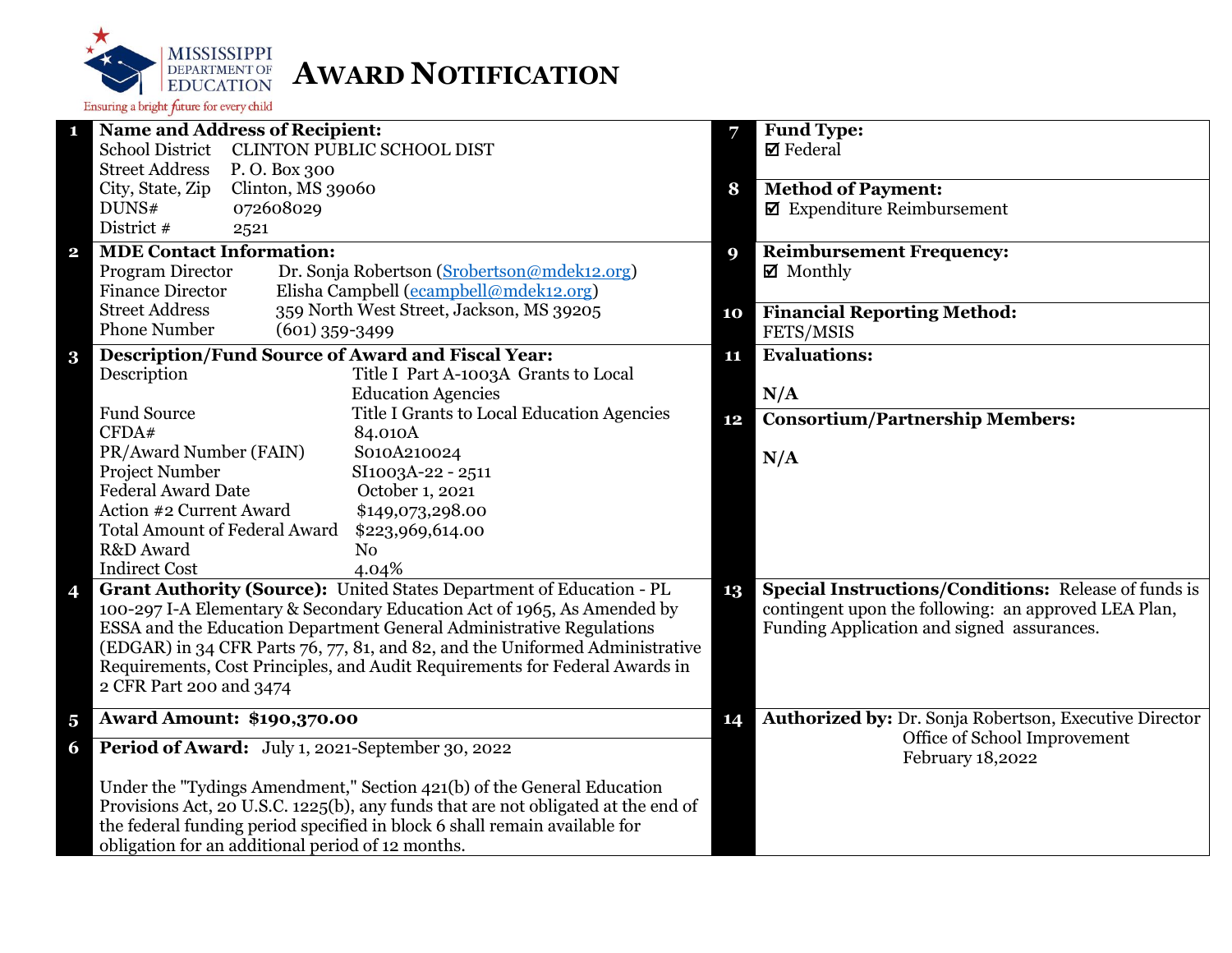

| <b>Name and Address of Recipient:</b><br>1                                        | 7  | <b>Fund Type:</b>                                           |
|-----------------------------------------------------------------------------------|----|-------------------------------------------------------------|
| <b>School District</b><br>COAHOMA COUNTY SCHOOL DISTRICT                          |    | $\boxtimes$ Federal                                         |
| <b>Street Address</b><br>Po Box 820                                               |    |                                                             |
| Clarksdale, MS 38614<br>City, State, Zip                                          | 8  | <b>Method of Payment:</b>                                   |
| DUNS#<br>100653443                                                                |    | $\blacksquare$ Expenditure Reimbursement                    |
| District #<br>1400                                                                |    |                                                             |
| <b>MDE Contact Information:</b><br>$\mathbf{2}$                                   | 9  | <b>Reimbursement Frequency:</b>                             |
| Dr. Sonja Robertson (Srobertson@mdek12.org)<br>Program Director                   |    | $\boxtimes$ Monthly                                         |
| <b>Finance Director</b><br>Elisha Campbell (ecampbell@mdek12.org)                 |    |                                                             |
| 359 North West Street, Jackson, MS 39205<br><b>Street Address</b>                 | 10 | <b>Financial Reporting Method:</b>                          |
| <b>Phone Number</b><br>$(601)$ 359-3499                                           |    | FETS/MSIS                                                   |
| <b>Description/Fund Source of Award and Fiscal Year:</b><br>$\bf{3}$              | 11 | <b>Evaluations:</b>                                         |
| Description<br>Title I Part A-1003A Grants to Local                               |    |                                                             |
| <b>Education Agencies</b>                                                         |    | N/A                                                         |
| <b>Fund Source</b><br>Title I Grants to Local Education Agencies                  | 12 | <b>Consortium/Partnership Members:</b>                      |
| CFDA#<br>84.010A                                                                  |    |                                                             |
| PR/Award Number (FAIN)<br>S010A210024                                             |    | N/A                                                         |
| Project Number<br>SI1003A-22 - 1401                                               |    |                                                             |
| <b>Federal Award Date</b><br>October 1, 2021                                      |    |                                                             |
| Action #2 Current Award<br>\$149,073,298.00                                       |    |                                                             |
| <b>Total Amount of Federal Award</b><br>\$223,969,614.00                          |    |                                                             |
| R&D Award<br>N <sub>o</sub>                                                       |    |                                                             |
| <b>Indirect Cost</b><br>3.37%                                                     |    |                                                             |
| Grant Authority (Source): United States Department of Education - PL<br>4         | 13 | <b>Special Instructions/Conditions:</b> Release of funds is |
| 100-297 I-A Elementary & Secondary Education Act of 1965, As Amended by           |    | contingent upon the following: an approved LEA Plan,        |
| ESSA and the Education Department General Administrative Regulations              |    | Funding Application and signed assurances.                  |
| (EDGAR) in 34 CFR Parts 76, 77, 81, and 82, and the Uniformed Administrative      |    |                                                             |
| Requirements, Cost Principles, and Audit Requirements for Federal Awards in       |    |                                                             |
| 2 CFR Part 200 and 3474                                                           |    |                                                             |
| <b>Award Amount: \$112,059.00</b><br>$\overline{\mathbf{5}}$                      | 14 | Authorized by: Dr. Sonja Robertson, Executive Director      |
| Period of Award: July 1, 2021-September 30, 2022<br>6                             |    | Office of School Improvement<br>February 18,2022            |
| Under the "Tydings Amendment," Section 421(b) of the General Education            |    |                                                             |
| Provisions Act, 20 U.S.C. 1225(b), any funds that are not obligated at the end of |    |                                                             |
| the federal funding period specified in block 6 shall remain available for        |    |                                                             |
| obligation for an additional period of 12 months.                                 |    |                                                             |
|                                                                                   |    |                                                             |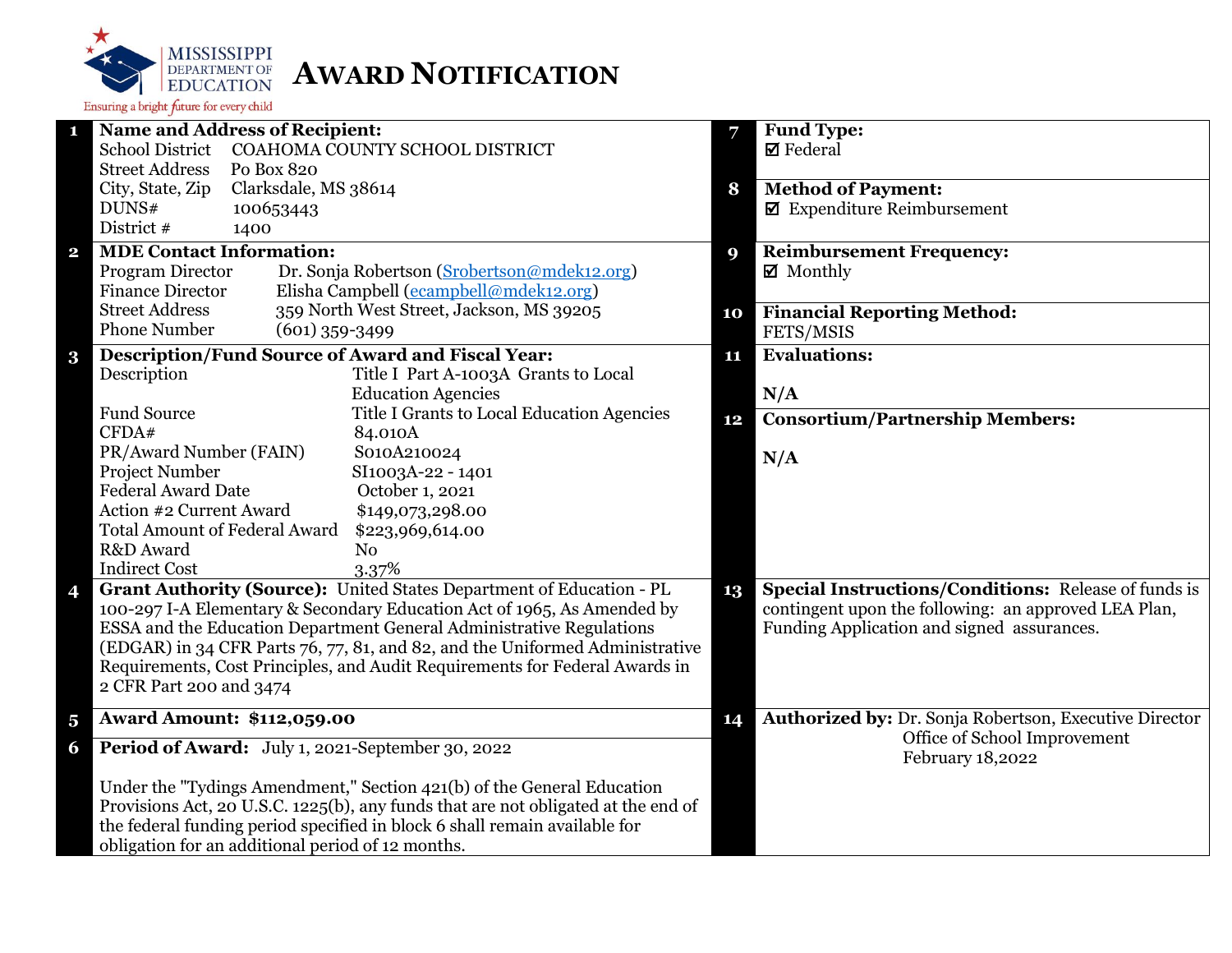

|                         | <b>Name and Address of Recipient:</b>                                                                  | 7  | <b>Fund Type:</b>                                           |
|-------------------------|--------------------------------------------------------------------------------------------------------|----|-------------------------------------------------------------|
|                         | <b>School District</b><br><b>COLUMBIA SCHOOL DISTRICT</b>                                              |    | $\boxtimes$ Federal                                         |
|                         | <b>Street Address</b><br>613 Bryan Ave                                                                 |    |                                                             |
|                         | City, State, Zip<br>Columbia, MS 39429                                                                 | 8  | <b>Method of Payment:</b>                                   |
|                         | DUNS#<br>100039635                                                                                     |    | $\blacksquare$ Expenditure Reimbursement                    |
|                         | District #<br>4620                                                                                     |    |                                                             |
| $\overline{\mathbf{2}}$ | <b>MDE Contact Information:</b>                                                                        | 9  | <b>Reimbursement Frequency:</b>                             |
|                         | Program Director<br>Dr. Sonja Robertson (Srobertson@mdek12.org)                                        |    | $\boxtimes$ Monthly                                         |
|                         | Elisha Campbell (ecampbell@mdek12.org)<br><b>Finance Director</b>                                      |    |                                                             |
|                         | <b>Street Address</b><br>359 North West Street, Jackson, MS 39205                                      | 10 | <b>Financial Reporting Method:</b>                          |
|                         | <b>Phone Number</b><br>$(601)$ 359-3499                                                                |    | FETS/MSIS                                                   |
| $\bf{3}$                | <b>Description/Fund Source of Award and Fiscal Year:</b>                                               | 11 | <b>Evaluations:</b>                                         |
|                         | Description<br>Title I Part A-1003A Grants to Local                                                    |    |                                                             |
|                         | <b>Education Agencies</b>                                                                              |    | N/A                                                         |
|                         | <b>Fund Source</b><br>Title I Grants to Local Education Agencies                                       | 12 | <b>Consortium/Partnership Members:</b>                      |
|                         | CFDA#<br>84.010A                                                                                       |    |                                                             |
|                         | PR/Award Number (FAIN)<br>S010A210024                                                                  |    | N/A                                                         |
|                         | <b>Project Number</b><br>SI1003A-22 - 4611                                                             |    |                                                             |
|                         | <b>Federal Award Date</b><br>October 1, 2021                                                           |    |                                                             |
|                         | Action #2 Current Award<br>\$149,073,298.00                                                            |    |                                                             |
|                         | <b>Total Amount of Federal Award</b><br>\$223,969,614.00                                               |    |                                                             |
|                         | R&D Award<br>N <sub>o</sub>                                                                            |    |                                                             |
|                         | <b>Indirect Cost</b><br>2.31%                                                                          |    |                                                             |
| 4                       | Grant Authority (Source): United States Department of Education - PL                                   | 13 | <b>Special Instructions/Conditions: Release of funds is</b> |
|                         | 100-297 I-A Elementary & Secondary Education Act of 1965, As Amended by                                |    | contingent upon the following: an approved LEA Plan,        |
|                         | ESSA and the Education Department General Administrative Regulations                                   |    | Funding Application and signed assurances.                  |
|                         | (EDGAR) in 34 CFR Parts 76, 77, 81, and 82, and the Uniformed Administrative                           |    |                                                             |
|                         | Requirements, Cost Principles, and Audit Requirements for Federal Awards in<br>2 CFR Part 200 and 3474 |    |                                                             |
|                         |                                                                                                        |    |                                                             |
| $\overline{\mathbf{5}}$ | <b>Award Amount: \$51,154.00</b>                                                                       | 14 | Authorized by: Dr. Sonja Robertson, Executive Director      |
| 6                       | Period of Award: July 1, 2021-September 30, 2022                                                       |    | Office of School Improvement<br>February 18,2022            |
|                         | Under the "Tydings Amendment," Section 421(b) of the General Education                                 |    |                                                             |
|                         | Provisions Act, 20 U.S.C. 1225(b), any funds that are not obligated at the end of                      |    |                                                             |
|                         | the federal funding period specified in block 6 shall remain available for                             |    |                                                             |
|                         | obligation for an additional period of 12 months.                                                      |    |                                                             |
|                         |                                                                                                        |    |                                                             |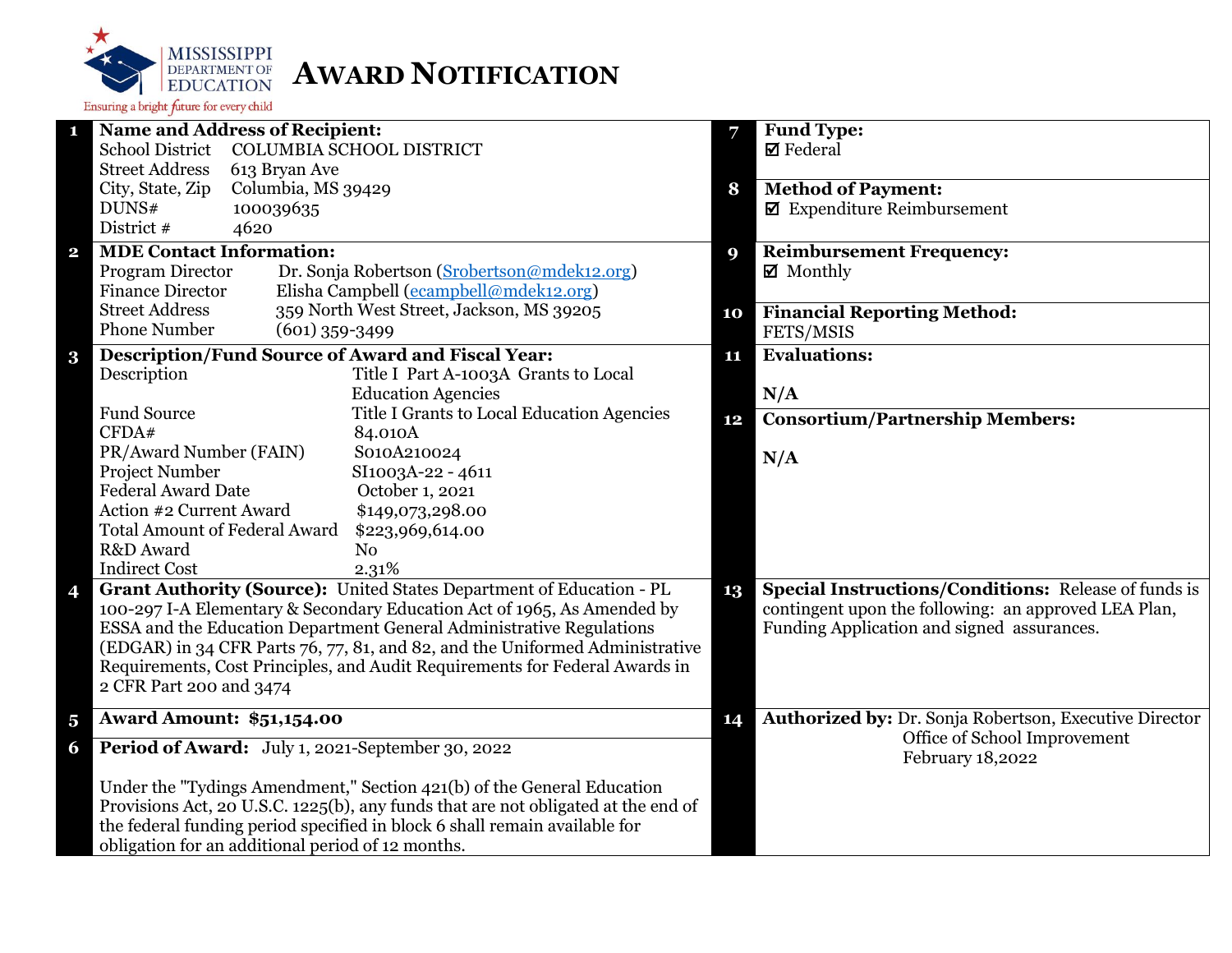

| 1                       | <b>Name and Address of Recipient:</b>             |                                 |                                                                                   | 7  | Fund Type:                                                            |
|-------------------------|---------------------------------------------------|---------------------------------|-----------------------------------------------------------------------------------|----|-----------------------------------------------------------------------|
|                         | <b>School District</b>                            |                                 | COLUMBUS MUNICIPAL SCHOOL DIST                                                    |    | $\boxtimes$ Federal                                                   |
|                         | <b>Street Address</b>                             | P.O. Box 1308                   |                                                                                   |    |                                                                       |
|                         | City, State, Zip<br>DUNS#                         | Columbus, MS 39703<br>613361054 |                                                                                   | 8  | <b>Method of Payment:</b><br>$\blacksquare$ Expenditure Reimbursement |
|                         | District #<br>4420                                |                                 |                                                                                   |    |                                                                       |
| $\mathbf{2}$            | <b>MDE Contact Information:</b>                   |                                 |                                                                                   |    | <b>Reimbursement Frequency:</b>                                       |
|                         | Program Director                                  |                                 | Dr. Sonja Robertson (Srobertson@mdek12.org)                                       | 9  | ■ Monthly                                                             |
|                         | <b>Finance Director</b>                           |                                 | Elisha Campbell (ecampbell@mdek12.org)                                            |    |                                                                       |
|                         | <b>Street Address</b>                             |                                 | 359 North West Street, Jackson, MS 39205                                          | 10 | <b>Financial Reporting Method:</b>                                    |
|                         | <b>Phone Number</b>                               | $(601)$ 359-3499                |                                                                                   |    | FETS/MSIS                                                             |
| $\bf{3}$                |                                                   |                                 | Description/Fund Source of Award and Fiscal Year:                                 | 11 | <b>Evaluations:</b>                                                   |
|                         | Description                                       |                                 | Title I Part A-1003A Grants to Local                                              |    |                                                                       |
|                         |                                                   |                                 | <b>Education Agencies</b>                                                         |    | N/A                                                                   |
|                         | <b>Fund Source</b>                                |                                 | Title I Grants to Local Education Agencies                                        | 12 | <b>Consortium/Partnership Members:</b>                                |
|                         | CFDA#                                             |                                 | 84.010A                                                                           |    |                                                                       |
|                         | PR/Award Number (FAIN)                            |                                 | S010A210024                                                                       |    | N/A                                                                   |
|                         | Project Number                                    |                                 | SI1003A-22 - 4411                                                                 |    |                                                                       |
|                         | <b>Federal Award Date</b>                         |                                 | October 1, 2021                                                                   |    |                                                                       |
|                         | Action #2 Current Award                           |                                 | \$149,073,298.00                                                                  |    |                                                                       |
|                         | <b>Total Amount of Federal Award</b><br>R&D Award |                                 | \$223,969,614.00<br>N <sub>0</sub>                                                |    |                                                                       |
|                         | <b>Indirect Cost</b>                              |                                 | 5.48%                                                                             |    |                                                                       |
| 4                       |                                                   |                                 | Grant Authority (Source): United States Department of Education - PL              | 13 | Special Instructions/Conditions: Release of funds is                  |
|                         |                                                   |                                 | 100-297 I-A Elementary & Secondary Education Act of 1965, As Amended by           |    | contingent upon the following: an approved LEA Plan,                  |
|                         |                                                   |                                 | ESSA and the Education Department General Administrative Regulations              |    | Funding Application and signed assurances.                            |
|                         |                                                   |                                 | (EDGAR) in 34 CFR Parts 76, 77, 81, and 82, and the Uniformed Administrative      |    |                                                                       |
|                         |                                                   |                                 | Requirements, Cost Principles, and Audit Requirements for Federal Awards in       |    |                                                                       |
|                         | 2 CFR Part 200 and 3474                           |                                 |                                                                                   |    |                                                                       |
| $\overline{\mathbf{5}}$ | <b>Award Amount: \$117,229.00</b>                 |                                 |                                                                                   | 14 | Authorized by: Dr. Sonja Robertson, Executive Director                |
|                         |                                                   |                                 | Period of Award: July 1, 2021-September 30, 2022                                  |    | Office of School Improvement                                          |
| 6                       |                                                   |                                 |                                                                                   |    | February 18,2022                                                      |
|                         |                                                   |                                 | Under the "Tydings Amendment," Section 421(b) of the General Education            |    |                                                                       |
|                         |                                                   |                                 | Provisions Act, 20 U.S.C. 1225(b), any funds that are not obligated at the end of |    |                                                                       |
|                         |                                                   |                                 | the federal funding period specified in block 6 shall remain available for        |    |                                                                       |
|                         | obligation for an additional period of 12 months. |                                 |                                                                                   |    |                                                                       |
|                         |                                                   |                                 |                                                                                   |    |                                                                       |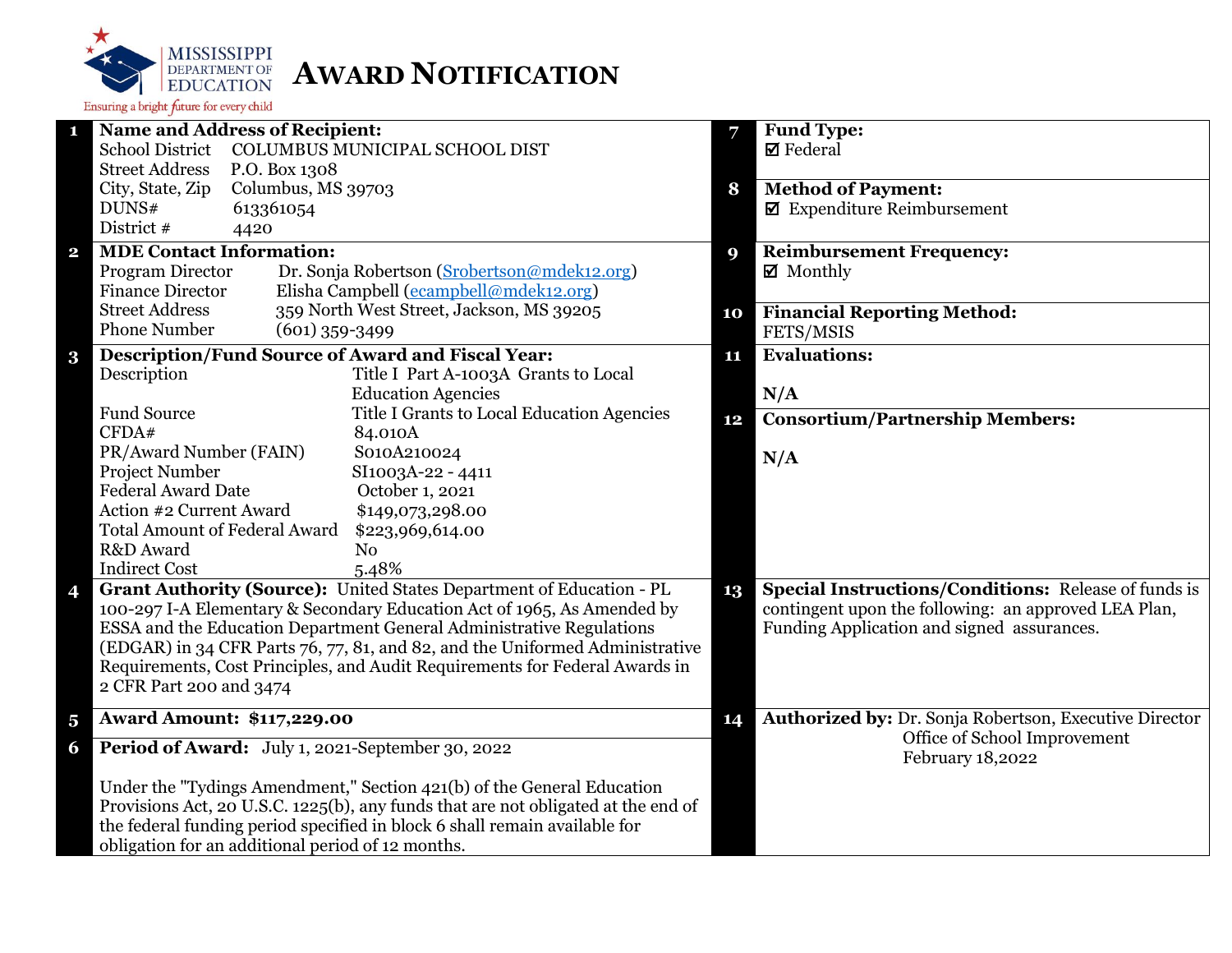

|                         | <b>Name and Address of Recipient:</b>                                             | 7  | <b>Fund Type:</b>                                           |
|-------------------------|-----------------------------------------------------------------------------------|----|-------------------------------------------------------------|
|                         | <b>School District</b><br>COPIAH CO SCHOOL DIST                                   |    | $\boxtimes$ Federal                                         |
|                         | <b>Street Address</b><br>254 West Gallatin Street                                 |    |                                                             |
|                         | City, State, Zip<br>Hazlehurst, MS 39083                                          | 8  | <b>Method of Payment:</b>                                   |
|                         | DUNS#<br>072607963                                                                |    | $\blacksquare$ Expenditure Reimbursement                    |
|                         | District #<br>1500                                                                |    |                                                             |
| $\overline{\mathbf{2}}$ | <b>MDE Contact Information:</b>                                                   | 9  | <b>Reimbursement Frequency:</b>                             |
|                         | Program Director<br>Dr. Sonja Robertson (Srobertson@mdek12.org)                   |    | $\boxtimes$ Monthly                                         |
|                         | Elisha Campbell (ecampbell@mdek12.org)<br><b>Finance Director</b>                 |    |                                                             |
|                         | <b>Street Address</b><br>359 North West Street, Jackson, MS 39205                 | 10 | <b>Financial Reporting Method:</b>                          |
|                         | <b>Phone Number</b><br>$(601)$ 359-3499                                           |    | FETS/MSIS                                                   |
| $\bf{3}$                | <b>Description/Fund Source of Award and Fiscal Year:</b>                          | 11 | <b>Evaluations:</b>                                         |
|                         | Description<br>Title I Part A-1003A Grants to Local                               |    |                                                             |
|                         | <b>Education Agencies</b>                                                         |    | N/A                                                         |
|                         | <b>Fund Source</b><br>Title I Grants to Local Education Agencies                  |    |                                                             |
|                         | CFDA#<br>84.010A                                                                  | 12 | <b>Consortium/Partnership Members:</b>                      |
|                         | PR/Award Number (FAIN)<br>S010A210024                                             |    |                                                             |
|                         | <b>Project Number</b><br>SI1003A-22 - 1501                                        |    | N/A                                                         |
|                         | <b>Federal Award Date</b><br>October 1, 2021                                      |    |                                                             |
|                         | Action #2 Current Award<br>\$149,073,298.00                                       |    |                                                             |
|                         | <b>Total Amount of Federal Award</b><br>\$223,969,614.00                          |    |                                                             |
|                         | R&D Award<br>N <sub>o</sub>                                                       |    |                                                             |
|                         | 1.82%<br><b>Indirect Cost</b>                                                     |    |                                                             |
| 4                       | Grant Authority (Source): United States Department of Education - PL              | 13 | <b>Special Instructions/Conditions: Release of funds is</b> |
|                         | 100-297 I-A Elementary & Secondary Education Act of 1965, As Amended by           |    | contingent upon the following: an approved LEA Plan,        |
|                         | ESSA and the Education Department General Administrative Regulations              |    | Funding Application and signed assurances.                  |
|                         | (EDGAR) in 34 CFR Parts 76, 77, 81, and 82, and the Uniformed Administrative      |    |                                                             |
|                         | Requirements, Cost Principles, and Audit Requirements for Federal Awards in       |    |                                                             |
|                         | 2 CFR Part 200 and 3474                                                           |    |                                                             |
|                         |                                                                                   |    |                                                             |
| $\overline{\mathbf{5}}$ | <b>Award Amount: \$57,928.00</b>                                                  | 14 | Authorized by: Dr. Sonja Robertson, Executive Director      |
| 6                       | Period of Award: July 1, 2021-September 30, 2022                                  |    | Office of School Improvement<br>February 18,2022            |
|                         | Under the "Tydings Amendment," Section 421(b) of the General Education            |    |                                                             |
|                         | Provisions Act, 20 U.S.C. 1225(b), any funds that are not obligated at the end of |    |                                                             |
|                         | the federal funding period specified in block 6 shall remain available for        |    |                                                             |
|                         | obligation for an additional period of 12 months.                                 |    |                                                             |
|                         |                                                                                   |    |                                                             |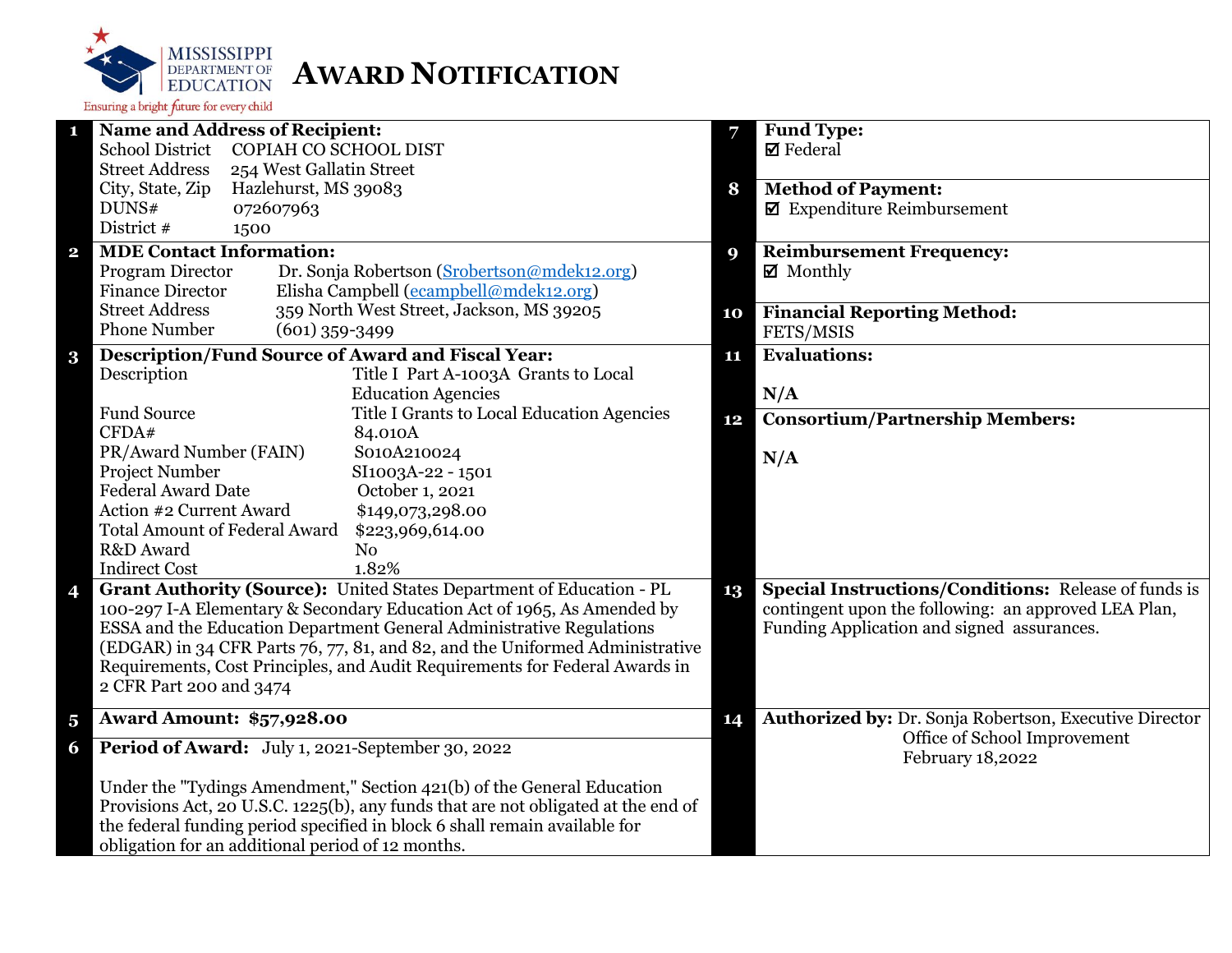

| 1                       | <b>Name and Address of Recipient:</b>                                             |    | <b>Fund Type:</b>                                           |
|-------------------------|-----------------------------------------------------------------------------------|----|-------------------------------------------------------------|
|                         | <b>School District</b><br><b>COVINGTON CO SCHOOLS</b>                             |    | $\boxtimes$ Federal                                         |
|                         | <b>Street Address</b><br>P.O.Box 1269                                             |    |                                                             |
|                         | City, State, Zip<br>Collins, MS 39428                                             | 8  | <b>Method of Payment:</b>                                   |
|                         | DUNS#<br>087648846                                                                |    | $\boxtimes$ Expenditure Reimbursement                       |
|                         | District #<br>1600                                                                |    |                                                             |
| $\mathbf{2}$            | <b>MDE Contact Information:</b>                                                   | 9  | <b>Reimbursement Frequency:</b>                             |
|                         | Dr. Sonja Robertson (Srobertson@mdek12.org)<br>Program Director                   |    | $\boxtimes$ Monthly                                         |
|                         | Elisha Campbell (ecampbell@mdek12.org)<br><b>Finance Director</b>                 |    |                                                             |
|                         | 359 North West Street, Jackson, MS 39205<br><b>Street Address</b>                 | 10 | <b>Financial Reporting Method:</b>                          |
|                         | <b>Phone Number</b><br>$(601)$ 359-3499                                           |    | FETS/MSIS                                                   |
| $\bf{3}$                | <b>Description/Fund Source of Award and Fiscal Year:</b>                          | 11 | <b>Evaluations:</b>                                         |
|                         | Description<br>Title I Part A-1003A Grants to Local                               |    |                                                             |
|                         | <b>Education Agencies</b>                                                         |    | N/A                                                         |
|                         | <b>Fund Source</b><br>Title I Grants to Local Education Agencies                  | 12 | <b>Consortium/Partnership Members:</b>                      |
|                         | CFDA#<br>84.010A                                                                  |    |                                                             |
|                         | PR/Award Number (FAIN)<br>S010A210024                                             |    | N/A                                                         |
|                         | Project Number<br>SI1003A-22 - 1601                                               |    |                                                             |
|                         | <b>Federal Award Date</b><br>October 1, 2021                                      |    |                                                             |
|                         | Action #2 Current Award<br>\$149,073,298.00                                       |    |                                                             |
|                         | <b>Total Amount of Federal Award</b><br>\$223,969,614.00                          |    |                                                             |
|                         | R&D Award<br>N <sub>0</sub>                                                       |    |                                                             |
|                         | <b>Indirect Cost</b><br>2.61%                                                     |    |                                                             |
| 4                       | Grant Authority (Source): United States Department of Education - PL              | 13 | <b>Special Instructions/Conditions:</b> Release of funds is |
|                         | 100-297 I-A Elementary & Secondary Education Act of 1965, As Amended by           |    | contingent upon the following: an approved LEA Plan,        |
|                         | ESSA and the Education Department General Administrative Regulations              |    | Funding Application and signed assurances.                  |
|                         | (EDGAR) in 34 CFR Parts 76, 77, 81, and 82, and the Uniformed Administrative      |    |                                                             |
|                         | Requirements, Cost Principles, and Audit Requirements for Federal Awards in       |    |                                                             |
|                         | 2 CFR Part 200 and 3474                                                           |    |                                                             |
| $\overline{\mathbf{5}}$ | <b>Award Amount: \$199,770.00</b>                                                 | 14 | Authorized by: Dr. Sonja Robertson, Executive Director      |
| 6                       | Period of Award: July 1, 2021-September 30, 2022                                  |    | Office of School Improvement                                |
|                         |                                                                                   |    | February 18,2022                                            |
|                         | Under the "Tydings Amendment," Section 421(b) of the General Education            |    |                                                             |
|                         | Provisions Act, 20 U.S.C. 1225(b), any funds that are not obligated at the end of |    |                                                             |
|                         | the federal funding period specified in block 6 shall remain available for        |    |                                                             |
|                         | obligation for an additional period of 12 months.                                 |    |                                                             |
|                         |                                                                                   |    |                                                             |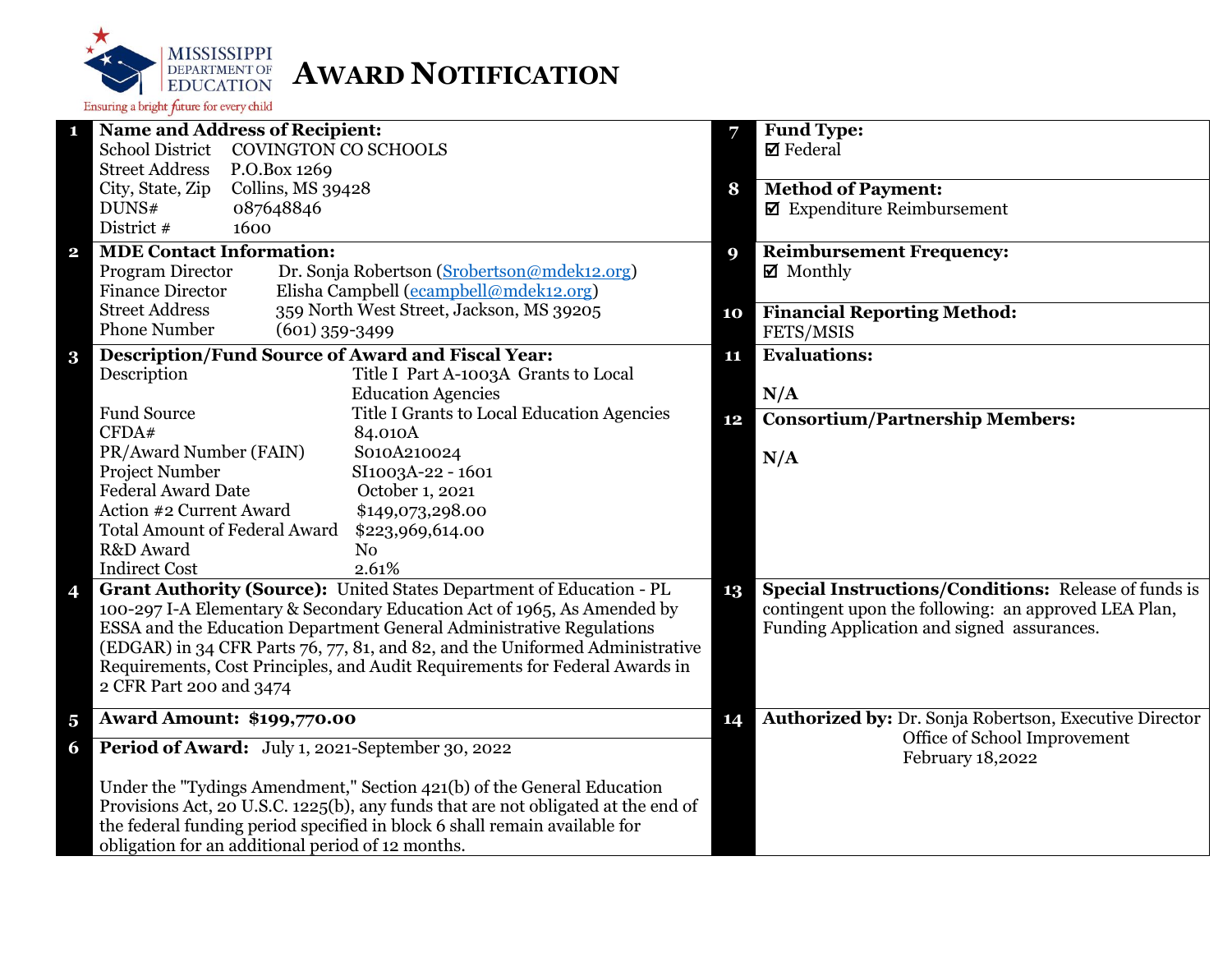

|                         | <b>Name and Address of Recipient:</b>                                             | 7  | <b>Fund Type:</b>                                           |
|-------------------------|-----------------------------------------------------------------------------------|----|-------------------------------------------------------------|
|                         | <b>School District</b><br>DESOTO CO SCHOOL DIST                                   |    | $\boxtimes$ Federal                                         |
|                         | <b>Street Address</b><br><b>Five East South Street</b>                            |    |                                                             |
|                         | City, State, Zip<br>Hernando, MS 38632                                            | 8  | <b>Method of Payment:</b>                                   |
|                         | DUNS#<br>083266551                                                                |    | $\blacksquare$ Expenditure Reimbursement                    |
|                         | District #<br>1700                                                                |    |                                                             |
| $\overline{\mathbf{2}}$ | <b>MDE Contact Information:</b>                                                   | 9  | <b>Reimbursement Frequency:</b>                             |
|                         | Program Director<br>Dr. Sonja Robertson (Srobertson@mdek12.org)                   |    | $\boxtimes$ Monthly                                         |
|                         | Elisha Campbell (ecampbell@mdek12.org)<br><b>Finance Director</b>                 |    |                                                             |
|                         | <b>Street Address</b><br>359 North West Street, Jackson, MS 39205                 | 10 | <b>Financial Reporting Method:</b>                          |
|                         | <b>Phone Number</b><br>$(601)$ 359-3499                                           |    | FETS/MSIS                                                   |
| $\bf{3}$                | <b>Description/Fund Source of Award and Fiscal Year:</b>                          | 11 | <b>Evaluations:</b>                                         |
|                         | Description<br>Title I Part A-1003A Grants to Local                               |    |                                                             |
|                         | <b>Education Agencies</b>                                                         |    | N/A                                                         |
|                         | <b>Fund Source</b><br>Title I Grants to Local Education Agencies                  |    |                                                             |
|                         | CFDA#<br>84.010A                                                                  | 12 | <b>Consortium/Partnership Members:</b>                      |
|                         | PR/Award Number (FAIN)<br>S010A210024                                             |    |                                                             |
|                         | <b>Project Number</b><br>SI1003A-22 - 1701                                        |    | N/A                                                         |
|                         | <b>Federal Award Date</b><br>October 1, 2021                                      |    |                                                             |
|                         | Action #2 Current Award<br>\$149,073,298.00                                       |    |                                                             |
|                         | <b>Total Amount of Federal Award</b><br>\$223,969,614.00                          |    |                                                             |
|                         | R&D Award<br>N <sub>o</sub>                                                       |    |                                                             |
|                         | <b>Indirect Cost</b><br>3.23%                                                     |    |                                                             |
| 4                       | Grant Authority (Source): United States Department of Education - PL              | 13 | <b>Special Instructions/Conditions: Release of funds is</b> |
|                         | 100-297 I-A Elementary & Secondary Education Act of 1965, As Amended by           |    | contingent upon the following: an approved LEA Plan,        |
|                         | ESSA and the Education Department General Administrative Regulations              |    | Funding Application and signed assurances.                  |
|                         | (EDGAR) in 34 CFR Parts 76, 77, 81, and 82, and the Uniformed Administrative      |    |                                                             |
|                         | Requirements, Cost Principles, and Audit Requirements for Federal Awards in       |    |                                                             |
|                         | 2 CFR Part 200 and 3474                                                           |    |                                                             |
|                         |                                                                                   |    |                                                             |
| $\overline{\mathbf{5}}$ | <b>Award Amount: \$666,530.00</b>                                                 | 14 | Authorized by: Dr. Sonja Robertson, Executive Director      |
| 6                       | Period of Award: July 1, 2021-September 30, 2022                                  |    | Office of School Improvement<br>February 18,2022            |
|                         | Under the "Tydings Amendment," Section 421(b) of the General Education            |    |                                                             |
|                         | Provisions Act, 20 U.S.C. 1225(b), any funds that are not obligated at the end of |    |                                                             |
|                         | the federal funding period specified in block 6 shall remain available for        |    |                                                             |
|                         | obligation for an additional period of 12 months.                                 |    |                                                             |
|                         |                                                                                   |    |                                                             |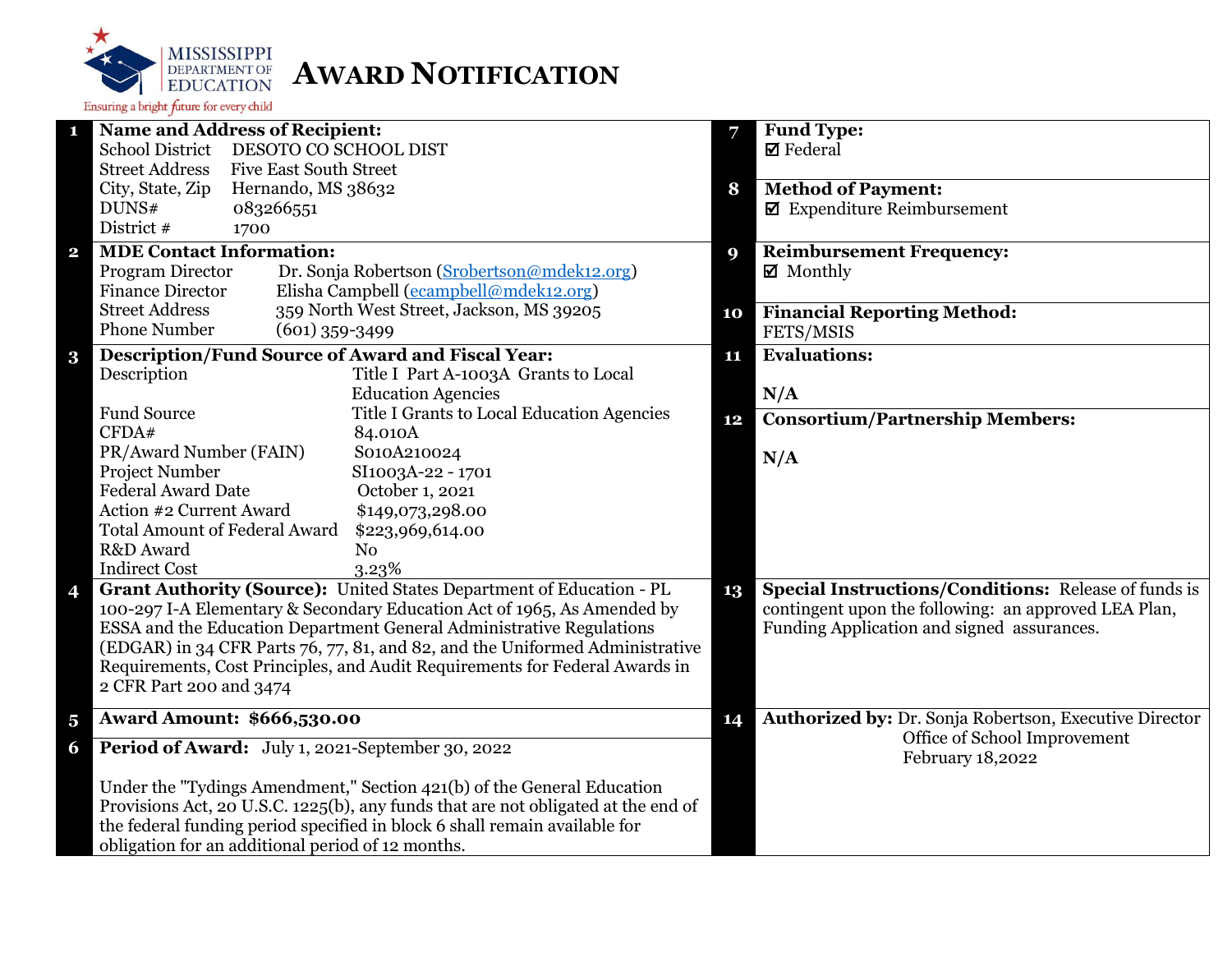

| $\mathbf{1}$            | <b>Name and Address of Recipient:</b>                                             | 7  | <b>Fund Type:</b>                                           |
|-------------------------|-----------------------------------------------------------------------------------|----|-------------------------------------------------------------|
|                         | <b>School District</b><br>EAST TALLAHATCHIE CONSOL SCH DIST                       |    | <b>Ø</b> Federal                                            |
|                         | <b>Street Address</b><br>411 E. Chestnut Street                                   |    |                                                             |
|                         | City, State, Zip<br>Charleston, MS 38921                                          | 8  | <b>Method of Payment:</b>                                   |
|                         | DUNS#<br>189348485                                                                |    | $\blacksquare$ Expenditure Reimbursement                    |
|                         | District #<br>6811                                                                |    |                                                             |
| $\overline{\mathbf{2}}$ | <b>MDE Contact Information:</b>                                                   | 9  | <b>Reimbursement Frequency:</b>                             |
|                         | Dr. Sonja Robertson (Srobertson@mdek12.org)<br>Program Director                   |    | $\boxtimes$ Monthly                                         |
|                         | Elisha Campbell (ecampbell@mdek12.org)<br><b>Finance Director</b>                 |    |                                                             |
|                         | 359 North West Street, Jackson, MS 39205<br><b>Street Address</b>                 | 10 | <b>Financial Reporting Method:</b>                          |
|                         | <b>Phone Number</b><br>$(601)$ 359-3499                                           |    | FETS/MSIS                                                   |
| $\bf{3}$                | <b>Description/Fund Source of Award and Fiscal Year:</b>                          | 11 | <b>Evaluations:</b>                                         |
|                         | Description<br>Title I Part A-1003A Grants to Local                               |    |                                                             |
|                         | <b>Education Agencies</b>                                                         |    | N/A                                                         |
|                         | <b>Fund Source</b><br>Title I Grants to Local Education Agencies                  | 12 | <b>Consortium/Partnership Members:</b>                      |
|                         | CFDA#<br>84.010A                                                                  |    |                                                             |
|                         | PR/Award Number (FAIN)<br>S010A210024                                             |    | N/A                                                         |
|                         | Project Number<br>SI1003A-22 - 6811                                               |    |                                                             |
|                         | <b>Federal Award Date</b><br>October 1, 2021                                      |    |                                                             |
|                         | Action #2 Current Award<br>\$149,073,298.00                                       |    |                                                             |
|                         | <b>Total Amount of Federal Award</b><br>\$223,969,614.00                          |    |                                                             |
|                         | R&D Award<br>N <sub>o</sub>                                                       |    |                                                             |
|                         | <b>Indirect Cost</b><br>3.45%                                                     |    |                                                             |
| 4                       | Grant Authority (Source): United States Department of Education - PL              | 13 | <b>Special Instructions/Conditions: Release of funds is</b> |
|                         | 100-297 I-A Elementary & Secondary Education Act of 1965, As Amended by           |    | contingent upon the following: an approved LEA Plan,        |
|                         | ESSA and the Education Department General Administrative Regulations              |    | Funding Application and signed assurances.                  |
|                         | (EDGAR) in 34 CFR Parts 76, 77, 81, and 82, and the Uniformed Administrative      |    |                                                             |
|                         | Requirements, Cost Principles, and Audit Requirements for Federal Awards in       |    |                                                             |
|                         | 2 CFR Part 200 and 3474                                                           |    |                                                             |
| $\overline{\mathbf{5}}$ | <b>Award Amount: \$110,220.00</b>                                                 | 14 | Authorized by: Dr. Sonja Robertson, Executive Director      |
|                         |                                                                                   |    | Office of School Improvement                                |
| 6                       | Period of Award: July 1, 2021-September 30, 2022                                  |    | February 18,2022                                            |
|                         |                                                                                   |    |                                                             |
|                         | Under the "Tydings Amendment," Section 421(b) of the General Education            |    |                                                             |
|                         | Provisions Act, 20 U.S.C. 1225(b), any funds that are not obligated at the end of |    |                                                             |
|                         | the federal funding period specified in block 6 shall remain available for        |    |                                                             |
|                         | obligation for an additional period of 12 months.                                 |    |                                                             |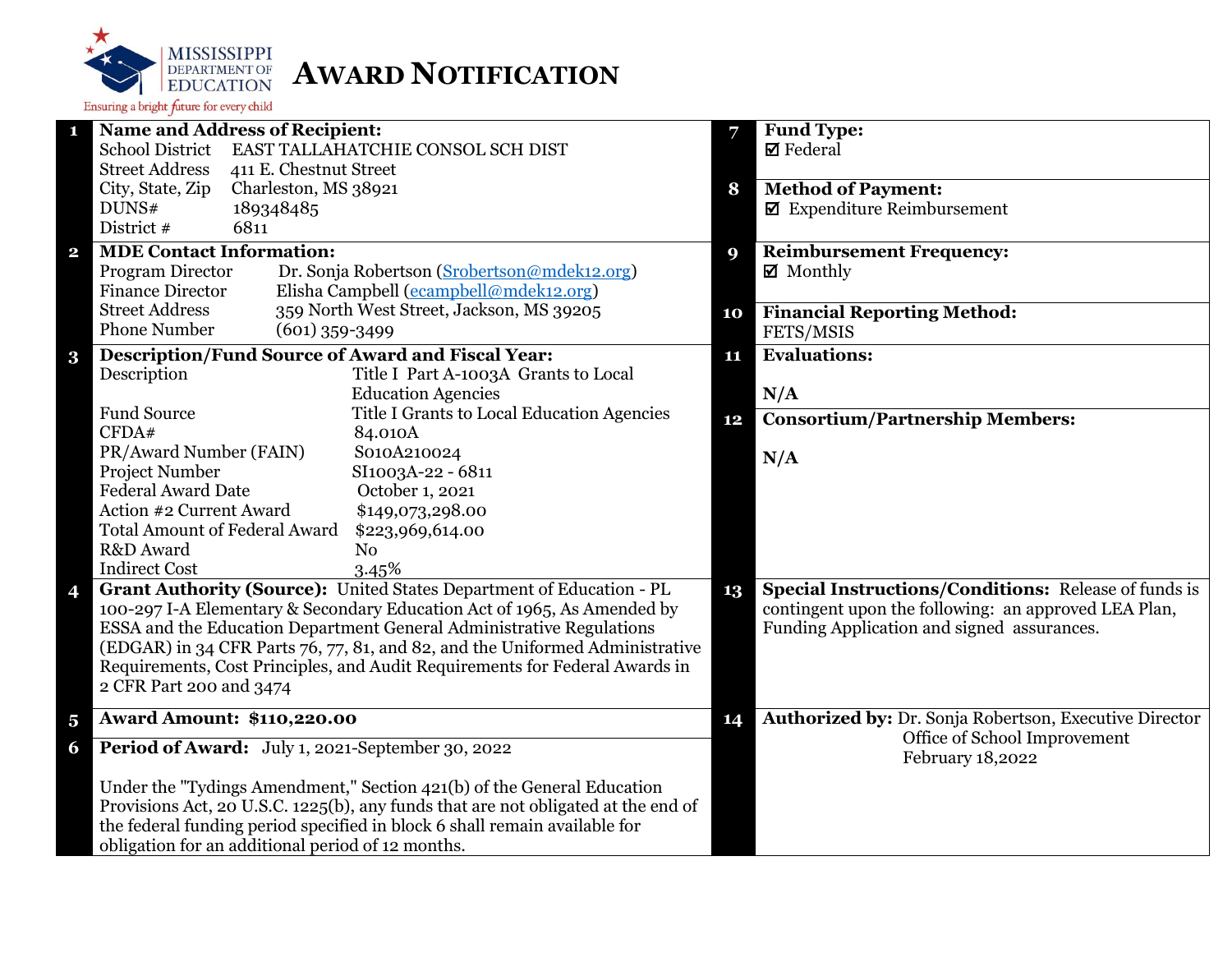

|                         | <b>Name and Address of Recipient:</b>                                             | 7  | <b>Fund Type:</b>                                           |
|-------------------------|-----------------------------------------------------------------------------------|----|-------------------------------------------------------------|
|                         | <b>School District</b><br>FOREST MUNICIPAL SCHOOL DIST                            |    | $\boxtimes$ Federal                                         |
|                         | <b>Street Address</b><br>325 Cleveland Street                                     |    |                                                             |
|                         | City, State, Zip<br>Forest, MS 39074                                              | 8  | <b>Method of Payment:</b>                                   |
|                         | DUNS#<br>100039700                                                                |    | $\blacksquare$ Expenditure Reimbursement                    |
|                         | District #<br>6220                                                                |    |                                                             |
| $\overline{\mathbf{2}}$ | <b>MDE Contact Information:</b>                                                   | 9  | <b>Reimbursement Frequency:</b>                             |
|                         | Program Director<br>Dr. Sonja Robertson (Srobertson@mdek12.org)                   |    | $\boxtimes$ Monthly                                         |
|                         | Elisha Campbell (ecampbell@mdek12.org)<br><b>Finance Director</b>                 |    |                                                             |
|                         | <b>Street Address</b><br>359 North West Street, Jackson, MS 39205                 | 10 | <b>Financial Reporting Method:</b>                          |
|                         | <b>Phone Number</b><br>$(601)$ 359-3499                                           |    | FETS/MSIS                                                   |
| $\bf{3}$                | <b>Description/Fund Source of Award and Fiscal Year:</b>                          | 11 | <b>Evaluations:</b>                                         |
|                         | Description<br>Title I Part A-1003A Grants to Local                               |    |                                                             |
|                         | <b>Education Agencies</b>                                                         |    | N/A                                                         |
|                         | <b>Fund Source</b><br>Title I Grants to Local Education Agencies                  |    |                                                             |
|                         | CFDA#<br>84.010A                                                                  | 12 | <b>Consortium/Partnership Members:</b>                      |
|                         | PR/Award Number (FAIN)<br>S010A210024                                             |    |                                                             |
|                         | <b>Project Number</b><br>SI1003A-22 - 6211                                        |    | N/A                                                         |
|                         | <b>Federal Award Date</b><br>October 1, 2021                                      |    |                                                             |
|                         | Action #2 Current Award<br>\$149,073,298.00                                       |    |                                                             |
|                         | <b>Total Amount of Federal Award</b><br>\$223,969,614.00                          |    |                                                             |
|                         | R&D Award<br>N <sub>o</sub>                                                       |    |                                                             |
|                         | 6.2%<br><b>Indirect Cost</b>                                                      |    |                                                             |
| 4                       | Grant Authority (Source): United States Department of Education - PL              | 13 | <b>Special Instructions/Conditions: Release of funds is</b> |
|                         | 100-297 I-A Elementary & Secondary Education Act of 1965, As Amended by           |    | contingent upon the following: an approved LEA Plan,        |
|                         | ESSA and the Education Department General Administrative Regulations              |    | Funding Application and signed assurances.                  |
|                         | (EDGAR) in 34 CFR Parts 76, 77, 81, and 82, and the Uniformed Administrative      |    |                                                             |
|                         | Requirements, Cost Principles, and Audit Requirements for Federal Awards in       |    |                                                             |
|                         | 2 CFR Part 200 and 3474                                                           |    |                                                             |
|                         |                                                                                   |    |                                                             |
| $\overline{\mathbf{5}}$ | <b>Award Amount: \$55,768.00</b>                                                  | 14 | Authorized by: Dr. Sonja Robertson, Executive Director      |
| 6                       | Period of Award: July 1, 2021-September 30, 2022                                  |    | Office of School Improvement<br>February 18,2022            |
|                         | Under the "Tydings Amendment," Section 421(b) of the General Education            |    |                                                             |
|                         | Provisions Act, 20 U.S.C. 1225(b), any funds that are not obligated at the end of |    |                                                             |
|                         | the federal funding period specified in block 6 shall remain available for        |    |                                                             |
|                         | obligation for an additional period of 12 months.                                 |    |                                                             |
|                         |                                                                                   |    |                                                             |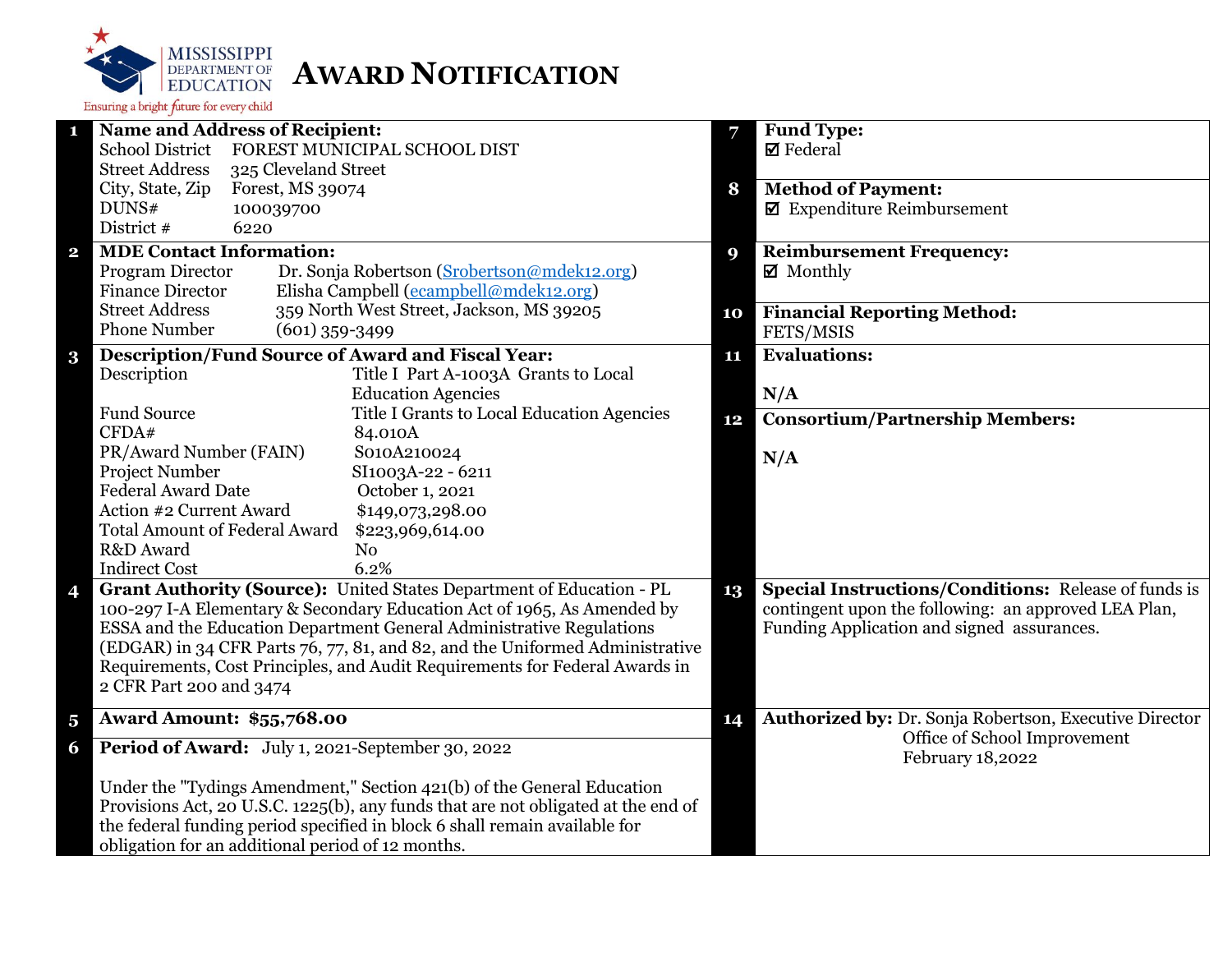

|                         | <b>Name and Address of Recipient:</b>                                             | 7  | <b>Fund Type:</b>                                           |
|-------------------------|-----------------------------------------------------------------------------------|----|-------------------------------------------------------------|
|                         | School District FRANKLIN CO SCHOOL DIST                                           |    | $\boxtimes$ Federal                                         |
|                         | <b>Street Address</b><br>P.O. Box 605                                             |    |                                                             |
|                         | City, State, Zip<br>Meadville, MS 39653                                           | 8  | <b>Method of Payment:</b>                                   |
|                         | DUNS#<br>051101954                                                                |    | $\blacksquare$ Expenditure Reimbursement                    |
|                         | District #<br>1900                                                                |    |                                                             |
| $\mathbf{2}$            | <b>MDE Contact Information:</b>                                                   | 9  | <b>Reimbursement Frequency:</b>                             |
|                         | Program Director<br>Dr. Sonja Robertson (Srobertson@mdek12.org)                   |    | $\boxtimes$ Monthly                                         |
|                         | Elisha Campbell (ecampbell@mdek12.org)<br><b>Finance Director</b>                 |    |                                                             |
|                         | 359 North West Street, Jackson, MS 39205<br><b>Street Address</b>                 | 10 | <b>Financial Reporting Method:</b>                          |
|                         | <b>Phone Number</b><br>$(601)$ 359-3499                                           |    | FETS/MSIS                                                   |
| $\bf{3}$                | <b>Description/Fund Source of Award and Fiscal Year:</b>                          | 11 | <b>Evaluations:</b>                                         |
|                         | Description<br>Title I Part A-1003A Grants to Local                               |    |                                                             |
|                         | <b>Education Agencies</b>                                                         |    | N/A                                                         |
|                         | <b>Fund Source</b><br>Title I Grants to Local Education Agencies                  | 12 | <b>Consortium/Partnership Members:</b>                      |
|                         | CFDA#<br>84.010A                                                                  |    |                                                             |
|                         | PR/Award Number (FAIN)<br>S010A210024                                             |    | N/A                                                         |
|                         | Project Number<br>SI1003A-22 - 1901                                               |    |                                                             |
|                         | <b>Federal Award Date</b><br>October 1, 2021                                      |    |                                                             |
|                         | Action #2 Current Award<br>\$149,073,298.00                                       |    |                                                             |
|                         | <b>Total Amount of Federal Award</b><br>\$223,969,614.00                          |    |                                                             |
|                         | R&D Award<br>N <sub>0</sub>                                                       |    |                                                             |
|                         | <b>Indirect Cost</b><br>2.74%                                                     |    |                                                             |
| 4                       | Grant Authority (Source): United States Department of Education - PL              | 13 | <b>Special Instructions/Conditions: Release of funds is</b> |
|                         | 100-297 I-A Elementary & Secondary Education Act of 1965, As Amended by           |    | contingent upon the following: an approved LEA Plan,        |
|                         | ESSA and the Education Department General Administrative Regulations              |    | Funding Application and signed assurances.                  |
|                         | (EDGAR) in 34 CFR Parts 76, 77, 81, and 82, and the Uniformed Administrative      |    |                                                             |
|                         | Requirements, Cost Principles, and Audit Requirements for Federal Awards in       |    |                                                             |
|                         | 2 CFR Part 200 and 3474                                                           |    |                                                             |
|                         |                                                                                   |    |                                                             |
| $\overline{\mathbf{5}}$ | <b>Award Amount: \$48,701.00</b>                                                  | 14 | Authorized by: Dr. Sonja Robertson, Executive Director      |
| 6                       | Period of Award: July 1, 2021-September 30, 2022                                  |    | Office of School Improvement<br>February 18,2022            |
|                         | Under the "Tydings Amendment," Section 421(b) of the General Education            |    |                                                             |
|                         | Provisions Act, 20 U.S.C. 1225(b), any funds that are not obligated at the end of |    |                                                             |
|                         | the federal funding period specified in block 6 shall remain available for        |    |                                                             |
|                         | obligation for an additional period of 12 months.                                 |    |                                                             |
|                         |                                                                                   |    |                                                             |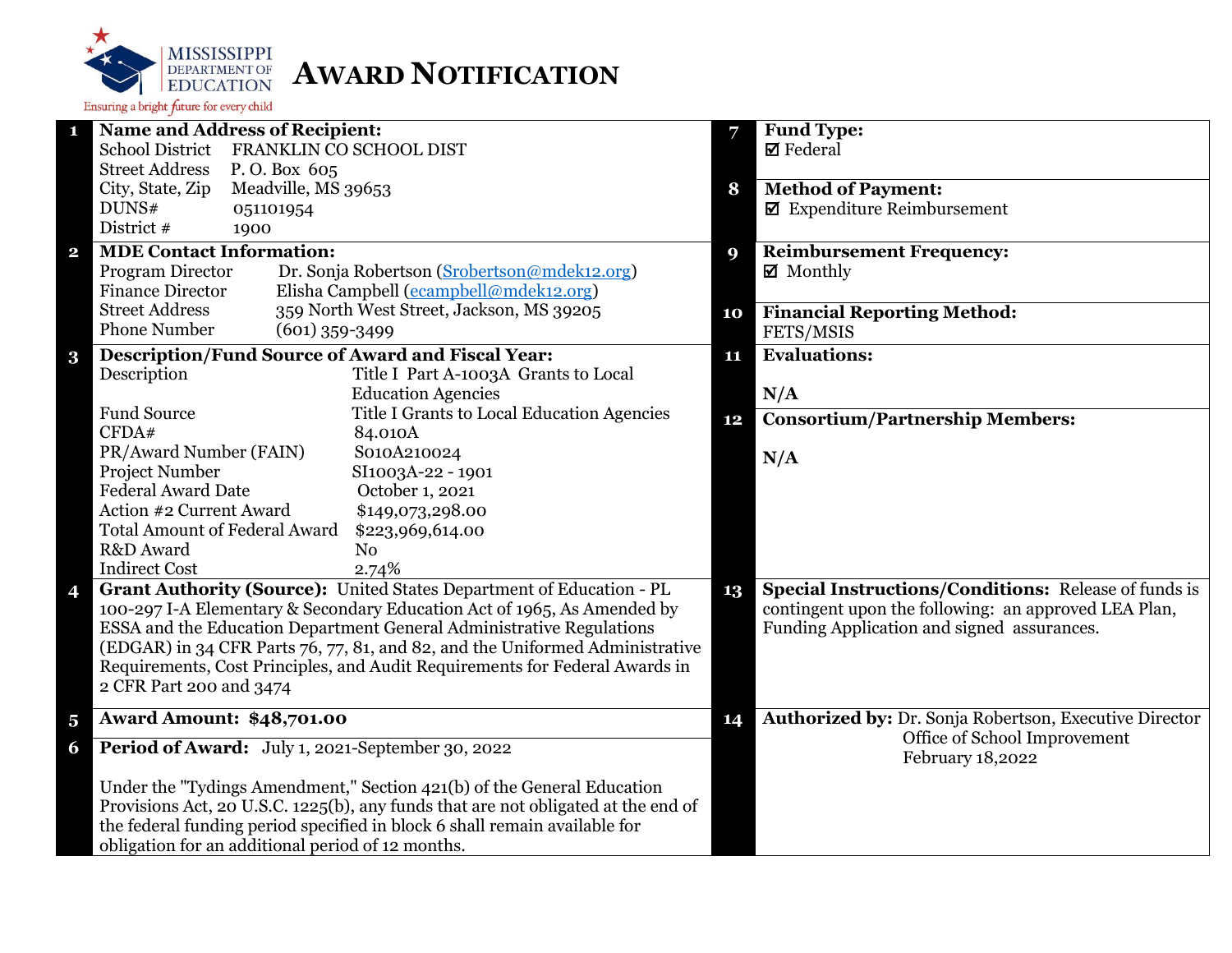

| <b>Name and Address of Recipient:</b><br>1                                                                                                                  |    | <b>Fund Type:</b>                                           |
|-------------------------------------------------------------------------------------------------------------------------------------------------------------|----|-------------------------------------------------------------|
| <b>GEORGE CO SCHOOL DIST</b><br><b>School District</b>                                                                                                      |    | $\boxtimes$ Federal                                         |
| <b>Street Address</b><br>5152 Main Street                                                                                                                   |    |                                                             |
| City, State, Zip<br>Lucedale, MS 39452                                                                                                                      | 8  | <b>Method of Payment:</b>                                   |
| DUNS#<br>193011046                                                                                                                                          |    | $\boxtimes$ Expenditure Reimbursement                       |
| District #<br>2000                                                                                                                                          |    |                                                             |
| <b>MDE Contact Information:</b><br>$\mathbf{2}$                                                                                                             | 9  | <b>Reimbursement Frequency:</b>                             |
| Dr. Sonja Robertson (Srobertson@mdek12.org)<br>Program Director                                                                                             |    | $\boxtimes$ Monthly                                         |
| Elisha Campbell (ecampbell@mdek12.org)<br><b>Finance Director</b>                                                                                           |    |                                                             |
| 359 North West Street, Jackson, MS 39205<br><b>Street Address</b>                                                                                           | 10 | <b>Financial Reporting Method:</b>                          |
| <b>Phone Number</b><br>$(601)$ 359-3499                                                                                                                     |    | FETS/MSIS                                                   |
| <b>Description/Fund Source of Award and Fiscal Year:</b><br>$\bf{3}$                                                                                        | 11 | <b>Evaluations:</b>                                         |
| Description<br>Title I Part A-1003A Grants to Local                                                                                                         |    |                                                             |
| <b>Education Agencies</b>                                                                                                                                   |    | N/A                                                         |
| <b>Fund Source</b><br>Title I Grants to Local Education Agencies                                                                                            | 12 | <b>Consortium/Partnership Members:</b>                      |
| CFDA#<br>84.010A                                                                                                                                            |    |                                                             |
| PR/Award Number (FAIN)<br>S010A210024                                                                                                                       |    | N/A                                                         |
| Project Number<br>SI1003A-22 - 2001                                                                                                                         |    |                                                             |
| <b>Federal Award Date</b><br>October 1, 2021                                                                                                                |    |                                                             |
| Action #2 Current Award<br>\$149,073,298.00                                                                                                                 |    |                                                             |
| <b>Total Amount of Federal Award</b><br>\$223,969,614.00                                                                                                    |    |                                                             |
| R&D Award<br>N <sub>0</sub>                                                                                                                                 |    |                                                             |
| <b>Indirect Cost</b><br>1.95%                                                                                                                               |    |                                                             |
| Grant Authority (Source): United States Department of Education - PL<br>4                                                                                   | 13 | <b>Special Instructions/Conditions:</b> Release of funds is |
| 100-297 I-A Elementary & Secondary Education Act of 1965, As Amended by                                                                                     |    | contingent upon the following: an approved LEA Plan,        |
| ESSA and the Education Department General Administrative Regulations                                                                                        |    | Funding Application and signed assurances.                  |
| (EDGAR) in 34 CFR Parts 76, 77, 81, and 82, and the Uniformed Administrative<br>Requirements, Cost Principles, and Audit Requirements for Federal Awards in |    |                                                             |
| 2 CFR Part 200 and 3474                                                                                                                                     |    |                                                             |
|                                                                                                                                                             |    |                                                             |
| <b>Award Amount: \$129,668.00</b><br>$\overline{\mathbf{5}}$                                                                                                | 14 | Authorized by: Dr. Sonja Robertson, Executive Director      |
| Period of Award: July 1, 2021-September 30, 2022<br>6                                                                                                       |    | Office of School Improvement<br>February 18,2022            |
| Under the "Tydings Amendment," Section 421(b) of the General Education                                                                                      |    |                                                             |
| Provisions Act, 20 U.S.C. 1225(b), any funds that are not obligated at the end of                                                                           |    |                                                             |
| the federal funding period specified in block 6 shall remain available for                                                                                  |    |                                                             |
| obligation for an additional period of 12 months.                                                                                                           |    |                                                             |
|                                                                                                                                                             |    |                                                             |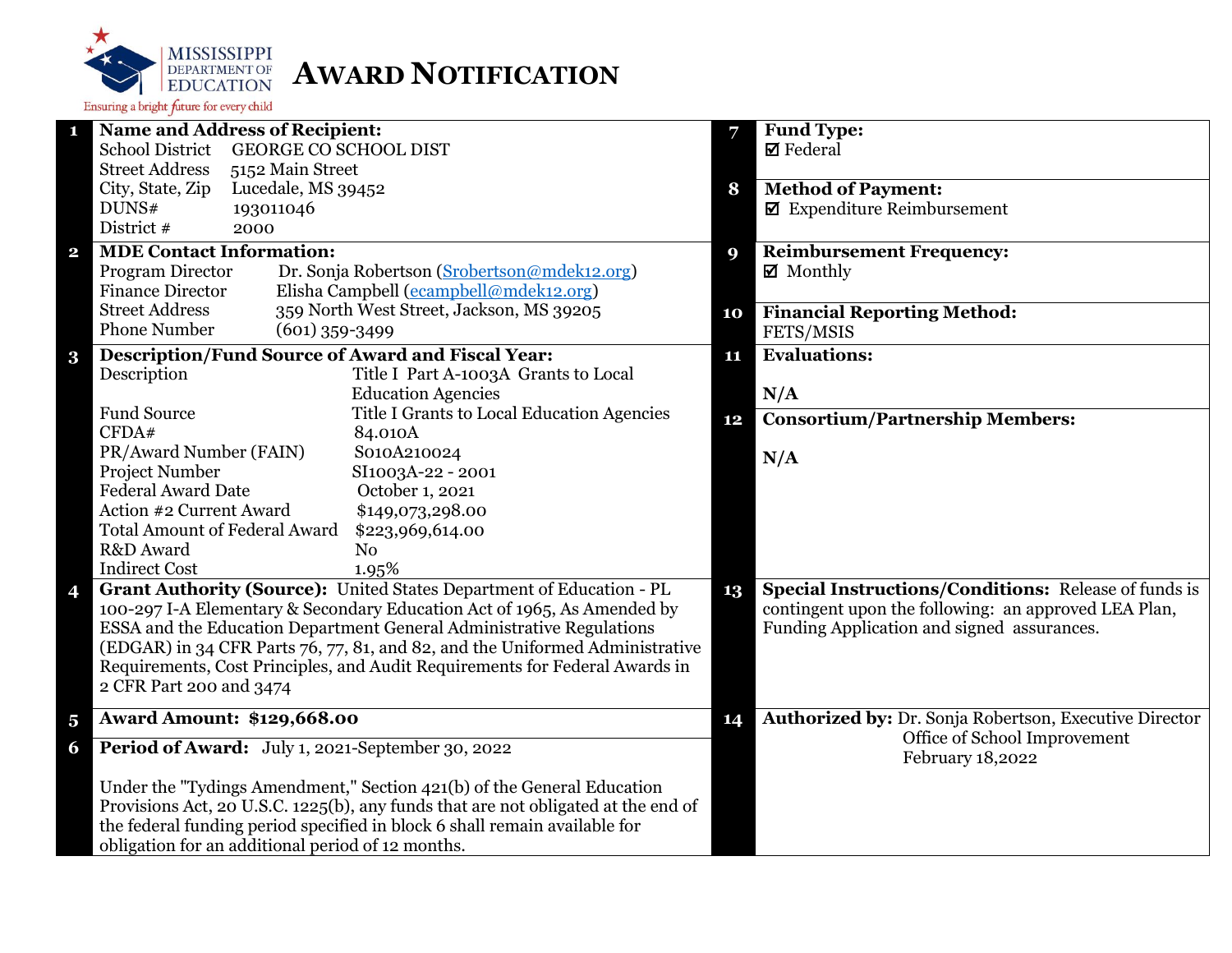

| <b>Name and Address of Recipient:</b><br>1                                        | 7  | <b>Fund Type:</b>                                           |
|-----------------------------------------------------------------------------------|----|-------------------------------------------------------------|
| <b>School District</b><br>GREENE COUNTY SCHOOL DISTRICT                           |    | $\boxtimes$ Federal                                         |
| <b>Street Address</b><br>P.O. Box 1329                                            |    |                                                             |
| City, State, Zip<br>Leakesville, MS 39451                                         | 8  | <b>Method of Payment:</b>                                   |
| DUNS#<br>020876033                                                                |    | $\blacksquare$ Expenditure Reimbursement                    |
| District #<br>2100                                                                |    |                                                             |
| <b>MDE Contact Information:</b><br>$\mathbf{2}$                                   | 9  | <b>Reimbursement Frequency:</b>                             |
| Dr. Sonja Robertson (Srobertson@mdek12.org)<br>Program Director                   |    | $\boxtimes$ Monthly                                         |
| <b>Finance Director</b><br>Elisha Campbell (ecampbell@mdek12.org)                 |    |                                                             |
| 359 North West Street, Jackson, MS 39205<br><b>Street Address</b>                 | 10 | <b>Financial Reporting Method:</b>                          |
| <b>Phone Number</b><br>$(601)$ 359-3499                                           |    | FETS/MSIS                                                   |
| <b>Description/Fund Source of Award and Fiscal Year:</b><br>$\bf{3}$              | 11 | <b>Evaluations:</b>                                         |
| Description<br>Title I Part A-1003A Grants to Local                               |    |                                                             |
| <b>Education Agencies</b>                                                         |    | N/A                                                         |
| <b>Fund Source</b><br>Title I Grants to Local Education Agencies                  | 12 | <b>Consortium/Partnership Members:</b>                      |
| CFDA#<br>84.010A                                                                  |    |                                                             |
| PR/Award Number (FAIN)<br>S010A210024                                             |    | N/A                                                         |
| Project Number<br>SI1003A-22 - 2101                                               |    |                                                             |
| <b>Federal Award Date</b><br>October 1, 2021                                      |    |                                                             |
| Action #2 Current Award<br>\$149,073,298.00                                       |    |                                                             |
| <b>Total Amount of Federal Award</b><br>\$223,969,614.00                          |    |                                                             |
| R&D Award<br>N <sub>o</sub>                                                       |    |                                                             |
| <b>Indirect Cost</b><br>2.96%                                                     |    |                                                             |
| Grant Authority (Source): United States Department of Education - PL<br>4         | 13 | <b>Special Instructions/Conditions:</b> Release of funds is |
| 100-297 I-A Elementary & Secondary Education Act of 1965, As Amended by           |    | contingent upon the following: an approved LEA Plan,        |
| ESSA and the Education Department General Administrative Regulations              |    | Funding Application and signed assurances.                  |
| (EDGAR) in 34 CFR Parts 76, 77, 81, and 82, and the Uniformed Administrative      |    |                                                             |
| Requirements, Cost Principles, and Audit Requirements for Federal Awards in       |    |                                                             |
| 2 CFR Part 200 and 3474                                                           |    |                                                             |
| <b>Award Amount: \$50,424.00</b><br>$\overline{\mathbf{5}}$                       | 14 | Authorized by: Dr. Sonja Robertson, Executive Director      |
| Period of Award: July 1, 2021-September 30, 2022<br>6                             |    | Office of School Improvement<br>February 18,2022            |
| Under the "Tydings Amendment," Section 421(b) of the General Education            |    |                                                             |
| Provisions Act, 20 U.S.C. 1225(b), any funds that are not obligated at the end of |    |                                                             |
| the federal funding period specified in block 6 shall remain available for        |    |                                                             |
| obligation for an additional period of 12 months.                                 |    |                                                             |
|                                                                                   |    |                                                             |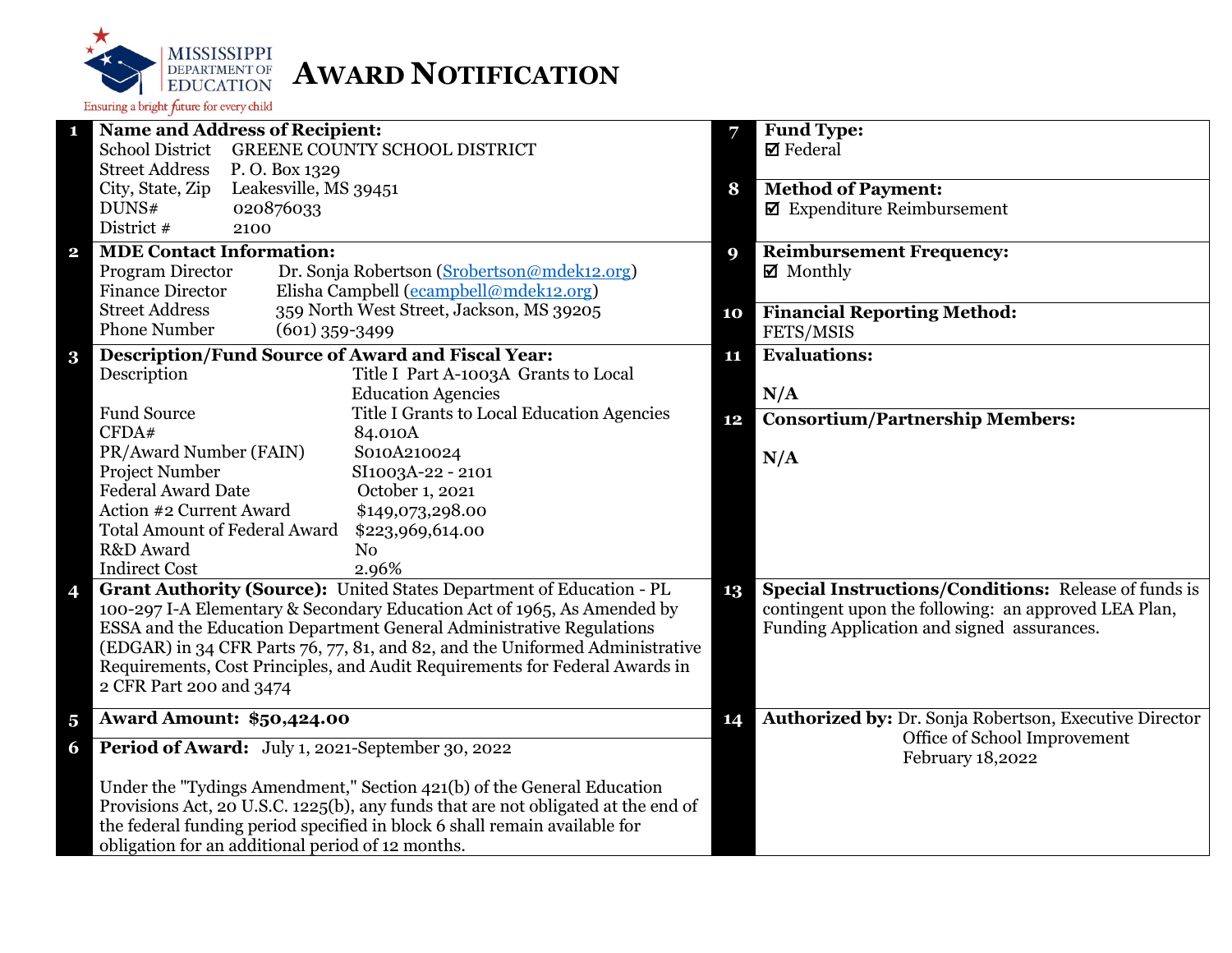

| <b>Name and Address of Recipient:</b><br>1                                        | 7  | Fund Type:                                                  |
|-----------------------------------------------------------------------------------|----|-------------------------------------------------------------|
| <b>School District</b><br><b>GREENVILLE PUBLIC SCHOOLS</b>                        |    | $\boxtimes$ Federal                                         |
| <b>Street Address</b><br>P.O. Box 1619                                            |    |                                                             |
| Greenville, MS 38702<br>City, State, Zip                                          | 8  | <b>Method of Payment:</b>                                   |
| DUNS#<br>078574548                                                                |    | $\blacksquare$ Expenditure Reimbursement                    |
| District #<br>7620                                                                |    |                                                             |
| <b>MDE Contact Information:</b><br>$\mathbf{2}$                                   | 9  | <b>Reimbursement Frequency:</b>                             |
| Program Director<br>Dr. Sonja Robertson (Srobertson@mdek12.org)                   |    | $\boxtimes$ Monthly                                         |
| Elisha Campbell (ecampbell@mdek12.org)<br><b>Finance Director</b>                 |    |                                                             |
| 359 North West Street, Jackson, MS 39205<br><b>Street Address</b>                 | 10 | <b>Financial Reporting Method:</b>                          |
| <b>Phone Number</b><br>$(601)$ 359-3499                                           |    | FETS/MSIS                                                   |
| <b>Description/Fund Source of Award and Fiscal Year:</b><br>$\bf{3}$              | 11 | <b>Evaluations:</b>                                         |
| Description<br>Title I Part A-1003A Grants to Local                               |    |                                                             |
| <b>Education Agencies</b>                                                         |    | N/A                                                         |
| <b>Fund Source</b><br>Title I Grants to Local Education Agencies                  | 12 | <b>Consortium/Partnership Members:</b>                      |
| CFDA#<br>84.010A                                                                  |    |                                                             |
| PR/Award Number (FAIN)<br>S010A210024                                             |    | N/A                                                         |
| Project Number<br>SI1003A-22 - 7611                                               |    |                                                             |
| <b>Federal Award Date</b><br>October 1, 2021                                      |    |                                                             |
| Action #2 Current Award<br>\$149,073,298.00                                       |    |                                                             |
| <b>Total Amount of Federal Award</b><br>\$223,969,614.00                          |    |                                                             |
| R&D Award<br>N <sub>0</sub>                                                       |    |                                                             |
| <b>Indirect Cost</b><br>3.27%                                                     |    |                                                             |
| Grant Authority (Source): United States Department of Education - PL<br>4         | 13 | <b>Special Instructions/Conditions: Release of funds is</b> |
| 100-297 I-A Elementary & Secondary Education Act of 1965, As Amended by           |    | contingent upon the following: an approved LEA Plan,        |
| ESSA and the Education Department General Administrative Regulations              |    | Funding Application and signed assurances.                  |
| (EDGAR) in 34 CFR Parts 76, 77, 81, and 82, and the Uniformed Administrative      |    |                                                             |
| Requirements, Cost Principles, and Audit Requirements for Federal Awards in       |    |                                                             |
| 2 CFR Part 200 and 3474                                                           |    |                                                             |
| <b>Award Amount: \$160,410.00</b><br>$\overline{\mathbf{5}}$                      | 14 | Authorized by: Dr. Sonja Robertson, Executive Director      |
| Period of Award: July 1, 2021-September 30, 2022<br>6                             |    | Office of School Improvement<br>February 18,2022            |
| Under the "Tydings Amendment," Section 421(b) of the General Education            |    |                                                             |
| Provisions Act, 20 U.S.C. 1225(b), any funds that are not obligated at the end of |    |                                                             |
| the federal funding period specified in block 6 shall remain available for        |    |                                                             |
| obligation for an additional period of 12 months.                                 |    |                                                             |
|                                                                                   |    |                                                             |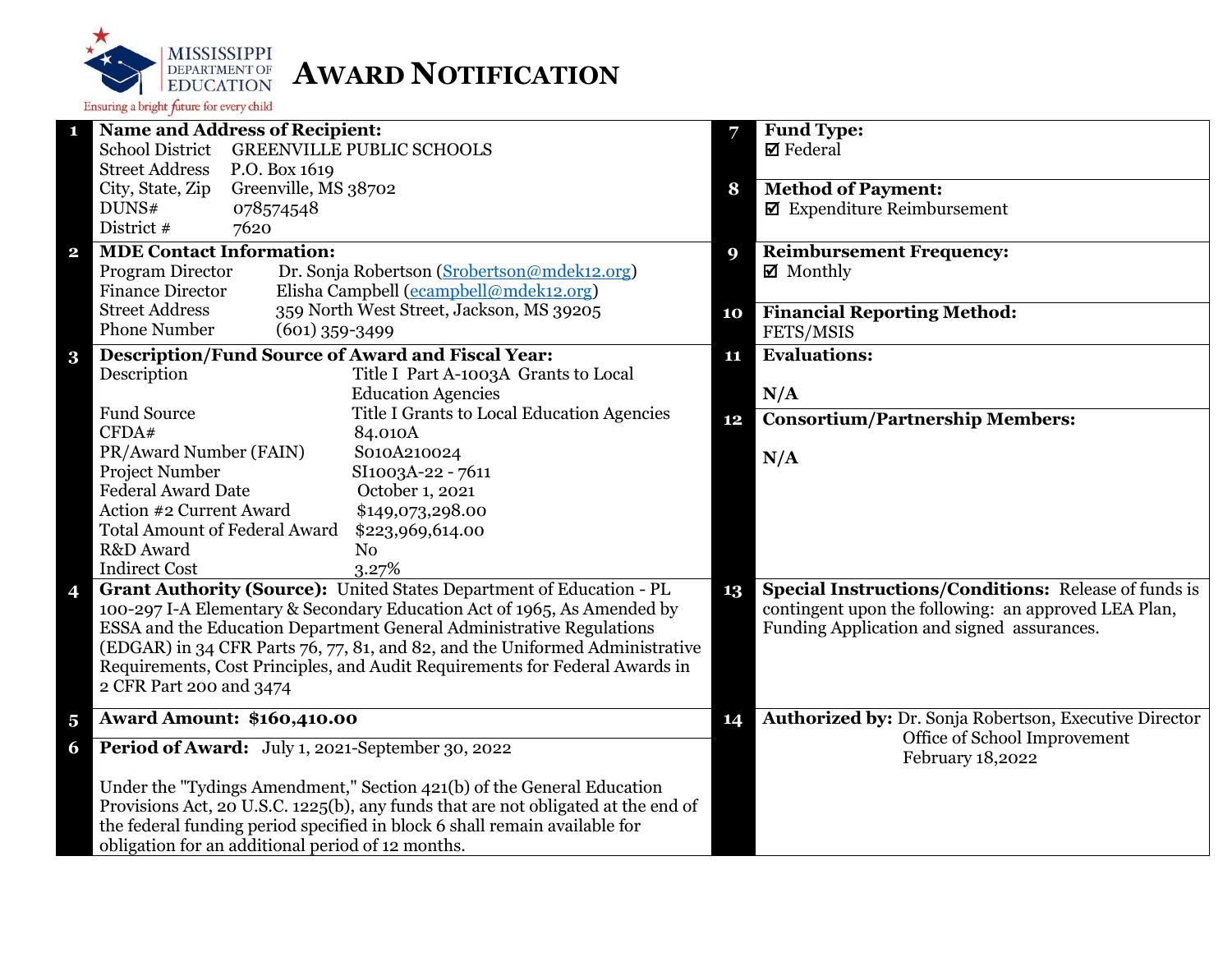

| $\mathbf{1}$<br>7<br><b>School District</b><br>GREENWOOD- LEFLORE CONSOLIDATED SCH DIST<br><b>Ø</b> Federal<br><b>Street Address</b><br>P.O. Box 1497<br>Greenwood, MS 38935<br>City, State, Zip<br><b>Method of Payment:</b><br>8<br>$\blacksquare$ Expenditure Reimbursement<br>DUNS#<br>117134177<br>District #<br>4211<br><b>MDE Contact Information:</b><br><b>Reimbursement Frequency:</b><br>$\mathbf{2}$<br>9<br>Program Director<br>Dr. Sonja Robertson (Srobertson@mdek12.org)<br>$\boxtimes$ Monthly<br>Elisha Campbell (ecampbell@mdek12.org)<br><b>Finance Director</b><br>359 North West Street, Jackson, MS 39205<br><b>Street Address</b><br><b>Financial Reporting Method:</b><br>10<br><b>Phone Number</b><br>$(601)$ 359-3499<br>FETS/MSIS<br><b>Description/Fund Source of Award and Fiscal Year:</b><br><b>Evaluations:</b><br>$\bf{3}$<br>11<br>Title I Part A-1003A Grants to Local<br>Description<br><b>Education Agencies</b><br>N/A<br><b>Fund Source</b><br>Title I Grants to Local Education Agencies<br><b>Consortium/Partnership Members:</b><br>12<br>CFDA#<br>84.010A<br>PR/Award Number (FAIN)<br>S010A210024<br>N/A<br>Project Number<br>SI1003A-22 - 4211<br><b>Federal Award Date</b><br>October 1, 2021<br>Action #2 Current Award<br>\$149,073,298.00<br><b>Total Amount of Federal Award</b><br>\$223,969,614.00<br>R&D Award<br>N <sub>o</sub><br><b>Indirect Cost</b><br>3.65%<br>Grant Authority (Source): United States Department of Education - PL<br><b>Special Instructions/Conditions: Release of funds is</b><br>$\overline{\mathbf{4}}$<br>13<br>100-297 I-A Elementary & Secondary Education Act of 1965, As Amended by<br>contingent upon the following: an approved LEA Plan,<br>ESSA and the Education Department General Administrative Regulations<br>Funding Application and signed assurances.<br>(EDGAR) in 34 CFR Parts 76, 77, 81, and 82, and the Uniformed Administrative<br>Requirements, Cost Principles, and Audit Requirements for Federal Awards in<br>2 CFR Part 200 and 3474<br><b>Award Amount: \$50,775.00</b><br>14<br>$\overline{\mathbf{5}}$<br>Office of School Improvement<br>Period of Award: July 1, 2021-September 30, 2022<br>6<br>February 18,2022<br>Under the "Tydings Amendment," Section 421(b) of the General Education<br>Provisions Act, 20 U.S.C. 1225(b), any funds that are not obligated at the end of<br>the federal funding period specified in block 6 shall remain available for<br>obligation for an additional period of 12 months. |                                       |                                                        |
|----------------------------------------------------------------------------------------------------------------------------------------------------------------------------------------------------------------------------------------------------------------------------------------------------------------------------------------------------------------------------------------------------------------------------------------------------------------------------------------------------------------------------------------------------------------------------------------------------------------------------------------------------------------------------------------------------------------------------------------------------------------------------------------------------------------------------------------------------------------------------------------------------------------------------------------------------------------------------------------------------------------------------------------------------------------------------------------------------------------------------------------------------------------------------------------------------------------------------------------------------------------------------------------------------------------------------------------------------------------------------------------------------------------------------------------------------------------------------------------------------------------------------------------------------------------------------------------------------------------------------------------------------------------------------------------------------------------------------------------------------------------------------------------------------------------------------------------------------------------------------------------------------------------------------------------------------------------------------------------------------------------------------------------------------------------------------------------------------------------------------------------------------------------------------------------------------------------------------------------------------------------------------------------------------------------------------------------------------------------------------------------------------------------------------------------------------------------------------------------------------------------------------------------|---------------------------------------|--------------------------------------------------------|
|                                                                                                                                                                                                                                                                                                                                                                                                                                                                                                                                                                                                                                                                                                                                                                                                                                                                                                                                                                                                                                                                                                                                                                                                                                                                                                                                                                                                                                                                                                                                                                                                                                                                                                                                                                                                                                                                                                                                                                                                                                                                                                                                                                                                                                                                                                                                                                                                                                                                                                                                        | <b>Name and Address of Recipient:</b> | <b>Fund Type:</b>                                      |
|                                                                                                                                                                                                                                                                                                                                                                                                                                                                                                                                                                                                                                                                                                                                                                                                                                                                                                                                                                                                                                                                                                                                                                                                                                                                                                                                                                                                                                                                                                                                                                                                                                                                                                                                                                                                                                                                                                                                                                                                                                                                                                                                                                                                                                                                                                                                                                                                                                                                                                                                        |                                       |                                                        |
|                                                                                                                                                                                                                                                                                                                                                                                                                                                                                                                                                                                                                                                                                                                                                                                                                                                                                                                                                                                                                                                                                                                                                                                                                                                                                                                                                                                                                                                                                                                                                                                                                                                                                                                                                                                                                                                                                                                                                                                                                                                                                                                                                                                                                                                                                                                                                                                                                                                                                                                                        |                                       |                                                        |
|                                                                                                                                                                                                                                                                                                                                                                                                                                                                                                                                                                                                                                                                                                                                                                                                                                                                                                                                                                                                                                                                                                                                                                                                                                                                                                                                                                                                                                                                                                                                                                                                                                                                                                                                                                                                                                                                                                                                                                                                                                                                                                                                                                                                                                                                                                                                                                                                                                                                                                                                        |                                       |                                                        |
|                                                                                                                                                                                                                                                                                                                                                                                                                                                                                                                                                                                                                                                                                                                                                                                                                                                                                                                                                                                                                                                                                                                                                                                                                                                                                                                                                                                                                                                                                                                                                                                                                                                                                                                                                                                                                                                                                                                                                                                                                                                                                                                                                                                                                                                                                                                                                                                                                                                                                                                                        |                                       |                                                        |
|                                                                                                                                                                                                                                                                                                                                                                                                                                                                                                                                                                                                                                                                                                                                                                                                                                                                                                                                                                                                                                                                                                                                                                                                                                                                                                                                                                                                                                                                                                                                                                                                                                                                                                                                                                                                                                                                                                                                                                                                                                                                                                                                                                                                                                                                                                                                                                                                                                                                                                                                        |                                       |                                                        |
|                                                                                                                                                                                                                                                                                                                                                                                                                                                                                                                                                                                                                                                                                                                                                                                                                                                                                                                                                                                                                                                                                                                                                                                                                                                                                                                                                                                                                                                                                                                                                                                                                                                                                                                                                                                                                                                                                                                                                                                                                                                                                                                                                                                                                                                                                                                                                                                                                                                                                                                                        |                                       |                                                        |
|                                                                                                                                                                                                                                                                                                                                                                                                                                                                                                                                                                                                                                                                                                                                                                                                                                                                                                                                                                                                                                                                                                                                                                                                                                                                                                                                                                                                                                                                                                                                                                                                                                                                                                                                                                                                                                                                                                                                                                                                                                                                                                                                                                                                                                                                                                                                                                                                                                                                                                                                        |                                       |                                                        |
|                                                                                                                                                                                                                                                                                                                                                                                                                                                                                                                                                                                                                                                                                                                                                                                                                                                                                                                                                                                                                                                                                                                                                                                                                                                                                                                                                                                                                                                                                                                                                                                                                                                                                                                                                                                                                                                                                                                                                                                                                                                                                                                                                                                                                                                                                                                                                                                                                                                                                                                                        |                                       |                                                        |
|                                                                                                                                                                                                                                                                                                                                                                                                                                                                                                                                                                                                                                                                                                                                                                                                                                                                                                                                                                                                                                                                                                                                                                                                                                                                                                                                                                                                                                                                                                                                                                                                                                                                                                                                                                                                                                                                                                                                                                                                                                                                                                                                                                                                                                                                                                                                                                                                                                                                                                                                        |                                       |                                                        |
|                                                                                                                                                                                                                                                                                                                                                                                                                                                                                                                                                                                                                                                                                                                                                                                                                                                                                                                                                                                                                                                                                                                                                                                                                                                                                                                                                                                                                                                                                                                                                                                                                                                                                                                                                                                                                                                                                                                                                                                                                                                                                                                                                                                                                                                                                                                                                                                                                                                                                                                                        |                                       |                                                        |
|                                                                                                                                                                                                                                                                                                                                                                                                                                                                                                                                                                                                                                                                                                                                                                                                                                                                                                                                                                                                                                                                                                                                                                                                                                                                                                                                                                                                                                                                                                                                                                                                                                                                                                                                                                                                                                                                                                                                                                                                                                                                                                                                                                                                                                                                                                                                                                                                                                                                                                                                        |                                       |                                                        |
|                                                                                                                                                                                                                                                                                                                                                                                                                                                                                                                                                                                                                                                                                                                                                                                                                                                                                                                                                                                                                                                                                                                                                                                                                                                                                                                                                                                                                                                                                                                                                                                                                                                                                                                                                                                                                                                                                                                                                                                                                                                                                                                                                                                                                                                                                                                                                                                                                                                                                                                                        |                                       |                                                        |
|                                                                                                                                                                                                                                                                                                                                                                                                                                                                                                                                                                                                                                                                                                                                                                                                                                                                                                                                                                                                                                                                                                                                                                                                                                                                                                                                                                                                                                                                                                                                                                                                                                                                                                                                                                                                                                                                                                                                                                                                                                                                                                                                                                                                                                                                                                                                                                                                                                                                                                                                        |                                       |                                                        |
|                                                                                                                                                                                                                                                                                                                                                                                                                                                                                                                                                                                                                                                                                                                                                                                                                                                                                                                                                                                                                                                                                                                                                                                                                                                                                                                                                                                                                                                                                                                                                                                                                                                                                                                                                                                                                                                                                                                                                                                                                                                                                                                                                                                                                                                                                                                                                                                                                                                                                                                                        |                                       |                                                        |
|                                                                                                                                                                                                                                                                                                                                                                                                                                                                                                                                                                                                                                                                                                                                                                                                                                                                                                                                                                                                                                                                                                                                                                                                                                                                                                                                                                                                                                                                                                                                                                                                                                                                                                                                                                                                                                                                                                                                                                                                                                                                                                                                                                                                                                                                                                                                                                                                                                                                                                                                        |                                       |                                                        |
|                                                                                                                                                                                                                                                                                                                                                                                                                                                                                                                                                                                                                                                                                                                                                                                                                                                                                                                                                                                                                                                                                                                                                                                                                                                                                                                                                                                                                                                                                                                                                                                                                                                                                                                                                                                                                                                                                                                                                                                                                                                                                                                                                                                                                                                                                                                                                                                                                                                                                                                                        |                                       |                                                        |
|                                                                                                                                                                                                                                                                                                                                                                                                                                                                                                                                                                                                                                                                                                                                                                                                                                                                                                                                                                                                                                                                                                                                                                                                                                                                                                                                                                                                                                                                                                                                                                                                                                                                                                                                                                                                                                                                                                                                                                                                                                                                                                                                                                                                                                                                                                                                                                                                                                                                                                                                        |                                       |                                                        |
|                                                                                                                                                                                                                                                                                                                                                                                                                                                                                                                                                                                                                                                                                                                                                                                                                                                                                                                                                                                                                                                                                                                                                                                                                                                                                                                                                                                                                                                                                                                                                                                                                                                                                                                                                                                                                                                                                                                                                                                                                                                                                                                                                                                                                                                                                                                                                                                                                                                                                                                                        |                                       |                                                        |
|                                                                                                                                                                                                                                                                                                                                                                                                                                                                                                                                                                                                                                                                                                                                                                                                                                                                                                                                                                                                                                                                                                                                                                                                                                                                                                                                                                                                                                                                                                                                                                                                                                                                                                                                                                                                                                                                                                                                                                                                                                                                                                                                                                                                                                                                                                                                                                                                                                                                                                                                        |                                       |                                                        |
|                                                                                                                                                                                                                                                                                                                                                                                                                                                                                                                                                                                                                                                                                                                                                                                                                                                                                                                                                                                                                                                                                                                                                                                                                                                                                                                                                                                                                                                                                                                                                                                                                                                                                                                                                                                                                                                                                                                                                                                                                                                                                                                                                                                                                                                                                                                                                                                                                                                                                                                                        |                                       |                                                        |
|                                                                                                                                                                                                                                                                                                                                                                                                                                                                                                                                                                                                                                                                                                                                                                                                                                                                                                                                                                                                                                                                                                                                                                                                                                                                                                                                                                                                                                                                                                                                                                                                                                                                                                                                                                                                                                                                                                                                                                                                                                                                                                                                                                                                                                                                                                                                                                                                                                                                                                                                        |                                       |                                                        |
|                                                                                                                                                                                                                                                                                                                                                                                                                                                                                                                                                                                                                                                                                                                                                                                                                                                                                                                                                                                                                                                                                                                                                                                                                                                                                                                                                                                                                                                                                                                                                                                                                                                                                                                                                                                                                                                                                                                                                                                                                                                                                                                                                                                                                                                                                                                                                                                                                                                                                                                                        |                                       |                                                        |
|                                                                                                                                                                                                                                                                                                                                                                                                                                                                                                                                                                                                                                                                                                                                                                                                                                                                                                                                                                                                                                                                                                                                                                                                                                                                                                                                                                                                                                                                                                                                                                                                                                                                                                                                                                                                                                                                                                                                                                                                                                                                                                                                                                                                                                                                                                                                                                                                                                                                                                                                        |                                       |                                                        |
|                                                                                                                                                                                                                                                                                                                                                                                                                                                                                                                                                                                                                                                                                                                                                                                                                                                                                                                                                                                                                                                                                                                                                                                                                                                                                                                                                                                                                                                                                                                                                                                                                                                                                                                                                                                                                                                                                                                                                                                                                                                                                                                                                                                                                                                                                                                                                                                                                                                                                                                                        |                                       |                                                        |
|                                                                                                                                                                                                                                                                                                                                                                                                                                                                                                                                                                                                                                                                                                                                                                                                                                                                                                                                                                                                                                                                                                                                                                                                                                                                                                                                                                                                                                                                                                                                                                                                                                                                                                                                                                                                                                                                                                                                                                                                                                                                                                                                                                                                                                                                                                                                                                                                                                                                                                                                        |                                       |                                                        |
|                                                                                                                                                                                                                                                                                                                                                                                                                                                                                                                                                                                                                                                                                                                                                                                                                                                                                                                                                                                                                                                                                                                                                                                                                                                                                                                                                                                                                                                                                                                                                                                                                                                                                                                                                                                                                                                                                                                                                                                                                                                                                                                                                                                                                                                                                                                                                                                                                                                                                                                                        |                                       |                                                        |
|                                                                                                                                                                                                                                                                                                                                                                                                                                                                                                                                                                                                                                                                                                                                                                                                                                                                                                                                                                                                                                                                                                                                                                                                                                                                                                                                                                                                                                                                                                                                                                                                                                                                                                                                                                                                                                                                                                                                                                                                                                                                                                                                                                                                                                                                                                                                                                                                                                                                                                                                        |                                       |                                                        |
|                                                                                                                                                                                                                                                                                                                                                                                                                                                                                                                                                                                                                                                                                                                                                                                                                                                                                                                                                                                                                                                                                                                                                                                                                                                                                                                                                                                                                                                                                                                                                                                                                                                                                                                                                                                                                                                                                                                                                                                                                                                                                                                                                                                                                                                                                                                                                                                                                                                                                                                                        |                                       |                                                        |
|                                                                                                                                                                                                                                                                                                                                                                                                                                                                                                                                                                                                                                                                                                                                                                                                                                                                                                                                                                                                                                                                                                                                                                                                                                                                                                                                                                                                                                                                                                                                                                                                                                                                                                                                                                                                                                                                                                                                                                                                                                                                                                                                                                                                                                                                                                                                                                                                                                                                                                                                        |                                       | Authorized by: Dr. Sonja Robertson, Executive Director |
|                                                                                                                                                                                                                                                                                                                                                                                                                                                                                                                                                                                                                                                                                                                                                                                                                                                                                                                                                                                                                                                                                                                                                                                                                                                                                                                                                                                                                                                                                                                                                                                                                                                                                                                                                                                                                                                                                                                                                                                                                                                                                                                                                                                                                                                                                                                                                                                                                                                                                                                                        |                                       |                                                        |
|                                                                                                                                                                                                                                                                                                                                                                                                                                                                                                                                                                                                                                                                                                                                                                                                                                                                                                                                                                                                                                                                                                                                                                                                                                                                                                                                                                                                                                                                                                                                                                                                                                                                                                                                                                                                                                                                                                                                                                                                                                                                                                                                                                                                                                                                                                                                                                                                                                                                                                                                        |                                       |                                                        |
|                                                                                                                                                                                                                                                                                                                                                                                                                                                                                                                                                                                                                                                                                                                                                                                                                                                                                                                                                                                                                                                                                                                                                                                                                                                                                                                                                                                                                                                                                                                                                                                                                                                                                                                                                                                                                                                                                                                                                                                                                                                                                                                                                                                                                                                                                                                                                                                                                                                                                                                                        |                                       |                                                        |
|                                                                                                                                                                                                                                                                                                                                                                                                                                                                                                                                                                                                                                                                                                                                                                                                                                                                                                                                                                                                                                                                                                                                                                                                                                                                                                                                                                                                                                                                                                                                                                                                                                                                                                                                                                                                                                                                                                                                                                                                                                                                                                                                                                                                                                                                                                                                                                                                                                                                                                                                        |                                       |                                                        |
|                                                                                                                                                                                                                                                                                                                                                                                                                                                                                                                                                                                                                                                                                                                                                                                                                                                                                                                                                                                                                                                                                                                                                                                                                                                                                                                                                                                                                                                                                                                                                                                                                                                                                                                                                                                                                                                                                                                                                                                                                                                                                                                                                                                                                                                                                                                                                                                                                                                                                                                                        |                                       |                                                        |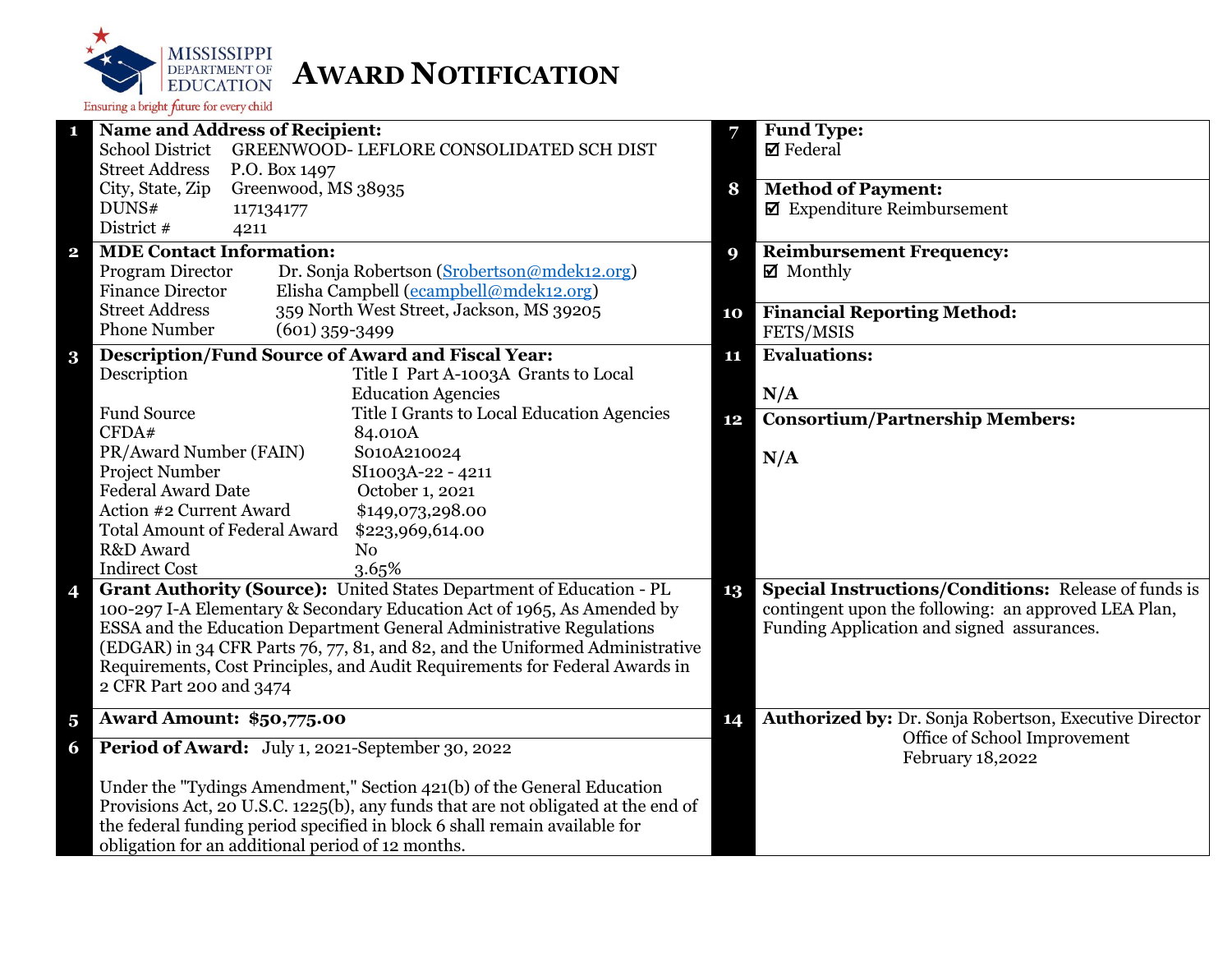

| 1                       | <b>Name and Address of Recipient:</b>                                             |    | <b>Fund Type:</b>                                           |
|-------------------------|-----------------------------------------------------------------------------------|----|-------------------------------------------------------------|
|                         | <b>School District</b><br><b>GRENADA SCHOOL DIST</b>                              |    | $\boxtimes$ Federal                                         |
|                         | <b>Street Address</b><br>P.O. Box 1940                                            |    |                                                             |
|                         | City, State, Zip<br>Grenada, MS 38902                                             | 8  | <b>Method of Payment:</b>                                   |
|                         | DUNS#<br>051772457                                                                |    | $\blacksquare$ Expenditure Reimbursement                    |
|                         | District #<br>2220                                                                |    |                                                             |
| $\overline{\mathbf{2}}$ | <b>MDE Contact Information:</b>                                                   | 9  | <b>Reimbursement Frequency:</b>                             |
|                         | Program Director<br>Dr. Sonja Robertson (Srobertson@mdek12.org)                   |    | $\boxtimes$ Monthly                                         |
|                         | Elisha Campbell (ecampbell@mdek12.org)<br><b>Finance Director</b>                 |    |                                                             |
|                         | 359 North West Street, Jackson, MS 39205<br><b>Street Address</b>                 | 10 | <b>Financial Reporting Method:</b>                          |
|                         | <b>Phone Number</b><br>$(601)$ 359-3499                                           |    | FETS/MSIS                                                   |
| $\bf{3}$                | <b>Description/Fund Source of Award and Fiscal Year:</b>                          | 11 | <b>Evaluations:</b>                                         |
|                         | Description<br>Title I Part A-1003A Grants to Local                               |    |                                                             |
|                         | <b>Education Agencies</b>                                                         |    | N/A                                                         |
|                         | <b>Fund Source</b><br>Title I Grants to Local Education Agencies                  | 12 | <b>Consortium/Partnership Members:</b>                      |
|                         | CFDA#<br>84.010A                                                                  |    |                                                             |
|                         | PR/Award Number (FAIN)<br>S010A210024                                             |    | N/A                                                         |
|                         | Project Number<br>SI1003A-22 - 2201<br><b>Federal Award Date</b>                  |    |                                                             |
|                         | October 1, 2021<br>Action #2 Current Award                                        |    |                                                             |
|                         | \$149,073,298.00<br><b>Total Amount of Federal Award</b>                          |    |                                                             |
|                         | \$223,969,614.00<br>R&D Award<br>N <sub>o</sub>                                   |    |                                                             |
|                         | <b>Indirect Cost</b><br>2.39%                                                     |    |                                                             |
|                         | Grant Authority (Source): United States Department of Education - PL              | 13 | <b>Special Instructions/Conditions: Release of funds is</b> |
| 4                       | 100-297 I-A Elementary & Secondary Education Act of 1965, As Amended by           |    | contingent upon the following: an approved LEA Plan,        |
|                         | ESSA and the Education Department General Administrative Regulations              |    | Funding Application and signed assurances.                  |
|                         | (EDGAR) in 34 CFR Parts 76, 77, 81, and 82, and the Uniformed Administrative      |    |                                                             |
|                         | Requirements, Cost Principles, and Audit Requirements for Federal Awards in       |    |                                                             |
|                         | 2 CFR Part 200 and 3474                                                           |    |                                                             |
|                         |                                                                                   |    |                                                             |
| $\overline{\mathbf{5}}$ | <b>Award Amount: \$69,053.00</b>                                                  | 14 | Authorized by: Dr. Sonja Robertson, Executive Director      |
| 6                       | Period of Award: July 1, 2021-September 30, 2022                                  |    | Office of School Improvement<br>February 18,2022            |
|                         | Under the "Tydings Amendment," Section 421(b) of the General Education            |    |                                                             |
|                         | Provisions Act, 20 U.S.C. 1225(b), any funds that are not obligated at the end of |    |                                                             |
|                         | the federal funding period specified in block 6 shall remain available for        |    |                                                             |
|                         | obligation for an additional period of 12 months.                                 |    |                                                             |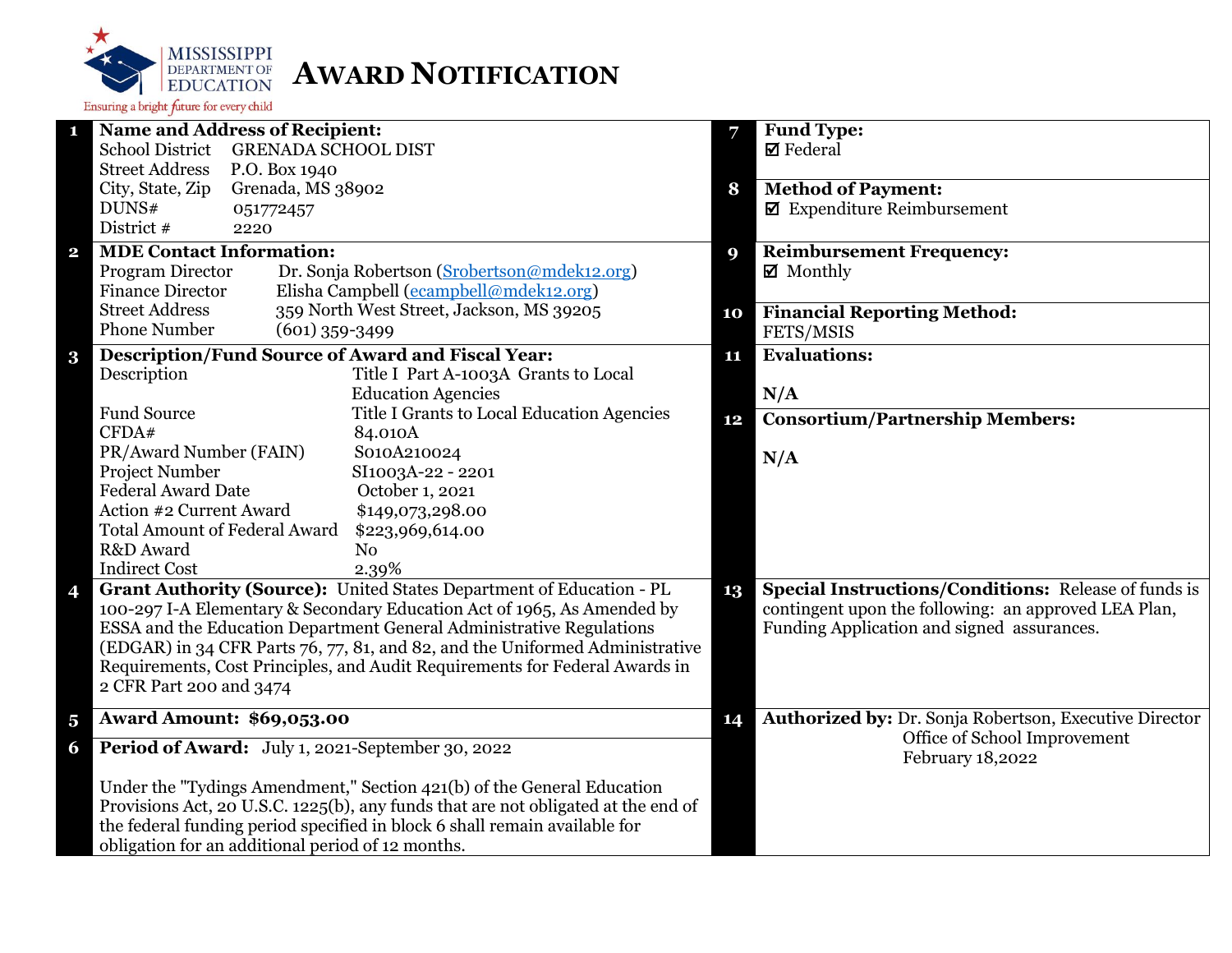

| 1                       | <b>Name and Address of Recipient:</b>                                             |    | <b>Fund Type:</b>                                           |
|-------------------------|-----------------------------------------------------------------------------------|----|-------------------------------------------------------------|
|                         | School District HANCOCK CO SCHOOL DIST                                            |    | $\boxtimes$ Federal                                         |
|                         | <b>Street Address</b><br>17304 Highway 603                                        |    |                                                             |
|                         | City, State, Zip<br>Kiln, MS 39556                                                | 8  | <b>Method of Payment:</b>                                   |
|                         | DUNS#<br>081418980                                                                |    | $\blacksquare$ Expenditure Reimbursement                    |
|                         | District #<br>2300                                                                |    |                                                             |
| $\overline{\mathbf{2}}$ | <b>MDE Contact Information:</b>                                                   | 9  | <b>Reimbursement Frequency:</b>                             |
|                         | Program Director<br>Dr. Sonja Robertson (Srobertson@mdek12.org)                   |    | $\boxtimes$ Monthly                                         |
|                         | Elisha Campbell (ecampbell@mdek12.org)<br><b>Finance Director</b>                 |    |                                                             |
|                         | 359 North West Street, Jackson, MS 39205<br><b>Street Address</b>                 | 10 | <b>Financial Reporting Method:</b>                          |
|                         | <b>Phone Number</b><br>$(601)$ 359-3499                                           |    | FETS/MSIS                                                   |
| $\bf{3}$                | <b>Description/Fund Source of Award and Fiscal Year:</b>                          | 11 | <b>Evaluations:</b>                                         |
|                         | Description<br>Title I Part A-1003A Grants to Local                               |    |                                                             |
|                         | <b>Education Agencies</b>                                                         |    | N/A                                                         |
|                         | <b>Fund Source</b><br>Title I Grants to Local Education Agencies                  | 12 | <b>Consortium/Partnership Members:</b>                      |
|                         | CFDA#<br>84.010A                                                                  |    |                                                             |
|                         | PR/Award Number (FAIN)<br>S010A210024                                             |    | N/A                                                         |
|                         | Project Number<br>SI1003A-22 - 2301                                               |    |                                                             |
|                         | <b>Federal Award Date</b><br>October 1, 2021                                      |    |                                                             |
|                         | Action #2 Current Award<br>\$149,073,298.00                                       |    |                                                             |
|                         | <b>Total Amount of Federal Award</b><br>\$223,969,614.00                          |    |                                                             |
|                         | R&D Award<br>N <sub>o</sub>                                                       |    |                                                             |
|                         | <b>Indirect Cost</b><br>2.46%                                                     |    |                                                             |
| 4                       | Grant Authority (Source): United States Department of Education - PL              | 13 | <b>Special Instructions/Conditions: Release of funds is</b> |
|                         | 100-297 I-A Elementary & Secondary Education Act of 1965, As Amended by           |    | contingent upon the following: an approved LEA Plan,        |
|                         | ESSA and the Education Department General Administrative Regulations              |    | Funding Application and signed assurances.                  |
|                         | (EDGAR) in 34 CFR Parts 76, 77, 81, and 82, and the Uniformed Administrative      |    |                                                             |
|                         | Requirements, Cost Principles, and Audit Requirements for Federal Awards in       |    |                                                             |
|                         | 2 CFR Part 200 and 3474                                                           |    |                                                             |
| $\overline{\mathbf{5}}$ | <b>Award Amount: \$150,078.00</b>                                                 | 14 | Authorized by: Dr. Sonja Robertson, Executive Director      |
| 6                       | Period of Award: July 1, 2021-September 30, 2022                                  |    | Office of School Improvement<br>February 18,2022            |
|                         | Under the "Tydings Amendment," Section 421(b) of the General Education            |    |                                                             |
|                         | Provisions Act, 20 U.S.C. 1225(b), any funds that are not obligated at the end of |    |                                                             |
|                         | the federal funding period specified in block 6 shall remain available for        |    |                                                             |
|                         | obligation for an additional period of 12 months.                                 |    |                                                             |
|                         |                                                                                   |    |                                                             |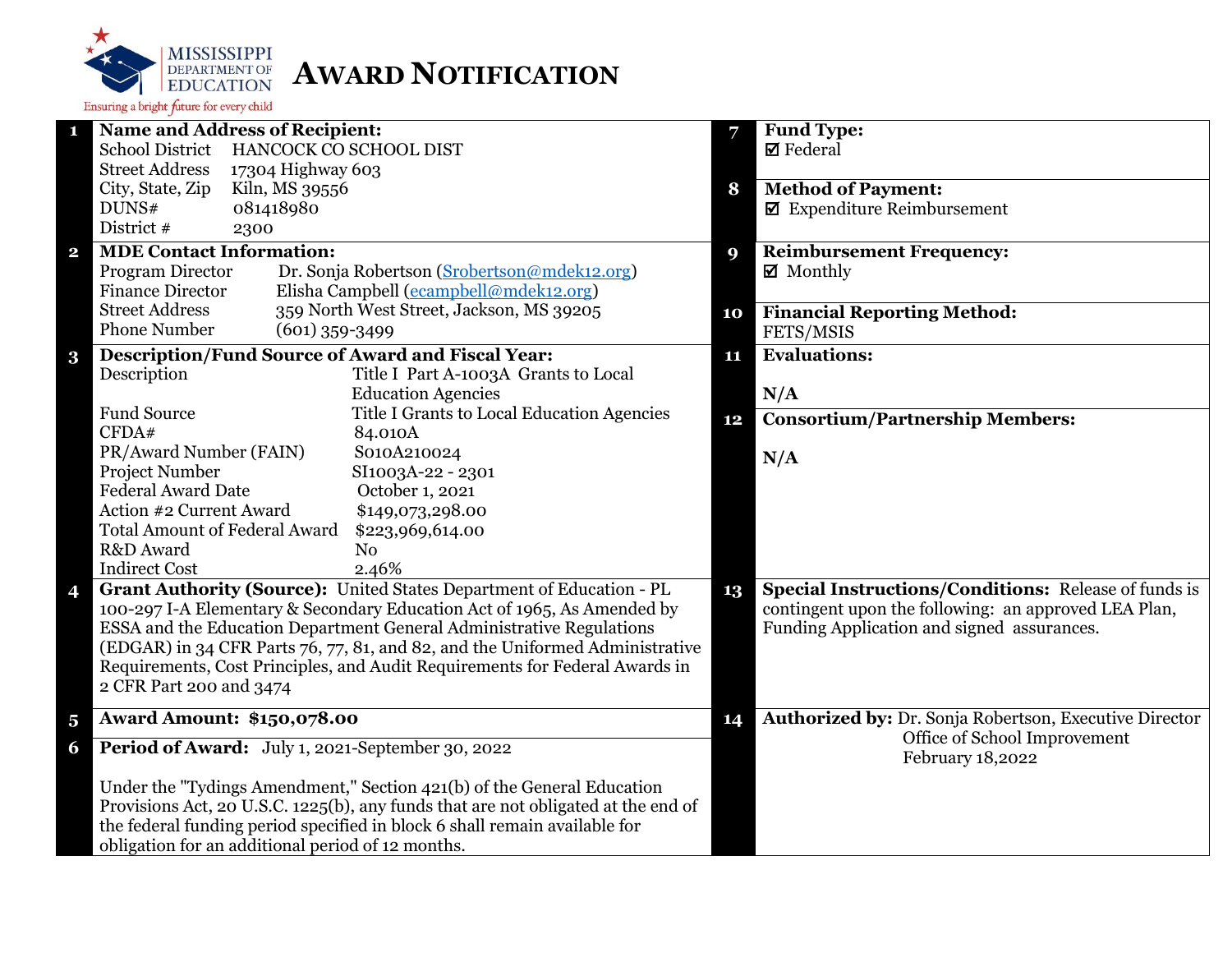

| 1                       | <b>Name and Address of Recipient:</b>                                                                 |    | <b>Fund Type:</b>                                                                                                   |
|-------------------------|-------------------------------------------------------------------------------------------------------|----|---------------------------------------------------------------------------------------------------------------------|
|                         | School District HARRISON CO SCHOOL DIST                                                               |    | $\boxtimes$ Federal                                                                                                 |
|                         | <b>Street Address</b><br>11072 Highway 49                                                             |    |                                                                                                                     |
|                         | City, State, Zip<br>Gulfport, MS 39503                                                                | 8  | <b>Method of Payment:</b>                                                                                           |
|                         | 100653518<br>DUNS#                                                                                    |    | $\blacksquare$ Expenditure Reimbursement                                                                            |
|                         | District #<br>2400                                                                                    |    |                                                                                                                     |
| $\overline{\mathbf{2}}$ | <b>MDE Contact Information:</b>                                                                       | 9  | <b>Reimbursement Frequency:</b>                                                                                     |
|                         | Program Director<br>Dr. Sonja Robertson (Srobertson@mdek12.org)                                       |    | $\boxtimes$ Monthly                                                                                                 |
|                         | Elisha Campbell (ecampbell@mdek12.org)<br><b>Finance Director</b>                                     |    |                                                                                                                     |
|                         | 359 North West Street, Jackson, MS 39205<br><b>Street Address</b>                                     | 10 | <b>Financial Reporting Method:</b>                                                                                  |
|                         | <b>Phone Number</b><br>$(601)$ 359-3499                                                               |    | FETS/MSIS                                                                                                           |
| $\bf{3}$                | <b>Description/Fund Source of Award and Fiscal Year:</b>                                              | 11 | <b>Evaluations:</b>                                                                                                 |
|                         | Description<br>Title I Part A-1003A Grants to Local                                                   |    |                                                                                                                     |
|                         | <b>Education Agencies</b>                                                                             |    | N/A                                                                                                                 |
|                         | <b>Fund Source</b><br>Title I Grants to Local Education Agencies                                      | 12 | <b>Consortium/Partnership Members:</b>                                                                              |
|                         | CFDA#<br>84.010A                                                                                      |    |                                                                                                                     |
|                         | PR/Award Number (FAIN)<br>S010A210024                                                                 |    | N/A                                                                                                                 |
|                         | Project Number<br>SI1003A-22 - 2401                                                                   |    |                                                                                                                     |
|                         | <b>Federal Award Date</b><br>October 1, 2021                                                          |    |                                                                                                                     |
|                         | Action #2 Current Award<br>\$149,073,298.00                                                           |    |                                                                                                                     |
|                         | <b>Total Amount of Federal Award</b><br>\$223,969,614.00                                              |    |                                                                                                                     |
|                         | R&D Award<br>N <sub>o</sub>                                                                           |    |                                                                                                                     |
|                         | <b>Indirect Cost</b><br>2.14%<br>Grant Authority (Source): United States Department of Education - PL |    |                                                                                                                     |
| 4                       | 100-297 I-A Elementary & Secondary Education Act of 1965, As Amended by                               | 13 | <b>Special Instructions/Conditions: Release of funds is</b><br>contingent upon the following: an approved LEA Plan, |
|                         | ESSA and the Education Department General Administrative Regulations                                  |    | Funding Application and signed assurances.                                                                          |
|                         | (EDGAR) in 34 CFR Parts 76, 77, 81, and 82, and the Uniformed Administrative                          |    |                                                                                                                     |
|                         | Requirements, Cost Principles, and Audit Requirements for Federal Awards in                           |    |                                                                                                                     |
|                         | 2 CFR Part 200 and 3474                                                                               |    |                                                                                                                     |
|                         |                                                                                                       |    |                                                                                                                     |
| $\overline{\mathbf{5}}$ | <b>Award Amount: \$210,985.00</b>                                                                     | 14 | Authorized by: Dr. Sonja Robertson, Executive Director                                                              |
| 6                       | Period of Award: July 1, 2021-September 30, 2022                                                      |    | Office of School Improvement<br>February 18,2022                                                                    |
|                         | Under the "Tydings Amendment," Section 421(b) of the General Education                                |    |                                                                                                                     |
|                         | Provisions Act, 20 U.S.C. 1225(b), any funds that are not obligated at the end of                     |    |                                                                                                                     |
|                         | the federal funding period specified in block 6 shall remain available for                            |    |                                                                                                                     |
|                         | obligation for an additional period of 12 months.                                                     |    |                                                                                                                     |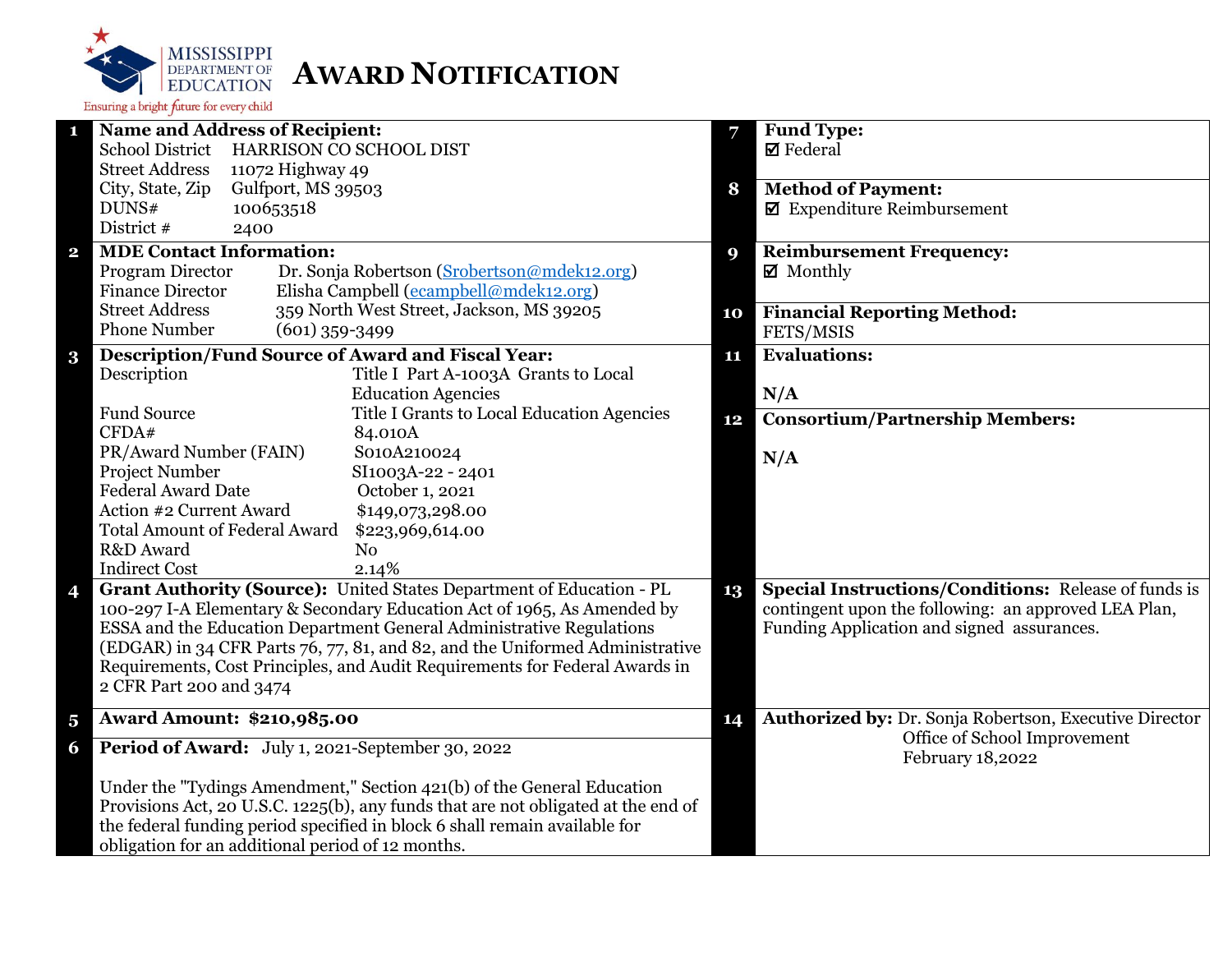

|                         | <b>Name and Address of Recipient:</b>                                             | 7  | <b>Fund Type:</b>                                           |
|-------------------------|-----------------------------------------------------------------------------------|----|-------------------------------------------------------------|
|                         | <b>School District</b><br>HATTIESBURG PUBLIC SCHOOL DIST                          |    | $\boxtimes$ Federal                                         |
|                         | <b>Street Address</b><br>P O Box 1569                                             |    |                                                             |
|                         | City, State, Zip<br>Hattiesburg, MS 39403                                         | 8  | <b>Method of Payment:</b>                                   |
|                         | DUNS#<br>611720079                                                                |    | $\blacksquare$ Expenditure Reimbursement                    |
|                         | District #<br>1820                                                                |    |                                                             |
| $\overline{\mathbf{2}}$ | <b>MDE Contact Information:</b>                                                   | 9  | <b>Reimbursement Frequency:</b>                             |
|                         | Program Director<br>Dr. Sonja Robertson (Srobertson@mdek12.org)                   |    | ■ Monthly                                                   |
|                         | <b>Finance Director</b><br>Elisha Campbell (ecampbell@mdek12.org)                 |    |                                                             |
|                         | <b>Street Address</b><br>359 North West Street, Jackson, MS 39205                 | 10 | <b>Financial Reporting Method:</b>                          |
|                         | <b>Phone Number</b><br>$(601)$ 359-3499                                           |    | FETS/MSIS                                                   |
| $\bf{3}$                | <b>Description/Fund Source of Award and Fiscal Year:</b>                          | 11 | <b>Evaluations:</b>                                         |
|                         | Description<br>Title I Part A-1003A Grants to Local                               |    |                                                             |
|                         | <b>Education Agencies</b>                                                         |    | N/A                                                         |
|                         | <b>Fund Source</b><br>Title I Grants to Local Education Agencies                  | 12 | <b>Consortium/Partnership Members:</b>                      |
|                         | CFDA#<br>84.010A                                                                  |    |                                                             |
|                         | PR/Award Number (FAIN)<br>S010A210024                                             |    | N/A                                                         |
|                         | Project Number<br>SI1003A-22 - 1811                                               |    |                                                             |
|                         | <b>Federal Award Date</b><br>October 1, 2021                                      |    |                                                             |
|                         | Action #2 Current Award<br>\$149,073,298.00                                       |    |                                                             |
|                         | <b>Total Amount of Federal Award</b><br>\$223,969,614.00                          |    |                                                             |
|                         | R&D Award<br>N <sub>o</sub>                                                       |    |                                                             |
|                         | <b>Indirect Cost</b><br>3.33%                                                     |    |                                                             |
| 4                       | Grant Authority (Source): United States Department of Education - PL              | 13 | <b>Special Instructions/Conditions:</b> Release of funds is |
|                         | 100-297 I-A Elementary & Secondary Education Act of 1965, As Amended by           |    | contingent upon the following: an approved LEA Plan,        |
|                         | ESSA and the Education Department General Administrative Regulations              |    | Funding Application and signed assurances.                  |
|                         | (EDGAR) in 34 CFR Parts 76, 77, 81, and 82, and the Uniformed Administrative      |    |                                                             |
|                         | Requirements, Cost Principles, and Audit Requirements for Federal Awards in       |    |                                                             |
|                         | 2 CFR Part 200 and 3474                                                           |    |                                                             |
| $\overline{\mathbf{5}}$ | <b>Award Amount: \$115,302.00</b>                                                 | 14 | Authorized by: Dr. Sonja Robertson, Executive Director      |
| 6                       | Period of Award: July 1, 2021-September 30, 2022                                  |    | Office of School Improvement<br>February 18,2022            |
|                         | Under the "Tydings Amendment," Section 421(b) of the General Education            |    |                                                             |
|                         | Provisions Act, 20 U.S.C. 1225(b), any funds that are not obligated at the end of |    |                                                             |
|                         | the federal funding period specified in block 6 shall remain available for        |    |                                                             |
|                         | obligation for an additional period of 12 months.                                 |    |                                                             |
|                         |                                                                                   |    |                                                             |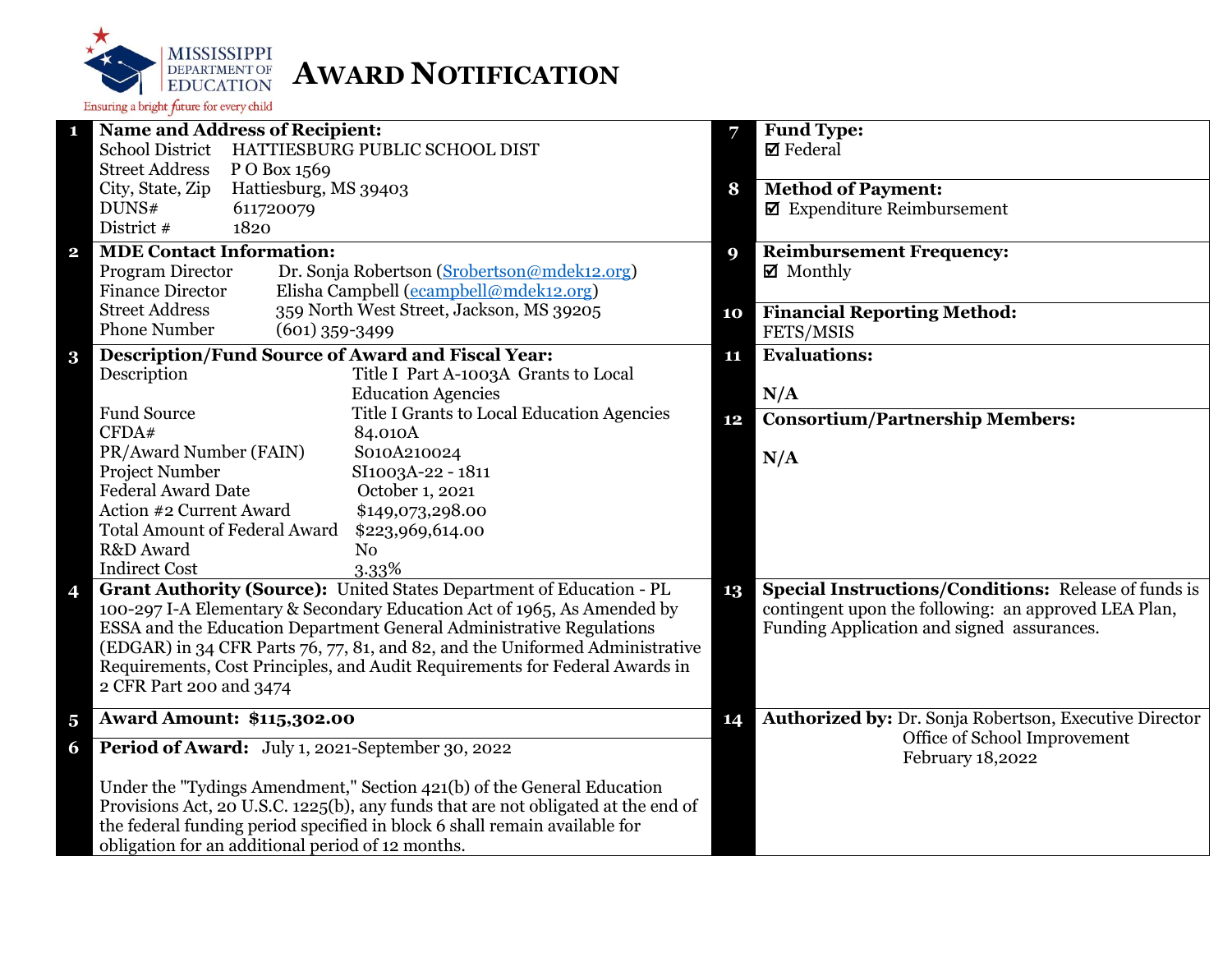

| <b>Name and Address of Recipient:</b><br>1                                   |                                                                                   |    | Fund Type:                                             |
|------------------------------------------------------------------------------|-----------------------------------------------------------------------------------|----|--------------------------------------------------------|
| <b>School District</b><br>HINDS CO SCHOOL DIST                               |                                                                                   |    | $\boxtimes$ Federal                                    |
| <b>Street Address</b><br>13192 Hwy 18                                        |                                                                                   |    |                                                        |
| City, State, Zip<br>Raymond, MS 39154                                        |                                                                                   | 8  | <b>Method of Payment:</b>                              |
| DUNS#<br>125712299                                                           |                                                                                   |    | $\blacksquare$ Expenditure Reimbursement               |
| District #<br>2500                                                           |                                                                                   |    |                                                        |
| <b>MDE Contact Information:</b><br>$\mathbf{2}$                              |                                                                                   | 9  | <b>Reimbursement Frequency:</b>                        |
| Program Director                                                             | Dr. Sonja Robertson (Srobertson@mdek12.org)                                       |    | $\boxtimes$ Monthly                                    |
| <b>Finance Director</b>                                                      | Elisha Campbell (ecampbell@mdek12.org)                                            |    |                                                        |
| <b>Street Address</b>                                                        | 359 North West Street, Jackson, MS 39205                                          | 10 | <b>Financial Reporting Method:</b>                     |
| <b>Phone Number</b><br>$(601)$ 359-3499                                      |                                                                                   |    | FETS/MSIS                                              |
| Description/Fund Source of Award and Fiscal Year:<br>$\bf{3}$                |                                                                                   | 11 | <b>Evaluations:</b>                                    |
| Description                                                                  | Title I Part A-1003A Grants to Local                                              |    |                                                        |
|                                                                              | <b>Education Agencies</b>                                                         |    | N/A                                                    |
| <b>Fund Source</b>                                                           | Title I Grants to Local Education Agencies                                        | 12 | <b>Consortium/Partnership Members:</b>                 |
| CFDA#<br>84.010A                                                             |                                                                                   |    |                                                        |
| PR/Award Number (FAIN)                                                       | S010A210024                                                                       |    | N/A                                                    |
| Project Number                                                               | SI1003A-22 - 2501                                                                 |    |                                                        |
| <b>Federal Award Date</b>                                                    | October 1, 2021                                                                   |    |                                                        |
| Action #2 Current Award<br><b>Total Amount of Federal Award</b>              | \$149,073,298.00                                                                  |    |                                                        |
| R&D Award<br>N <sub>0</sub>                                                  | \$223,969,614.00                                                                  |    |                                                        |
| <b>Indirect Cost</b><br>4.86%                                                |                                                                                   |    |                                                        |
| Grant Authority (Source): United States Department of Education - PL         |                                                                                   | 13 | Special Instructions/Conditions: Release of funds is   |
| 4<br>100-297 I-A Elementary & Secondary Education Act of 1965, As Amended by |                                                                                   |    | contingent upon the following: an approved LEA Plan,   |
| ESSA and the Education Department General Administrative Regulations         |                                                                                   |    | Funding Application and signed assurances.             |
|                                                                              | (EDGAR) in 34 CFR Parts 76, 77, 81, and 82, and the Uniformed Administrative      |    |                                                        |
|                                                                              | Requirements, Cost Principles, and Audit Requirements for Federal Awards in       |    |                                                        |
| 2 CFR Part 200 and 3474                                                      |                                                                                   |    |                                                        |
|                                                                              |                                                                                   |    |                                                        |
| <b>Award Amount: \$351,452.00</b><br>$\overline{\mathbf{5}}$                 |                                                                                   | 14 | Authorized by: Dr. Sonja Robertson, Executive Director |
| Period of Award: July 1, 2021-September 30, 2022<br>6                        |                                                                                   |    | Office of School Improvement<br>February 18,2022       |
| Under the "Tydings Amendment," Section 421(b) of the General Education       |                                                                                   |    |                                                        |
|                                                                              | Provisions Act, 20 U.S.C. 1225(b), any funds that are not obligated at the end of |    |                                                        |
| the federal funding period specified in block 6 shall remain available for   |                                                                                   |    |                                                        |
| obligation for an additional period of 12 months.                            |                                                                                   |    |                                                        |
|                                                                              |                                                                                   |    |                                                        |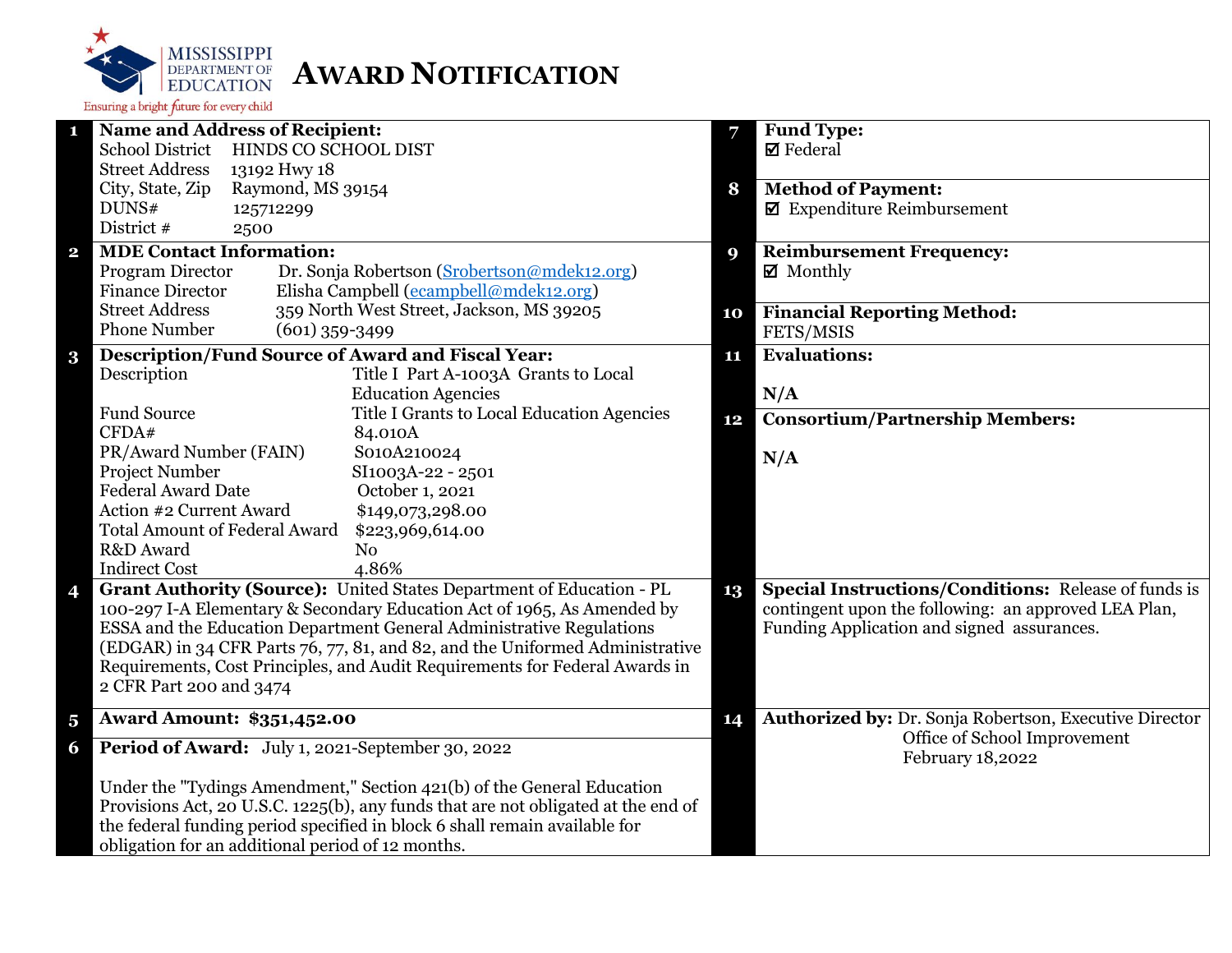

| 1                       | <b>Name and Address of Recipient:</b>                    |                                                                                                                                                      | 7  | <b>Fund Type:</b>                                           |
|-------------------------|----------------------------------------------------------|------------------------------------------------------------------------------------------------------------------------------------------------------|----|-------------------------------------------------------------|
|                         | <b>School District</b>                                   | HOLMES COUNTY CON. SCHOOL DISTRICT                                                                                                                   |    | $\boxtimes$ Federal                                         |
|                         | <b>Street Address</b><br>P.O. Box 630                    |                                                                                                                                                      |    |                                                             |
|                         | Lexington, MS 39095<br>City, State, Zip                  |                                                                                                                                                      | 8  | <b>Method of Payment:</b>                                   |
|                         | DUNS#<br>081259232                                       |                                                                                                                                                      |    | $\blacksquare$ Expenditure Reimbursement                    |
|                         | District #<br>2611                                       |                                                                                                                                                      |    |                                                             |
| $\mathbf{2}$            | <b>MDE Contact Information:</b>                          |                                                                                                                                                      | 9  | <b>Reimbursement Frequency:</b>                             |
|                         | Program Director                                         | Dr. Sonja Robertson (Srobertson@mdek12.org)                                                                                                          |    | $\boxtimes$ Monthly                                         |
|                         | <b>Finance Director</b>                                  | Elisha Campbell (ecampbell@mdek12.org)                                                                                                               |    |                                                             |
|                         | <b>Street Address</b>                                    | 359 North West Street, Jackson, MS 39205                                                                                                             | 10 | <b>Financial Reporting Method:</b>                          |
|                         | <b>Phone Number</b>                                      | $(601)$ 359-3499                                                                                                                                     |    | FETS/MSIS                                                   |
| $\bf{3}$                | <b>Description/Fund Source of Award and Fiscal Year:</b> |                                                                                                                                                      | 11 | <b>Evaluations:</b>                                         |
|                         | Description                                              | Title I Part A-1003A Grants to Local                                                                                                                 |    |                                                             |
|                         |                                                          | <b>Education Agencies</b>                                                                                                                            |    | N/A                                                         |
|                         | <b>Fund Source</b>                                       | Title I Grants to Local Education Agencies                                                                                                           | 12 | <b>Consortium/Partnership Members:</b>                      |
|                         | CFDA#                                                    | 84.010A                                                                                                                                              |    |                                                             |
|                         | PR/Award Number (FAIN)                                   | S010A210024                                                                                                                                          |    | N/A                                                         |
|                         | Project Number                                           | SI1003A-22 - 2611                                                                                                                                    |    |                                                             |
|                         | <b>Federal Award Date</b>                                | October 1, 2021                                                                                                                                      |    |                                                             |
|                         | Action #2 Current Award                                  | \$149,073,298.00                                                                                                                                     |    |                                                             |
|                         | <b>Total Amount of Federal Award</b>                     | \$223,969,614.00                                                                                                                                     |    |                                                             |
|                         | R&D Award                                                | N <sub>o</sub>                                                                                                                                       |    |                                                             |
|                         | <b>Indirect Cost</b>                                     | 6.33%                                                                                                                                                |    |                                                             |
| 4                       |                                                          | Grant Authority (Source): United States Department of Education - PL                                                                                 | 13 | <b>Special Instructions/Conditions:</b> Release of funds is |
|                         |                                                          | 100-297 I-A Elementary & Secondary Education Act of 1965, As Amended by                                                                              |    | contingent upon the following: an approved LEA Plan,        |
|                         |                                                          | ESSA and the Education Department General Administrative Regulations<br>(EDGAR) in 34 CFR Parts 76, 77, 81, and 82, and the Uniformed Administrative |    | Funding Application and signed assurances.                  |
|                         |                                                          | Requirements, Cost Principles, and Audit Requirements for Federal Awards in                                                                          |    |                                                             |
|                         | 2 CFR Part 200 and 3474                                  |                                                                                                                                                      |    |                                                             |
|                         |                                                          |                                                                                                                                                      |    |                                                             |
| $\overline{\mathbf{5}}$ | <b>Award Amount: \$177,988.00</b>                        |                                                                                                                                                      | 14 | Authorized by: Dr. Sonja Robertson, Executive Director      |
| 6                       | Period of Award: July 1, 2021-September 30, 2022         |                                                                                                                                                      |    | Office of School Improvement<br>February 18,2022            |
|                         |                                                          | Under the "Tydings Amendment," Section 421(b) of the General Education                                                                               |    |                                                             |
|                         |                                                          | Provisions Act, 20 U.S.C. 1225(b), any funds that are not obligated at the end of                                                                    |    |                                                             |
|                         |                                                          | the federal funding period specified in block 6 shall remain available for                                                                           |    |                                                             |
|                         | obligation for an additional period of 12 months.        |                                                                                                                                                      |    |                                                             |
|                         |                                                          |                                                                                                                                                      |    |                                                             |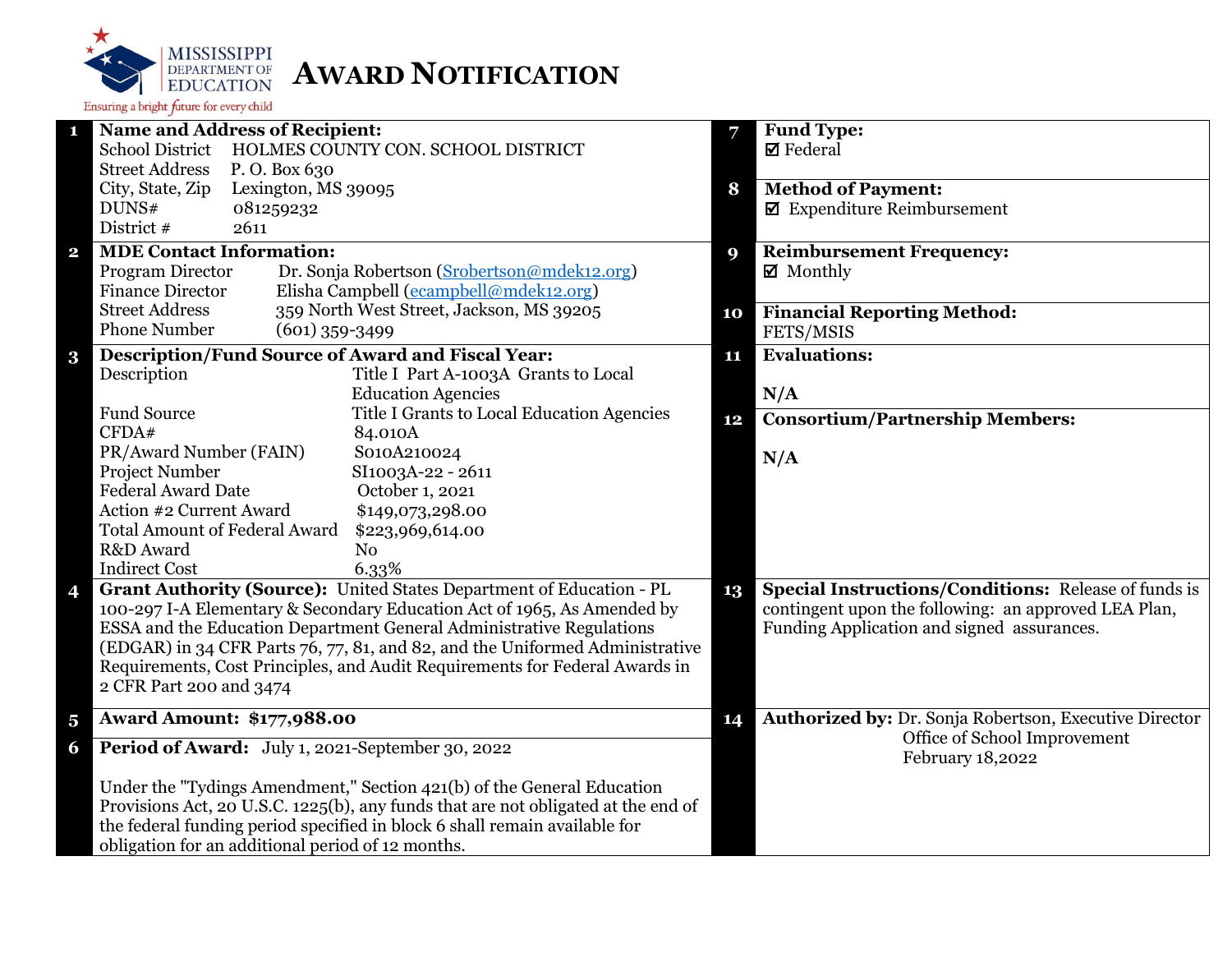

| <b>Name and Address of Recipient:</b><br>1                                        | 7  | <b>Fund Type:</b>                                           |
|-----------------------------------------------------------------------------------|----|-------------------------------------------------------------|
| <b>School District</b><br>HUMPHREYS CO SCHOOL DIST                                |    | $\boxtimes$ Federal                                         |
| <b>Street Address</b><br>P O Box 678                                              |    |                                                             |
| Belzoni, MS 39038<br>City, State, Zip                                             | 8  | <b>Method of Payment:</b>                                   |
| DUNS#<br>874836893                                                                |    | $\blacksquare$ Expenditure Reimbursement                    |
| District #<br>2700                                                                |    |                                                             |
| <b>MDE Contact Information:</b><br>$\mathbf{2}$                                   | 9  | <b>Reimbursement Frequency:</b>                             |
| Program Director<br>Dr. Sonja Robertson (Srobertson@mdek12.org)                   |    | $\boxtimes$ Monthly                                         |
| Elisha Campbell (ecampbell@mdek12.org)<br><b>Finance Director</b>                 |    |                                                             |
| 359 North West Street, Jackson, MS 39205<br><b>Street Address</b>                 | 10 | <b>Financial Reporting Method:</b>                          |
| <b>Phone Number</b><br>$(601)$ 359-3499                                           |    | FETS/MSIS                                                   |
| <b>Description/Fund Source of Award and Fiscal Year:</b><br>$\bf{3}$              | 11 | <b>Evaluations:</b>                                         |
| Description<br>Title I Part A-1003A Grants to Local                               |    |                                                             |
| <b>Education Agencies</b>                                                         |    | N/A                                                         |
| <b>Fund Source</b><br>Title I Grants to Local Education Agencies                  | 12 | <b>Consortium/Partnership Members:</b>                      |
| CFDA#<br>84.010A                                                                  |    |                                                             |
| PR/Award Number (FAIN)<br>S010A210024                                             |    | N/A                                                         |
| SI1003A-22 - 2701<br>Project Number                                               |    |                                                             |
| <b>Federal Award Date</b><br>October 1, 2021                                      |    |                                                             |
| Action #2 Current Award<br>\$149,073,298.00                                       |    |                                                             |
| <b>Total Amount of Federal Award</b><br>\$223,969,614.00                          |    |                                                             |
| R&D Award<br>N <sub>0</sub>                                                       |    |                                                             |
| <b>Indirect Cost</b><br>3.1%                                                      |    |                                                             |
| Grant Authority (Source): United States Department of Education - PL<br>4         | 13 | <b>Special Instructions/Conditions: Release of funds is</b> |
| 100-297 I-A Elementary & Secondary Education Act of 1965, As Amended by           |    | contingent upon the following: an approved LEA Plan,        |
| ESSA and the Education Department General Administrative Regulations              |    | Funding Application and signed assurances.                  |
| (EDGAR) in 34 CFR Parts 76, 77, 81, and 82, and the Uniformed Administrative      |    |                                                             |
| Requirements, Cost Principles, and Audit Requirements for Federal Awards in       |    |                                                             |
| 2 CFR Part 200 and 3474                                                           |    |                                                             |
| <b>Award Amount: \$231,506.00</b><br>$\overline{\mathbf{5}}$                      | 14 | Authorized by: Dr. Sonja Robertson, Executive Director      |
| Period of Award: July 1, 2021-September 30, 2022<br>6                             |    | Office of School Improvement<br>February 18,2022            |
|                                                                                   |    |                                                             |
| Under the "Tydings Amendment," Section 421(b) of the General Education            |    |                                                             |
| Provisions Act, 20 U.S.C. 1225(b), any funds that are not obligated at the end of |    |                                                             |
| the federal funding period specified in block 6 shall remain available for        |    |                                                             |
| obligation for an additional period of 12 months.                                 |    |                                                             |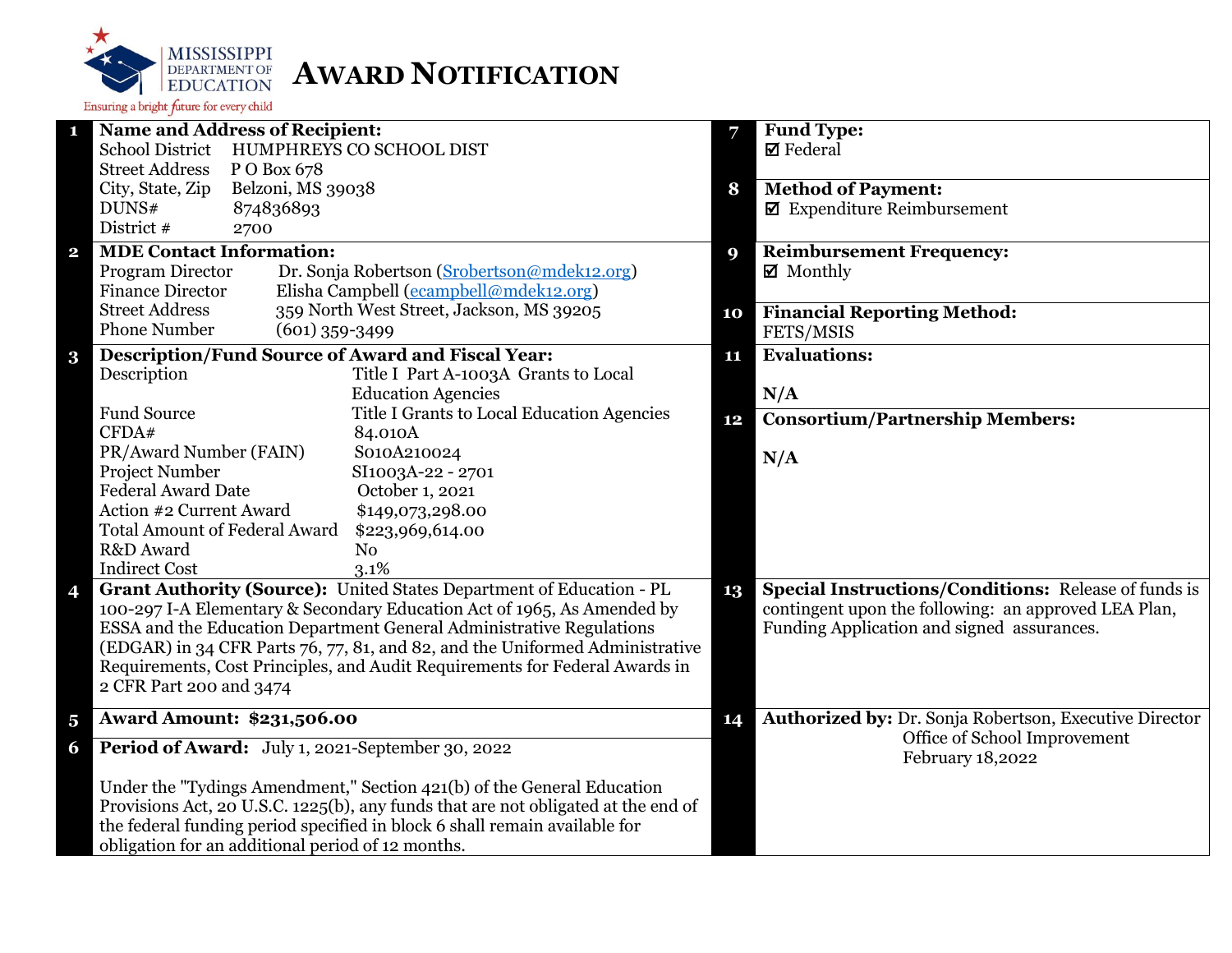

|                         | <b>Name and Address of Recipient:</b>                                             | 7  | <b>Fund Type:</b>                                           |
|-------------------------|-----------------------------------------------------------------------------------|----|-------------------------------------------------------------|
|                         | <b>School District</b><br><b>ITAWAMBA CO SCHOOL DIST</b>                          |    | $\boxtimes$ Federal                                         |
|                         | <b>Street Address</b><br>605 S. Cummings St.                                      |    |                                                             |
|                         | City, State, Zip<br>Fulton, MS 38843                                              | 8  | <b>Method of Payment:</b>                                   |
|                         | 100039858<br>DUNS#                                                                |    | $\blacksquare$ Expenditure Reimbursement                    |
|                         | District #<br>2900                                                                |    |                                                             |
| $\overline{\mathbf{2}}$ | <b>MDE Contact Information:</b>                                                   | 9  | <b>Reimbursement Frequency:</b>                             |
|                         | Program Director<br>Dr. Sonja Robertson (Srobertson@mdek12.org)                   |    | $\boxtimes$ Monthly                                         |
|                         | Elisha Campbell (ecampbell@mdek12.org)<br><b>Finance Director</b>                 |    |                                                             |
|                         | <b>Street Address</b><br>359 North West Street, Jackson, MS 39205                 | 10 | <b>Financial Reporting Method:</b>                          |
|                         | <b>Phone Number</b><br>$(601)$ 359-3499                                           |    | FETS/MSIS                                                   |
| $\bf{3}$                | <b>Description/Fund Source of Award and Fiscal Year:</b>                          | 11 | <b>Evaluations:</b>                                         |
|                         | Description<br>Title I Part A-1003A Grants to Local                               |    |                                                             |
|                         | <b>Education Agencies</b>                                                         |    | N/A                                                         |
|                         | <b>Fund Source</b><br>Title I Grants to Local Education Agencies                  |    | <b>Consortium/Partnership Members:</b>                      |
|                         | CFDA#<br>84.010A                                                                  | 12 |                                                             |
|                         | PR/Award Number (FAIN)<br>S010A210024                                             |    | N/A                                                         |
|                         | <b>Project Number</b><br>SI1003A-22 - 2901                                        |    |                                                             |
|                         | <b>Federal Award Date</b><br>October 1, 2021                                      |    |                                                             |
|                         | Action #2 Current Award<br>\$149,073,298.00                                       |    |                                                             |
|                         | <b>Total Amount of Federal Award</b><br>\$223,969,614.00                          |    |                                                             |
|                         | R&D Award<br>N <sub>o</sub>                                                       |    |                                                             |
|                         | <b>Indirect Cost</b><br>0.69%                                                     |    |                                                             |
| 4                       | Grant Authority (Source): United States Department of Education - PL              | 13 | <b>Special Instructions/Conditions: Release of funds is</b> |
|                         | 100-297 I-A Elementary & Secondary Education Act of 1965, As Amended by           |    | contingent upon the following: an approved LEA Plan,        |
|                         | ESSA and the Education Department General Administrative Regulations              |    | Funding Application and signed assurances.                  |
|                         | (EDGAR) in 34 CFR Parts 76, 77, 81, and 82, and the Uniformed Administrative      |    |                                                             |
|                         | Requirements, Cost Principles, and Audit Requirements for Federal Awards in       |    |                                                             |
|                         | 2 CFR Part 200 and 3474                                                           |    |                                                             |
|                         |                                                                                   |    |                                                             |
| $\overline{\mathbf{5}}$ | <b>Award Amount: \$49,607.00</b>                                                  | 14 | Authorized by: Dr. Sonja Robertson, Executive Director      |
| 6                       | Period of Award: July 1, 2021-September 30, 2022                                  |    | Office of School Improvement<br>February 18,2022            |
|                         | Under the "Tydings Amendment," Section 421(b) of the General Education            |    |                                                             |
|                         | Provisions Act, 20 U.S.C. 1225(b), any funds that are not obligated at the end of |    |                                                             |
|                         | the federal funding period specified in block 6 shall remain available for        |    |                                                             |
|                         | obligation for an additional period of 12 months.                                 |    |                                                             |
|                         |                                                                                   |    |                                                             |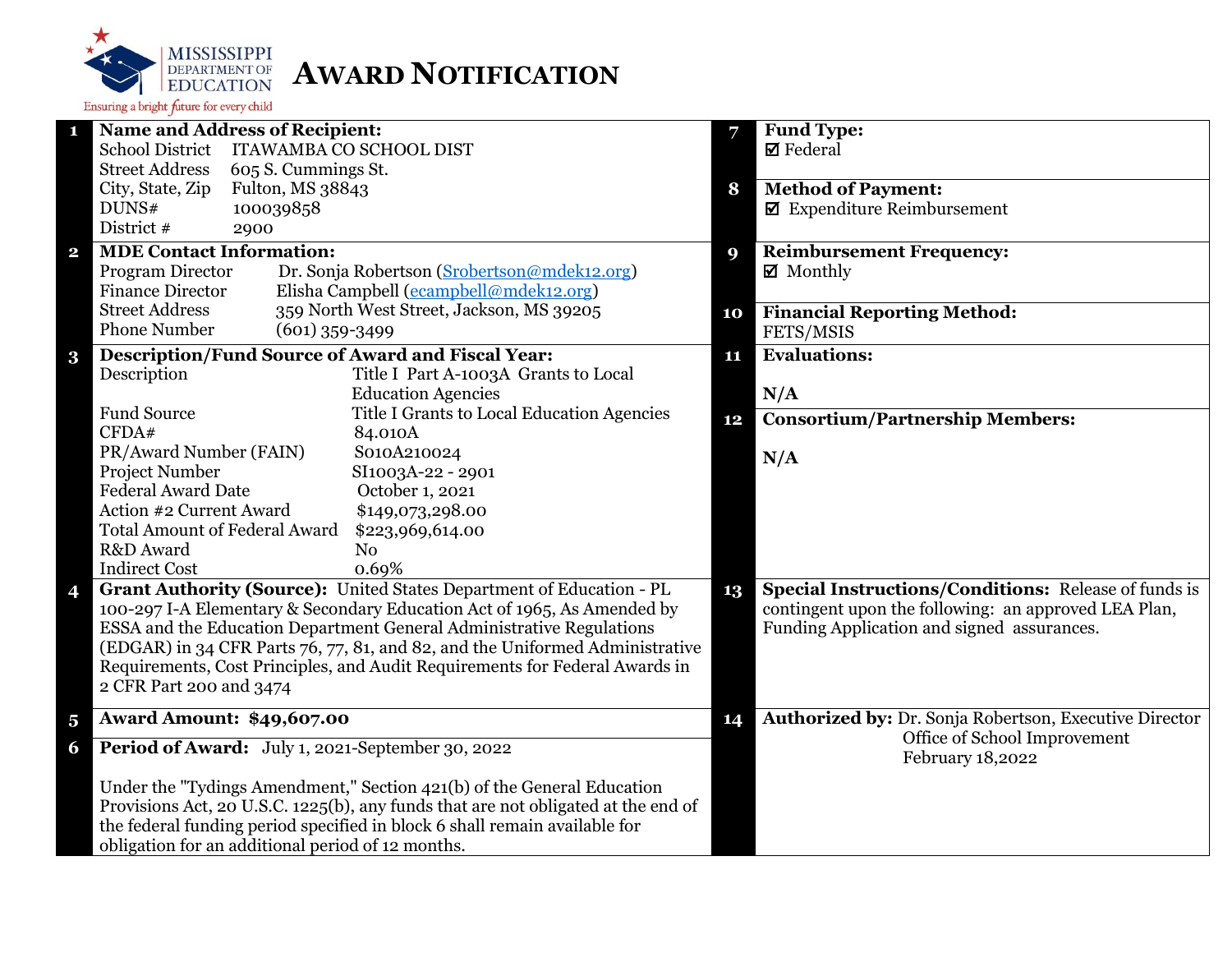

| п                       | <b>Name and Address of Recipient:</b>                                             |          | Fund Type:                                                    |
|-------------------------|-----------------------------------------------------------------------------------|----------|---------------------------------------------------------------|
|                         | School District JACKSON CO SCHOOL DIST                                            |          | $\boxtimes$ Federal                                           |
|                         | <b>Street Address</b><br>Po Box 5069                                              |          |                                                               |
|                         | City, State, Zip<br>Vancleave, MS 39565                                           | 8        | <b>Method of Payment:</b>                                     |
|                         | DUNS#<br>118331383                                                                |          | $\boxtimes$ Expenditure Reimbursement                         |
|                         | District #<br>3000                                                                |          |                                                               |
| $\mathbf{2}$            | <b>MDE Contact Information:</b>                                                   | <b>Q</b> | <b>Reimbursement Frequency:</b>                               |
|                         | Dr. Sonja Robertson (Srobertson@mdek12.org)<br>Program Director                   |          | $\boxtimes$ Monthly                                           |
|                         | Elisha Campbell (ecampbell@mdek12.org)<br><b>Finance Director</b>                 |          |                                                               |
|                         | 359 North West Street, Jackson, MS 39205<br><b>Street Address</b>                 | 10       | <b>Financial Reporting Method:</b>                            |
|                         | <b>Phone Number</b><br>$(601)$ 359-3499                                           |          | FETS/MSIS                                                     |
| $\bf{3}$                | <b>Description/Fund Source of Award and Fiscal Year:</b>                          | 11       | <b>Evaluations:</b>                                           |
|                         | Description<br>Title I Part A-1003A Grants to Local                               |          |                                                               |
|                         | <b>Education Agencies</b>                                                         |          | N/A                                                           |
|                         | Fund Source<br>Title I Grants to Local Education Agencies                         | 12       | <b>Consortium/Partnership Members:</b>                        |
|                         | CFDA#<br>84.010A                                                                  |          |                                                               |
|                         | PR/Award Number (FAIN)<br>S010A210024                                             |          | N/A                                                           |
|                         | Project Number<br>SI1003A-22 - 3001                                               |          |                                                               |
|                         | <b>Federal Award Date</b><br>October 1, 2021                                      |          |                                                               |
|                         | Action #2 Current Award<br>\$149,073,298.00                                       |          |                                                               |
|                         | <b>Total Amount of Federal Award</b><br>\$223,969,614.00                          |          |                                                               |
|                         | R&D Award<br>N <sub>o</sub>                                                       |          |                                                               |
|                         | <b>Indirect Cost</b><br>0.65%                                                     |          |                                                               |
| 4                       | Grant Authority (Source): United States Department of Education - PL              | 13       | Special Instructions/Conditions: Release of funds is          |
|                         | 100-297 I-A Elementary & Secondary Education Act of 1965, As Amended by           |          | contingent upon the following: an approved LEA Plan,          |
|                         | ESSA and the Education Department General Administrative Regulations              |          | Funding Application and signed assurances.                    |
|                         | (EDGAR) in 34 CFR Parts 76, 77, 81, and 82, and the Uniformed Administrative      |          |                                                               |
|                         | Requirements, Cost Principles, and Audit Requirements for Federal Awards in       |          |                                                               |
|                         | 2 CFR Part 200 and 3474                                                           |          |                                                               |
| $\overline{\mathbf{5}}$ | <b>Award Amount: \$324,067.00</b>                                                 | 14       | <b>Authorized by: Dr. Sonja Robertson, Executive Director</b> |
| 6                       | Period of Award: July 1, 2021-September 30, 2022                                  |          | Office of School Improvement                                  |
|                         |                                                                                   |          | February 18,2022                                              |
|                         | Under the "Tydings Amendment," Section 421(b) of the General Education            |          |                                                               |
|                         | Provisions Act, 20 U.S.C. 1225(b), any funds that are not obligated at the end of |          |                                                               |
|                         | the federal funding period specified in block 6 shall remain available for        |          |                                                               |
|                         | obligation for an additional period of 12 months.                                 |          |                                                               |
|                         |                                                                                   |          |                                                               |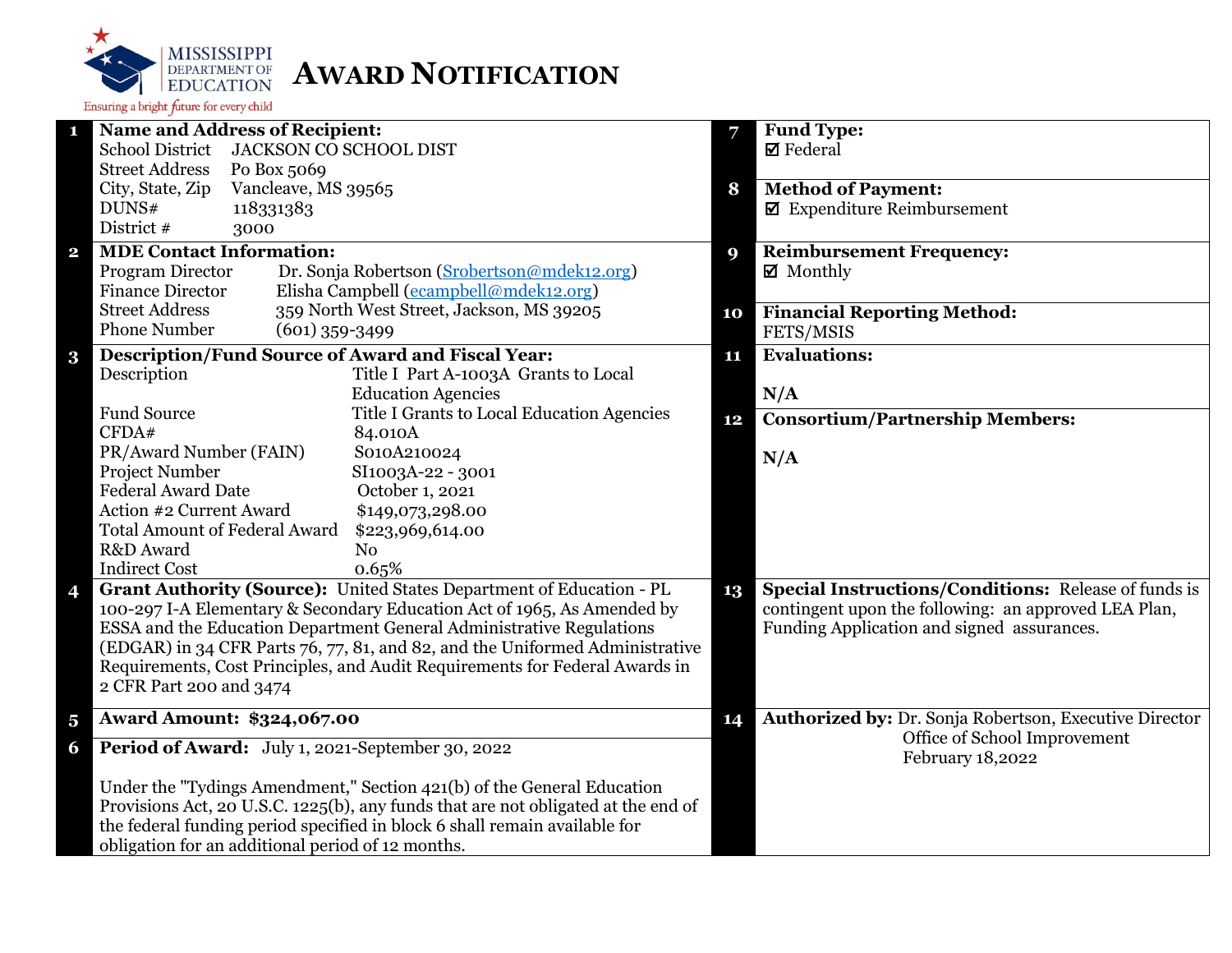

|                         | <b>Name and Address of Recipient:</b>                                             | 7  | <b>Fund Type:</b>                                           |
|-------------------------|-----------------------------------------------------------------------------------|----|-------------------------------------------------------------|
|                         | <b>School District</b><br><b>JACKSON PUBLIC SCHOOL DIST</b>                       |    | $\boxtimes$ Federal                                         |
|                         | <b>Street Address</b><br>662 S. President Street                                  |    |                                                             |
|                         | City, State, Zip<br>Jackson, MS 39225                                             | 8  | <b>Method of Payment:</b>                                   |
|                         | DUNS#<br>079104819                                                                |    | $\blacksquare$ Expenditure Reimbursement                    |
|                         | District #<br>2520                                                                |    |                                                             |
| $\overline{\mathbf{2}}$ | <b>MDE Contact Information:</b>                                                   | 9  | <b>Reimbursement Frequency:</b>                             |
|                         | Program Director<br>Dr. Sonja Robertson (Srobertson@mdek12.org)                   |    | $\boxtimes$ Monthly                                         |
|                         | Elisha Campbell (ecampbell@mdek12.org)<br><b>Finance Director</b>                 |    |                                                             |
|                         | <b>Street Address</b><br>359 North West Street, Jackson, MS 39205                 | 10 | <b>Financial Reporting Method:</b>                          |
|                         | <b>Phone Number</b><br>$(601)$ 359-3499                                           |    | FETS/MSIS                                                   |
| $\bf{3}$                | <b>Description/Fund Source of Award and Fiscal Year:</b>                          | 11 | <b>Evaluations:</b>                                         |
|                         | Description<br>Title I Part A-1003A Grants to Local                               |    |                                                             |
|                         | <b>Education Agencies</b>                                                         |    | N/A                                                         |
|                         | <b>Fund Source</b><br>Title I Grants to Local Education Agencies                  | 12 | <b>Consortium/Partnership Members:</b>                      |
|                         | CFDA#<br>84.010A                                                                  |    |                                                             |
|                         | PR/Award Number (FAIN)<br>S010A210024                                             |    | N/A                                                         |
|                         | <b>Project Number</b><br>SI1003A-22 - 2531                                        |    |                                                             |
|                         | <b>Federal Award Date</b><br>October 1, 2021                                      |    |                                                             |
|                         | Action #2 Current Award<br>\$149,073,298.00                                       |    |                                                             |
|                         | <b>Total Amount of Federal Award</b><br>\$223,969,614.00                          |    |                                                             |
|                         | R&D Award<br>N <sub>o</sub>                                                       |    |                                                             |
|                         | <b>Indirect Cost</b><br>2.85%                                                     |    |                                                             |
| 4                       | Grant Authority (Source): United States Department of Education - PL              | 13 | <b>Special Instructions/Conditions: Release of funds is</b> |
|                         | 100-297 I-A Elementary & Secondary Education Act of 1965, As Amended by           |    | contingent upon the following: an approved LEA Plan,        |
|                         | ESSA and the Education Department General Administrative Regulations              |    | Funding Application and signed assurances.                  |
|                         | (EDGAR) in 34 CFR Parts 76, 77, 81, and 82, and the Uniformed Administrative      |    |                                                             |
|                         | Requirements, Cost Principles, and Audit Requirements for Federal Awards in       |    |                                                             |
|                         | 2 CFR Part 200 and 3474                                                           |    |                                                             |
| $\overline{\mathbf{5}}$ | <b>Award Amount: \$1,663,906.00</b>                                               | 14 | Authorized by: Dr. Sonja Robertson, Executive Director      |
| 6                       | Period of Award: July 1, 2021-September 30, 2022                                  |    | Office of School Improvement<br>February 18,2022            |
|                         |                                                                                   |    |                                                             |
|                         | Under the "Tydings Amendment," Section 421(b) of the General Education            |    |                                                             |
|                         | Provisions Act, 20 U.S.C. 1225(b), any funds that are not obligated at the end of |    |                                                             |
|                         | the federal funding period specified in block 6 shall remain available for        |    |                                                             |
|                         | obligation for an additional period of 12 months.                                 |    |                                                             |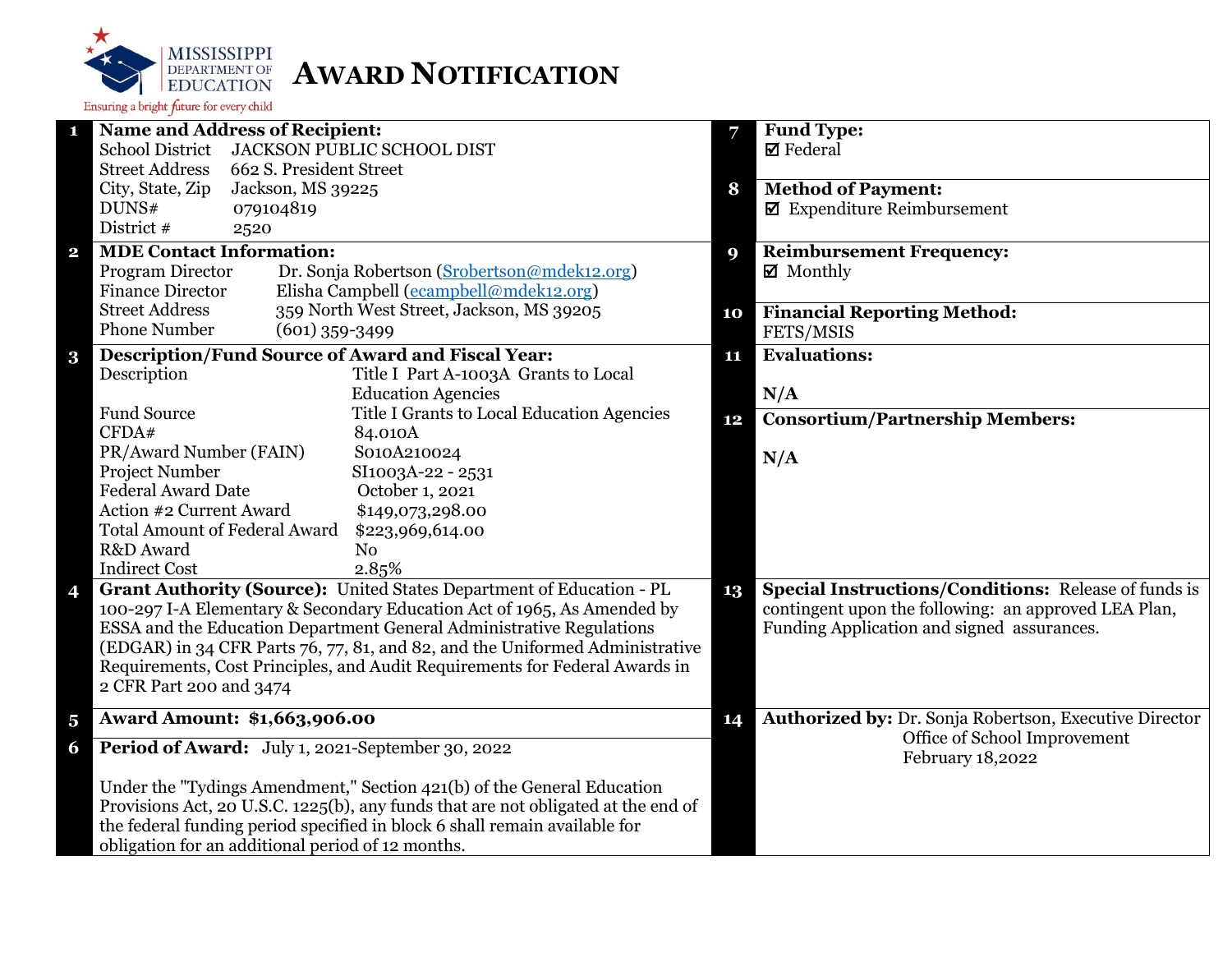

|                         | <b>Name and Address of Recipient:</b>                                             | 7  | <b>Fund Type:</b>                                           |
|-------------------------|-----------------------------------------------------------------------------------|----|-------------------------------------------------------------|
|                         | <b>School District</b><br>JEFFERSON CO SCHOOL DIST                                |    | $\boxtimes$ Federal                                         |
|                         | <b>Street Address</b><br>Po Box 157                                               |    |                                                             |
|                         | City, State, Zip<br>Fayette, MS 39069                                             | 8  | <b>Method of Payment:</b>                                   |
|                         | DUNS#<br>100653526                                                                |    | $\blacksquare$ Expenditure Reimbursement                    |
|                         | District #<br>3200                                                                |    |                                                             |
| $\mathbf{2}$            | <b>MDE Contact Information:</b>                                                   | 9  | <b>Reimbursement Frequency:</b>                             |
|                         | Program Director<br>Dr. Sonja Robertson (Srobertson@mdek12.org)                   |    | $\boxtimes$ Monthly                                         |
|                         | Elisha Campbell (ecampbell@mdek12.org)<br><b>Finance Director</b>                 |    |                                                             |
|                         | 359 North West Street, Jackson, MS 39205<br><b>Street Address</b>                 | 10 | <b>Financial Reporting Method:</b>                          |
|                         | <b>Phone Number</b><br>$(601)$ 359-3499                                           |    | FETS/MSIS                                                   |
| $\bf{3}$                | <b>Description/Fund Source of Award and Fiscal Year:</b>                          | 11 | <b>Evaluations:</b>                                         |
|                         | Description<br>Title I Part A-1003A Grants to Local                               |    |                                                             |
|                         | <b>Education Agencies</b>                                                         |    | N/A                                                         |
|                         | <b>Fund Source</b><br>Title I Grants to Local Education Agencies                  | 12 | <b>Consortium/Partnership Members:</b>                      |
|                         | CFDA#<br>84.010A                                                                  |    |                                                             |
|                         | PR/Award Number (FAIN)<br>S010A210024                                             |    | N/A                                                         |
|                         | Project Number<br>SI1003A-22 - 3201                                               |    |                                                             |
|                         | <b>Federal Award Date</b><br>October 1, 2021                                      |    |                                                             |
|                         | Action #2 Current Award<br>\$149,073,298.00                                       |    |                                                             |
|                         | <b>Total Amount of Federal Award</b><br>\$223,969,614.00                          |    |                                                             |
|                         | R&D Award<br>N <sub>0</sub>                                                       |    |                                                             |
|                         | <b>Indirect Cost</b><br>6.94%                                                     |    |                                                             |
| 4                       | Grant Authority (Source): United States Department of Education - PL              | 13 | <b>Special Instructions/Conditions: Release of funds is</b> |
|                         | 100-297 I-A Elementary & Secondary Education Act of 1965, As Amended by           |    | contingent upon the following: an approved LEA Plan,        |
|                         | ESSA and the Education Department General Administrative Regulations              |    | Funding Application and signed assurances.                  |
|                         | (EDGAR) in 34 CFR Parts 76, 77, 81, and 82, and the Uniformed Administrative      |    |                                                             |
|                         | Requirements, Cost Principles, and Audit Requirements for Federal Awards in       |    |                                                             |
|                         | 2 CFR Part 200 and 3474                                                           |    |                                                             |
|                         |                                                                                   |    |                                                             |
| $\overline{\mathbf{5}}$ | <b>Award Amount: \$323,273.00</b>                                                 | 14 | Authorized by: Dr. Sonja Robertson, Executive Director      |
| 6                       | Period of Award: July 1, 2021-September 30, 2022                                  |    | Office of School Improvement<br>February 18,2022            |
|                         | Under the "Tydings Amendment," Section 421(b) of the General Education            |    |                                                             |
|                         | Provisions Act, 20 U.S.C. 1225(b), any funds that are not obligated at the end of |    |                                                             |
|                         | the federal funding period specified in block 6 shall remain available for        |    |                                                             |
|                         | obligation for an additional period of 12 months.                                 |    |                                                             |
|                         |                                                                                   |    |                                                             |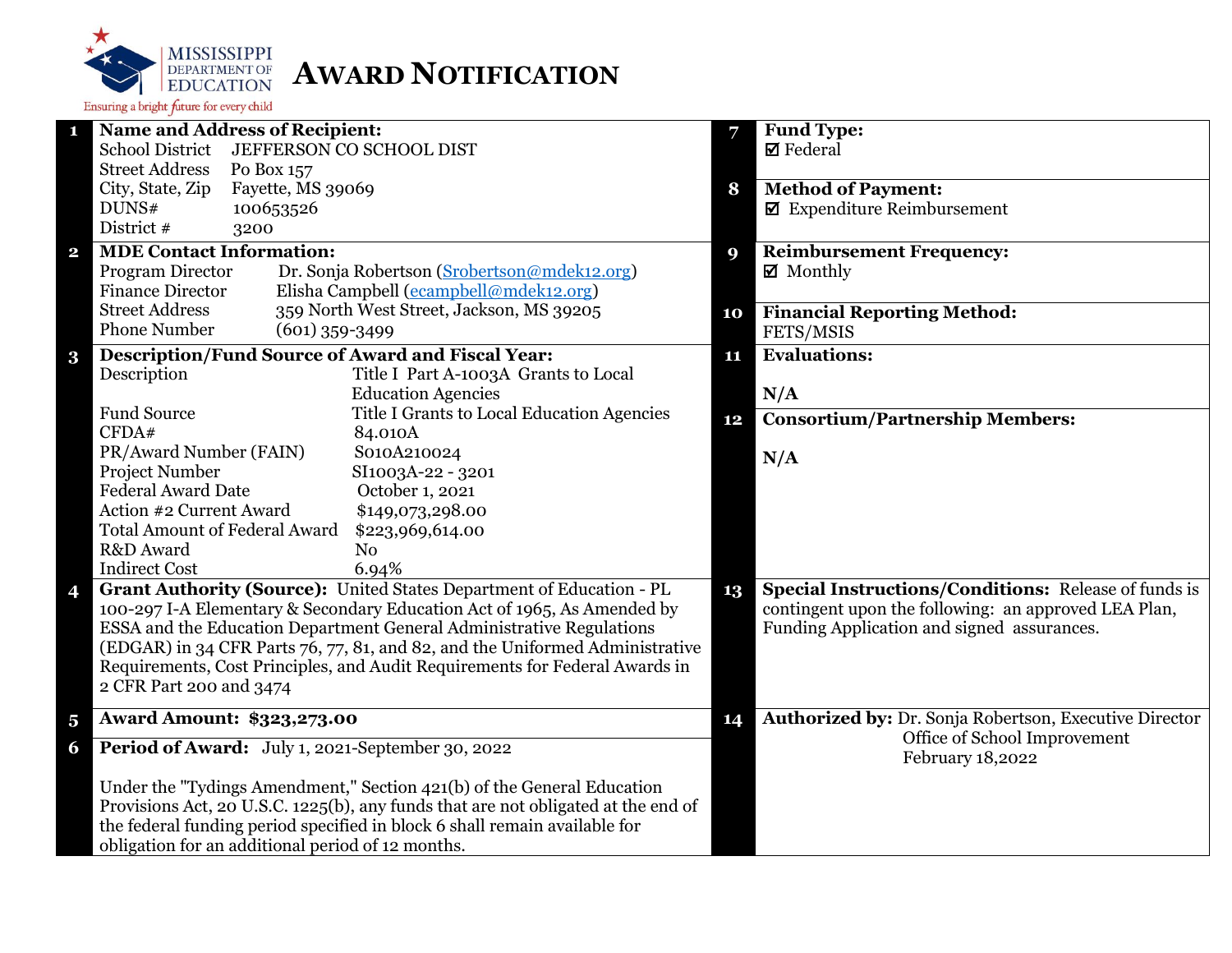

|                         | <b>Name and Address of Recipient:</b>                                             | 7  | <b>Fund Type:</b>                                           |
|-------------------------|-----------------------------------------------------------------------------------|----|-------------------------------------------------------------|
|                         | <b>School District</b><br>JEFFERSON DAVIS CO SCHOOL DIST                          |    | $\boxtimes$ Federal                                         |
|                         | <b>Street Address</b><br>P O Box 1197                                             |    |                                                             |
|                         | City, State, Zip<br>Prentiss, MS 39474                                            | 8  | <b>Method of Payment:</b>                                   |
|                         | DUNS#<br>827390704                                                                |    | $\blacksquare$ Expenditure Reimbursement                    |
|                         | District #<br>3300                                                                |    |                                                             |
| $\overline{\mathbf{2}}$ | <b>MDE Contact Information:</b>                                                   | 9  | <b>Reimbursement Frequency:</b>                             |
|                         | Program Director<br>Dr. Sonja Robertson (Srobertson@mdek12.org)                   |    | ■ Monthly                                                   |
|                         | <b>Finance Director</b><br>Elisha Campbell (ecampbell@mdek12.org)                 |    |                                                             |
|                         | <b>Street Address</b><br>359 North West Street, Jackson, MS 39205                 | 10 | <b>Financial Reporting Method:</b>                          |
|                         | <b>Phone Number</b><br>$(601)$ 359-3499                                           |    | FETS/MSIS                                                   |
| $\bf{3}$                | <b>Description/Fund Source of Award and Fiscal Year:</b>                          | 11 | <b>Evaluations:</b>                                         |
|                         | Description<br>Title I Part A-1003A Grants to Local                               |    |                                                             |
|                         | <b>Education Agencies</b>                                                         |    | N/A                                                         |
|                         | <b>Fund Source</b><br>Title I Grants to Local Education Agencies                  | 12 | <b>Consortium/Partnership Members:</b>                      |
|                         | CFDA#<br>84.010A                                                                  |    |                                                             |
|                         | PR/Award Number (FAIN)<br>S010A210024                                             |    | N/A                                                         |
|                         | Project Number<br>SI1003A-22 - 3301                                               |    |                                                             |
|                         | <b>Federal Award Date</b><br>October 1, 2021                                      |    |                                                             |
|                         | Action #2 Current Award<br>\$149,073,298.00                                       |    |                                                             |
|                         | <b>Total Amount of Federal Award</b><br>\$223,969,614.00                          |    |                                                             |
|                         | R&D Award<br>N <sub>o</sub>                                                       |    |                                                             |
|                         | <b>Indirect Cost</b><br>6.41%                                                     |    |                                                             |
| 4                       | Grant Authority (Source): United States Department of Education - PL              | 13 | <b>Special Instructions/Conditions:</b> Release of funds is |
|                         | 100-297 I-A Elementary & Secondary Education Act of 1965, As Amended by           |    | contingent upon the following: an approved LEA Plan,        |
|                         | ESSA and the Education Department General Administrative Regulations              |    | Funding Application and signed assurances.                  |
|                         | (EDGAR) in 34 CFR Parts 76, 77, 81, and 82, and the Uniformed Administrative      |    |                                                             |
|                         | Requirements, Cost Principles, and Audit Requirements for Federal Awards in       |    |                                                             |
|                         | 2 CFR Part 200 and 3474                                                           |    |                                                             |
| $\overline{\mathbf{5}}$ | <b>Award Amount: \$52,848.00</b>                                                  | 14 | Authorized by: Dr. Sonja Robertson, Executive Director      |
| 6                       | Period of Award: July 1, 2021-September 30, 2022                                  |    | Office of School Improvement<br>February 18,2022            |
|                         | Under the "Tydings Amendment," Section 421(b) of the General Education            |    |                                                             |
|                         | Provisions Act, 20 U.S.C. 1225(b), any funds that are not obligated at the end of |    |                                                             |
|                         | the federal funding period specified in block 6 shall remain available for        |    |                                                             |
|                         | obligation for an additional period of 12 months.                                 |    |                                                             |
|                         |                                                                                   |    |                                                             |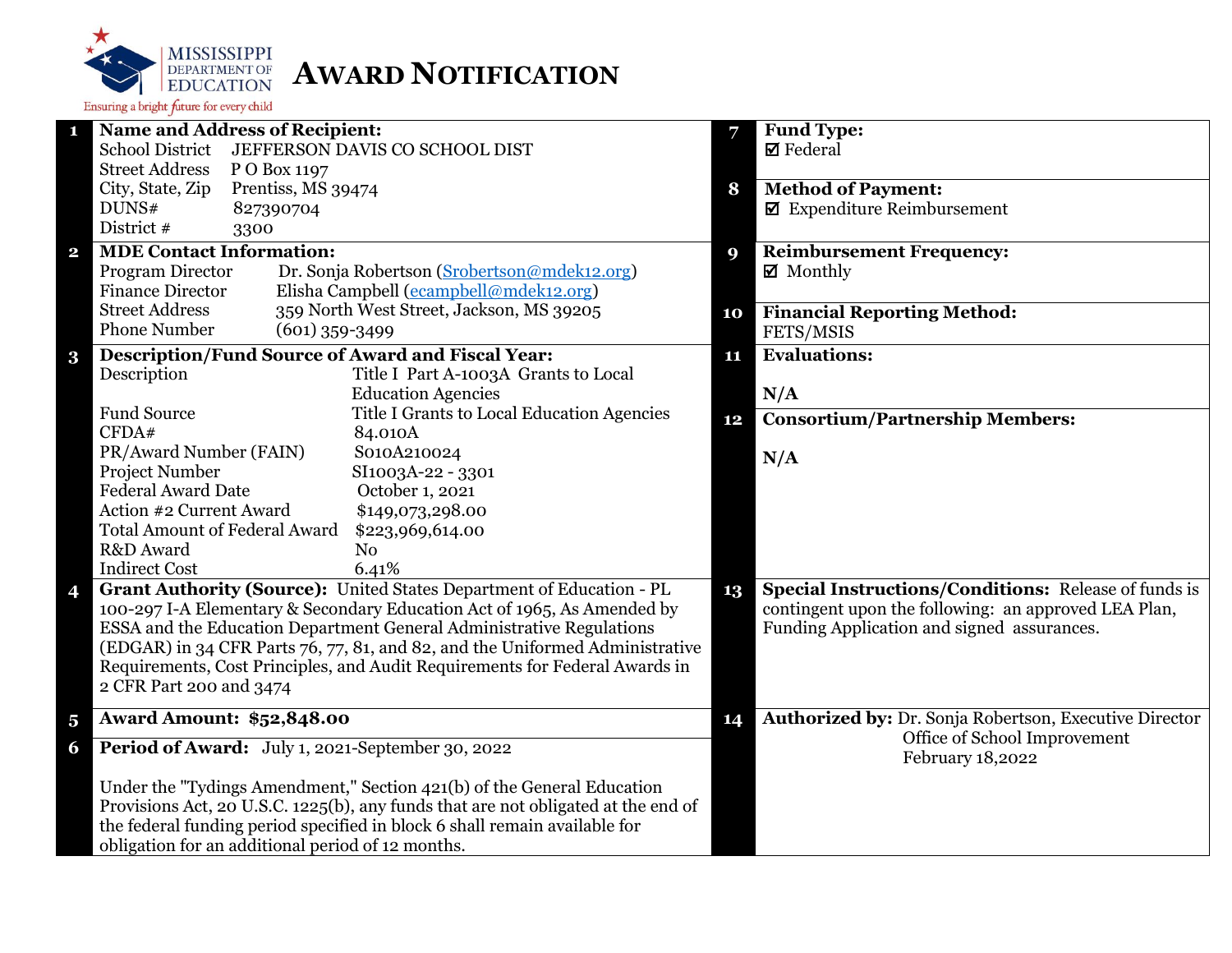

|                         | <b>Name and Address of Recipient:</b>                                             | 7  | <b>Fund Type:</b>                                           |
|-------------------------|-----------------------------------------------------------------------------------|----|-------------------------------------------------------------|
|                         | <b>School District</b><br>JONES CO SCHOOL DIST                                    |    | $\boxtimes$ Federal                                         |
|                         | <b>Street Address</b><br>5204 Highway 11 North                                    |    |                                                             |
|                         | City, State, Zip<br>Ellisville, MS 39437                                          | 8  | <b>Method of Payment:</b>                                   |
|                         | DUNS#<br>071932693                                                                |    | $\blacksquare$ Expenditure Reimbursement                    |
|                         | District #<br>3400                                                                |    |                                                             |
| $\overline{\mathbf{2}}$ | <b>MDE Contact Information:</b>                                                   | 9  | <b>Reimbursement Frequency:</b>                             |
|                         | Program Director<br>Dr. Sonja Robertson (Srobertson@mdek12.org)                   |    | $\boxtimes$ Monthly                                         |
|                         | Elisha Campbell (ecampbell@mdek12.org)<br><b>Finance Director</b>                 |    |                                                             |
|                         | <b>Street Address</b><br>359 North West Street, Jackson, MS 39205                 | 10 | <b>Financial Reporting Method:</b>                          |
|                         | <b>Phone Number</b><br>$(601)$ 359-3499                                           |    | FETS/MSIS                                                   |
|                         | <b>Description/Fund Source of Award and Fiscal Year:</b>                          | 11 | <b>Evaluations:</b>                                         |
| $\bf{3}$                | Description<br>Title I Part A-1003A Grants to Local                               |    |                                                             |
|                         | <b>Education Agencies</b>                                                         |    | N/A                                                         |
|                         | <b>Fund Source</b><br>Title I Grants to Local Education Agencies                  |    |                                                             |
|                         | CFDA#<br>84.010A                                                                  | 12 | <b>Consortium/Partnership Members:</b>                      |
|                         | PR/Award Number (FAIN)<br>S010A210024                                             |    |                                                             |
|                         | Project Number<br>SI1003A-22 - 3401                                               |    | N/A                                                         |
|                         | <b>Federal Award Date</b><br>October 1, 2021                                      |    |                                                             |
|                         | Action #2 Current Award<br>\$149,073,298.00                                       |    |                                                             |
|                         | <b>Total Amount of Federal Award</b><br>\$223,969,614.00                          |    |                                                             |
|                         | R&D Award<br>N <sub>o</sub>                                                       |    |                                                             |
|                         | <b>Indirect Cost</b><br>1.97%                                                     |    |                                                             |
| 4                       | Grant Authority (Source): United States Department of Education - PL              | 13 | <b>Special Instructions/Conditions: Release of funds is</b> |
|                         | 100-297 I-A Elementary & Secondary Education Act of 1965, As Amended by           |    | contingent upon the following: an approved LEA Plan,        |
|                         | ESSA and the Education Department General Administrative Regulations              |    | Funding Application and signed assurances.                  |
|                         | (EDGAR) in 34 CFR Parts 76, 77, 81, and 82, and the Uniformed Administrative      |    |                                                             |
|                         | Requirements, Cost Principles, and Audit Requirements for Federal Awards in       |    |                                                             |
|                         | 2 CFR Part 200 and 3474                                                           |    |                                                             |
|                         |                                                                                   |    |                                                             |
| $\overline{\mathbf{5}}$ | <b>Award Amount: \$287,805.00</b>                                                 | 14 | Authorized by: Dr. Sonja Robertson, Executive Director      |
| 6                       | Period of Award: July 1, 2021-September 30, 2022                                  |    | Office of School Improvement<br>February 18,2022            |
|                         | Under the "Tydings Amendment," Section 421(b) of the General Education            |    |                                                             |
|                         | Provisions Act, 20 U.S.C. 1225(b), any funds that are not obligated at the end of |    |                                                             |
|                         | the federal funding period specified in block 6 shall remain available for        |    |                                                             |
|                         | obligation for an additional period of 12 months.                                 |    |                                                             |
|                         |                                                                                   |    |                                                             |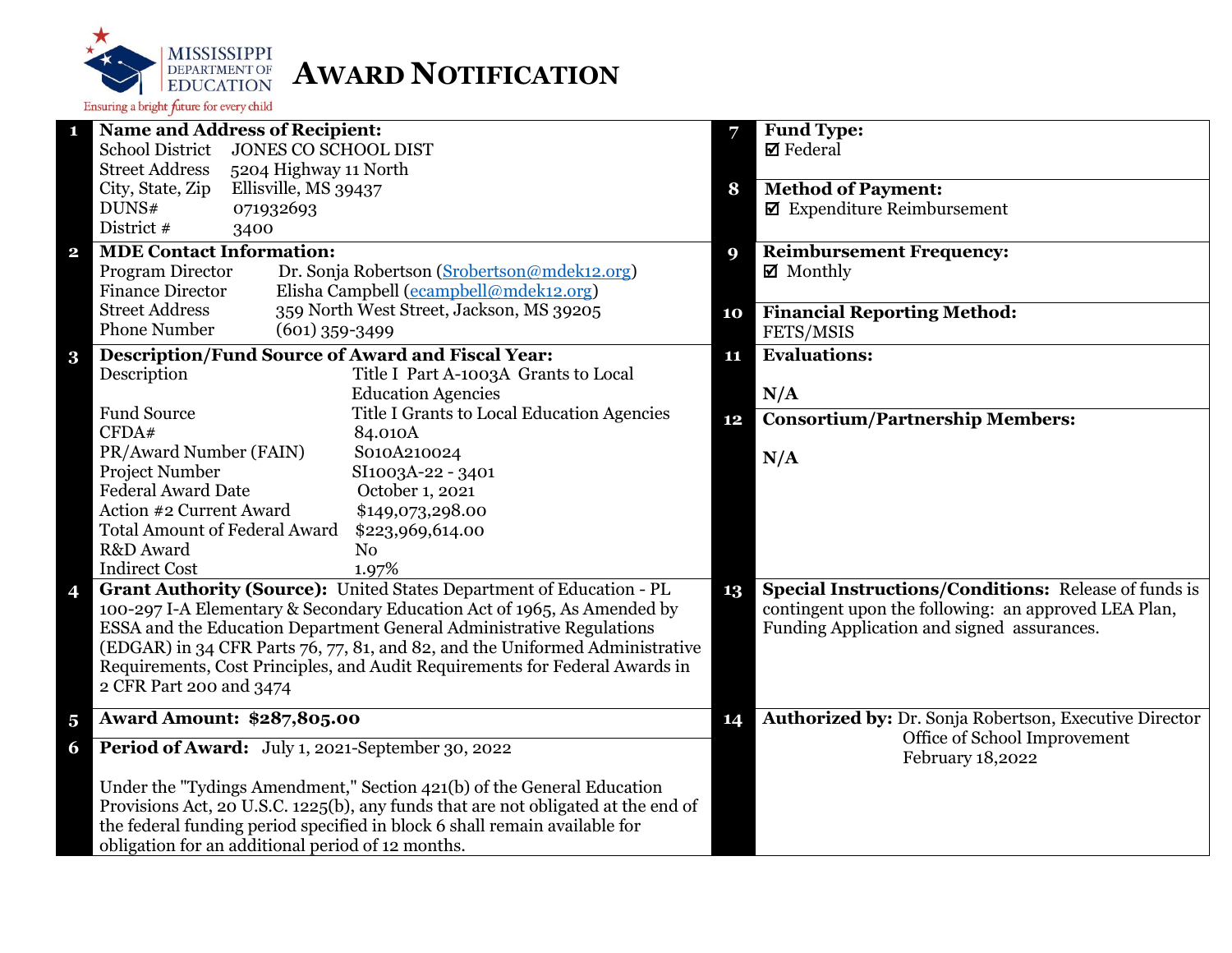

| <b>Name and Address of Recipient:</b><br>1                                                                                                           | 7  | Fund Type:                                                  |
|------------------------------------------------------------------------------------------------------------------------------------------------------|----|-------------------------------------------------------------|
| School District KEMPER CO SCHOOL DIST                                                                                                                |    | $\boxtimes$ Federal                                         |
| <b>Street Address</b><br>P.O. Box 219                                                                                                                |    |                                                             |
| City, State, Zip<br>Dekalb, MS 39328                                                                                                                 | 8  | <b>Method of Payment:</b>                                   |
| DUNS#<br>126629641                                                                                                                                   |    | $\blacksquare$ Expenditure Reimbursement                    |
| District #<br>3500                                                                                                                                   |    |                                                             |
| <b>MDE Contact Information:</b><br>$\mathbf{2}$                                                                                                      | 9  | <b>Reimbursement Frequency:</b>                             |
| Program Director<br>Dr. Sonja Robertson (Srobertson@mdek12.org)                                                                                      |    | $\boxtimes$ Monthly                                         |
| Elisha Campbell (ecampbell@mdek12.org)<br><b>Finance Director</b>                                                                                    |    |                                                             |
| 359 North West Street, Jackson, MS 39205<br><b>Street Address</b>                                                                                    | 10 | <b>Financial Reporting Method:</b>                          |
| <b>Phone Number</b><br>$(601)$ 359-3499                                                                                                              |    | FETS/MSIS                                                   |
| <b>Description/Fund Source of Award and Fiscal Year:</b><br>$\bf{3}$                                                                                 | 11 | <b>Evaluations:</b>                                         |
| Description<br>Title I Part A-1003A Grants to Local                                                                                                  |    |                                                             |
| <b>Education Agencies</b>                                                                                                                            |    | N/A                                                         |
| <b>Fund Source</b><br>Title I Grants to Local Education Agencies                                                                                     | 12 | <b>Consortium/Partnership Members:</b>                      |
| CFDA#<br>84.010A                                                                                                                                     |    |                                                             |
| PR/Award Number (FAIN)<br>S010A210024                                                                                                                |    | N/A                                                         |
| Project Number<br>SI1003A-22 - 3501                                                                                                                  |    |                                                             |
| <b>Federal Award Date</b><br>October 1, 2021                                                                                                         |    |                                                             |
| Action #2 Current Award<br>\$149,073,298.00                                                                                                          |    |                                                             |
| <b>Total Amount of Federal Award</b><br>\$223,969,614.00                                                                                             |    |                                                             |
| R&D Award<br>N <sub>0</sub>                                                                                                                          |    |                                                             |
| <b>Indirect Cost</b><br>9.31%                                                                                                                        |    |                                                             |
| Grant Authority (Source): United States Department of Education - PL<br>4                                                                            | 13 | <b>Special Instructions/Conditions: Release of funds is</b> |
| 100-297 I-A Elementary & Secondary Education Act of 1965, As Amended by                                                                              |    | contingent upon the following: an approved LEA Plan,        |
| ESSA and the Education Department General Administrative Regulations<br>(EDGAR) in 34 CFR Parts 76, 77, 81, and 82, and the Uniformed Administrative |    | Funding Application and signed assurances.                  |
| Requirements, Cost Principles, and Audit Requirements for Federal Awards in                                                                          |    |                                                             |
| 2 CFR Part 200 and 3474                                                                                                                              |    |                                                             |
|                                                                                                                                                      |    |                                                             |
| <b>Award Amount: \$49,315.00</b><br>$\overline{\mathbf{5}}$                                                                                          | 14 | Authorized by: Dr. Sonja Robertson, Executive Director      |
| Period of Award: July 1, 2021-September 30, 2022<br>6                                                                                                |    | Office of School Improvement<br>February 18,2022            |
| Under the "Tydings Amendment," Section 421(b) of the General Education                                                                               |    |                                                             |
| Provisions Act, 20 U.S.C. 1225(b), any funds that are not obligated at the end of                                                                    |    |                                                             |
| the federal funding period specified in block 6 shall remain available for                                                                           |    |                                                             |
| obligation for an additional period of 12 months.                                                                                                    |    |                                                             |
|                                                                                                                                                      |    |                                                             |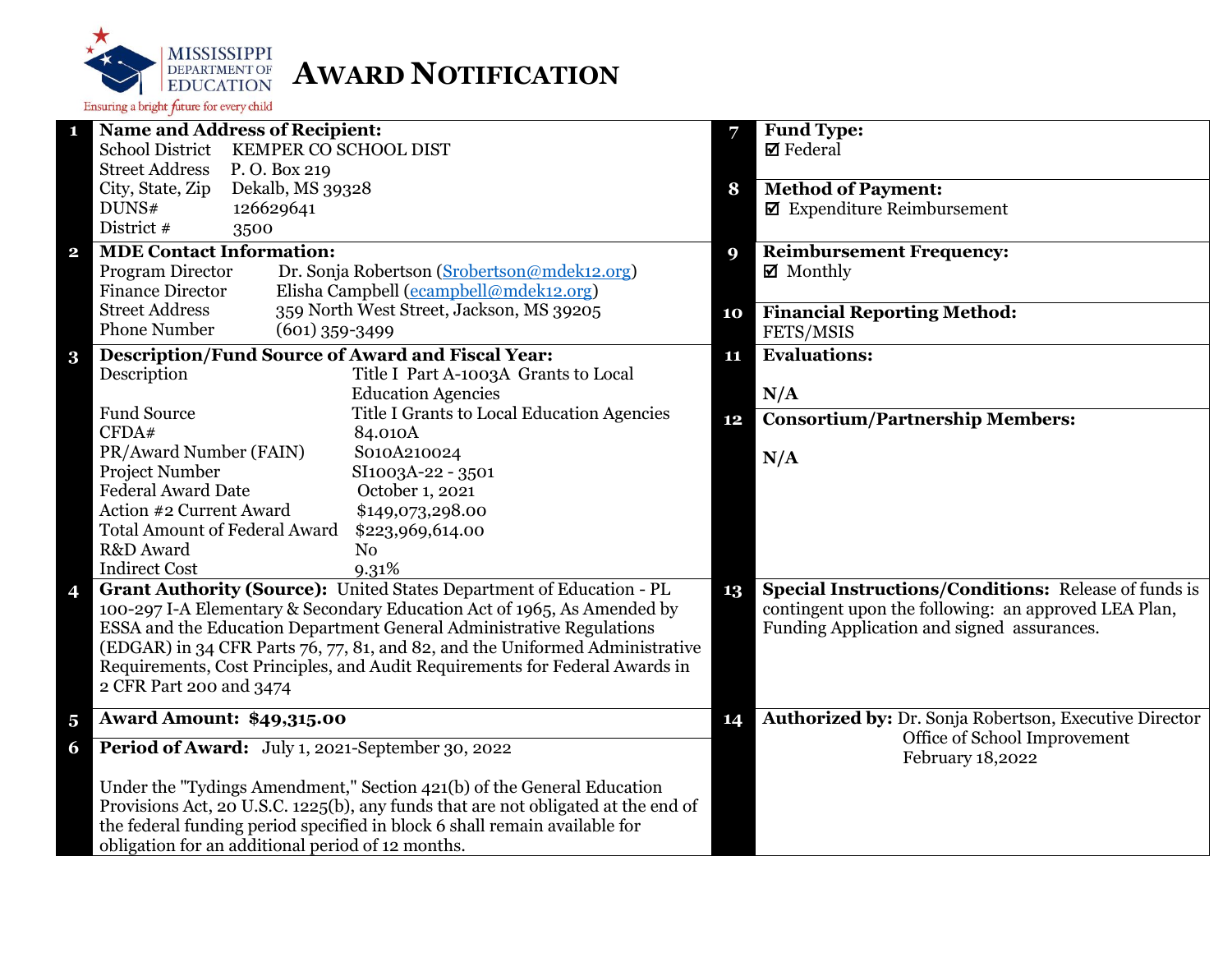

|                         | <b>Name and Address of Recipient:</b>                                             | 7  | <b>Fund Type:</b>                                      |
|-------------------------|-----------------------------------------------------------------------------------|----|--------------------------------------------------------|
|                         | <b>School District</b><br>KOSCIUSKO SCHOOL DISTRICT                               |    | <b>Ø</b> Federal                                       |
|                         | <b>Street Address</b><br>229 West Washington St.                                  |    |                                                        |
|                         | City, State, Zip<br>Kosciusko, MS 39090                                           | 8  | <b>Method of Payment:</b>                              |
|                         | DUNS#<br>604328682                                                                |    | $\boxtimes$ Expenditure Reimbursement                  |
|                         | District #<br>420                                                                 |    |                                                        |
| $\mathbf{2}$            | <b>MDE Contact Information:</b>                                                   | 9  | <b>Reimbursement Frequency:</b>                        |
|                         | Program Director<br>Dr. Sonja Robertson (Srobertson@mdek12.org)                   |    | $\boxtimes$ Monthly                                    |
|                         | Elisha Campbell (ecampbell@mdek12.org)<br><b>Finance Director</b>                 |    |                                                        |
|                         | <b>Street Address</b><br>359 North West Street, Jackson, MS 39205                 | 10 | <b>Financial Reporting Method:</b>                     |
|                         | <b>Phone Number</b><br>$(601)$ 359-3499                                           |    | FETS/MSIS                                              |
| $\bf{3}$                | Description/Fund Source of Award and Fiscal Year:                                 | 11 | <b>Evaluations:</b>                                    |
|                         | Description<br>Title I Part A-1003A Grants to Local                               |    |                                                        |
|                         | <b>Education Agencies</b>                                                         |    | N/A                                                    |
|                         | <b>Fund Source</b><br>Title I Grants to Local Education Agencies                  | 12 | <b>Consortium/Partnership Members:</b>                 |
|                         | CFDA#<br>84.010A                                                                  |    |                                                        |
|                         | PR/Award Number (FAIN)<br>S010A210024                                             |    | N/A                                                    |
|                         | Project Number<br>SI1003A-22 - 0411                                               |    |                                                        |
|                         | <b>Federal Award Date</b><br>October 1, 2021                                      |    |                                                        |
|                         | Action #2 Current Award<br>\$149,073,298.00                                       |    |                                                        |
|                         | <b>Total Amount of Federal Award</b><br>\$223,969,614.00                          |    |                                                        |
|                         | R&D Award<br>N <sub>0</sub>                                                       |    |                                                        |
|                         | <b>Indirect Cost</b><br>1.7%                                                      |    |                                                        |
| 4                       | Grant Authority (Source): United States Department of Education - PL              | 13 | Special Instructions/Conditions: Release of funds is   |
|                         | 100-297 I-A Elementary & Secondary Education Act of 1965, As Amended by           |    | contingent upon the following: an approved LEA Plan,   |
|                         | ESSA and the Education Department General Administrative Regulations              |    | Funding Application and signed assurances.             |
|                         | (EDGAR) in 34 CFR Parts 76, 77, 81, and 82, and the Uniformed Administrative      |    |                                                        |
|                         | Requirements, Cost Principles, and Audit Requirements for Federal Awards in       |    |                                                        |
|                         | 2 CFR Part 200 and 3474                                                           |    |                                                        |
|                         |                                                                                   |    |                                                        |
| $\overline{\mathbf{5}}$ | <b>Award Amount: \$153,083.00</b>                                                 | 14 | Authorized by: Dr. Sonja Robertson, Executive Director |
| 6                       | Period of Award: July 1, 2021-September 30, 2022                                  |    | Office of School Improvement<br>February 18,2022       |
|                         | Under the "Tydings Amendment," Section 421(b) of the General Education            |    |                                                        |
|                         | Provisions Act, 20 U.S.C. 1225(b), any funds that are not obligated at the end of |    |                                                        |
|                         | the federal funding period specified in block 6 shall remain available for        |    |                                                        |
|                         | obligation for an additional period of 12 months.                                 |    |                                                        |
|                         |                                                                                   |    |                                                        |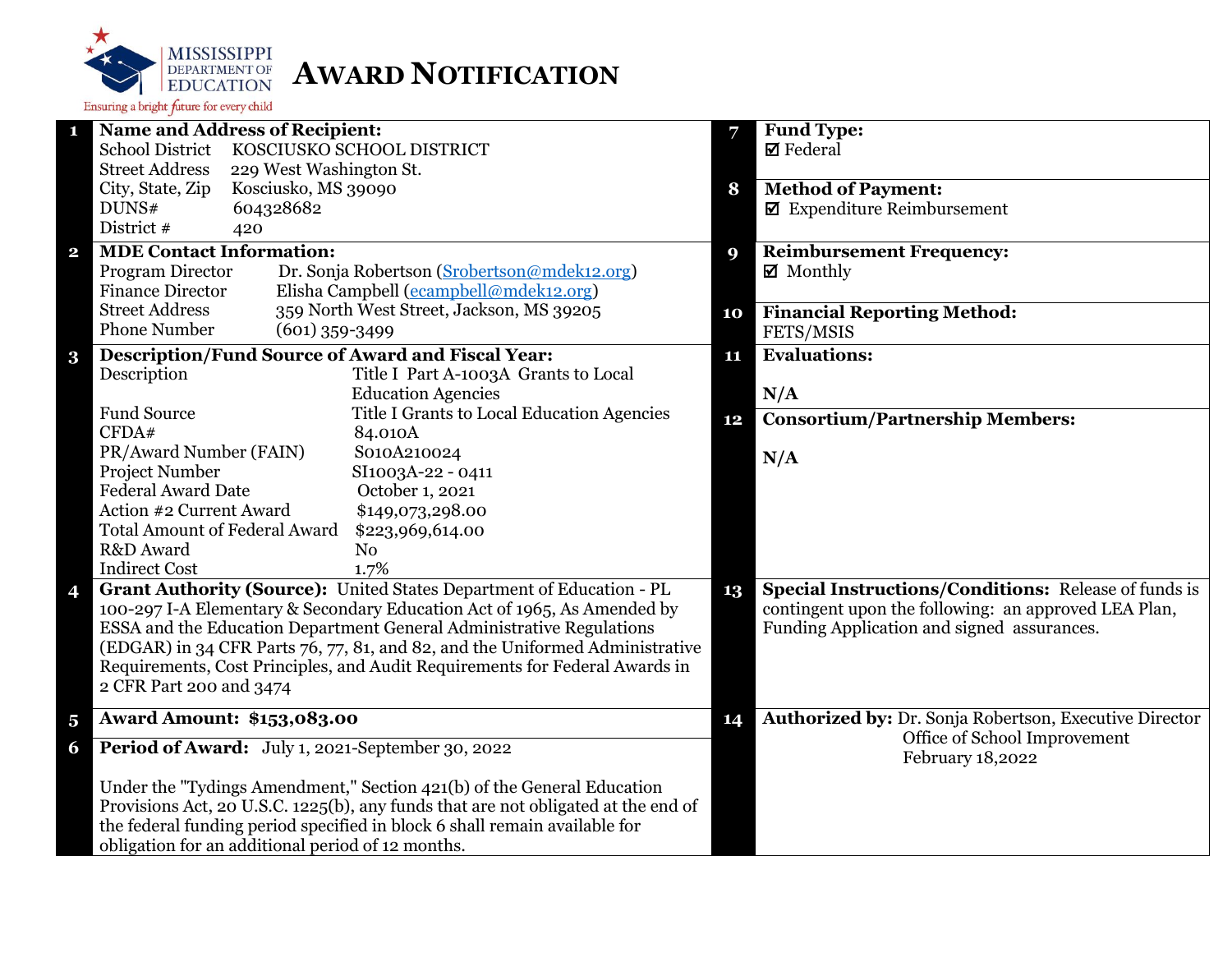

|                         | <b>Name and Address of Recipient:</b>                                             | 7  | <b>Fund Type:</b>                                           |
|-------------------------|-----------------------------------------------------------------------------------|----|-------------------------------------------------------------|
|                         | <b>School District</b><br>LAFAYETTE CO SCHOOL DIST                                |    | $\boxtimes$ Federal                                         |
|                         | <b>Street Address</b><br>100 Commodore Dr.                                        |    |                                                             |
|                         | City, State, Zip<br>Oxford, MS 38655                                              | 8  | <b>Method of Payment:</b>                                   |
|                         | DUNS#<br>054522107                                                                |    | $\blacksquare$ Expenditure Reimbursement                    |
|                         | District #<br>3600                                                                |    |                                                             |
| $\overline{\mathbf{2}}$ | <b>MDE Contact Information:</b>                                                   | 9  | <b>Reimbursement Frequency:</b>                             |
|                         | Program Director<br>Dr. Sonja Robertson (Srobertson@mdek12.org)                   |    | $\boxtimes$ Monthly                                         |
|                         | Elisha Campbell (ecampbell@mdek12.org)<br><b>Finance Director</b>                 |    |                                                             |
|                         | <b>Street Address</b><br>359 North West Street, Jackson, MS 39205                 | 10 | <b>Financial Reporting Method:</b>                          |
|                         | <b>Phone Number</b><br>$(601)$ 359-3499                                           |    | FETS/MSIS                                                   |
| $\bf{3}$                | <b>Description/Fund Source of Award and Fiscal Year:</b>                          | 11 | <b>Evaluations:</b>                                         |
|                         | Description<br>Title I Part A-1003A Grants to Local                               |    |                                                             |
|                         | <b>Education Agencies</b>                                                         |    | N/A                                                         |
|                         | <b>Fund Source</b><br>Title I Grants to Local Education Agencies                  |    | <b>Consortium/Partnership Members:</b>                      |
|                         | CFDA#<br>84.010A                                                                  | 12 |                                                             |
|                         | PR/Award Number (FAIN)<br>S010A210024                                             |    | N/A                                                         |
|                         | Project Number<br>SI1003A-22 - 3601                                               |    |                                                             |
|                         | <b>Federal Award Date</b><br>October 1, 2021                                      |    |                                                             |
|                         | Action #2 Current Award<br>\$149,073,298.00                                       |    |                                                             |
|                         | <b>Total Amount of Federal Award</b><br>\$223,969,614.00                          |    |                                                             |
|                         | R&D Award<br>N <sub>o</sub>                                                       |    |                                                             |
|                         | <b>Indirect Cost</b><br>3.48%                                                     |    |                                                             |
| 4                       | Grant Authority (Source): United States Department of Education - PL              | 13 | <b>Special Instructions/Conditions: Release of funds is</b> |
|                         | 100-297 I-A Elementary & Secondary Education Act of 1965, As Amended by           |    | contingent upon the following: an approved LEA Plan,        |
|                         | ESSA and the Education Department General Administrative Regulations              |    | Funding Application and signed assurances.                  |
|                         | (EDGAR) in 34 CFR Parts 76, 77, 81, and 82, and the Uniformed Administrative      |    |                                                             |
|                         | Requirements, Cost Principles, and Audit Requirements for Federal Awards in       |    |                                                             |
|                         | 2 CFR Part 200 and 3474                                                           |    |                                                             |
|                         |                                                                                   |    |                                                             |
| $\overline{\mathbf{5}}$ | <b>Award Amount: \$126,340.00</b>                                                 | 14 | Authorized by: Dr. Sonja Robertson, Executive Director      |
| 6                       | Period of Award: July 1, 2021-September 30, 2022                                  |    | Office of School Improvement<br>February 18,2022            |
|                         | Under the "Tydings Amendment," Section 421(b) of the General Education            |    |                                                             |
|                         | Provisions Act, 20 U.S.C. 1225(b), any funds that are not obligated at the end of |    |                                                             |
|                         | the federal funding period specified in block 6 shall remain available for        |    |                                                             |
|                         | obligation for an additional period of 12 months.                                 |    |                                                             |
|                         |                                                                                   |    |                                                             |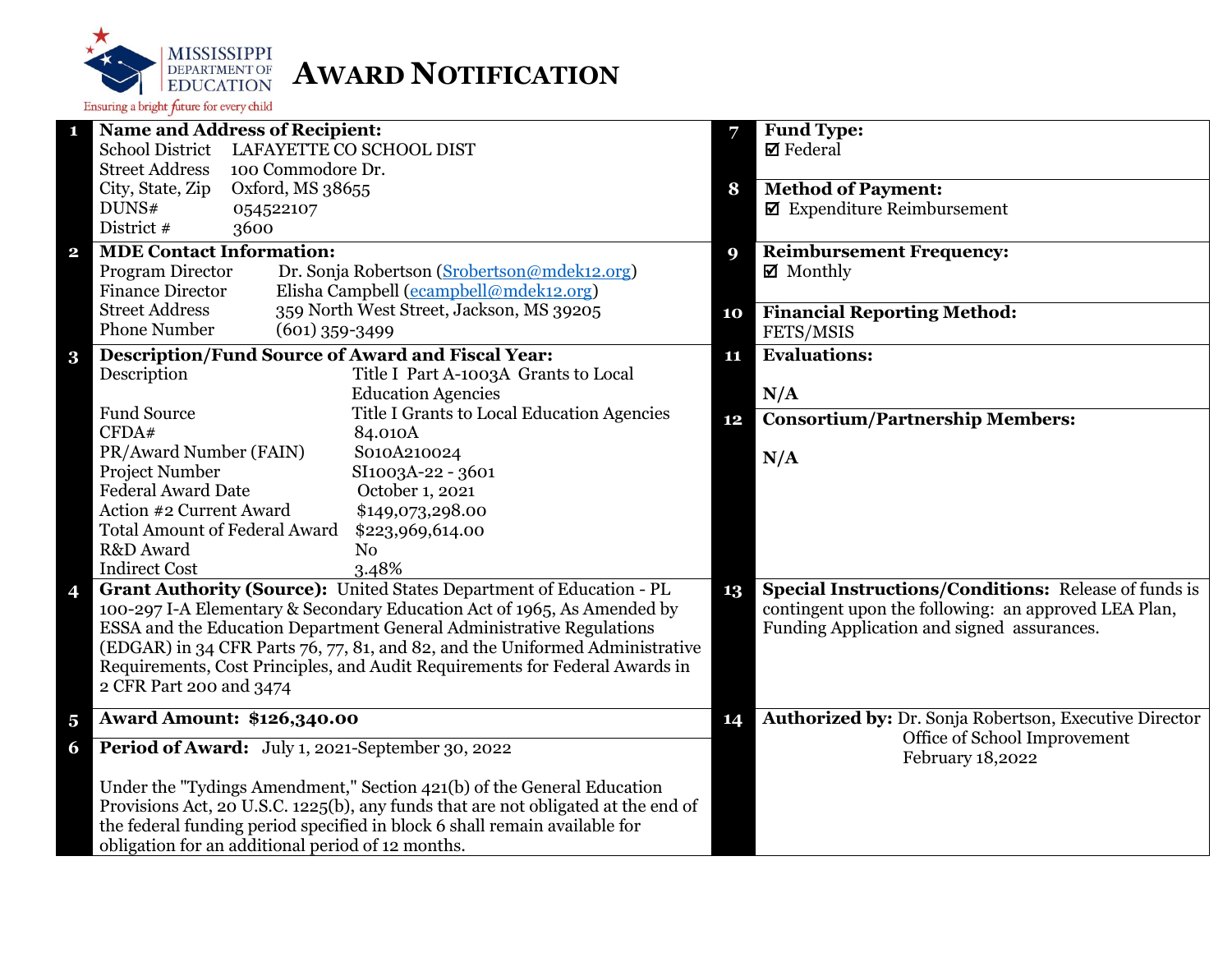

| <b>Name and Address of Recipient:</b><br>1                                                                                                                  | <b>Fund Type:</b><br>7                                       |
|-------------------------------------------------------------------------------------------------------------------------------------------------------------|--------------------------------------------------------------|
| School District LAMAR COUNTY SCHOOL DISTRICT                                                                                                                | $\boxtimes$ Federal                                          |
| <b>Street Address</b><br>P.O. Box 609                                                                                                                       |                                                              |
| City, State, Zip<br>Purvis, MS 39475                                                                                                                        | <b>Method of Payment:</b><br>8                               |
| DUNS#<br>099644353                                                                                                                                          | $\pmb{\boxtimes}$ Expenditure Reimbursement                  |
| District #<br>3700                                                                                                                                          |                                                              |
| <b>MDE Contact Information:</b><br>$\mathbf{2}$                                                                                                             | <b>Reimbursement Frequency:</b><br>9                         |
| Dr. Sonja Robertson (Srobertson@mdek12.org)<br>Program Director                                                                                             | $\boxtimes$ Monthly                                          |
| <b>Finance Director</b><br>Elisha Campbell (ecampbell@mdek12.org)                                                                                           |                                                              |
| 359 North West Street, Jackson, MS 39205<br><b>Street Address</b>                                                                                           | <b>Financial Reporting Method:</b><br>10                     |
| <b>Phone Number</b><br>$(601)$ 359-3499                                                                                                                     | FETS/MSIS                                                    |
| <b>Description/Fund Source of Award and Fiscal Year:</b><br>$\bf{3}$                                                                                        | <b>Evaluations:</b><br>11                                    |
| Description<br>Title I Part A-1003A Grants to Local                                                                                                         |                                                              |
| <b>Education Agencies</b>                                                                                                                                   | N/A                                                          |
| <b>Fund Source</b><br>Title I Grants to Local Education Agencies                                                                                            | <b>Consortium/Partnership Members:</b><br>12                 |
| CFDA#<br>84.010A                                                                                                                                            |                                                              |
| PR/Award Number (FAIN)<br>S010A210024                                                                                                                       | N/A                                                          |
| Project Number<br>SI1003A-22 - 3701                                                                                                                         |                                                              |
| <b>Federal Award Date</b><br>October 1, 2021                                                                                                                |                                                              |
| Action #2 Current Award<br>\$149,073,298.00                                                                                                                 |                                                              |
| <b>Total Amount of Federal Award</b><br>\$223,969,614.00                                                                                                    |                                                              |
| R&D Award<br>N <sub>o</sub>                                                                                                                                 |                                                              |
| <b>Indirect Cost</b><br>1.14%                                                                                                                               |                                                              |
| Grant Authority (Source): United States Department of Education - PL<br>4                                                                                   | Special Instructions/Conditions: Release of funds is<br>13   |
| 100-297 I-A Elementary & Secondary Education Act of 1965, As Amended by                                                                                     | contingent upon the following: an approved LEA Plan,         |
| ESSA and the Education Department General Administrative Regulations                                                                                        | Funding Application and signed assurances.                   |
| (EDGAR) in 34 CFR Parts 76, 77, 81, and 82, and the Uniformed Administrative<br>Requirements, Cost Principles, and Audit Requirements for Federal Awards in |                                                              |
| 2 CFR Part 200 and 3474                                                                                                                                     |                                                              |
|                                                                                                                                                             |                                                              |
| <b>Award Amount: \$202,400.00</b><br>$\overline{\mathbf{5}}$                                                                                                | Authorized by: Dr. Sonja Robertson, Executive Director<br>14 |
| Period of Award: July 1, 2021-September 30, 2022<br>6                                                                                                       | Office of School Improvement<br>February 18,2022             |
| Under the "Tydings Amendment," Section 421(b) of the General Education                                                                                      |                                                              |
| Provisions Act, 20 U.S.C. 1225(b), any funds that are not obligated at the end of                                                                           |                                                              |
| the federal funding period specified in block 6 shall remain available for                                                                                  |                                                              |
| obligation for an additional period of 12 months.                                                                                                           |                                                              |
|                                                                                                                                                             |                                                              |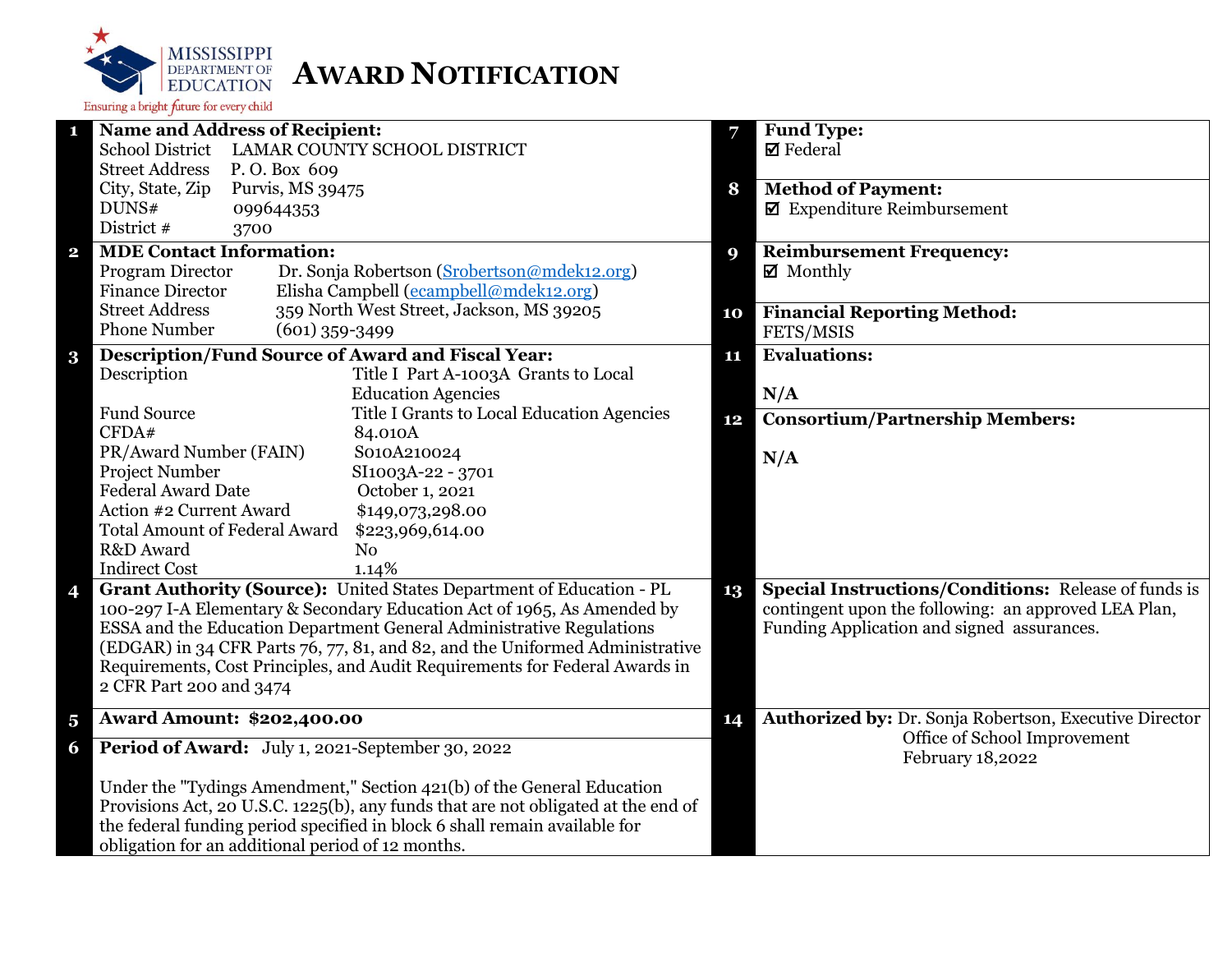

|                         | <b>Name and Address of Recipient:</b>                                             | 7  | <b>Fund Type:</b>                                           |
|-------------------------|-----------------------------------------------------------------------------------|----|-------------------------------------------------------------|
|                         | <b>School District</b><br>LAUDERDALE CO SCHOOL DIST                               |    | $\boxtimes$ Federal                                         |
|                         | <b>Street Address</b><br>P O Box 5498                                             |    |                                                             |
|                         | City, State, Zip<br>Meridian, MS 39302                                            | 8  | <b>Method of Payment:</b>                                   |
|                         | DUNS#<br>100335553                                                                |    | $\blacksquare$ Expenditure Reimbursement                    |
|                         | District #<br>3800                                                                |    |                                                             |
| $\overline{\mathbf{2}}$ | <b>MDE Contact Information:</b>                                                   | 9  | <b>Reimbursement Frequency:</b>                             |
|                         | Program Director<br>Dr. Sonja Robertson (Srobertson@mdek12.org)                   |    | $\boxtimes$ Monthly                                         |
|                         | Elisha Campbell (ecampbell@mdek12.org)<br><b>Finance Director</b>                 |    |                                                             |
|                         | 359 North West Street, Jackson, MS 39205<br><b>Street Address</b>                 | 10 | <b>Financial Reporting Method:</b>                          |
|                         | <b>Phone Number</b><br>$(601)$ 359-3499                                           |    | FETS/MSIS                                                   |
| $\bf{3}$                | <b>Description/Fund Source of Award and Fiscal Year:</b>                          | 11 | <b>Evaluations:</b>                                         |
|                         | Description<br>Title I Part A-1003A Grants to Local                               |    |                                                             |
|                         | <b>Education Agencies</b>                                                         |    | N/A                                                         |
|                         | <b>Fund Source</b><br>Title I Grants to Local Education Agencies                  |    |                                                             |
|                         | CFDA#<br>84.010A                                                                  | 12 | <b>Consortium/Partnership Members:</b>                      |
|                         | PR/Award Number (FAIN)<br>S010A210024                                             |    |                                                             |
|                         | Project Number<br>SI1003A-22 - 3801                                               |    | N/A                                                         |
|                         | <b>Federal Award Date</b><br>October 1, 2021                                      |    |                                                             |
|                         | Action #2 Current Award<br>\$149,073,298.00                                       |    |                                                             |
|                         | <b>Total Amount of Federal Award</b><br>\$223,969,614.00                          |    |                                                             |
|                         | R&D Award<br>N <sub>0</sub>                                                       |    |                                                             |
|                         | <b>Indirect Cost</b><br>2.26%                                                     |    |                                                             |
| $\overline{\mathbf{4}}$ | Grant Authority (Source): United States Department of Education - PL              | 13 | <b>Special Instructions/Conditions: Release of funds is</b> |
|                         | 100-297 I-A Elementary & Secondary Education Act of 1965, As Amended by           |    | contingent upon the following: an approved LEA Plan,        |
|                         | ESSA and the Education Department General Administrative Regulations              |    | Funding Application and signed assurances.                  |
|                         | (EDGAR) in 34 CFR Parts 76, 77, 81, and 82, and the Uniformed Administrative      |    |                                                             |
|                         | Requirements, Cost Principles, and Audit Requirements for Federal Awards in       |    |                                                             |
|                         | 2 CFR Part 200 and 3474                                                           |    |                                                             |
|                         |                                                                                   |    |                                                             |
| $\overline{\mathbf{5}}$ | <b>Award Amount: \$218,573.00</b>                                                 | 14 | Authorized by: Dr. Sonja Robertson, Executive Director      |
| 6                       | Period of Award: July 1, 2021-September 30, 2022                                  |    | Office of School Improvement<br>February 18,2022            |
|                         | Under the "Tydings Amendment," Section 421(b) of the General Education            |    |                                                             |
|                         | Provisions Act, 20 U.S.C. 1225(b), any funds that are not obligated at the end of |    |                                                             |
|                         | the federal funding period specified in block 6 shall remain available for        |    |                                                             |
|                         | obligation for an additional period of 12 months.                                 |    |                                                             |
|                         |                                                                                   |    |                                                             |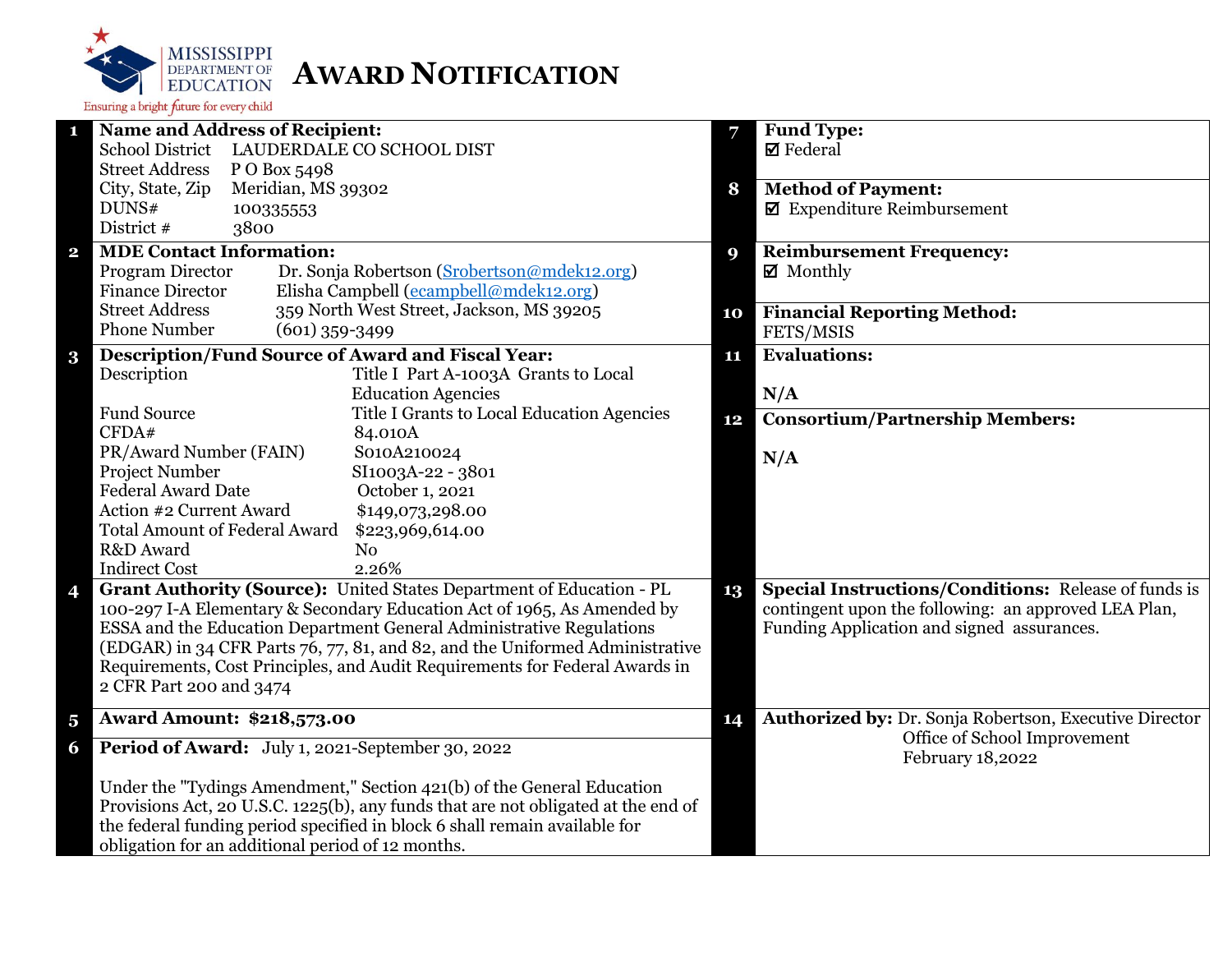

| 1                       | <b>Name and Address of Recipient:</b>                                                                 |          | <b>Fund Type:</b>                                           |
|-------------------------|-------------------------------------------------------------------------------------------------------|----------|-------------------------------------------------------------|
|                         | School District LAUREL SCHOOL DISTRICT                                                                |          | $\boxtimes$ Federal                                         |
|                         | <b>Street Address</b><br>P.O. Drawer 288                                                              |          |                                                             |
|                         | City, State, Zip<br>Laurel, MS 39441                                                                  | 8        | <b>Method of Payment:</b>                                   |
|                         | DUNS#<br>083552976                                                                                    |          | $\boxtimes$ Expenditure Reimbursement                       |
|                         | District #<br>3420                                                                                    |          |                                                             |
| $\mathbf{2}$            | <b>MDE Contact Information:</b>                                                                       | <b>Q</b> | <b>Reimbursement Frequency:</b>                             |
|                         | Program Director<br>Dr. Sonja Robertson (Srobertson@mdek12.org)                                       |          | $\boxtimes$ Monthly                                         |
|                         | Elisha Campbell (ecampbell@mdek12.org)<br><b>Finance Director</b>                                     |          |                                                             |
|                         | 359 North West Street, Jackson, MS 39205<br><b>Street Address</b>                                     | 10       | <b>Financial Reporting Method:</b>                          |
|                         | <b>Phone Number</b><br>$(601)$ 359-3499                                                               |          | FETS/MSIS                                                   |
| $\bf{3}$                | <b>Description/Fund Source of Award and Fiscal Year:</b>                                              | 11       | <b>Evaluations:</b>                                         |
|                         | Description<br>Title I Part A-1003A Grants to Local                                                   |          |                                                             |
|                         | <b>Education Agencies</b>                                                                             |          | N/A                                                         |
|                         | <b>Fund Source</b><br>Title I Grants to Local Education Agencies                                      | 12       | <b>Consortium/Partnership Members:</b>                      |
|                         | CFDA#<br>84.010A                                                                                      |          |                                                             |
|                         | PR/Award Number (FAIN)<br>S010A210024                                                                 |          | N/A                                                         |
|                         | Project Number<br>SI1003A-22 - 3411                                                                   |          |                                                             |
|                         | <b>Federal Award Date</b><br>October 1, 2021                                                          |          |                                                             |
|                         | Action #2 Current Award<br>\$149,073,298.00                                                           |          |                                                             |
|                         | <b>Total Amount of Federal Award</b><br>\$223,969,614.00                                              |          |                                                             |
|                         | R&D Award<br>N <sub>o</sub>                                                                           |          |                                                             |
|                         | <b>Indirect Cost</b><br>2.55%<br>Grant Authority (Source): United States Department of Education - PL |          | <b>Special Instructions/Conditions: Release of funds is</b> |
| 4                       | 100-297 I-A Elementary & Secondary Education Act of 1965, As Amended by                               | 13       | contingent upon the following: an approved LEA Plan,        |
|                         | ESSA and the Education Department General Administrative Regulations                                  |          | Funding Application and signed assurances.                  |
|                         | (EDGAR) in 34 CFR Parts 76, 77, 81, and 82, and the Uniformed Administrative                          |          |                                                             |
|                         | Requirements, Cost Principles, and Audit Requirements for Federal Awards in                           |          |                                                             |
|                         | 2 CFR Part 200 and 3474                                                                               |          |                                                             |
|                         |                                                                                                       |          |                                                             |
| $\overline{\mathbf{5}}$ | <b>Award Amount: \$59,972.00</b>                                                                      | 14       | Authorized by: Dr. Sonja Robertson, Executive Director      |
| 6                       | Period of Award: July 1, 2021-September 30, 2022                                                      |          | Office of School Improvement<br>February 18,2022            |
|                         | Under the "Tydings Amendment," Section 421(b) of the General Education                                |          |                                                             |
|                         | Provisions Act, 20 U.S.C. 1225(b), any funds that are not obligated at the end of                     |          |                                                             |
|                         | the federal funding period specified in block 6 shall remain available for                            |          |                                                             |
|                         | obligation for an additional period of 12 months.                                                     |          |                                                             |
|                         |                                                                                                       |          |                                                             |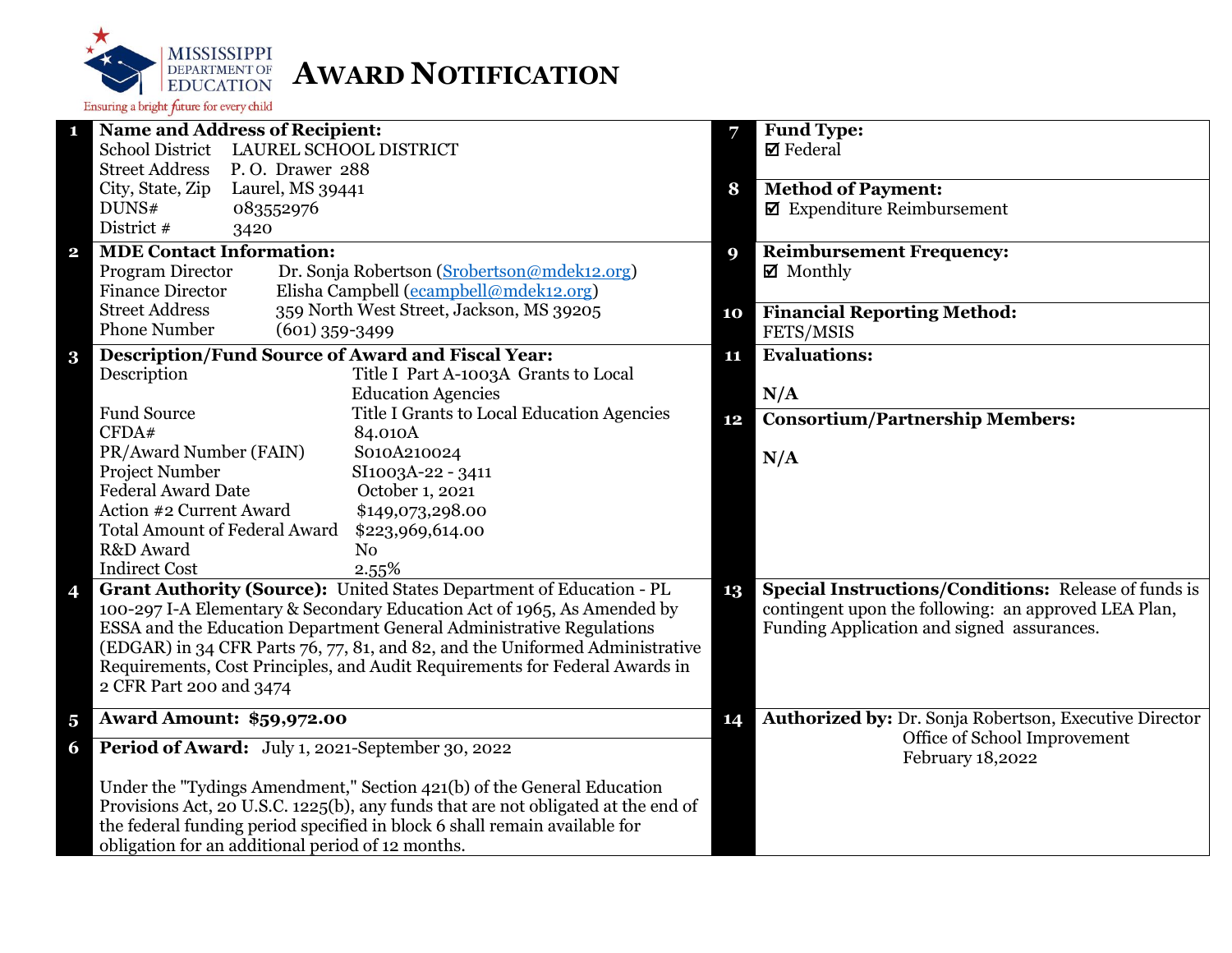

|                         | <b>Name and Address of Recipient:</b>                                             | 7  | <b>Fund Type:</b>                                           |
|-------------------------|-----------------------------------------------------------------------------------|----|-------------------------------------------------------------|
|                         | <b>School District</b><br>LAWRENCE CO SCHOOL DIST                                 |    | $\boxtimes$ Federal                                         |
|                         | <b>Street Address</b><br>346 Thomas E. Jolly Drive                                |    |                                                             |
|                         | City, State, Zip<br>Monticello, MS 39654                                          | 8  | <b>Method of Payment:</b>                                   |
|                         | DUNS#<br>094920337                                                                |    | $\blacksquare$ Expenditure Reimbursement                    |
|                         | District #<br>3900                                                                |    |                                                             |
| $\overline{\mathbf{2}}$ | <b>MDE Contact Information:</b>                                                   | 9  | <b>Reimbursement Frequency:</b>                             |
|                         | Program Director<br>Dr. Sonja Robertson (Srobertson@mdek12.org)                   |    | $\boxtimes$ Monthly                                         |
|                         | Elisha Campbell (ecampbell@mdek12.org)<br><b>Finance Director</b>                 |    |                                                             |
|                         | <b>Street Address</b><br>359 North West Street, Jackson, MS 39205                 | 10 | <b>Financial Reporting Method:</b>                          |
|                         | <b>Phone Number</b><br>$(601)$ 359-3499                                           |    | FETS/MSIS                                                   |
| $\bf{3}$                | <b>Description/Fund Source of Award and Fiscal Year:</b>                          | 11 | <b>Evaluations:</b>                                         |
|                         | Description<br>Title I Part A-1003A Grants to Local                               |    |                                                             |
|                         | <b>Education Agencies</b>                                                         |    | N/A                                                         |
|                         | <b>Fund Source</b><br>Title I Grants to Local Education Agencies                  |    | <b>Consortium/Partnership Members:</b>                      |
|                         | CFDA#<br>84.010A                                                                  | 12 |                                                             |
|                         | PR/Award Number (FAIN)<br>S010A210024                                             |    | N/A                                                         |
|                         | Project Number<br>SI1003A-22 - 3901                                               |    |                                                             |
|                         | <b>Federal Award Date</b><br>October 1, 2021                                      |    |                                                             |
|                         | Action #2 Current Award<br>\$149,073,298.00                                       |    |                                                             |
|                         | <b>Total Amount of Federal Award</b><br>\$223,969,614.00                          |    |                                                             |
|                         | R&D Award<br>N <sub>o</sub>                                                       |    |                                                             |
|                         | <b>Indirect Cost</b><br>3.45%                                                     |    |                                                             |
| 4                       | Grant Authority (Source): United States Department of Education - PL              | 13 | <b>Special Instructions/Conditions: Release of funds is</b> |
|                         | 100-297 I-A Elementary & Secondary Education Act of 1965, As Amended by           |    | contingent upon the following: an approved LEA Plan,        |
|                         | ESSA and the Education Department General Administrative Regulations              |    | Funding Application and signed assurances.                  |
|                         | (EDGAR) in 34 CFR Parts 76, 77, 81, and 82, and the Uniformed Administrative      |    |                                                             |
|                         | Requirements, Cost Principles, and Audit Requirements for Federal Awards in       |    |                                                             |
|                         | 2 CFR Part 200 and 3474                                                           |    |                                                             |
| $\overline{\mathbf{5}}$ | <b>Award Amount: \$50,658.00</b>                                                  | 14 | Authorized by: Dr. Sonja Robertson, Executive Director      |
|                         |                                                                                   |    | Office of School Improvement                                |
| 6                       | Period of Award: July 1, 2021-September 30, 2022                                  |    | February 18,2022                                            |
|                         | Under the "Tydings Amendment," Section 421(b) of the General Education            |    |                                                             |
|                         | Provisions Act, 20 U.S.C. 1225(b), any funds that are not obligated at the end of |    |                                                             |
|                         | the federal funding period specified in block 6 shall remain available for        |    |                                                             |
|                         | obligation for an additional period of 12 months.                                 |    |                                                             |
|                         |                                                                                   |    |                                                             |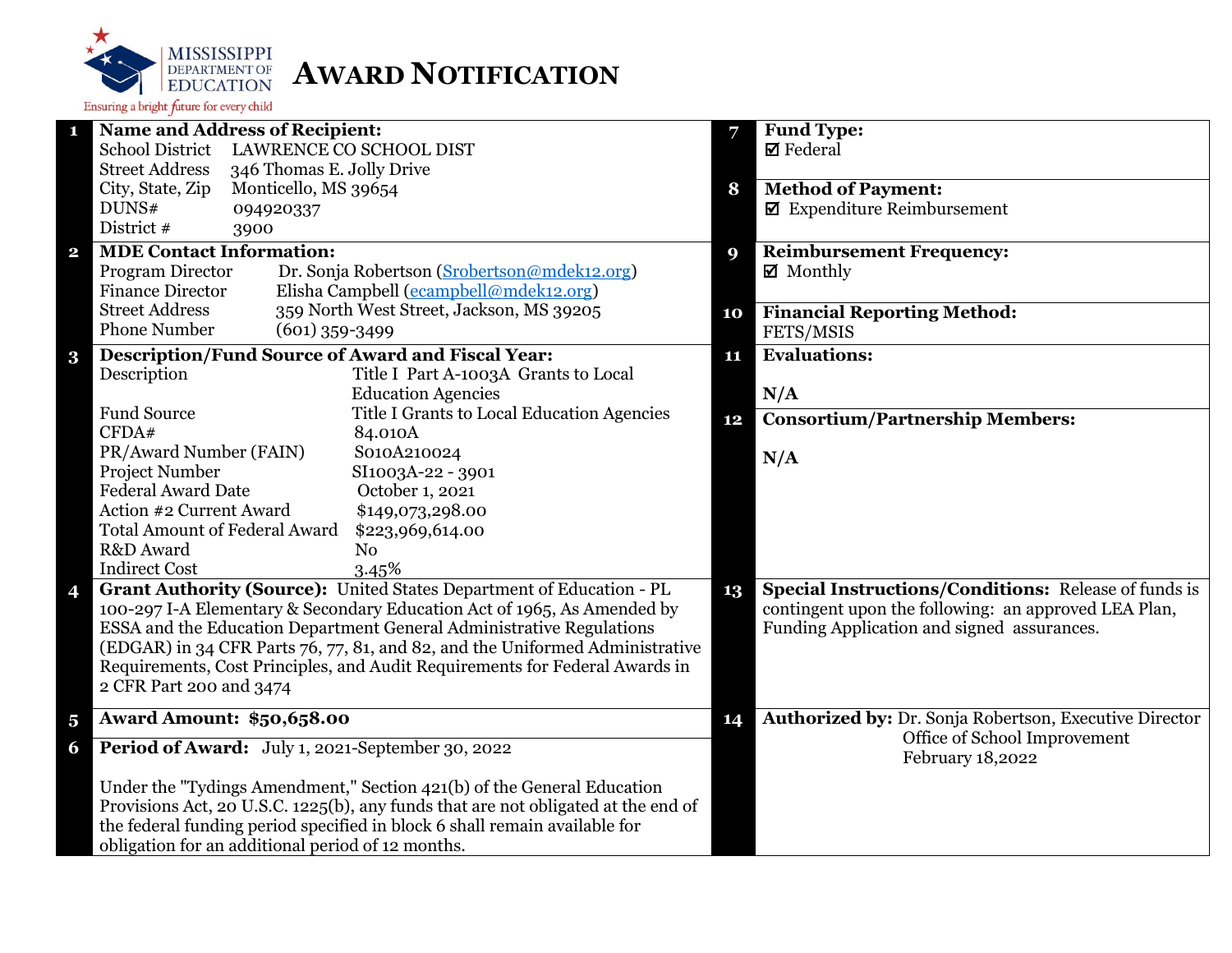

| 1                       | <b>Name and Address of Recipient:</b>                                                                 |    | <b>Fund Type:</b>                                                                                                   |
|-------------------------|-------------------------------------------------------------------------------------------------------|----|---------------------------------------------------------------------------------------------------------------------|
|                         | School District LEAKE CO SCHOOL DIST                                                                  |    | $\boxtimes$ Federal                                                                                                 |
|                         | <b>Street Address</b><br>P.O. Drawer 478                                                              |    |                                                                                                                     |
|                         | City, State, Zip<br>Carthage, MS 39051                                                                | 8  | <b>Method of Payment:</b>                                                                                           |
|                         | DUNS#<br>093545291                                                                                    |    | $\blacksquare$ Expenditure Reimbursement                                                                            |
|                         | District #<br>4000                                                                                    |    |                                                                                                                     |
| $\overline{\mathbf{2}}$ | <b>MDE Contact Information:</b>                                                                       | 9  | <b>Reimbursement Frequency:</b>                                                                                     |
|                         | Program Director<br>Dr. Sonja Robertson (Srobertson@mdek12.org)                                       |    | $\boxtimes$ Monthly                                                                                                 |
|                         | Elisha Campbell (ecampbell@mdek12.org)<br><b>Finance Director</b>                                     |    |                                                                                                                     |
|                         | 359 North West Street, Jackson, MS 39205<br><b>Street Address</b>                                     | 10 | <b>Financial Reporting Method:</b>                                                                                  |
|                         | <b>Phone Number</b><br>$(601)$ 359-3499                                                               |    | FETS/MSIS                                                                                                           |
| $\bf{3}$                | <b>Description/Fund Source of Award and Fiscal Year:</b>                                              | 11 | <b>Evaluations:</b>                                                                                                 |
|                         | Description<br>Title I Part A-1003A Grants to Local                                                   |    |                                                                                                                     |
|                         | <b>Education Agencies</b>                                                                             |    | N/A                                                                                                                 |
|                         | <b>Fund Source</b><br>Title I Grants to Local Education Agencies                                      | 12 | <b>Consortium/Partnership Members:</b>                                                                              |
|                         | CFDA#<br>84.010A                                                                                      |    |                                                                                                                     |
|                         | PR/Award Number (FAIN)<br>S010A210024                                                                 |    | N/A                                                                                                                 |
|                         | Project Number<br>SI1003A-22 - 4001                                                                   |    |                                                                                                                     |
|                         | <b>Federal Award Date</b><br>October 1, 2021                                                          |    |                                                                                                                     |
|                         | Action #2 Current Award<br>\$149,073,298.00                                                           |    |                                                                                                                     |
|                         | <b>Total Amount of Federal Award</b><br>\$223,969,614.00                                              |    |                                                                                                                     |
|                         | R&D Award<br>N <sub>o</sub>                                                                           |    |                                                                                                                     |
|                         | <b>Indirect Cost</b><br>2.85%<br>Grant Authority (Source): United States Department of Education - PL |    |                                                                                                                     |
| 4                       | 100-297 I-A Elementary & Secondary Education Act of 1965, As Amended by                               | 13 | <b>Special Instructions/Conditions: Release of funds is</b><br>contingent upon the following: an approved LEA Plan, |
|                         | ESSA and the Education Department General Administrative Regulations                                  |    | Funding Application and signed assurances.                                                                          |
|                         | (EDGAR) in 34 CFR Parts 76, 77, 81, and 82, and the Uniformed Administrative                          |    |                                                                                                                     |
|                         | Requirements, Cost Principles, and Audit Requirements for Federal Awards in                           |    |                                                                                                                     |
|                         | 2 CFR Part 200 and 3474                                                                               |    |                                                                                                                     |
|                         |                                                                                                       |    |                                                                                                                     |
| $\overline{\mathbf{5}}$ | <b>Award Amount: \$231,244.00</b>                                                                     | 14 | Authorized by: Dr. Sonja Robertson, Executive Director                                                              |
| 6                       | Period of Award: July 1, 2021-September 30, 2022                                                      |    | Office of School Improvement<br>February 18,2022                                                                    |
|                         | Under the "Tydings Amendment," Section 421(b) of the General Education                                |    |                                                                                                                     |
|                         | Provisions Act, 20 U.S.C. 1225(b), any funds that are not obligated at the end of                     |    |                                                                                                                     |
|                         | the federal funding period specified in block 6 shall remain available for                            |    |                                                                                                                     |
|                         | obligation for an additional period of 12 months.                                                     |    |                                                                                                                     |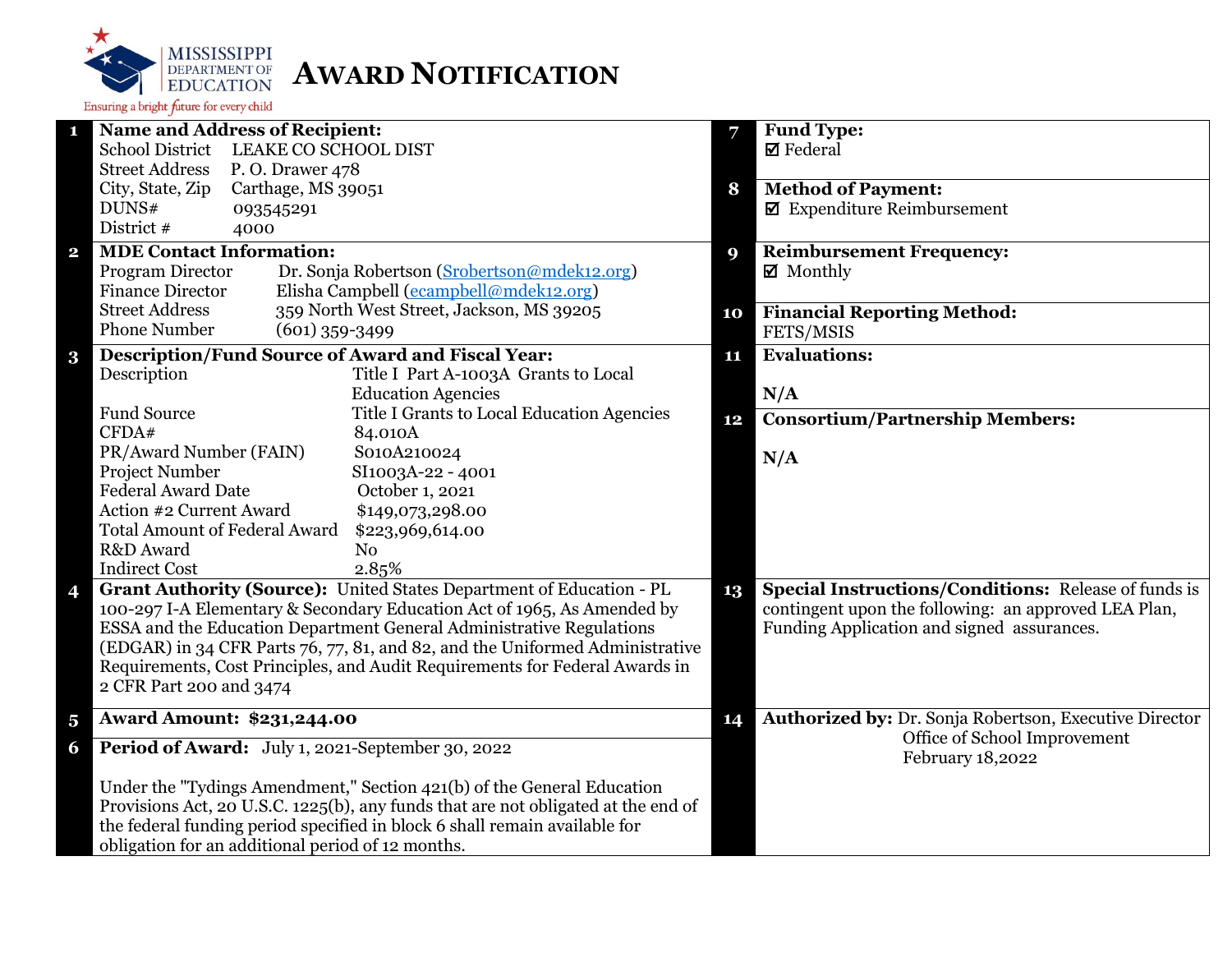

|                         | <b>Name and Address of Recipient:</b>                                             | 7  | <b>Fund Type:</b>                                           |
|-------------------------|-----------------------------------------------------------------------------------|----|-------------------------------------------------------------|
|                         | <b>School District</b><br>LEE COUNTY SCHOOL DISTRICT                              |    | $\boxtimes$ Federal                                         |
|                         | <b>Street Address</b><br>P.O. Box 832                                             |    |                                                             |
|                         | City, State, Zip<br>Tupelo, MS 38802                                              | 8  | <b>Method of Payment:</b>                                   |
|                         | DUNS#<br>174246421                                                                |    | $\blacksquare$ Expenditure Reimbursement                    |
|                         | District #<br>4100                                                                |    |                                                             |
| $\mathbf{2}$            | <b>MDE Contact Information:</b>                                                   | 9  | <b>Reimbursement Frequency:</b>                             |
|                         | Program Director<br>Dr. Sonja Robertson (Srobertson@mdek12.org)                   |    | $\boxtimes$ Monthly                                         |
|                         | Elisha Campbell (ecampbell@mdek12.org)<br><b>Finance Director</b>                 |    |                                                             |
|                         | 359 North West Street, Jackson, MS 39205<br><b>Street Address</b>                 | 10 | <b>Financial Reporting Method:</b>                          |
|                         | <b>Phone Number</b><br>$(601)$ 359-3499                                           |    | FETS/MSIS                                                   |
| $\bf{3}$                | <b>Description/Fund Source of Award and Fiscal Year:</b>                          | 11 | <b>Evaluations:</b>                                         |
|                         | Description<br>Title I Part A-1003A Grants to Local                               |    |                                                             |
|                         | <b>Education Agencies</b>                                                         |    | N/A                                                         |
|                         | <b>Fund Source</b><br>Title I Grants to Local Education Agencies                  | 12 | <b>Consortium/Partnership Members:</b>                      |
|                         | CFDA#<br>84.010A                                                                  |    |                                                             |
|                         | PR/Award Number (FAIN)<br>S010A210024                                             |    | N/A                                                         |
|                         | Project Number<br>SI1003A-22 - 4101                                               |    |                                                             |
|                         | <b>Federal Award Date</b><br>October 1, 2021                                      |    |                                                             |
|                         | Action #2 Current Award<br>\$149,073,298.00                                       |    |                                                             |
|                         | <b>Total Amount of Federal Award</b><br>\$223,969,614.00                          |    |                                                             |
|                         | R&D Award<br>N <sub>0</sub>                                                       |    |                                                             |
|                         | <b>Indirect Cost</b><br>2.71%                                                     |    |                                                             |
| 4                       | Grant Authority (Source): United States Department of Education - PL              | 13 | <b>Special Instructions/Conditions: Release of funds is</b> |
|                         | 100-297 I-A Elementary & Secondary Education Act of 1965, As Amended by           |    | contingent upon the following: an approved LEA Plan,        |
|                         | ESSA and the Education Department General Administrative Regulations              |    | Funding Application and signed assurances.                  |
|                         | (EDGAR) in 34 CFR Parts 76, 77, 81, and 82, and the Uniformed Administrative      |    |                                                             |
|                         | Requirements, Cost Principles, and Audit Requirements for Federal Awards in       |    |                                                             |
|                         | 2 CFR Part 200 and 3474                                                           |    |                                                             |
| $\overline{\mathbf{5}}$ | <b>Award Amount: \$347,745.00</b>                                                 | 14 | Authorized by: Dr. Sonja Robertson, Executive Director      |
| 6                       | Period of Award: July 1, 2021-September 30, 2022                                  |    | Office of School Improvement<br>February 18,2022            |
|                         | Under the "Tydings Amendment," Section 421(b) of the General Education            |    |                                                             |
|                         | Provisions Act, 20 U.S.C. 1225(b), any funds that are not obligated at the end of |    |                                                             |
|                         | the federal funding period specified in block 6 shall remain available for        |    |                                                             |
|                         | obligation for an additional period of 12 months.                                 |    |                                                             |
|                         |                                                                                   |    |                                                             |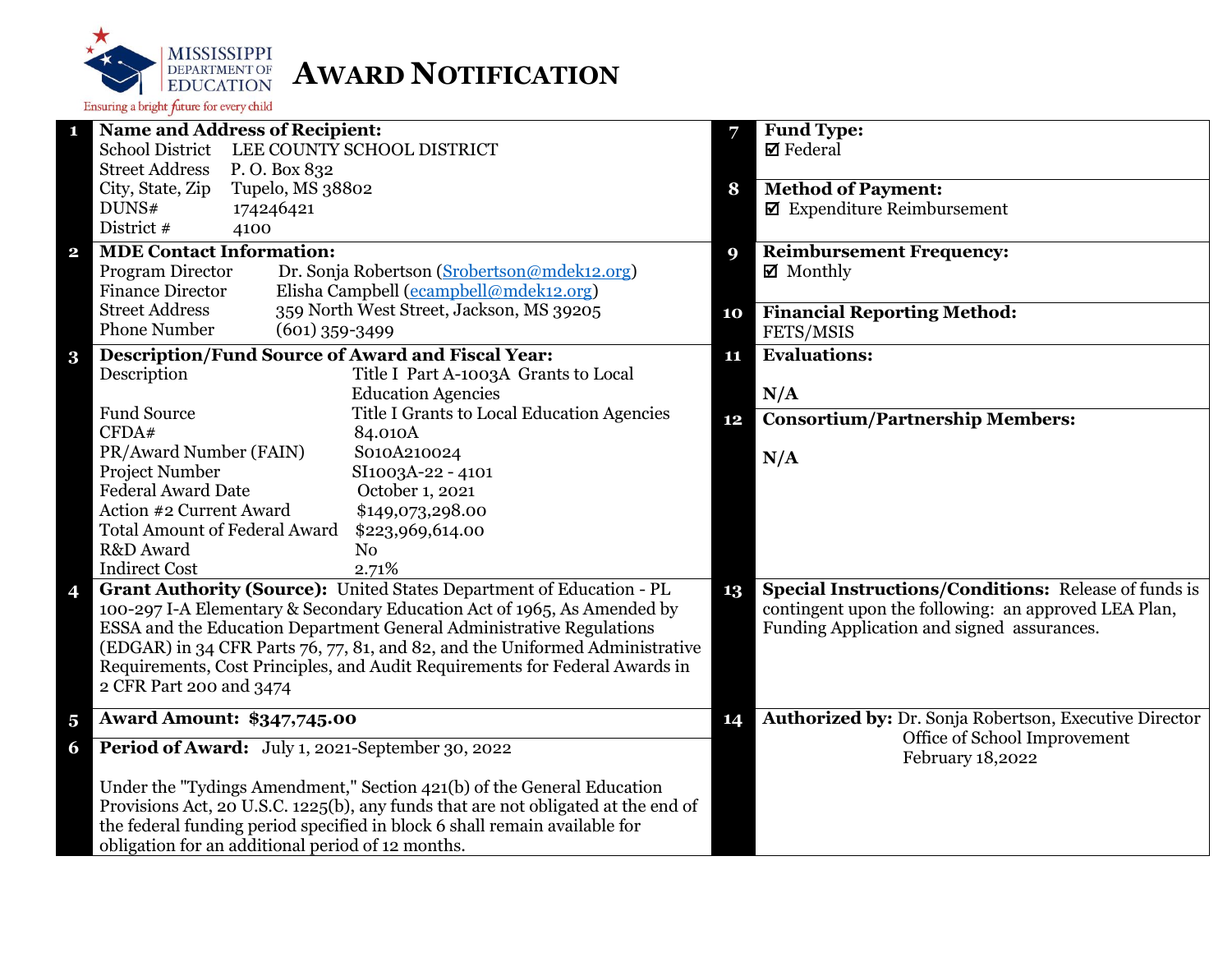

|                         | <b>Name and Address of Recipient:</b>                                             | 7  | <b>Fund Type:</b>                                           |
|-------------------------|-----------------------------------------------------------------------------------|----|-------------------------------------------------------------|
|                         | <b>School District</b><br><b>LONG BEACH SCHOOL DIST</b>                           |    | $\boxtimes$ Federal                                         |
|                         | <b>Street Address</b><br>19148 Commission Road                                    |    |                                                             |
|                         | City, State, Zip<br>Long Beach, MS 39560                                          | 8  | <b>Method of Payment:</b>                                   |
|                         | DUNS#<br>046736062                                                                |    | $\blacksquare$ Expenditure Reimbursement                    |
|                         | District #<br>2422                                                                |    |                                                             |
| $\overline{\mathbf{2}}$ | <b>MDE Contact Information:</b>                                                   | 9  | <b>Reimbursement Frequency:</b>                             |
|                         | Program Director<br>Dr. Sonja Robertson (Srobertson@mdek12.org)                   |    | $\boxtimes$ Monthly                                         |
|                         | Elisha Campbell (ecampbell@mdek12.org)<br><b>Finance Director</b>                 |    |                                                             |
|                         | <b>Street Address</b><br>359 North West Street, Jackson, MS 39205                 | 10 | <b>Financial Reporting Method:</b>                          |
|                         | <b>Phone Number</b><br>$(601)$ 359-3499                                           |    | FETS/MSIS                                                   |
| $\bf{3}$                | <b>Description/Fund Source of Award and Fiscal Year:</b>                          | 11 | <b>Evaluations:</b>                                         |
|                         | Description<br>Title I Part A-1003A Grants to Local                               |    |                                                             |
|                         | <b>Education Agencies</b>                                                         |    | N/A                                                         |
|                         | <b>Fund Source</b><br>Title I Grants to Local Education Agencies                  |    |                                                             |
|                         | CFDA#<br>84.010A                                                                  | 12 | <b>Consortium/Partnership Members:</b>                      |
|                         | PR/Award Number (FAIN)<br>S010A210024                                             |    |                                                             |
|                         | Project Number<br>SI1003A-22 - 2431                                               |    | N/A                                                         |
|                         | <b>Federal Award Date</b><br>October 1, 2021                                      |    |                                                             |
|                         | Action #2 Current Award<br>\$149,073,298.00                                       |    |                                                             |
|                         | <b>Total Amount of Federal Award</b><br>\$223,969,614.00                          |    |                                                             |
|                         | R&D Award<br>N <sub>o</sub>                                                       |    |                                                             |
|                         | <b>Indirect Cost</b><br>4.74%                                                     |    |                                                             |
| 4                       | Grant Authority (Source): United States Department of Education - PL              | 13 | <b>Special Instructions/Conditions: Release of funds is</b> |
|                         | 100-297 I-A Elementary & Secondary Education Act of 1965, As Amended by           |    | contingent upon the following: an approved LEA Plan,        |
|                         | ESSA and the Education Department General Administrative Regulations              |    | Funding Application and signed assurances.                  |
|                         | (EDGAR) in 34 CFR Parts 76, 77, 81, and 82, and the Uniformed Administrative      |    |                                                             |
|                         | Requirements, Cost Principles, and Audit Requirements for Federal Awards in       |    |                                                             |
|                         | 2 CFR Part 200 and 3474                                                           |    |                                                             |
|                         |                                                                                   |    |                                                             |
| $\overline{\mathbf{5}}$ | <b>Award Amount: \$61,695.00</b>                                                  | 14 | Authorized by: Dr. Sonja Robertson, Executive Director      |
| 6                       | Period of Award: July 1, 2021-September 30, 2022                                  |    | Office of School Improvement<br>February 18,2022            |
|                         | Under the "Tydings Amendment," Section 421(b) of the General Education            |    |                                                             |
|                         | Provisions Act, 20 U.S.C. 1225(b), any funds that are not obligated at the end of |    |                                                             |
|                         | the federal funding period specified in block 6 shall remain available for        |    |                                                             |
|                         | obligation for an additional period of 12 months.                                 |    |                                                             |
|                         |                                                                                   |    |                                                             |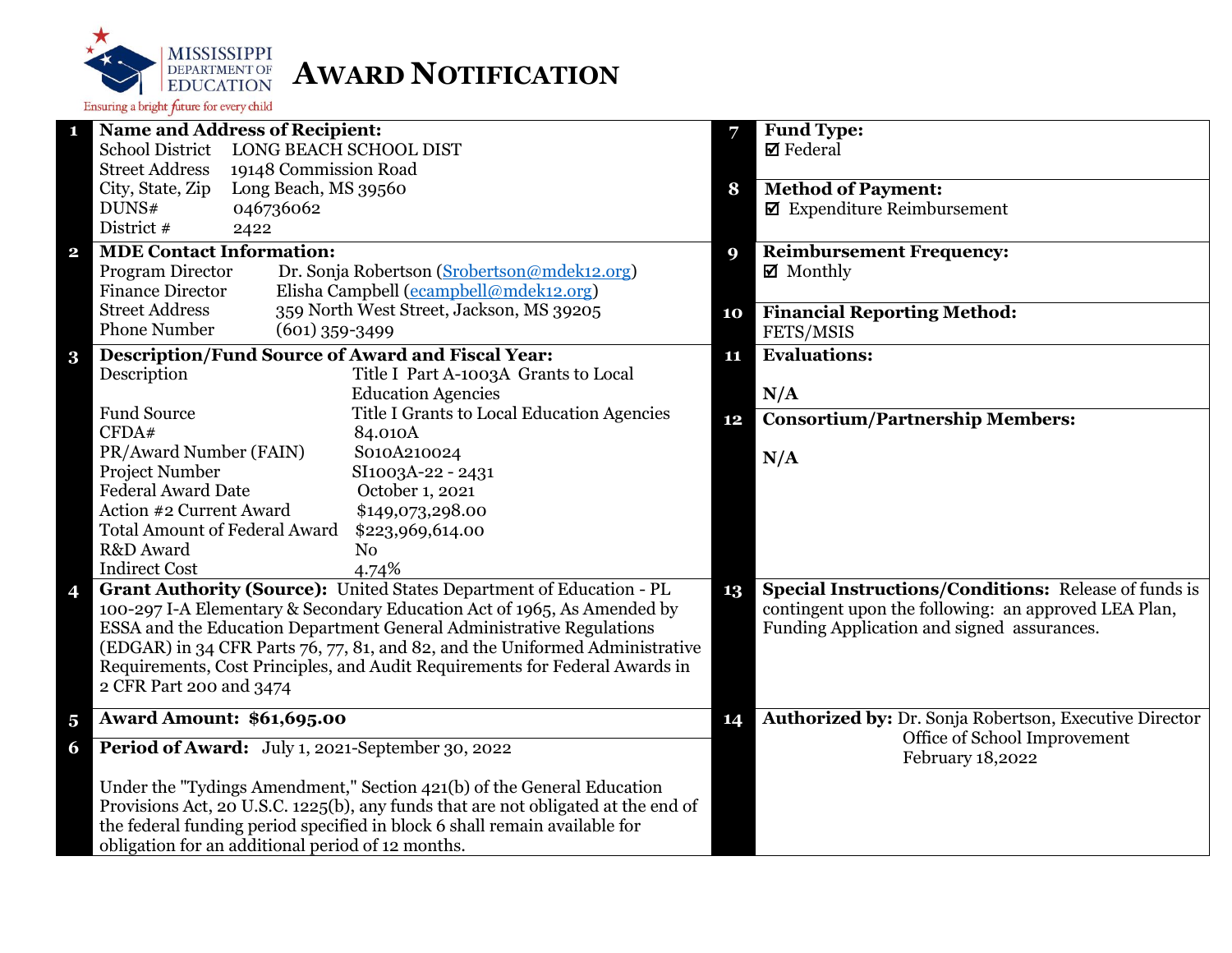

|                         | <b>Name and Address of Recipient:</b>                                             | 7  | <b>Fund Type:</b>                                           |
|-------------------------|-----------------------------------------------------------------------------------|----|-------------------------------------------------------------|
|                         | <b>School District</b><br>LOUISVILLE MUNICIPAL SCHOOL DIST                        |    | $\boxtimes$ Federal                                         |
|                         | <b>Street Address</b><br>P.O.Box 909                                              |    |                                                             |
|                         | City, State, Zip<br>Louisville, MS 39339                                          | 8  | <b>Method of Payment:</b>                                   |
|                         | DUNS#<br>100335918                                                                |    | $\blacksquare$ Expenditure Reimbursement                    |
|                         | District #<br>8020                                                                |    |                                                             |
| $\overline{\mathbf{2}}$ | <b>MDE Contact Information:</b>                                                   | 9  | <b>Reimbursement Frequency:</b>                             |
|                         | Program Director<br>Dr. Sonja Robertson (Srobertson@mdek12.org)                   |    | $\boxtimes$ Monthly                                         |
|                         | <b>Finance Director</b><br>Elisha Campbell (ecampbell@mdek12.org)                 |    |                                                             |
|                         | <b>Street Address</b><br>359 North West Street, Jackson, MS 39205                 | 10 | <b>Financial Reporting Method:</b>                          |
|                         | <b>Phone Number</b><br>$(601)$ 359-3499                                           |    | FETS/MSIS                                                   |
| $\bf{3}$                | <b>Description/Fund Source of Award and Fiscal Year:</b>                          | 11 | <b>Evaluations:</b>                                         |
|                         | Description<br>Title I Part A-1003A Grants to Local                               |    |                                                             |
|                         | <b>Education Agencies</b>                                                         |    | N/A                                                         |
|                         | <b>Fund Source</b><br>Title I Grants to Local Education Agencies                  | 12 | <b>Consortium/Partnership Members:</b>                      |
|                         | CFDA#<br>84.010A                                                                  |    |                                                             |
|                         | PR/Award Number (FAIN)<br>S010A210024                                             |    | N/A                                                         |
|                         | Project Number<br>SI1003A-22 - 8001                                               |    |                                                             |
|                         | <b>Federal Award Date</b><br>October 1, 2021                                      |    |                                                             |
|                         | Action #2 Current Award<br>\$149,073,298.00                                       |    |                                                             |
|                         | <b>Total Amount of Federal Award</b><br>\$223,969,614.00                          |    |                                                             |
|                         | R&D Award<br>N <sub>o</sub>                                                       |    |                                                             |
|                         | <b>Indirect Cost</b><br>2.29%                                                     |    |                                                             |
| 4                       | Grant Authority (Source): United States Department of Education - PL              | 13 | <b>Special Instructions/Conditions:</b> Release of funds is |
|                         | 100-297 I-A Elementary & Secondary Education Act of 1965, As Amended by           |    | contingent upon the following: an approved LEA Plan,        |
|                         | ESSA and the Education Department General Administrative Regulations              |    | Funding Application and signed assurances.                  |
|                         | (EDGAR) in 34 CFR Parts 76, 77, 81, and 82, and the Uniformed Administrative      |    |                                                             |
|                         | Requirements, Cost Principles, and Audit Requirements for Federal Awards in       |    |                                                             |
|                         | 2 CFR Part 200 and 3474                                                           |    |                                                             |
| $\overline{\mathbf{5}}$ | <b>Award Amount: \$52,468.00</b>                                                  | 14 | Authorized by: Dr. Sonja Robertson, Executive Director      |
| 6                       | Period of Award: July 1, 2021-September 30, 2022                                  |    | Office of School Improvement<br>February 18,2022            |
|                         | Under the "Tydings Amendment," Section 421(b) of the General Education            |    |                                                             |
|                         | Provisions Act, 20 U.S.C. 1225(b), any funds that are not obligated at the end of |    |                                                             |
|                         | the federal funding period specified in block 6 shall remain available for        |    |                                                             |
|                         | obligation for an additional period of 12 months.                                 |    |                                                             |
|                         |                                                                                   |    |                                                             |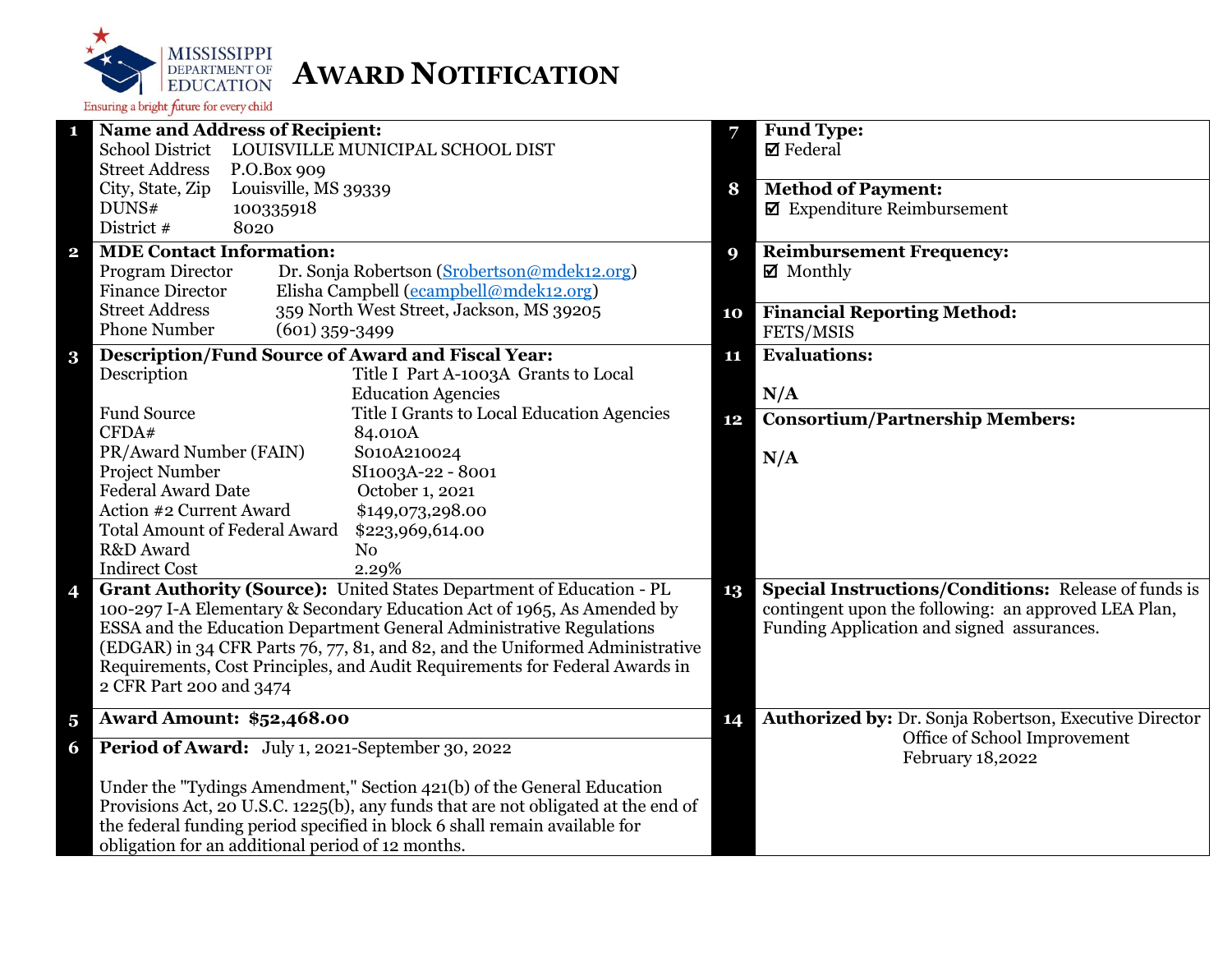

|                         | <b>Name and Address of Recipient:</b>                                             | 7  | <b>Fund Type:</b>                                           |
|-------------------------|-----------------------------------------------------------------------------------|----|-------------------------------------------------------------|
|                         | <b>School District</b><br>LOWNDES CO SCHOOL DIST                                  |    | $\boxtimes$ Federal                                         |
|                         | <b>Street Address</b><br>1053 Hwy 45 South                                        |    |                                                             |
|                         | City, State, Zip<br>Columbus, MS 39701                                            | 8  | <b>Method of Payment:</b>                                   |
|                         | DUNS#<br>193011335                                                                |    | $\blacksquare$ Expenditure Reimbursement                    |
|                         | District #<br>4400                                                                |    |                                                             |
| $\overline{\mathbf{2}}$ | <b>MDE Contact Information:</b>                                                   | 9  | <b>Reimbursement Frequency:</b>                             |
|                         | Program Director<br>Dr. Sonja Robertson (Srobertson@mdek12.org)                   |    | $\boxtimes$ Monthly                                         |
|                         | Elisha Campbell (ecampbell@mdek12.org)<br><b>Finance Director</b>                 |    |                                                             |
|                         | <b>Street Address</b><br>359 North West Street, Jackson, MS 39205                 | 10 | <b>Financial Reporting Method:</b>                          |
|                         | <b>Phone Number</b><br>$(601)$ 359-3499                                           |    | FETS/MSIS                                                   |
|                         | <b>Description/Fund Source of Award and Fiscal Year:</b>                          |    | <b>Evaluations:</b>                                         |
| $\bf{3}$                | Description<br>Title I Part A-1003A Grants to Local                               | 11 |                                                             |
|                         | <b>Education Agencies</b>                                                         |    |                                                             |
|                         | <b>Fund Source</b>                                                                |    | N/A                                                         |
|                         | Title I Grants to Local Education Agencies<br>CFDA#                               | 12 | <b>Consortium/Partnership Members:</b>                      |
|                         | 84.010A                                                                           |    |                                                             |
|                         | PR/Award Number (FAIN)<br>S010A210024<br>Project Number                           |    | N/A                                                         |
|                         | SI1003A-22 - 4401<br><b>Federal Award Date</b>                                    |    |                                                             |
|                         | October 1, 2021<br>Action #2 Current Award                                        |    |                                                             |
|                         | \$149,073,298.00                                                                  |    |                                                             |
|                         | <b>Total Amount of Federal Award</b><br>\$223,969,614.00                          |    |                                                             |
|                         | R&D Award<br>N <sub>o</sub><br>6.2%                                               |    |                                                             |
|                         | <b>Indirect Cost</b>                                                              |    |                                                             |
| 4                       | Grant Authority (Source): United States Department of Education - PL              | 13 | <b>Special Instructions/Conditions: Release of funds is</b> |
|                         | 100-297 I-A Elementary & Secondary Education Act of 1965, As Amended by           |    | contingent upon the following: an approved LEA Plan,        |
|                         | ESSA and the Education Department General Administrative Regulations              |    | Funding Application and signed assurances.                  |
|                         | (EDGAR) in 34 CFR Parts 76, 77, 81, and 82, and the Uniformed Administrative      |    |                                                             |
|                         | Requirements, Cost Principles, and Audit Requirements for Federal Awards in       |    |                                                             |
|                         | 2 CFR Part 200 and 3474                                                           |    |                                                             |
| $\overline{\mathbf{5}}$ | <b>Award Amount: \$56,322.00</b>                                                  | 14 | Authorized by: Dr. Sonja Robertson, Executive Director      |
| 6                       | Period of Award: July 1, 2021-September 30, 2022                                  |    | Office of School Improvement                                |
|                         |                                                                                   |    | February 18,2022                                            |
|                         | Under the "Tydings Amendment," Section 421(b) of the General Education            |    |                                                             |
|                         | Provisions Act, 20 U.S.C. 1225(b), any funds that are not obligated at the end of |    |                                                             |
|                         | the federal funding period specified in block 6 shall remain available for        |    |                                                             |
|                         | obligation for an additional period of 12 months.                                 |    |                                                             |
|                         |                                                                                   |    |                                                             |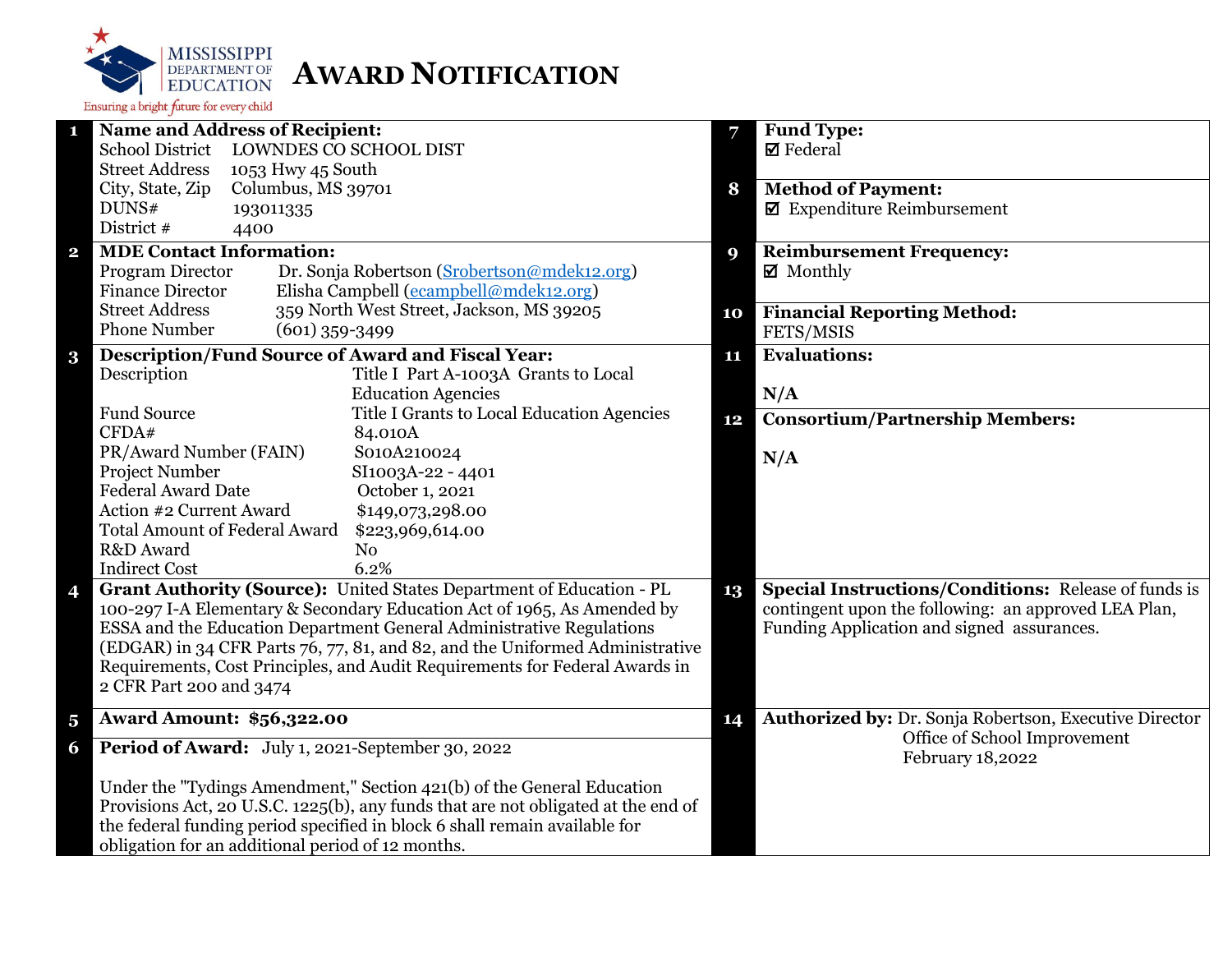

| 1                       | <b>Name and Address of Recipient:</b>                                             | 7  | <b>Fund Type:</b>                                                     |
|-------------------------|-----------------------------------------------------------------------------------|----|-----------------------------------------------------------------------|
|                         | School District MADISON CO SCHOOL DIST                                            |    | $\boxtimes$ Federal                                                   |
|                         | <b>Street Address</b><br>P.O. Box 159                                             |    |                                                                       |
|                         | City, State, Zip<br>Flora, MS 39157<br>DUNS#<br>007220387                         | 8  | <b>Method of Payment:</b><br>$\blacksquare$ Expenditure Reimbursement |
|                         | District #<br>4500                                                                |    |                                                                       |
|                         | <b>MDE Contact Information:</b>                                                   |    | <b>Reimbursement Frequency:</b>                                       |
| $\mathbf{2}$            | Program Director<br>Dr. Sonja Robertson (Srobertson@mdek12.org)                   | 9  | $\boxtimes$ Monthly                                                   |
|                         | Elisha Campbell (ecampbell@mdek12.org)<br><b>Finance Director</b>                 |    |                                                                       |
|                         | 359 North West Street, Jackson, MS 39205<br><b>Street Address</b>                 | 10 | <b>Financial Reporting Method:</b>                                    |
|                         | <b>Phone Number</b><br>$(601)$ 359-3499                                           |    | FETS/MSIS                                                             |
| $\bf{3}$                | <b>Description/Fund Source of Award and Fiscal Year:</b>                          | 11 | <b>Evaluations:</b>                                                   |
|                         | Title I Part A-1003A Grants to Local<br>Description                               |    |                                                                       |
|                         | <b>Education Agencies</b>                                                         |    | N/A                                                                   |
|                         | <b>Fund Source</b><br>Title I Grants to Local Education Agencies                  | 12 | <b>Consortium/Partnership Members:</b>                                |
|                         | CFDA#<br>84.010A                                                                  |    |                                                                       |
|                         | PR/Award Number (FAIN)<br>S010A210024                                             |    | N/A                                                                   |
|                         | Project Number<br>SI1003A-22 - 4501<br><b>Federal Award Date</b>                  |    |                                                                       |
|                         | October 1, 2021<br>Action #2 Current Award<br>\$149,073,298.00                    |    |                                                                       |
|                         | <b>Total Amount of Federal Award</b><br>\$223,969,614.00                          |    |                                                                       |
|                         | R&D Award<br>N <sub>0</sub>                                                       |    |                                                                       |
|                         | <b>Indirect Cost</b><br>1.87%                                                     |    |                                                                       |
| 4                       | Grant Authority (Source): United States Department of Education - PL              | 13 | <b>Special Instructions/Conditions:</b> Release of funds is           |
|                         | 100-297 I-A Elementary & Secondary Education Act of 1965, As Amended by           |    | contingent upon the following: an approved LEA Plan,                  |
|                         | ESSA and the Education Department General Administrative Regulations              |    | Funding Application and signed assurances.                            |
|                         | (EDGAR) in 34 CFR Parts 76, 77, 81, and 82, and the Uniformed Administrative      |    |                                                                       |
|                         | Requirements, Cost Principles, and Audit Requirements for Federal Awards in       |    |                                                                       |
|                         | 2 CFR Part 200 and 3474                                                           |    |                                                                       |
| $\overline{\mathbf{5}}$ | <b>Award Amount: \$386,872.00</b>                                                 | 14 | Authorized by: Dr. Sonja Robertson, Executive Director                |
| 6                       | Period of Award: July 1, 2021-September 30, 2022                                  |    | Office of School Improvement<br>February 18,2022                      |
|                         | Under the "Tydings Amendment," Section 421(b) of the General Education            |    |                                                                       |
|                         | Provisions Act, 20 U.S.C. 1225(b), any funds that are not obligated at the end of |    |                                                                       |
|                         | the federal funding period specified in block 6 shall remain available for        |    |                                                                       |
|                         | obligation for an additional period of 12 months.                                 |    |                                                                       |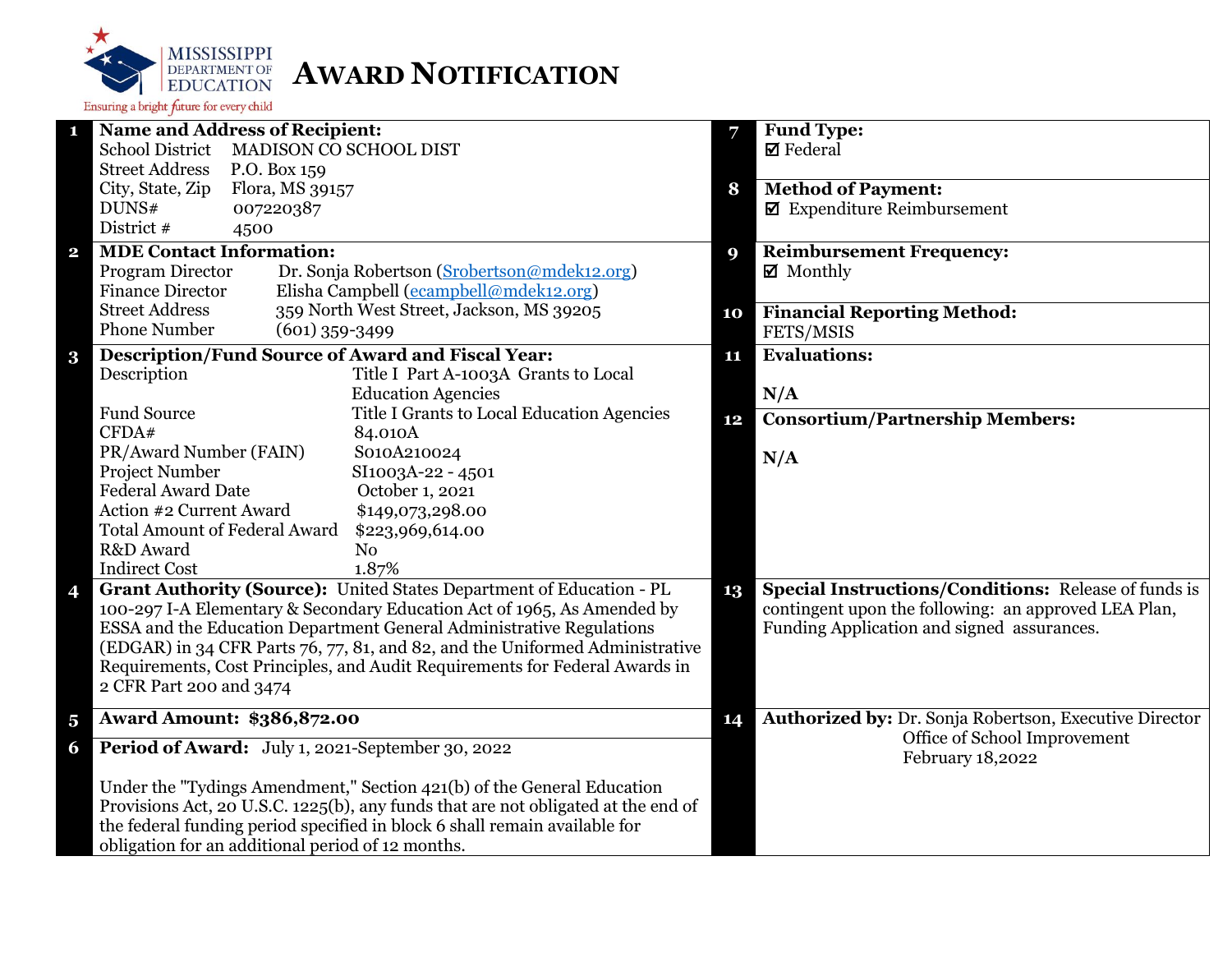

|                         | <b>Name and Address of Recipient:</b>                                             | 7  | <b>Fund Type:</b>                                           |
|-------------------------|-----------------------------------------------------------------------------------|----|-------------------------------------------------------------|
|                         | <b>School District</b><br>MARSHALL CO SCHOOL DIST                                 |    | $\boxtimes$ Federal                                         |
|                         | <b>Street Address</b><br>122 South Spring Street                                  |    |                                                             |
|                         | City, State, Zip<br>Holly Springs, MS 38635                                       | 8  | <b>Method of Payment:</b>                                   |
|                         | DUNS#<br>193291770                                                                |    | $\boxtimes$ Expenditure Reimbursement                       |
|                         | District #<br>4700                                                                |    |                                                             |
| $\overline{\mathbf{2}}$ | <b>MDE Contact Information:</b>                                                   | 9  | <b>Reimbursement Frequency:</b>                             |
|                         | Program Director<br>Dr. Sonja Robertson (Srobertson@mdek12.org)                   |    | $\boxtimes$ Monthly                                         |
|                         | Elisha Campbell (ecampbell@mdek12.org)<br><b>Finance Director</b>                 |    |                                                             |
|                         | <b>Street Address</b><br>359 North West Street, Jackson, MS 39205                 | 10 | <b>Financial Reporting Method:</b>                          |
|                         | <b>Phone Number</b><br>$(601)$ 359-3499                                           |    | FETS/MSIS                                                   |
| $\bf{3}$                | <b>Description/Fund Source of Award and Fiscal Year:</b>                          | 11 | <b>Evaluations:</b>                                         |
|                         | Description<br>Title I Part A-1003A Grants to Local                               |    |                                                             |
|                         | <b>Education Agencies</b>                                                         |    | N/A                                                         |
|                         | <b>Fund Source</b><br>Title I Grants to Local Education Agencies                  |    |                                                             |
|                         | CFDA#<br>84.010A                                                                  | 12 | <b>Consortium/Partnership Members:</b>                      |
|                         | PR/Award Number (FAIN)<br>S010A210024                                             |    |                                                             |
|                         | Project Number<br>SI1003A-22 - 4701                                               |    | N/A                                                         |
|                         | <b>Federal Award Date</b><br>October 1, 2021                                      |    |                                                             |
|                         | Action #2 Current Award<br>\$149,073,298.00                                       |    |                                                             |
|                         | <b>Total Amount of Federal Award</b><br>\$223,969,614.00                          |    |                                                             |
|                         | R&D Award<br>N <sub>o</sub>                                                       |    |                                                             |
|                         | <b>Indirect Cost</b><br>2.26%                                                     |    |                                                             |
| 4                       | Grant Authority (Source): United States Department of Education - PL              | 13 | <b>Special Instructions/Conditions: Release of funds is</b> |
|                         | 100-297 I-A Elementary & Secondary Education Act of 1965, As Amended by           |    | contingent upon the following: an approved LEA Plan,        |
|                         | ESSA and the Education Department General Administrative Regulations              |    | Funding Application and signed assurances.                  |
|                         | (EDGAR) in 34 CFR Parts 76, 77, 81, and 82, and the Uniformed Administrative      |    |                                                             |
|                         | Requirements, Cost Principles, and Audit Requirements for Federal Awards in       |    |                                                             |
|                         | 2 CFR Part 200 and 3474                                                           |    |                                                             |
|                         |                                                                                   |    |                                                             |
| $\overline{\mathbf{5}}$ | <b>Award Amount: \$153,928.00</b>                                                 | 14 | Authorized by: Dr. Sonja Robertson, Executive Director      |
| 6                       | Period of Award: July 1, 2021-September 30, 2022                                  |    | Office of School Improvement<br>February 18,2022            |
|                         | Under the "Tydings Amendment," Section 421(b) of the General Education            |    |                                                             |
|                         | Provisions Act, 20 U.S.C. 1225(b), any funds that are not obligated at the end of |    |                                                             |
|                         | the federal funding period specified in block 6 shall remain available for        |    |                                                             |
|                         | obligation for an additional period of 12 months.                                 |    |                                                             |
|                         |                                                                                   |    |                                                             |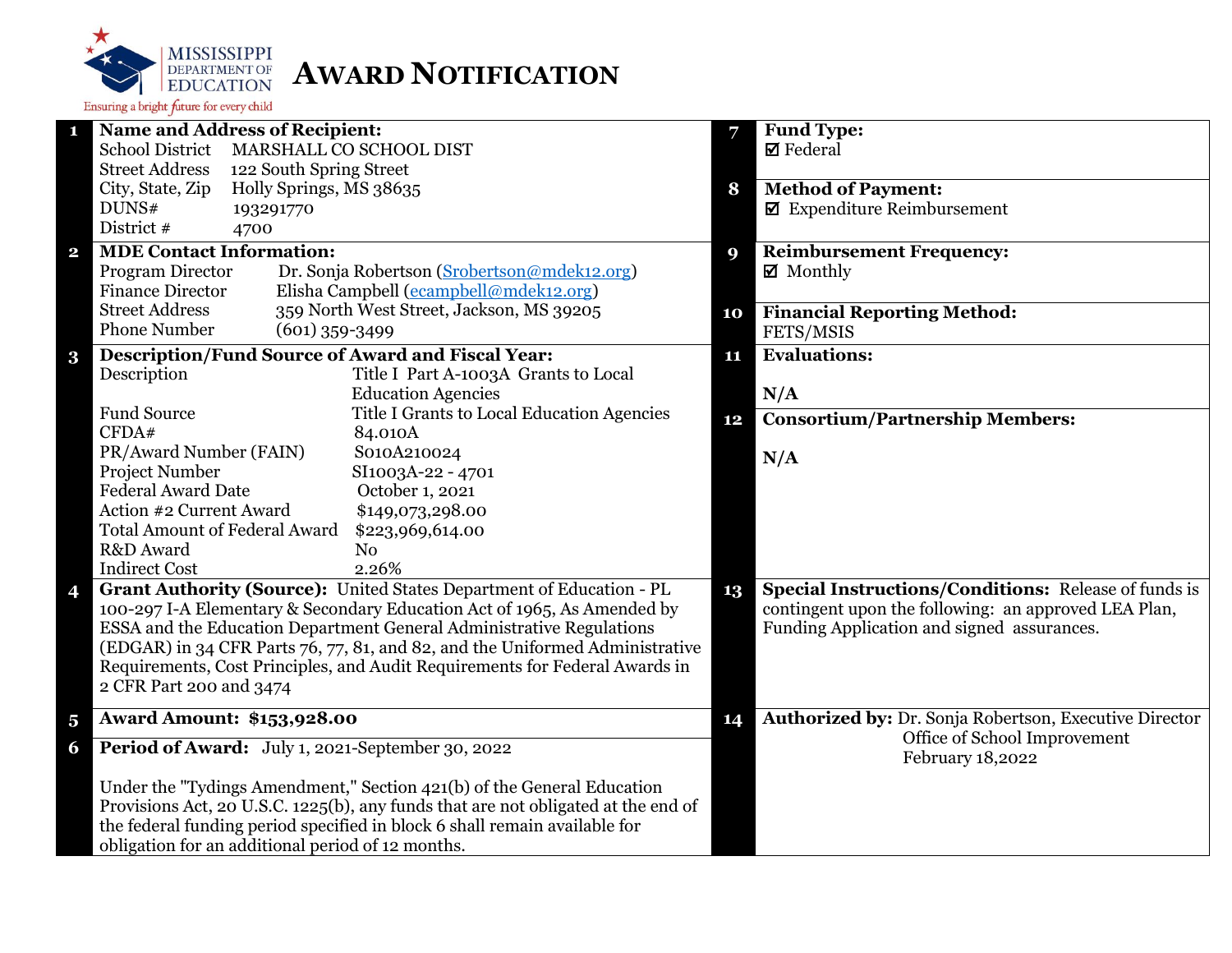

| <b>Name and Address of Recipient:</b><br><b>Fund Type:</b><br>1<br>School District MCCOMB SCHOOL DISTRICT<br>$\boxtimes$ Federal<br><b>Street Address</b><br>P.O. Box 868<br>City, State, Zip<br>Mccomb, MS 39649<br><b>Method of Payment:</b><br>8<br>$\blacksquare$ Expenditure Reimbursement<br>DUNS#<br>125838904<br>District #<br>5720<br><b>MDE Contact Information:</b><br><b>Reimbursement Frequency:</b><br>$\overline{\mathbf{2}}$<br>9<br>Program Director<br>$\boxtimes$ Monthly<br>Dr. Sonja Robertson (Srobertson@mdek12.org)<br>Elisha Campbell (ecampbell@mdek12.org)<br><b>Finance Director</b><br>359 North West Street, Jackson, MS 39205<br><b>Street Address</b><br><b>Financial Reporting Method:</b><br>10<br><b>Phone Number</b><br>$(601)$ 359-3499<br>FETS/MSIS<br><b>Description/Fund Source of Award and Fiscal Year:</b><br><b>Evaluations:</b><br>$\bf{3}$<br>11<br>Description<br>Title I Part A-1003A Grants to Local<br><b>Education Agencies</b><br>N/A<br><b>Fund Source</b><br>Title I Grants to Local Education Agencies<br>12<br>CFDA#<br>84.010A<br>PR/Award Number (FAIN)<br>S010A210024<br>N/A<br>Project Number<br>SI1003A-22 - 5711<br><b>Federal Award Date</b><br>October 1, 2021<br>Action #2 Current Award<br>\$149,073,298.00<br><b>Total Amount of Federal Award</b><br>\$223,969,614.00<br>R&D Award<br>N <sub>o</sub><br><b>Indirect Cost</b><br>5.36%<br>Grant Authority (Source): United States Department of Education - PL<br>13<br>4<br>100-297 I-A Elementary & Secondary Education Act of 1965, As Amended by<br>ESSA and the Education Department General Administrative Regulations<br>(EDGAR) in 34 CFR Parts 76, 77, 81, and 82, and the Uniformed Administrative<br>Requirements, Cost Principles, and Audit Requirements for Federal Awards in<br>2 CFR Part 200 and 3474<br><b>Award Amount: \$52,789.00</b><br>14<br>$\overline{\mathbf{5}}$<br>Period of Award: July 1, 2021-September 30, 2022<br>6<br>February 18,2022<br>Under the "Tydings Amendment," Section 421(b) of the General Education<br>Provisions Act, 20 U.S.C. 1225(b), any funds that are not obligated at the end of |  |                                                             |
|------------------------------------------------------------------------------------------------------------------------------------------------------------------------------------------------------------------------------------------------------------------------------------------------------------------------------------------------------------------------------------------------------------------------------------------------------------------------------------------------------------------------------------------------------------------------------------------------------------------------------------------------------------------------------------------------------------------------------------------------------------------------------------------------------------------------------------------------------------------------------------------------------------------------------------------------------------------------------------------------------------------------------------------------------------------------------------------------------------------------------------------------------------------------------------------------------------------------------------------------------------------------------------------------------------------------------------------------------------------------------------------------------------------------------------------------------------------------------------------------------------------------------------------------------------------------------------------------------------------------------------------------------------------------------------------------------------------------------------------------------------------------------------------------------------------------------------------------------------------------------------------------------------------------------------------------------------------------------------------------------------------------------------------------------------------------------------------------------------------------------------------------------------|--|-------------------------------------------------------------|
|                                                                                                                                                                                                                                                                                                                                                                                                                                                                                                                                                                                                                                                                                                                                                                                                                                                                                                                                                                                                                                                                                                                                                                                                                                                                                                                                                                                                                                                                                                                                                                                                                                                                                                                                                                                                                                                                                                                                                                                                                                                                                                                                                            |  |                                                             |
|                                                                                                                                                                                                                                                                                                                                                                                                                                                                                                                                                                                                                                                                                                                                                                                                                                                                                                                                                                                                                                                                                                                                                                                                                                                                                                                                                                                                                                                                                                                                                                                                                                                                                                                                                                                                                                                                                                                                                                                                                                                                                                                                                            |  |                                                             |
|                                                                                                                                                                                                                                                                                                                                                                                                                                                                                                                                                                                                                                                                                                                                                                                                                                                                                                                                                                                                                                                                                                                                                                                                                                                                                                                                                                                                                                                                                                                                                                                                                                                                                                                                                                                                                                                                                                                                                                                                                                                                                                                                                            |  |                                                             |
|                                                                                                                                                                                                                                                                                                                                                                                                                                                                                                                                                                                                                                                                                                                                                                                                                                                                                                                                                                                                                                                                                                                                                                                                                                                                                                                                                                                                                                                                                                                                                                                                                                                                                                                                                                                                                                                                                                                                                                                                                                                                                                                                                            |  |                                                             |
|                                                                                                                                                                                                                                                                                                                                                                                                                                                                                                                                                                                                                                                                                                                                                                                                                                                                                                                                                                                                                                                                                                                                                                                                                                                                                                                                                                                                                                                                                                                                                                                                                                                                                                                                                                                                                                                                                                                                                                                                                                                                                                                                                            |  |                                                             |
|                                                                                                                                                                                                                                                                                                                                                                                                                                                                                                                                                                                                                                                                                                                                                                                                                                                                                                                                                                                                                                                                                                                                                                                                                                                                                                                                                                                                                                                                                                                                                                                                                                                                                                                                                                                                                                                                                                                                                                                                                                                                                                                                                            |  |                                                             |
|                                                                                                                                                                                                                                                                                                                                                                                                                                                                                                                                                                                                                                                                                                                                                                                                                                                                                                                                                                                                                                                                                                                                                                                                                                                                                                                                                                                                                                                                                                                                                                                                                                                                                                                                                                                                                                                                                                                                                                                                                                                                                                                                                            |  |                                                             |
|                                                                                                                                                                                                                                                                                                                                                                                                                                                                                                                                                                                                                                                                                                                                                                                                                                                                                                                                                                                                                                                                                                                                                                                                                                                                                                                                                                                                                                                                                                                                                                                                                                                                                                                                                                                                                                                                                                                                                                                                                                                                                                                                                            |  |                                                             |
|                                                                                                                                                                                                                                                                                                                                                                                                                                                                                                                                                                                                                                                                                                                                                                                                                                                                                                                                                                                                                                                                                                                                                                                                                                                                                                                                                                                                                                                                                                                                                                                                                                                                                                                                                                                                                                                                                                                                                                                                                                                                                                                                                            |  |                                                             |
|                                                                                                                                                                                                                                                                                                                                                                                                                                                                                                                                                                                                                                                                                                                                                                                                                                                                                                                                                                                                                                                                                                                                                                                                                                                                                                                                                                                                                                                                                                                                                                                                                                                                                                                                                                                                                                                                                                                                                                                                                                                                                                                                                            |  |                                                             |
|                                                                                                                                                                                                                                                                                                                                                                                                                                                                                                                                                                                                                                                                                                                                                                                                                                                                                                                                                                                                                                                                                                                                                                                                                                                                                                                                                                                                                                                                                                                                                                                                                                                                                                                                                                                                                                                                                                                                                                                                                                                                                                                                                            |  |                                                             |
|                                                                                                                                                                                                                                                                                                                                                                                                                                                                                                                                                                                                                                                                                                                                                                                                                                                                                                                                                                                                                                                                                                                                                                                                                                                                                                                                                                                                                                                                                                                                                                                                                                                                                                                                                                                                                                                                                                                                                                                                                                                                                                                                                            |  |                                                             |
|                                                                                                                                                                                                                                                                                                                                                                                                                                                                                                                                                                                                                                                                                                                                                                                                                                                                                                                                                                                                                                                                                                                                                                                                                                                                                                                                                                                                                                                                                                                                                                                                                                                                                                                                                                                                                                                                                                                                                                                                                                                                                                                                                            |  |                                                             |
|                                                                                                                                                                                                                                                                                                                                                                                                                                                                                                                                                                                                                                                                                                                                                                                                                                                                                                                                                                                                                                                                                                                                                                                                                                                                                                                                                                                                                                                                                                                                                                                                                                                                                                                                                                                                                                                                                                                                                                                                                                                                                                                                                            |  |                                                             |
|                                                                                                                                                                                                                                                                                                                                                                                                                                                                                                                                                                                                                                                                                                                                                                                                                                                                                                                                                                                                                                                                                                                                                                                                                                                                                                                                                                                                                                                                                                                                                                                                                                                                                                                                                                                                                                                                                                                                                                                                                                                                                                                                                            |  | <b>Consortium/Partnership Members:</b>                      |
|                                                                                                                                                                                                                                                                                                                                                                                                                                                                                                                                                                                                                                                                                                                                                                                                                                                                                                                                                                                                                                                                                                                                                                                                                                                                                                                                                                                                                                                                                                                                                                                                                                                                                                                                                                                                                                                                                                                                                                                                                                                                                                                                                            |  |                                                             |
|                                                                                                                                                                                                                                                                                                                                                                                                                                                                                                                                                                                                                                                                                                                                                                                                                                                                                                                                                                                                                                                                                                                                                                                                                                                                                                                                                                                                                                                                                                                                                                                                                                                                                                                                                                                                                                                                                                                                                                                                                                                                                                                                                            |  |                                                             |
|                                                                                                                                                                                                                                                                                                                                                                                                                                                                                                                                                                                                                                                                                                                                                                                                                                                                                                                                                                                                                                                                                                                                                                                                                                                                                                                                                                                                                                                                                                                                                                                                                                                                                                                                                                                                                                                                                                                                                                                                                                                                                                                                                            |  |                                                             |
|                                                                                                                                                                                                                                                                                                                                                                                                                                                                                                                                                                                                                                                                                                                                                                                                                                                                                                                                                                                                                                                                                                                                                                                                                                                                                                                                                                                                                                                                                                                                                                                                                                                                                                                                                                                                                                                                                                                                                                                                                                                                                                                                                            |  |                                                             |
|                                                                                                                                                                                                                                                                                                                                                                                                                                                                                                                                                                                                                                                                                                                                                                                                                                                                                                                                                                                                                                                                                                                                                                                                                                                                                                                                                                                                                                                                                                                                                                                                                                                                                                                                                                                                                                                                                                                                                                                                                                                                                                                                                            |  |                                                             |
|                                                                                                                                                                                                                                                                                                                                                                                                                                                                                                                                                                                                                                                                                                                                                                                                                                                                                                                                                                                                                                                                                                                                                                                                                                                                                                                                                                                                                                                                                                                                                                                                                                                                                                                                                                                                                                                                                                                                                                                                                                                                                                                                                            |  |                                                             |
|                                                                                                                                                                                                                                                                                                                                                                                                                                                                                                                                                                                                                                                                                                                                                                                                                                                                                                                                                                                                                                                                                                                                                                                                                                                                                                                                                                                                                                                                                                                                                                                                                                                                                                                                                                                                                                                                                                                                                                                                                                                                                                                                                            |  |                                                             |
|                                                                                                                                                                                                                                                                                                                                                                                                                                                                                                                                                                                                                                                                                                                                                                                                                                                                                                                                                                                                                                                                                                                                                                                                                                                                                                                                                                                                                                                                                                                                                                                                                                                                                                                                                                                                                                                                                                                                                                                                                                                                                                                                                            |  | <b>Special Instructions/Conditions: Release of funds is</b> |
|                                                                                                                                                                                                                                                                                                                                                                                                                                                                                                                                                                                                                                                                                                                                                                                                                                                                                                                                                                                                                                                                                                                                                                                                                                                                                                                                                                                                                                                                                                                                                                                                                                                                                                                                                                                                                                                                                                                                                                                                                                                                                                                                                            |  | contingent upon the following: an approved LEA Plan,        |
|                                                                                                                                                                                                                                                                                                                                                                                                                                                                                                                                                                                                                                                                                                                                                                                                                                                                                                                                                                                                                                                                                                                                                                                                                                                                                                                                                                                                                                                                                                                                                                                                                                                                                                                                                                                                                                                                                                                                                                                                                                                                                                                                                            |  | Funding Application and signed assurances.                  |
|                                                                                                                                                                                                                                                                                                                                                                                                                                                                                                                                                                                                                                                                                                                                                                                                                                                                                                                                                                                                                                                                                                                                                                                                                                                                                                                                                                                                                                                                                                                                                                                                                                                                                                                                                                                                                                                                                                                                                                                                                                                                                                                                                            |  |                                                             |
|                                                                                                                                                                                                                                                                                                                                                                                                                                                                                                                                                                                                                                                                                                                                                                                                                                                                                                                                                                                                                                                                                                                                                                                                                                                                                                                                                                                                                                                                                                                                                                                                                                                                                                                                                                                                                                                                                                                                                                                                                                                                                                                                                            |  |                                                             |
|                                                                                                                                                                                                                                                                                                                                                                                                                                                                                                                                                                                                                                                                                                                                                                                                                                                                                                                                                                                                                                                                                                                                                                                                                                                                                                                                                                                                                                                                                                                                                                                                                                                                                                                                                                                                                                                                                                                                                                                                                                                                                                                                                            |  |                                                             |
|                                                                                                                                                                                                                                                                                                                                                                                                                                                                                                                                                                                                                                                                                                                                                                                                                                                                                                                                                                                                                                                                                                                                                                                                                                                                                                                                                                                                                                                                                                                                                                                                                                                                                                                                                                                                                                                                                                                                                                                                                                                                                                                                                            |  | Authorized by: Dr. Sonja Robertson, Executive Director      |
|                                                                                                                                                                                                                                                                                                                                                                                                                                                                                                                                                                                                                                                                                                                                                                                                                                                                                                                                                                                                                                                                                                                                                                                                                                                                                                                                                                                                                                                                                                                                                                                                                                                                                                                                                                                                                                                                                                                                                                                                                                                                                                                                                            |  | Office of School Improvement                                |
|                                                                                                                                                                                                                                                                                                                                                                                                                                                                                                                                                                                                                                                                                                                                                                                                                                                                                                                                                                                                                                                                                                                                                                                                                                                                                                                                                                                                                                                                                                                                                                                                                                                                                                                                                                                                                                                                                                                                                                                                                                                                                                                                                            |  |                                                             |
|                                                                                                                                                                                                                                                                                                                                                                                                                                                                                                                                                                                                                                                                                                                                                                                                                                                                                                                                                                                                                                                                                                                                                                                                                                                                                                                                                                                                                                                                                                                                                                                                                                                                                                                                                                                                                                                                                                                                                                                                                                                                                                                                                            |  |                                                             |
| the federal funding period specified in block 6 shall remain available for                                                                                                                                                                                                                                                                                                                                                                                                                                                                                                                                                                                                                                                                                                                                                                                                                                                                                                                                                                                                                                                                                                                                                                                                                                                                                                                                                                                                                                                                                                                                                                                                                                                                                                                                                                                                                                                                                                                                                                                                                                                                                 |  |                                                             |
| obligation for an additional period of 12 months.                                                                                                                                                                                                                                                                                                                                                                                                                                                                                                                                                                                                                                                                                                                                                                                                                                                                                                                                                                                                                                                                                                                                                                                                                                                                                                                                                                                                                                                                                                                                                                                                                                                                                                                                                                                                                                                                                                                                                                                                                                                                                                          |  |                                                             |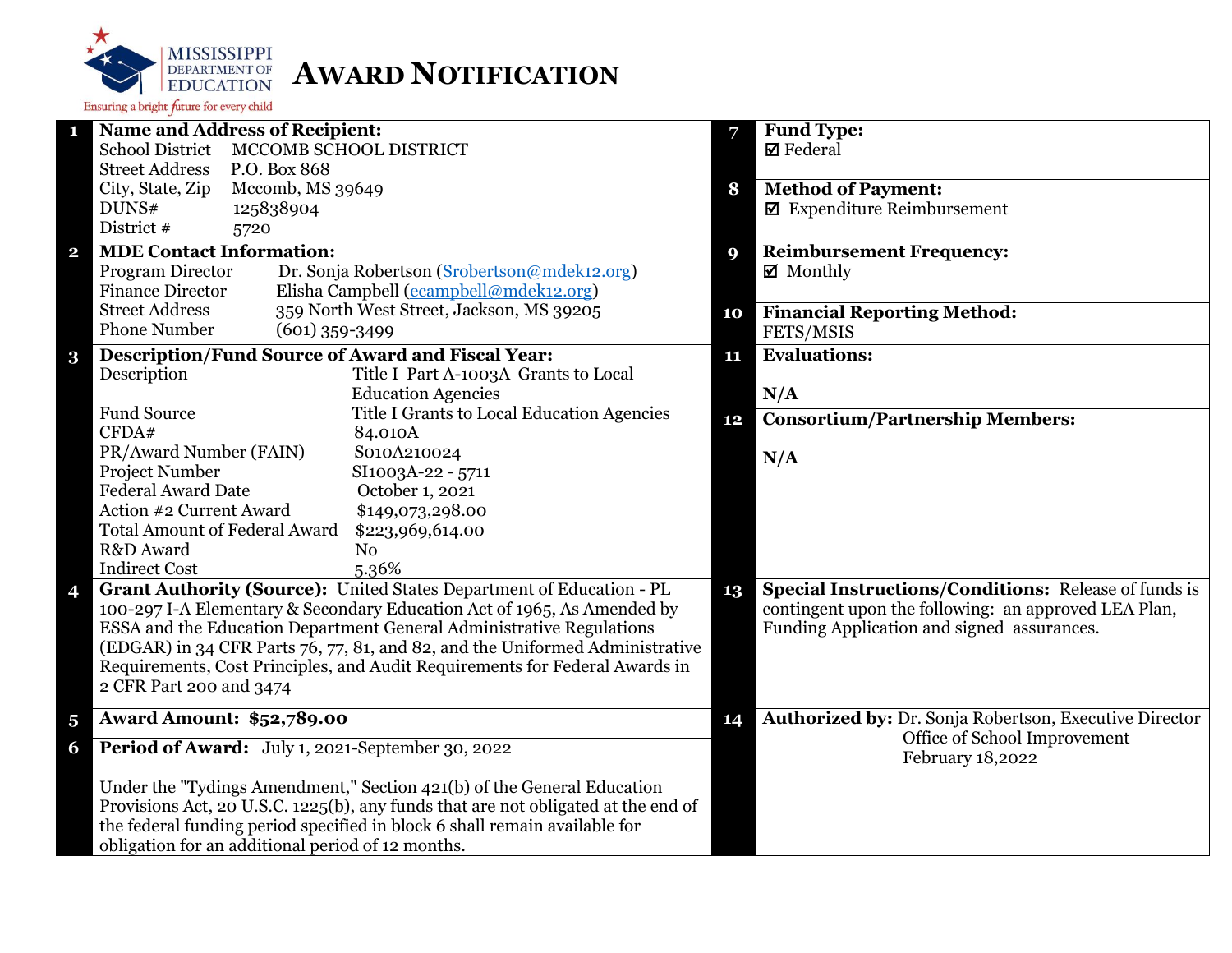

| $\mathbf{1}$            | <b>Name and Address of Recipient:</b>                                                                  | 7                | <b>Fund Type:</b>                                           |
|-------------------------|--------------------------------------------------------------------------------------------------------|------------------|-------------------------------------------------------------|
|                         | <b>School District</b><br>MERIDIAN PUBLIC SCHOOL DIST                                                  |                  | $\boxtimes$ Federal                                         |
|                         | <b>Street Address</b><br>P.O. Box 31                                                                   |                  |                                                             |
|                         | Meridian, MS 39302<br>City, State, Zip                                                                 | 8                | <b>Method of Payment:</b>                                   |
|                         | DUNS#<br>100040013                                                                                     |                  | $\blacksquare$ Expenditure Reimbursement                    |
|                         | District #<br>3820                                                                                     |                  |                                                             |
| $\mathbf{2}$            | <b>MDE Contact Information:</b>                                                                        | $\boldsymbol{9}$ | <b>Reimbursement Frequency:</b>                             |
|                         | Program Director<br>Dr. Sonja Robertson (Srobertson@mdek12.org)                                        |                  | $\boxtimes$ Monthly                                         |
|                         | Elisha Campbell (ecampbell@mdek12.org)<br><b>Finance Director</b>                                      |                  |                                                             |
|                         | <b>Street Address</b><br>359 North West Street, Jackson, MS 39205                                      | 10               | <b>Financial Reporting Method:</b>                          |
|                         | <b>Phone Number</b><br>$(601)$ 359-3499                                                                |                  | FETS/MSIS                                                   |
| $\bf{3}$                | <b>Description/Fund Source of Award and Fiscal Year:</b>                                               | 11               | <b>Evaluations:</b>                                         |
|                         | Description<br>Title I Part A-1003A Grants to Local                                                    |                  |                                                             |
|                         | <b>Education Agencies</b>                                                                              |                  | N/A                                                         |
|                         | <b>Fund Source</b><br>Title I Grants to Local Education Agencies                                       | 12               | <b>Consortium/Partnership Members:</b>                      |
|                         | CFDA#<br>84.010A                                                                                       |                  |                                                             |
|                         | S010A210024<br>PR/Award Number (FAIN)                                                                  |                  | N/A                                                         |
|                         | Project Number<br>SI1003A-22 - 3811                                                                    |                  |                                                             |
|                         | <b>Federal Award Date</b><br>October 1, 2021                                                           |                  |                                                             |
|                         | Action #2 Current Award<br>\$149,073,298.00                                                            |                  |                                                             |
|                         | <b>Total Amount of Federal Award</b><br>\$223,969,614.00                                               |                  |                                                             |
|                         | R&D Award<br>No                                                                                        |                  |                                                             |
|                         | <b>Indirect Cost</b><br>1.95%                                                                          |                  |                                                             |
| 4                       | Grant Authority (Source): United States Department of Education - PL                                   | 13               | <b>Special Instructions/Conditions: Release of funds is</b> |
|                         | 100-297 I-A Elementary & Secondary Education Act of 1965, As Amended by                                |                  | contingent upon the following: an approved LEA Plan,        |
|                         | ESSA and the Education Department General Administrative Regulations                                   |                  | Funding Application and signed assurances.                  |
|                         | (EDGAR) in 34 CFR Parts 76, 77, 81, and 82, and the Uniformed Administrative                           |                  |                                                             |
|                         | Requirements, Cost Principles, and Audit Requirements for Federal Awards in<br>2 CFR Part 200 and 3474 |                  |                                                             |
|                         |                                                                                                        |                  |                                                             |
| $\overline{\mathbf{5}}$ | <b>Award Amount: \$241,844.00</b>                                                                      | 14               | Authorized by: Dr. Sonja Robertson, Executive Director      |
| 6                       | Period of Award: July 1, 2021-September 30, 2022                                                       |                  | Office of School Improvement<br>February 18,2022            |
|                         | Under the "Tydings Amendment," Section 421(b) of the General Education                                 |                  |                                                             |
|                         | Provisions Act, 20 U.S.C. 1225(b), any funds that are not obligated at the end of                      |                  |                                                             |
|                         | the federal funding period specified in block 6 shall remain available for                             |                  |                                                             |
|                         | obligation for an additional period of 12 months.                                                      |                  |                                                             |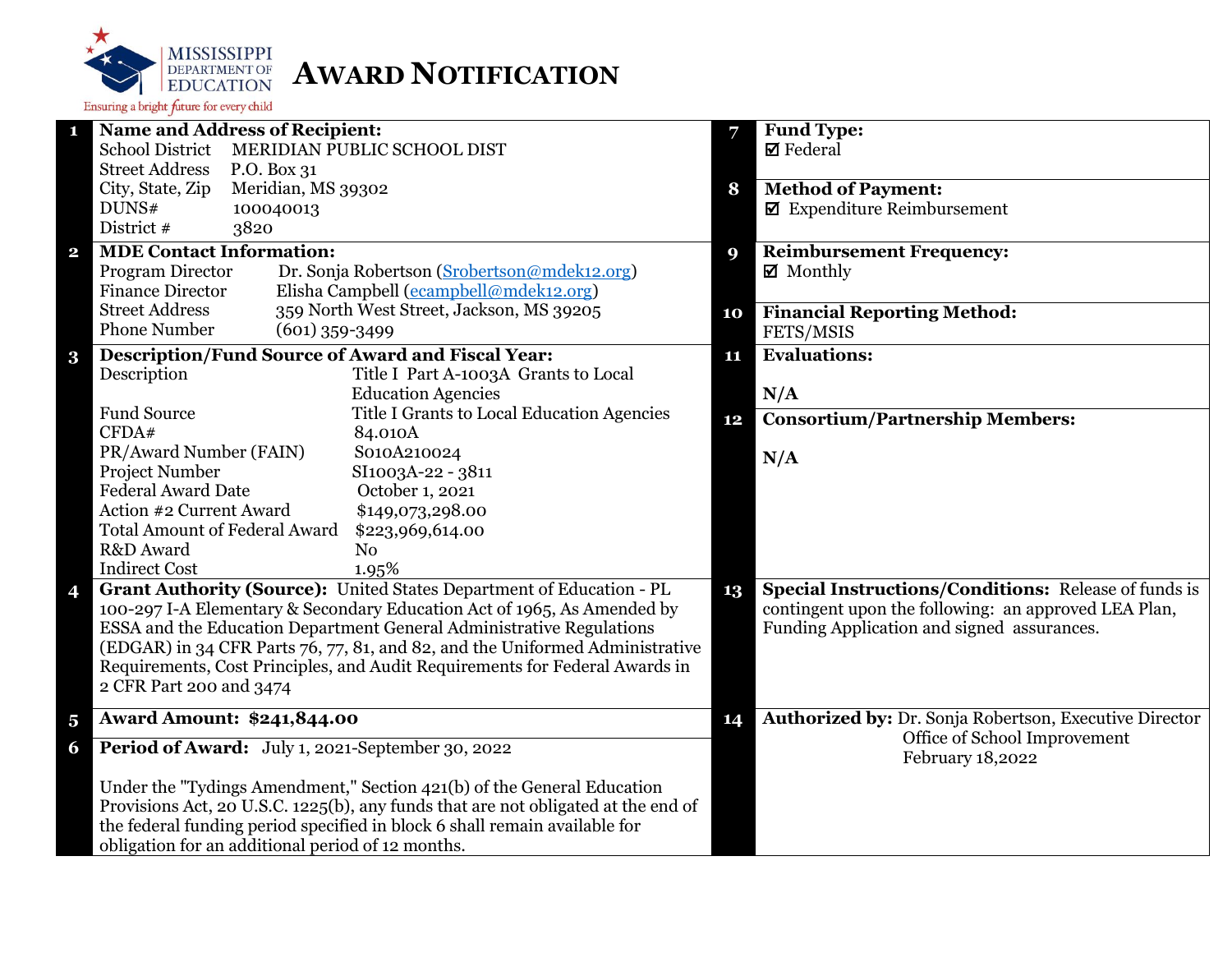

| 1                       | <b>Name and Address of Recipient:</b>                                                    | 7  | Fund Type:                                                  |
|-------------------------|------------------------------------------------------------------------------------------|----|-------------------------------------------------------------|
|                         | <b>School District</b><br>MIDTOWN PUBLIC CHARTER SCHOOL                                  |    | $\boxtimes$ Federal                                         |
|                         | <b>Street Address</b><br>301 Adelle Street                                               |    |                                                             |
|                         | City, State, Zip<br>Jackson, MS 39202                                                    | 8  | <b>Method of Payment:</b>                                   |
|                         | DUNS#<br>961121688                                                                       |    | $\blacksquare$ Expenditure Reimbursement                    |
|                         | District #<br>2525                                                                       |    |                                                             |
| $\overline{\mathbf{2}}$ | <b>MDE Contact Information:</b>                                                          | 9  | <b>Reimbursement Frequency:</b>                             |
|                         | Program Director<br>Dr. Sonja Robertson (Srobertson@mdek12.org)                          |    | ■ Monthly                                                   |
|                         | Elisha Campbell (ecampbell@mdek12.org)<br><b>Finance Director</b>                        |    |                                                             |
|                         | <b>Street Address</b><br>359 North West Street, Jackson, MS 39205<br><b>Phone Number</b> | 10 | <b>Financial Reporting Method:</b>                          |
|                         | $(601)$ 359-3499                                                                         |    | FETS/MSIS                                                   |
| $\bf{3}$                | Description/Fund Source of Award and Fiscal Year:                                        | 11 | <b>Evaluations:</b>                                         |
|                         | Description<br>Title I Part A-1003A Grants to Local                                      |    |                                                             |
|                         | <b>Education Agencies</b>                                                                |    | N/A                                                         |
|                         | <b>Fund Source</b><br>Title I Grants to Local Education Agencies                         | 12 | <b>Consortium/Partnership Members:</b>                      |
|                         | CFDA#<br>84.010A                                                                         |    |                                                             |
|                         | PR/Award Number (FAIN)<br>S010A210024<br>Project Number<br>SI1003A-22 - 2525             |    | N/A                                                         |
|                         | <b>Federal Award Date</b><br>October 1, 2021                                             |    |                                                             |
|                         | Action #2 Current Award<br>\$149,073,298.00                                              |    |                                                             |
|                         | <b>Total Amount of Federal Award</b><br>\$223,969,614.00                                 |    |                                                             |
|                         | R&D Award<br>N <sub>o</sub>                                                              |    |                                                             |
|                         | <b>Indirect Cost</b><br>3.17%                                                            |    |                                                             |
| 4                       | Grant Authority (Source): United States Department of Education - PL                     | 13 | <b>Special Instructions/Conditions: Release of funds is</b> |
|                         | 100-297 I-A Elementary & Secondary Education Act of 1965, As Amended by                  |    | contingent upon the following: an approved LEA Plan,        |
|                         | ESSA and the Education Department General Administrative Regulations                     |    | Funding Application and signed assurances.                  |
|                         | (EDGAR) in 34 CFR Parts 76, 77, 81, and 82, and the Uniformed Administrative             |    |                                                             |
|                         | Requirements, Cost Principles, and Audit Requirements for Federal Awards in              |    |                                                             |
|                         | 2 CFR Part 200 and 3474                                                                  |    |                                                             |
|                         |                                                                                          |    | Authorized by: Dr. Sonja Robertson, Executive Director      |
| $\overline{\mathbf{5}}$ | <b>Award Amount: \$47,475.00</b>                                                         | 14 | Office of School Improvement                                |
| 6                       | Period of Award: July 1, 2021-September 30, 2022                                         |    | February 18,2022                                            |
|                         | Under the "Tydings Amendment," Section 421(b) of the General Education                   |    |                                                             |
|                         | Provisions Act, 20 U.S.C. 1225(b), any funds that are not obligated at the end of        |    |                                                             |
|                         | the federal funding period specified in block 6 shall remain available for               |    |                                                             |
|                         | obligation for an additional period of 12 months.                                        |    |                                                             |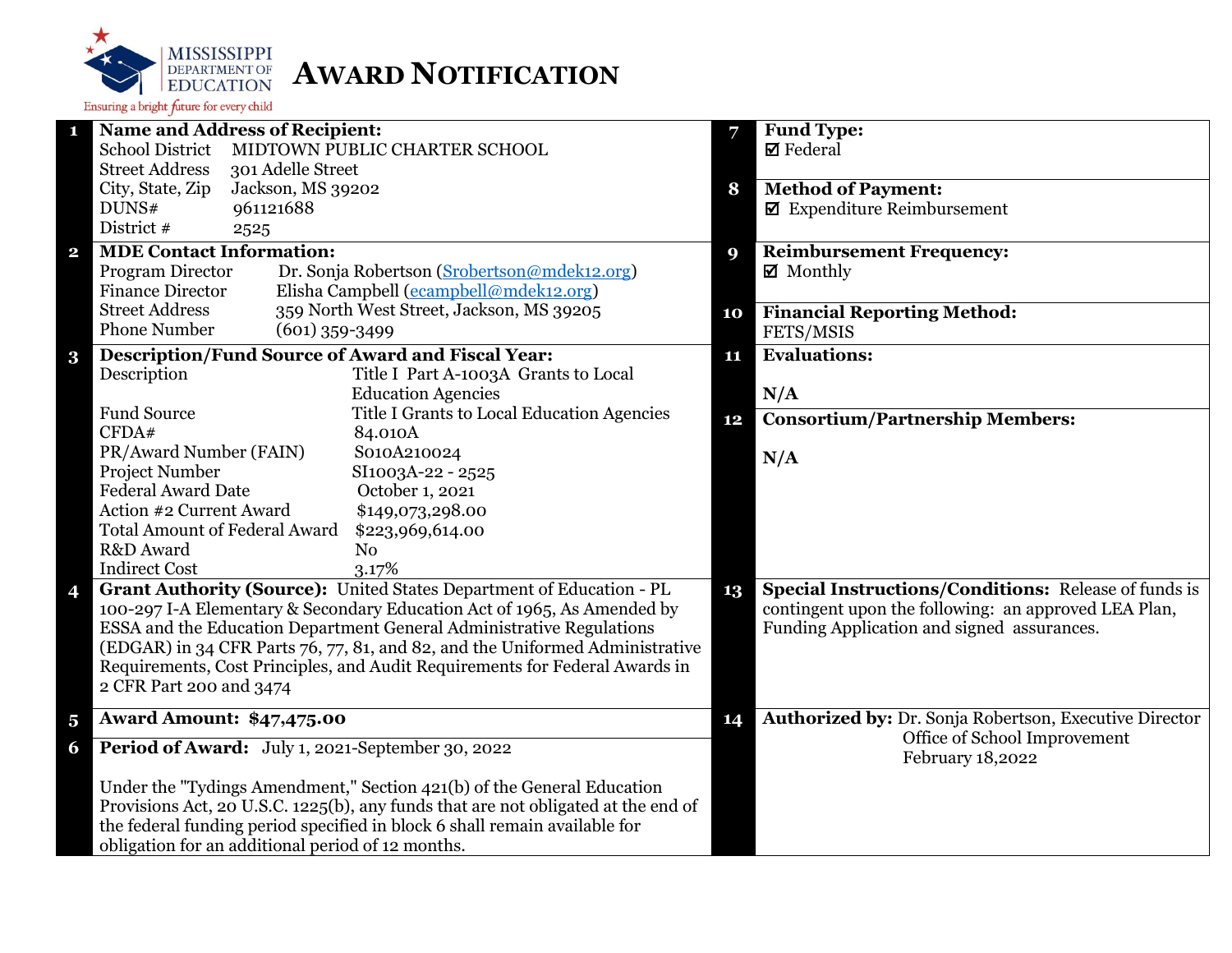

| $\mathbf{1}$            | <b>Name and Address of Recipient:</b>                    |                                                                                   | 7  | <b>Fund Type:</b>                                           |
|-------------------------|----------------------------------------------------------|-----------------------------------------------------------------------------------|----|-------------------------------------------------------------|
|                         | <b>School District</b>                                   | MOSS POINT SEPARATE SCHOOL DIST                                                   |    | $\boxtimes$ Federal                                         |
|                         | <b>Street Address</b><br>4924 Church Street              |                                                                                   |    |                                                             |
|                         | Moss Point, MS 39563<br>City, State, Zip                 |                                                                                   | 8  | <b>Method of Payment:</b>                                   |
|                         | DUNS#<br>174791046                                       |                                                                                   |    | $\boxtimes$ Expenditure Reimbursement                       |
|                         | District #<br>3020                                       |                                                                                   |    |                                                             |
| $\mathbf{2}$            | <b>MDE Contact Information:</b>                          |                                                                                   | 9  | <b>Reimbursement Frequency:</b>                             |
|                         | Program Director                                         | Dr. Sonja Robertson (Srobertson@mdek12.org)                                       |    | $\boxtimes$ Monthly                                         |
|                         | <b>Finance Director</b>                                  | Elisha Campbell (ecampbell@mdek12.org)                                            |    |                                                             |
|                         | <b>Street Address</b>                                    | 359 North West Street, Jackson, MS 39205                                          | 10 | <b>Financial Reporting Method:</b>                          |
|                         | <b>Phone Number</b><br>$(601)$ 359-3499                  |                                                                                   |    | FETS/MSIS                                                   |
| $\bf{3}$                | <b>Description/Fund Source of Award and Fiscal Year:</b> |                                                                                   | 11 | <b>Evaluations:</b>                                         |
|                         | Description                                              | Title I Part A-1003A Grants to Local                                              |    |                                                             |
|                         |                                                          | <b>Education Agencies</b>                                                         |    | N/A                                                         |
|                         | <b>Fund Source</b>                                       | Title I Grants to Local Education Agencies                                        | 12 | <b>Consortium/Partnership Members:</b>                      |
|                         | CFDA#                                                    | 84.010A                                                                           |    |                                                             |
|                         | PR/Award Number (FAIN)                                   | S010A210024                                                                       |    | N/A                                                         |
|                         | Project Number                                           | SI1003A-22 - 3011                                                                 |    |                                                             |
|                         | <b>Federal Award Date</b>                                | October 1, 2021                                                                   |    |                                                             |
|                         | Action #2 Current Award                                  | \$149,073,298.00                                                                  |    |                                                             |
|                         | <b>Total Amount of Federal Award</b>                     | \$223,969,614.00                                                                  |    |                                                             |
|                         | R&D Award                                                | N <sub>0</sub>                                                                    |    |                                                             |
|                         | <b>Indirect Cost</b>                                     | 3.36%                                                                             |    |                                                             |
| 4                       |                                                          | Grant Authority (Source): United States Department of Education - PL              | 13 | <b>Special Instructions/Conditions: Release of funds is</b> |
|                         |                                                          | 100-297 I-A Elementary & Secondary Education Act of 1965, As Amended by           |    | contingent upon the following: an approved LEA Plan,        |
|                         |                                                          | ESSA and the Education Department General Administrative Regulations              |    | Funding Application and signed assurances.                  |
|                         |                                                          | (EDGAR) in 34 CFR Parts 76, 77, 81, and 82, and the Uniformed Administrative      |    |                                                             |
|                         |                                                          | Requirements, Cost Principles, and Audit Requirements for Federal Awards in       |    |                                                             |
|                         | 2 CFR Part 200 and 3474                                  |                                                                                   |    |                                                             |
| $\overline{\mathbf{5}}$ | <b>Award Amount: \$103,155.00</b>                        |                                                                                   | 14 | Authorized by: Dr. Sonja Robertson, Executive Director      |
| 6                       | Period of Award: July 1, 2021-September 30, 2022         |                                                                                   |    | Office of School Improvement                                |
|                         |                                                          |                                                                                   |    | February 18,2022                                            |
|                         |                                                          | Under the "Tydings Amendment," Section 421(b) of the General Education            |    |                                                             |
|                         |                                                          | Provisions Act, 20 U.S.C. 1225(b), any funds that are not obligated at the end of |    |                                                             |
|                         |                                                          | the federal funding period specified in block 6 shall remain available for        |    |                                                             |
|                         | obligation for an additional period of 12 months.        |                                                                                   |    |                                                             |
|                         |                                                          |                                                                                   |    |                                                             |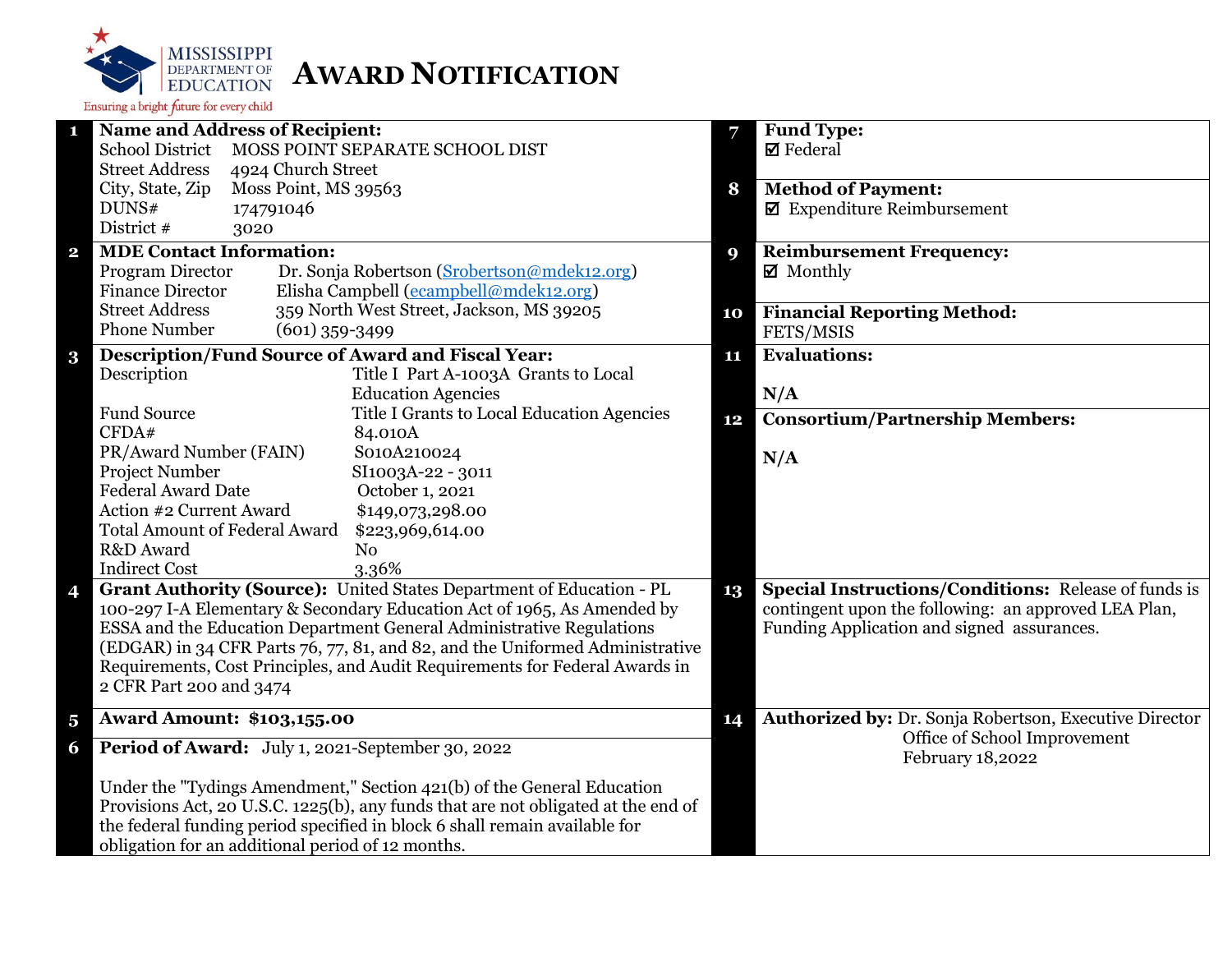

| $\mathbf{1}$            | <b>Name and Address of Recipient:</b>                                             | 7  | <b>Fund Type:</b>                                           |
|-------------------------|-----------------------------------------------------------------------------------|----|-------------------------------------------------------------|
|                         | School District NATCHEZ-ADAMS SCHOOL DIST                                         |    | $\boxtimes$ Federal                                         |
|                         | <b>Street Address</b><br>Pob 1188                                                 |    |                                                             |
|                         | Natchez, MS 39121<br>City, State, Zip                                             | 8  | <b>Method of Payment:</b>                                   |
|                         | DUNS#<br>108201054                                                                |    | $\boxtimes$ Expenditure Reimbursement                       |
|                         | District #<br>130                                                                 |    |                                                             |
| $\mathbf{2}$            | <b>MDE Contact Information:</b>                                                   | 9  | <b>Reimbursement Frequency:</b>                             |
|                         | Program Director<br>Dr. Sonja Robertson (Srobertson@mdek12.org)                   |    | $\boxtimes$ Monthly                                         |
|                         | Elisha Campbell (ecampbell@mdek12.org)<br><b>Finance Director</b>                 |    |                                                             |
|                         | <b>Street Address</b><br>359 North West Street, Jackson, MS 39205                 | 10 | <b>Financial Reporting Method:</b>                          |
|                         | <b>Phone Number</b><br>$(601)$ 359-3499                                           |    | FETS/MSIS                                                   |
| $\bf{3}$                | <b>Description/Fund Source of Award and Fiscal Year:</b>                          | 11 | <b>Evaluations:</b>                                         |
|                         | Description<br>Title I Part A-1003A Grants to Local                               |    |                                                             |
|                         | <b>Education Agencies</b>                                                         |    | N/A                                                         |
|                         | <b>Fund Source</b><br>Title I Grants to Local Education Agencies                  | 12 | <b>Consortium/Partnership Members:</b>                      |
|                         | CFDA#<br>84.010A                                                                  |    |                                                             |
|                         | PR/Award Number (FAIN)<br>S010A210024                                             |    | N/A                                                         |
|                         | Project Number<br>SI1003A-22 - 0101                                               |    |                                                             |
|                         | <b>Federal Award Date</b><br>October 1, 2021                                      |    |                                                             |
|                         | Action #2 Current Award<br>\$149,073,298.00                                       |    |                                                             |
|                         | <b>Total Amount of Federal Award</b><br>\$223,969,614.00                          |    |                                                             |
|                         | R&D Award<br>No                                                                   |    |                                                             |
|                         | <b>Indirect Cost</b><br>4.5%                                                      |    |                                                             |
| 4                       | Grant Authority (Source): United States Department of Education - PL              | 13 | <b>Special Instructions/Conditions: Release of funds is</b> |
|                         | 100-297 I-A Elementary & Secondary Education Act of 1965, As Amended by           |    | contingent upon the following: an approved LEA Plan,        |
|                         | ESSA and the Education Department General Administrative Regulations              |    | Funding Application and signed assurances.                  |
|                         | (EDGAR) in 34 CFR Parts 76, 77, 81, and 82, and the Uniformed Administrative      |    |                                                             |
|                         | Requirements, Cost Principles, and Audit Requirements for Federal Awards in       |    |                                                             |
|                         | 2 CFR Part 200 and 3474                                                           |    |                                                             |
| $\overline{\mathbf{5}}$ | <b>Award Amount: \$50,161.00</b>                                                  | 14 | Authorized by: Dr. Sonja Robertson, Executive Director      |
| 6                       | Period of Award: July 1, 2021-September 30, 2022                                  |    | Office of School Improvement<br>February 18,2022            |
|                         | Under the "Tydings Amendment," Section 421(b) of the General Education            |    |                                                             |
|                         | Provisions Act, 20 U.S.C. 1225(b), any funds that are not obligated at the end of |    |                                                             |
|                         | the federal funding period specified in block 6 shall remain available for        |    |                                                             |
|                         | obligation for an additional period of 12 months.                                 |    |                                                             |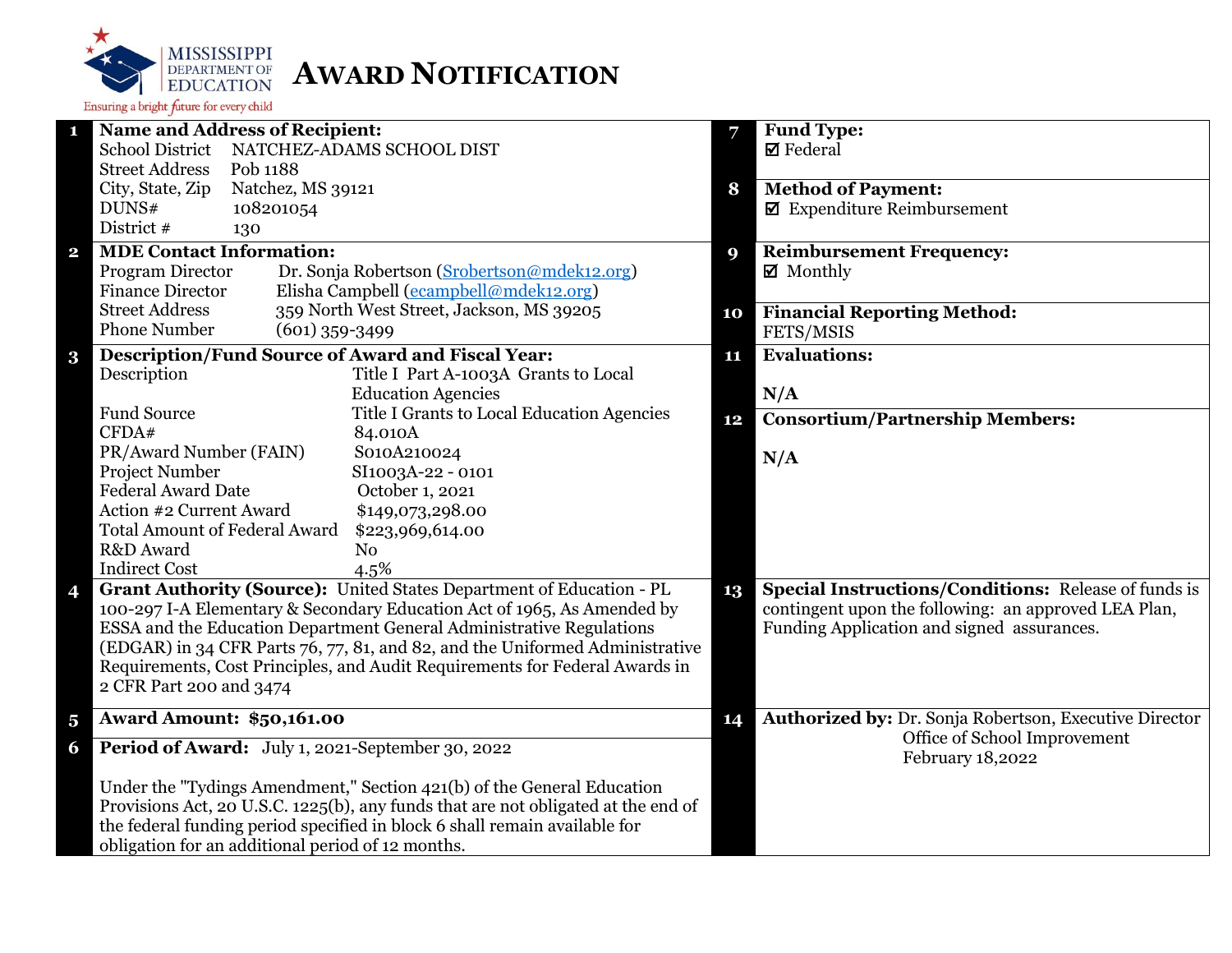

| $\mathbf{1}$            | Name and Address of Recipient:                                                                         | 7  | <b>Fund Type:</b>                                           |
|-------------------------|--------------------------------------------------------------------------------------------------------|----|-------------------------------------------------------------|
|                         | <b>School District</b><br>NESHOBA COUNTY SCHOOL DISTRICT                                               |    | <b>Ø</b> Federal                                            |
|                         | <b>Street Address</b><br>401 East Beacon Street, Suite                                                 |    |                                                             |
|                         | City, State, Zip<br>Philadelphia, MS 39350                                                             | 8  | <b>Method of Payment:</b>                                   |
|                         | DUNS#<br>024302721                                                                                     |    | $\blacksquare$ Expenditure Reimbursement                    |
|                         | District #<br>5000                                                                                     |    |                                                             |
| $\mathbf{2}$            | <b>MDE Contact Information:</b>                                                                        | 9  | <b>Reimbursement Frequency:</b>                             |
|                         | Program Director<br>Dr. Sonja Robertson (Srobertson@mdek12.org)                                        |    | ■ Monthly                                                   |
|                         | Elisha Campbell (ecampbell@mdek12.org)<br><b>Finance Director</b>                                      |    |                                                             |
|                         | <b>Street Address</b><br>359 North West Street, Jackson, MS 39205                                      | 10 | <b>Financial Reporting Method:</b>                          |
|                         | <b>Phone Number</b><br>$(601)$ 359-3499                                                                |    | FETS/MSIS                                                   |
| $\bf{3}$                | <b>Description/Fund Source of Award and Fiscal Year:</b>                                               | 11 | <b>Evaluations:</b>                                         |
|                         | Description<br>Title I Part A-1003A Grants to Local                                                    |    |                                                             |
|                         | <b>Education Agencies</b>                                                                              |    | N/A                                                         |
|                         | <b>Fund Source</b><br>Title I Grants to Local Education Agencies                                       | 12 | <b>Consortium/Partnership Members:</b>                      |
|                         | CFDA#<br>84.010A                                                                                       |    |                                                             |
|                         | PR/Award Number (FAIN)<br>S010A210024                                                                  |    | N/A                                                         |
|                         | Project Number<br>SI1003A-22 - 5001                                                                    |    |                                                             |
|                         | <b>Federal Award Date</b><br>October 1, 2021                                                           |    |                                                             |
|                         | Action #2 Current Award<br>\$149,073,298.00                                                            |    |                                                             |
|                         | <b>Total Amount of Federal Award</b><br>\$223,969,614.00                                               |    |                                                             |
|                         | R&D Award<br>N <sub>o</sub>                                                                            |    |                                                             |
|                         | <b>Indirect Cost</b><br>3.45%                                                                          |    |                                                             |
| 4                       | Grant Authority (Source): United States Department of Education - PL                                   | 13 | <b>Special Instructions/Conditions: Release of funds is</b> |
|                         | 100-297 I-A Elementary & Secondary Education Act of 1965, As Amended by                                |    | contingent upon the following: an approved LEA Plan,        |
|                         | ESSA and the Education Department General Administrative Regulations                                   |    | Funding Application and signed assurances.                  |
|                         | (EDGAR) in 34 CFR Parts 76, 77, 81, and 82, and the Uniformed Administrative                           |    |                                                             |
|                         | Requirements, Cost Principles, and Audit Requirements for Federal Awards in<br>2 CFR Part 200 and 3474 |    |                                                             |
|                         |                                                                                                        |    |                                                             |
| $\overline{\mathbf{5}}$ | <b>Award Amount: \$132,938.00</b>                                                                      | 14 | Authorized by: Dr. Sonja Robertson, Executive Director      |
| 6                       | Period of Award: July 1, 2021-September 30, 2022                                                       |    | Office of School Improvement<br>February 18,2022            |
|                         | Under the "Tydings Amendment," Section 421(b) of the General Education                                 |    |                                                             |
|                         | Provisions Act, 20 U.S.C. 1225(b), any funds that are not obligated at the end of                      |    |                                                             |
|                         | the federal funding period specified in block 6 shall remain available for                             |    |                                                             |
|                         | obligation for an additional period of 12 months.                                                      |    |                                                             |
|                         |                                                                                                        |    |                                                             |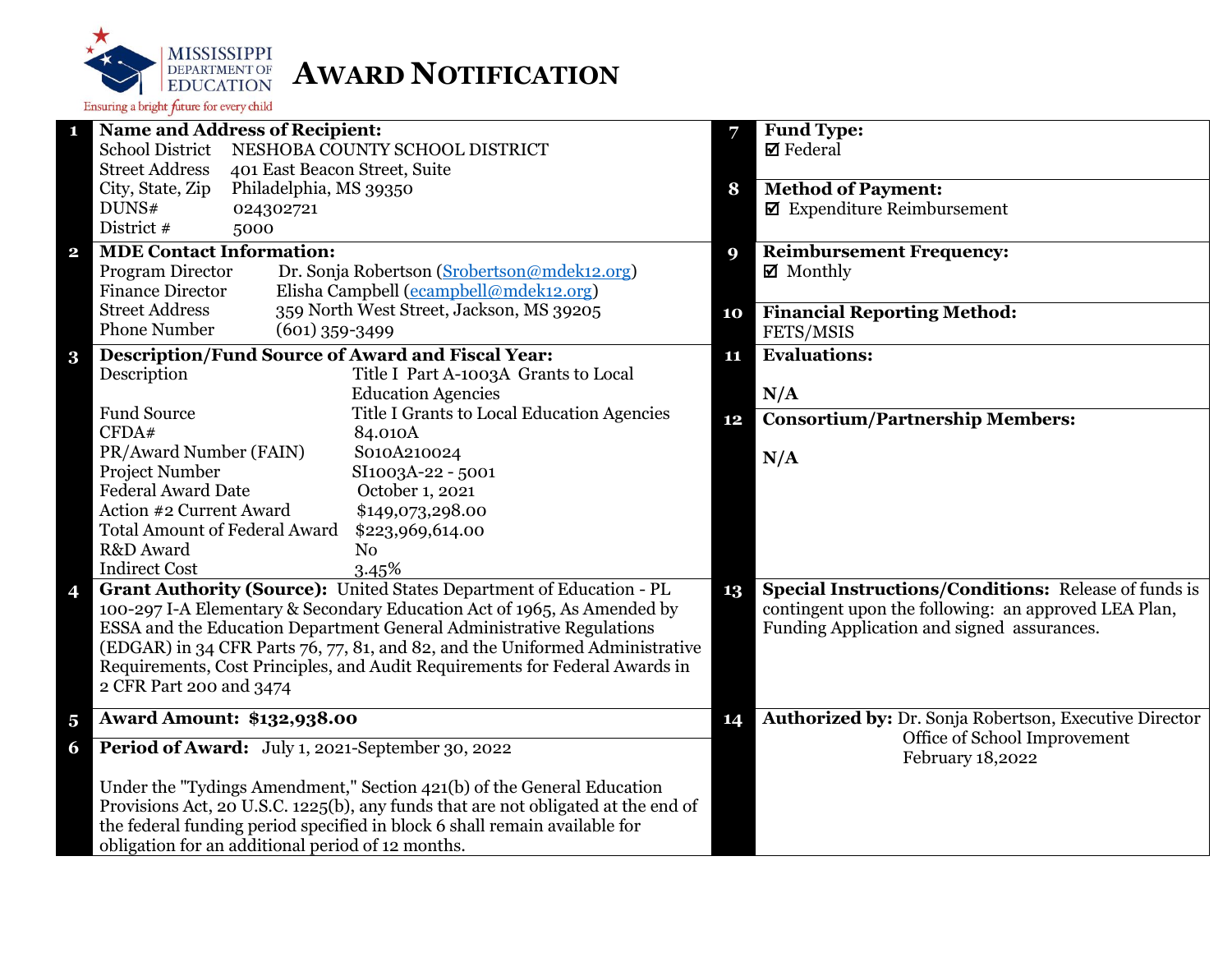

|                         | <b>Name and Address of Recipient:</b>                                             | 7  | <b>Fund Type:</b>                                           |
|-------------------------|-----------------------------------------------------------------------------------|----|-------------------------------------------------------------|
|                         | <b>School District</b><br>NETTLETON SCHOOL DIST                                   |    | $\boxtimes$ Federal                                         |
|                         | <b>Street Address</b><br>P.O. Drawer 409                                          |    |                                                             |
|                         | City, State, Zip<br>Nettleton, MS 38858                                           | 8  | <b>Method of Payment:</b>                                   |
|                         | DUNS#<br>184733087                                                                |    | $\blacksquare$ Expenditure Reimbursement                    |
|                         | District #<br>4111                                                                |    |                                                             |
| $\mathbf{2}$            | <b>MDE Contact Information:</b>                                                   | 9  | <b>Reimbursement Frequency:</b>                             |
|                         | Program Director<br>Dr. Sonja Robertson (Srobertson@mdek12.org)                   |    | $\boxtimes$ Monthly                                         |
|                         | Elisha Campbell (ecampbell@mdek12.org)<br><b>Finance Director</b>                 |    |                                                             |
|                         | 359 North West Street, Jackson, MS 39205<br><b>Street Address</b>                 | 10 | <b>Financial Reporting Method:</b>                          |
|                         | <b>Phone Number</b><br>$(601)$ 359-3499                                           |    | FETS/MSIS                                                   |
| $\bf{3}$                | <b>Description/Fund Source of Award and Fiscal Year:</b>                          | 11 | <b>Evaluations:</b>                                         |
|                         | Description<br>Title I Part A-1003A Grants to Local                               |    |                                                             |
|                         | <b>Education Agencies</b>                                                         |    | N/A                                                         |
|                         | <b>Fund Source</b><br>Title I Grants to Local Education Agencies                  | 12 | <b>Consortium/Partnership Members:</b>                      |
|                         | CFDA#<br>84.010A                                                                  |    |                                                             |
|                         | PR/Award Number (FAIN)<br>S010A210024                                             |    | N/A                                                         |
|                         | Project Number<br>SI1003A-22 - 4111                                               |    |                                                             |
|                         | <b>Federal Award Date</b><br>October 1, 2021                                      |    |                                                             |
|                         | Action #2 Current Award<br>\$149,073,298.00                                       |    |                                                             |
|                         | <b>Total Amount of Federal Award</b><br>\$223,969,614.00                          |    |                                                             |
|                         | R&D Award<br>N <sub>0</sub>                                                       |    |                                                             |
|                         | <b>Indirect Cost</b><br>4.04%                                                     |    |                                                             |
| 4                       | Grant Authority (Source): United States Department of Education - PL              | 13 | <b>Special Instructions/Conditions: Release of funds is</b> |
|                         | 100-297 I-A Elementary & Secondary Education Act of 1965, As Amended by           |    | contingent upon the following: an approved LEA Plan,        |
|                         | ESSA and the Education Department General Administrative Regulations              |    | Funding Application and signed assurances.                  |
|                         | (EDGAR) in 34 CFR Parts 76, 77, 81, and 82, and the Uniformed Administrative      |    |                                                             |
|                         | Requirements, Cost Principles, and Audit Requirements for Federal Awards in       |    |                                                             |
|                         | 2 CFR Part 200 and 3474                                                           |    |                                                             |
|                         |                                                                                   |    |                                                             |
| $\overline{\mathbf{5}}$ | <b>Award Amount: \$54,366.00</b>                                                  | 14 | Authorized by: Dr. Sonja Robertson, Executive Director      |
| 6                       | Period of Award: July 1, 2021-September 30, 2022                                  |    | Office of School Improvement<br>February 18,2022            |
|                         | Under the "Tydings Amendment," Section 421(b) of the General Education            |    |                                                             |
|                         | Provisions Act, 20 U.S.C. 1225(b), any funds that are not obligated at the end of |    |                                                             |
|                         | the federal funding period specified in block 6 shall remain available for        |    |                                                             |
|                         | obligation for an additional period of 12 months.                                 |    |                                                             |
|                         |                                                                                   |    |                                                             |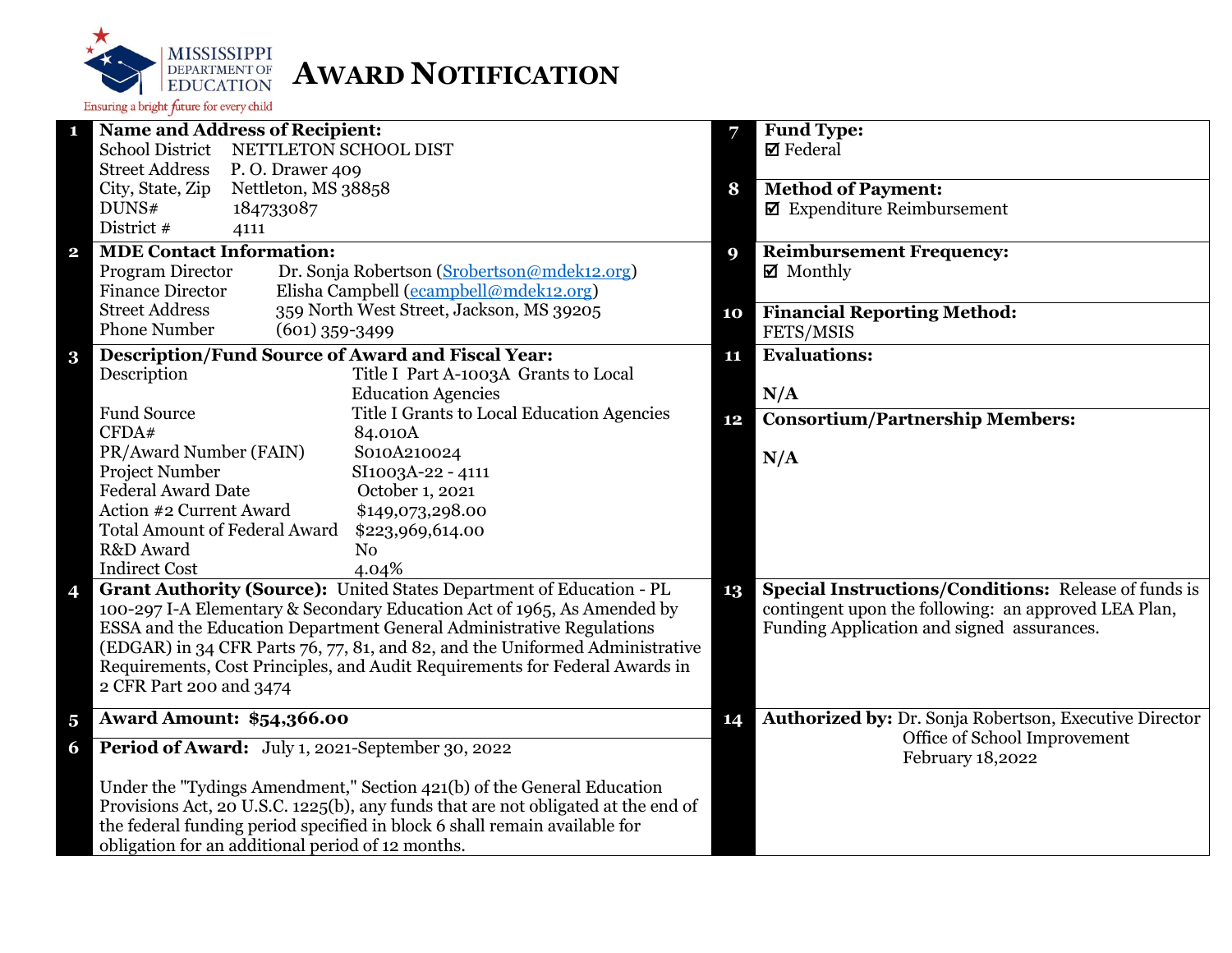

|                         | <b>Name and Address of Recipient:</b>                                             | 7  | <b>Fund Type:</b>                                           |
|-------------------------|-----------------------------------------------------------------------------------|----|-------------------------------------------------------------|
|                         | <b>School District</b><br>NEW ALBANY PUBLIC SCHOOLS                               |    | $\boxtimes$ Federal                                         |
|                         | <b>Street Address</b><br>301 Highway 15 North                                     |    |                                                             |
|                         | City, State, Zip<br>New Albany, MS 38652                                          | 8  | <b>Method of Payment:</b>                                   |
|                         | DUNS#<br>557262664                                                                |    | $\blacksquare$ Expenditure Reimbursement                    |
|                         | District #<br>7320                                                                |    |                                                             |
| $\overline{\mathbf{2}}$ | <b>MDE Contact Information:</b>                                                   | 9  | <b>Reimbursement Frequency:</b>                             |
|                         | Program Director<br>Dr. Sonja Robertson (Srobertson@mdek12.org)                   |    | $\boxtimes$ Monthly                                         |
|                         | Elisha Campbell (ecampbell@mdek12.org)<br><b>Finance Director</b>                 |    |                                                             |
|                         | <b>Street Address</b><br>359 North West Street, Jackson, MS 39205                 | 10 | <b>Financial Reporting Method:</b>                          |
|                         | <b>Phone Number</b><br>$(601)$ 359-3499                                           |    | FETS/MSIS                                                   |
| $\bf{3}$                | <b>Description/Fund Source of Award and Fiscal Year:</b>                          | 11 | <b>Evaluations:</b>                                         |
|                         | Description<br>Title I Part A-1003A Grants to Local                               |    |                                                             |
|                         | <b>Education Agencies</b>                                                         |    | N/A                                                         |
|                         | <b>Fund Source</b><br>Title I Grants to Local Education Agencies                  |    |                                                             |
|                         | CFDA#<br>84.010A                                                                  | 12 | <b>Consortium/Partnership Members:</b>                      |
|                         | PR/Award Number (FAIN)<br>S010A210024                                             |    |                                                             |
|                         | Project Number<br>SI1003A-22 - 7311                                               |    | N/A                                                         |
|                         | <b>Federal Award Date</b><br>October 1, 2021                                      |    |                                                             |
|                         | Action #2 Current Award<br>\$149,073,298.00                                       |    |                                                             |
|                         | <b>Total Amount of Federal Award</b><br>\$223,969,614.00                          |    |                                                             |
|                         | R&D Award<br>N <sub>o</sub>                                                       |    |                                                             |
|                         | <b>Indirect Cost</b><br>1.09%                                                     |    |                                                             |
| 4                       | Grant Authority (Source): United States Department of Education - PL              | 13 | <b>Special Instructions/Conditions: Release of funds is</b> |
|                         | 100-297 I-A Elementary & Secondary Education Act of 1965, As Amended by           |    | contingent upon the following: an approved LEA Plan,        |
|                         | ESSA and the Education Department General Administrative Regulations              |    | Funding Application and signed assurances.                  |
|                         | (EDGAR) in 34 CFR Parts 76, 77, 81, and 82, and the Uniformed Administrative      |    |                                                             |
|                         | Requirements, Cost Principles, and Audit Requirements for Federal Awards in       |    |                                                             |
|                         | 2 CFR Part 200 and 3474                                                           |    |                                                             |
|                         |                                                                                   |    |                                                             |
| $\overline{\mathbf{5}}$ | <b>Award Amount: \$55,096.00</b>                                                  | 14 | Authorized by: Dr. Sonja Robertson, Executive Director      |
| 6                       | Period of Award: July 1, 2021-September 30, 2022                                  |    | Office of School Improvement<br>February 18,2022            |
|                         | Under the "Tydings Amendment," Section 421(b) of the General Education            |    |                                                             |
|                         | Provisions Act, 20 U.S.C. 1225(b), any funds that are not obligated at the end of |    |                                                             |
|                         | the federal funding period specified in block 6 shall remain available for        |    |                                                             |
|                         | obligation for an additional period of 12 months.                                 |    |                                                             |
|                         |                                                                                   |    |                                                             |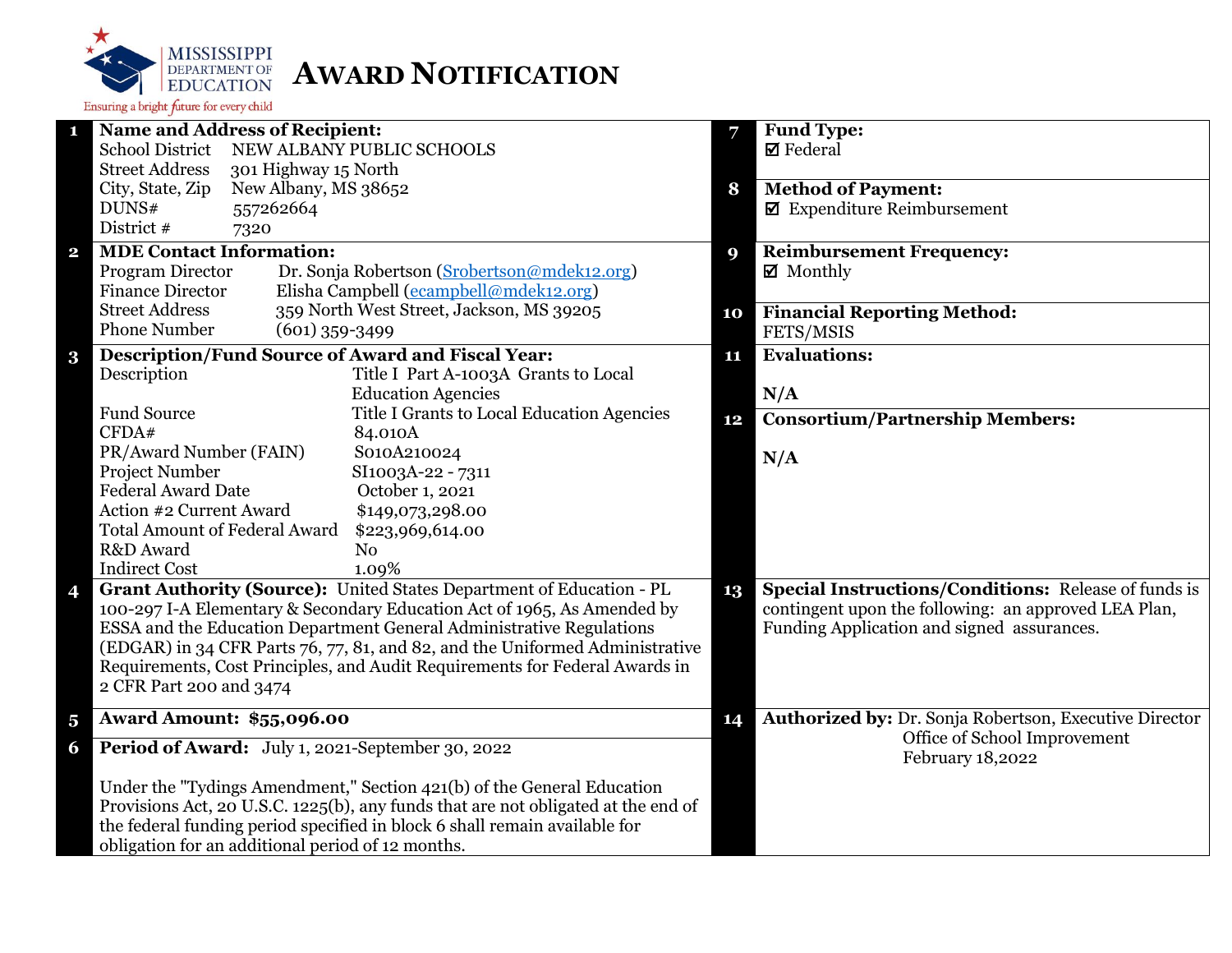

|                         | <b>Name and Address of Recipient:</b>                                             | 7  | <b>Fund Type:</b>                                           |
|-------------------------|-----------------------------------------------------------------------------------|----|-------------------------------------------------------------|
|                         | <b>School District</b><br>NEWTON MUNICIPAL SCHOOL DISTRICT                        |    | $\boxtimes$ Federal                                         |
|                         | <b>Street Address</b><br>P.O. Box 150                                             |    |                                                             |
|                         | City, State, Zip<br>Newton, MS 39345                                              | 8  | <b>Method of Payment:</b>                                   |
|                         | DUNS#<br>126774744                                                                |    | $\blacksquare$ Expenditure Reimbursement                    |
|                         | District #<br>5130                                                                |    |                                                             |
| $\overline{\mathbf{2}}$ | <b>MDE Contact Information:</b>                                                   | 9  | <b>Reimbursement Frequency:</b>                             |
|                         | Program Director<br>Dr. Sonja Robertson (Srobertson@mdek12.org)                   |    | ■ Monthly                                                   |
|                         | <b>Finance Director</b><br>Elisha Campbell (ecampbell@mdek12.org)                 |    |                                                             |
|                         | <b>Street Address</b><br>359 North West Street, Jackson, MS 39205                 | 10 | <b>Financial Reporting Method:</b>                          |
|                         | <b>Phone Number</b><br>$(601)$ 359-3499                                           |    | FETS/MSIS                                                   |
| $\bf{3}$                | <b>Description/Fund Source of Award and Fiscal Year:</b>                          | 11 | <b>Evaluations:</b>                                         |
|                         | Description<br>Title I Part A-1003A Grants to Local                               |    |                                                             |
|                         | <b>Education Agencies</b>                                                         |    | N/A                                                         |
|                         | <b>Fund Source</b><br>Title I Grants to Local Education Agencies                  | 12 | <b>Consortium/Partnership Members:</b>                      |
|                         | CFDA#<br>84.010A                                                                  |    |                                                             |
|                         | PR/Award Number (FAIN)<br>S010A210024                                             |    | N/A                                                         |
|                         | Project Number<br>SI1003A-22 - 5111                                               |    |                                                             |
|                         | <b>Federal Award Date</b><br>October 1, 2021                                      |    |                                                             |
|                         | Action #2 Current Award<br>\$149,073,298.00                                       |    |                                                             |
|                         | <b>Total Amount of Federal Award</b><br>\$223,969,614.00                          |    |                                                             |
|                         | R&D Award<br>N <sub>o</sub>                                                       |    |                                                             |
|                         | <b>Indirect Cost</b><br>5.31%                                                     |    |                                                             |
| 4                       | Grant Authority (Source): United States Department of Education - PL              | 13 | <b>Special Instructions/Conditions:</b> Release of funds is |
|                         | 100-297 I-A Elementary & Secondary Education Act of 1965, As Amended by           |    | contingent upon the following: an approved LEA Plan,        |
|                         | ESSA and the Education Department General Administrative Regulations              |    | Funding Application and signed assurances.                  |
|                         | (EDGAR) in 34 CFR Parts 76, 77, 81, and 82, and the Uniformed Administrative      |    |                                                             |
|                         | Requirements, Cost Principles, and Audit Requirements for Federal Awards in       |    |                                                             |
|                         | 2 CFR Part 200 and 3474                                                           |    |                                                             |
| $\overline{\mathbf{5}}$ | <b>Award Amount: \$53,140.00</b>                                                  | 14 | Authorized by: Dr. Sonja Robertson, Executive Director      |
| 6                       | Period of Award: July 1, 2021-September 30, 2022                                  |    | Office of School Improvement<br>February 18,2022            |
|                         | Under the "Tydings Amendment," Section 421(b) of the General Education            |    |                                                             |
|                         | Provisions Act, 20 U.S.C. 1225(b), any funds that are not obligated at the end of |    |                                                             |
|                         | the federal funding period specified in block 6 shall remain available for        |    |                                                             |
|                         | obligation for an additional period of 12 months.                                 |    |                                                             |
|                         |                                                                                   |    |                                                             |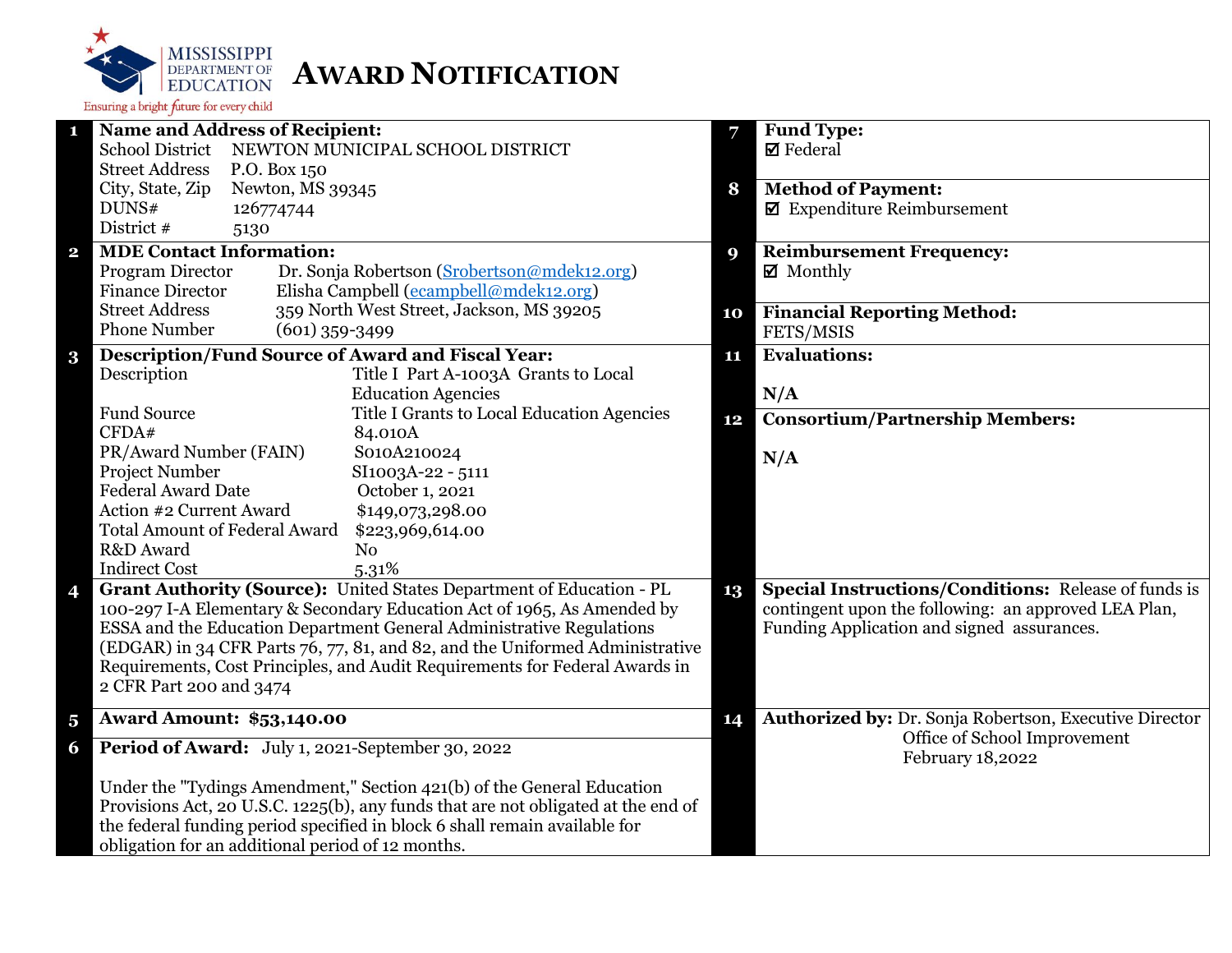

| <b>Name and Address of Recipient:</b><br>1                                                                                                                  | 7  | Fund Type:                                                    |
|-------------------------------------------------------------------------------------------------------------------------------------------------------------|----|---------------------------------------------------------------|
| <b>School District</b><br>NORTH BOLIVAR CONS SCH                                                                                                            |    | $\boxtimes$ Federal                                           |
| <b>Street Address</b><br>201 Green Street                                                                                                                   |    |                                                               |
| City, State, Zip<br>Mound Bayou, MS 38762                                                                                                                   | 8  | <b>Method of Payment:</b>                                     |
| DUNS#<br>079498256                                                                                                                                          |    | $\blacksquare$ Expenditure Reimbursement                      |
| District #<br>617                                                                                                                                           |    |                                                               |
| <b>MDE Contact Information:</b><br>$\mathbf{2}$                                                                                                             | Q) | <b>Reimbursement Frequency:</b>                               |
| Program Director<br>Dr. Sonja Robertson (Srobertson@mdek12.org)                                                                                             |    | $\boxtimes$ Monthly                                           |
| Elisha Campbell (ecampbell@mdek12.org)<br><b>Finance Director</b>                                                                                           |    |                                                               |
| 359 North West Street, Jackson, MS 39205<br><b>Street Address</b>                                                                                           | 10 | <b>Financial Reporting Method:</b>                            |
| <b>Phone Number</b><br>$(601)$ 359-3499                                                                                                                     |    | FETS/MSIS                                                     |
| Description/Fund Source of Award and Fiscal Year:<br>$\bf{3}$                                                                                               | 11 | <b>Evaluations:</b>                                           |
| Description<br>Title I Part A-1003A Grants to Local                                                                                                         |    |                                                               |
| <b>Education Agencies</b>                                                                                                                                   |    | N/A                                                           |
| <b>Fund Source</b><br>Title I Grants to Local Education Agencies                                                                                            | 12 | <b>Consortium/Partnership Members:</b>                        |
| CFDA#<br>84.010A                                                                                                                                            |    |                                                               |
| PR/Award Number (FAIN)<br>S010A210024                                                                                                                       |    | N/A                                                           |
| Project Number<br>SI1003A-22 - 0617                                                                                                                         |    |                                                               |
| <b>Federal Award Date</b><br>October 1, 2021                                                                                                                |    |                                                               |
| Action #2 Current Award<br>\$149,073,298.00                                                                                                                 |    |                                                               |
| <b>Total Amount of Federal Award</b><br>\$223,969,614.00                                                                                                    |    |                                                               |
| R&D Award<br>No                                                                                                                                             |    |                                                               |
| <b>Indirect Cost</b><br>1.75%                                                                                                                               |    |                                                               |
| Grant Authority (Source): United States Department of Education - PL<br>4                                                                                   | 13 | <b>Special Instructions/Conditions:</b> Release of funds is   |
| 100-297 I-A Elementary & Secondary Education Act of 1965, As Amended by                                                                                     |    | contingent upon the following: an approved LEA Plan,          |
| ESSA and the Education Department General Administrative Regulations                                                                                        |    | Funding Application and signed assurances.                    |
| (EDGAR) in 34 CFR Parts 76, 77, 81, and 82, and the Uniformed Administrative<br>Requirements, Cost Principles, and Audit Requirements for Federal Awards in |    |                                                               |
| 2 CFR Part 200 and 3474                                                                                                                                     |    |                                                               |
|                                                                                                                                                             |    |                                                               |
| <b>Award Amount: \$110,074.00</b><br>$\overline{\mathbf{5}}$                                                                                                | 14 | <b>Authorized by: Dr. Sonja Robertson, Executive Director</b> |
| Period of Award: July 1, 2021-September 30, 2022<br>6                                                                                                       |    | Office of School Improvement<br>February 18,2022              |
| Under the "Tydings Amendment," Section 421(b) of the General Education                                                                                      |    |                                                               |
| Provisions Act, 20 U.S.C. 1225(b), any funds that are not obligated at the end of                                                                           |    |                                                               |
| the federal funding period specified in block 6 shall remain available for                                                                                  |    |                                                               |
| obligation for an additional period of 12 months.                                                                                                           |    |                                                               |
|                                                                                                                                                             |    |                                                               |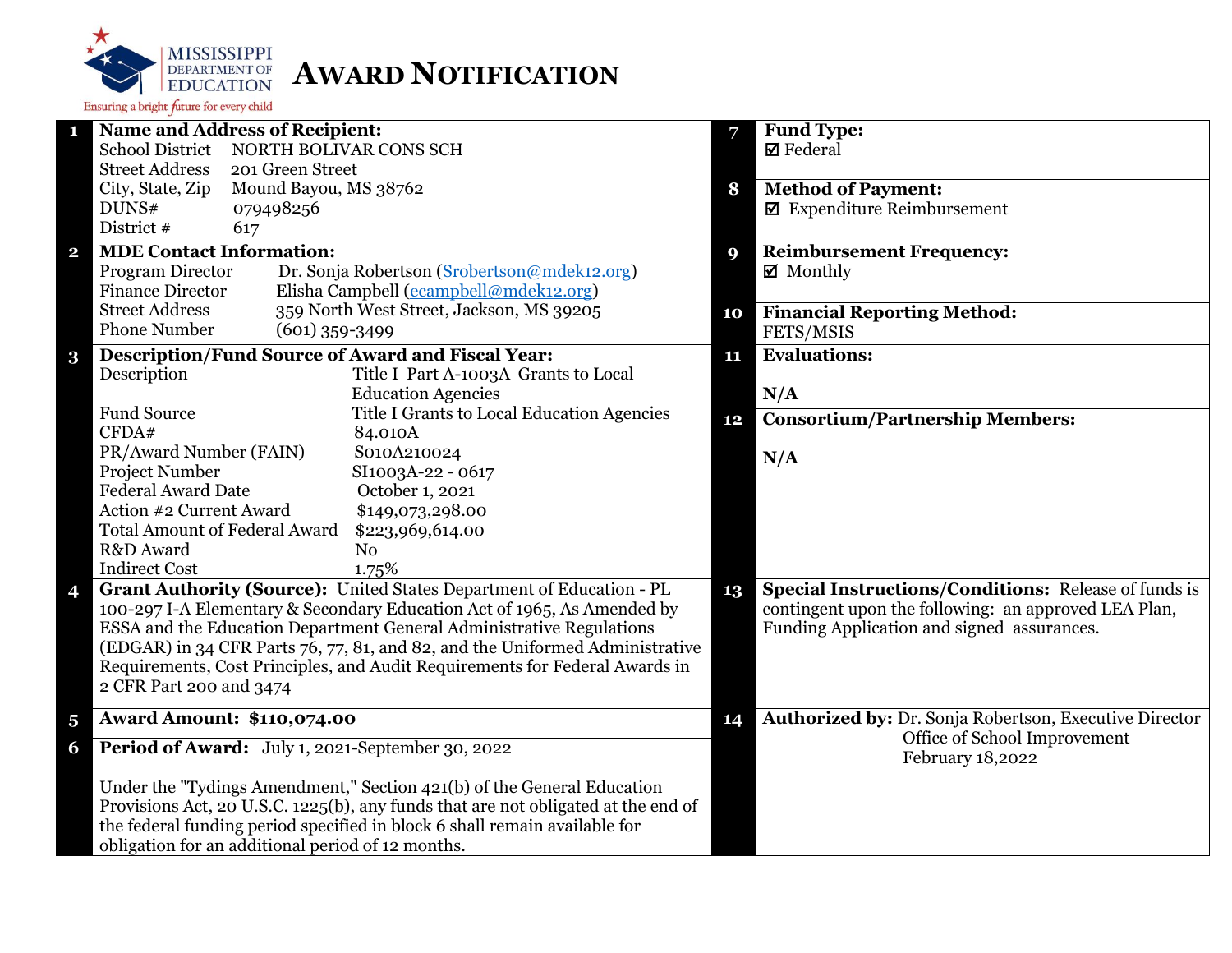

|                         | <b>Name and Address of Recipient:</b>                                             | 7  | <b>Fund Type:</b>                                           |
|-------------------------|-----------------------------------------------------------------------------------|----|-------------------------------------------------------------|
|                         | <b>School District</b><br>NORTH PANOLA SCHOOLS                                    |    | $\boxtimes$ Federal                                         |
|                         | <b>Street Address</b><br>470 Highway 51 North                                     |    |                                                             |
|                         | City, State, Zip<br>Sardis, MS 38666                                              | 8  | <b>Method of Payment:</b>                                   |
|                         | DUNS#<br>025739210                                                                |    | $\blacksquare$ Expenditure Reimbursement                    |
|                         | District #<br>5411                                                                |    |                                                             |
| $\overline{\mathbf{2}}$ | <b>MDE Contact Information:</b>                                                   | 9  | <b>Reimbursement Frequency:</b>                             |
|                         | Program Director<br>Dr. Sonja Robertson (Srobertson@mdek12.org)                   |    | $\boxtimes$ Monthly                                         |
|                         | Elisha Campbell (ecampbell@mdek12.org)<br><b>Finance Director</b>                 |    |                                                             |
|                         | <b>Street Address</b><br>359 North West Street, Jackson, MS 39205                 | 10 | <b>Financial Reporting Method:</b>                          |
|                         | <b>Phone Number</b><br>$(601)$ 359-3499                                           |    | FETS/MSIS                                                   |
| $\bf{3}$                | <b>Description/Fund Source of Award and Fiscal Year:</b>                          | 11 | <b>Evaluations:</b>                                         |
|                         | Description<br>Title I Part A-1003A Grants to Local                               |    |                                                             |
|                         | <b>Education Agencies</b>                                                         |    | N/A                                                         |
|                         | <b>Fund Source</b><br>Title I Grants to Local Education Agencies                  |    |                                                             |
|                         | CFDA#<br>84.010A                                                                  | 12 | <b>Consortium/Partnership Members:</b>                      |
|                         | PR/Award Number (FAIN)<br>S010A210024                                             |    |                                                             |
|                         | Project Number<br>SI1003A-22 - 5411                                               |    | N/A                                                         |
|                         | <b>Federal Award Date</b><br>October 1, 2021                                      |    |                                                             |
|                         | Action #2 Current Award<br>\$149,073,298.00                                       |    |                                                             |
|                         | <b>Total Amount of Federal Award</b><br>\$223,969,614.00                          |    |                                                             |
|                         | R&D Award<br>N <sub>o</sub>                                                       |    |                                                             |
|                         | <b>Indirect Cost</b><br>3.25%                                                     |    |                                                             |
| 4                       | Grant Authority (Source): United States Department of Education - PL              | 13 | <b>Special Instructions/Conditions: Release of funds is</b> |
|                         | 100-297 I-A Elementary & Secondary Education Act of 1965, As Amended by           |    | contingent upon the following: an approved LEA Plan,        |
|                         | ESSA and the Education Department General Administrative Regulations              |    | Funding Application and signed assurances.                  |
|                         | (EDGAR) in 34 CFR Parts 76, 77, 81, and 82, and the Uniformed Administrative      |    |                                                             |
|                         | Requirements, Cost Principles, and Audit Requirements for Federal Awards in       |    |                                                             |
|                         | 2 CFR Part 200 and 3474                                                           |    |                                                             |
|                         |                                                                                   |    |                                                             |
| $\overline{\mathbf{5}}$ | <b>Award Amount: \$99,388.00</b>                                                  | 14 | Authorized by: Dr. Sonja Robertson, Executive Director      |
| 6                       | Period of Award: July 1, 2021-September 30, 2022                                  |    | Office of School Improvement<br>February 18,2022            |
|                         | Under the "Tydings Amendment," Section 421(b) of the General Education            |    |                                                             |
|                         | Provisions Act, 20 U.S.C. 1225(b), any funds that are not obligated at the end of |    |                                                             |
|                         | the federal funding period specified in block 6 shall remain available for        |    |                                                             |
|                         | obligation for an additional period of 12 months.                                 |    |                                                             |
|                         |                                                                                   |    |                                                             |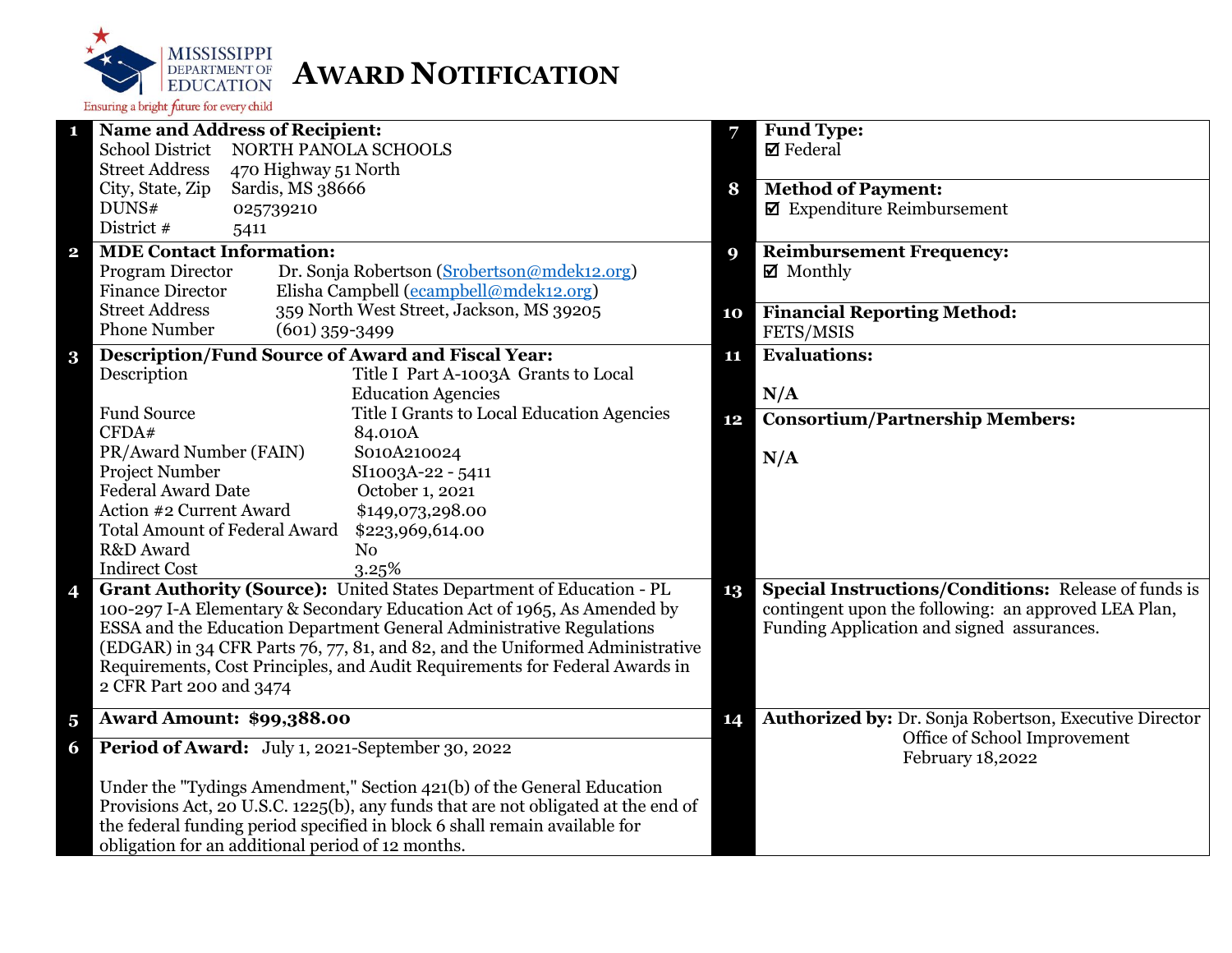

| <b>Name and Address of Recipient:</b><br>п                  |                                                                                                                                                             |             | Fund Type:                                                    |
|-------------------------------------------------------------|-------------------------------------------------------------------------------------------------------------------------------------------------------------|-------------|---------------------------------------------------------------|
| <b>School District</b>                                      | NORTH PIKE SCHOOL DIST                                                                                                                                      |             | $\boxtimes$ Federal                                           |
| <b>Street Address</b>                                       | 1036 Jaguar Trail                                                                                                                                           |             |                                                               |
| City, State, Zip                                            | Summit, MS 39666                                                                                                                                            | 8           | <b>Method of Payment:</b>                                     |
| DUNS#                                                       | 193011459                                                                                                                                                   |             | $\boxtimes$ Expenditure Reimbursement                         |
| District #                                                  | 5711                                                                                                                                                        |             |                                                               |
| <b>MDE Contact Information:</b><br>$\mathbf{2}$             |                                                                                                                                                             | $\mathbf Q$ | <b>Reimbursement Frequency:</b>                               |
| Program Director                                            | Dr. Sonja Robertson (Srobertson@mdek12.org)                                                                                                                 |             | $\boxtimes$ Monthly                                           |
| <b>Finance Director</b>                                     | Elisha Campbell (ecampbell@mdek12.org)                                                                                                                      |             |                                                               |
| <b>Street Address</b>                                       | 359 North West Street, Jackson, MS 39205                                                                                                                    | 10          | <b>Financial Reporting Method:</b>                            |
| <b>Phone Number</b>                                         | $(601)$ 359-3499                                                                                                                                            |             | FETS/MSIS                                                     |
| $\bf{3}$                                                    | <b>Description/Fund Source of Award and Fiscal Year:</b>                                                                                                    | 11          | <b>Evaluations:</b>                                           |
| Description                                                 | Title I Part A-1003A Grants to Local                                                                                                                        |             |                                                               |
|                                                             | <b>Education Agencies</b>                                                                                                                                   |             | N/A                                                           |
| <b>Fund Source</b>                                          | Title I Grants to Local Education Agencies                                                                                                                  | 12          | <b>Consortium/Partnership Members:</b>                        |
| CFDA#                                                       | 84.010A                                                                                                                                                     |             |                                                               |
| PR/Award Number (FAIN)                                      | S010A210024                                                                                                                                                 |             | N/A                                                           |
| Project Number                                              | SI1003A-22 - 5721                                                                                                                                           |             |                                                               |
| <b>Federal Award Date</b>                                   | October 1, 2021                                                                                                                                             |             |                                                               |
| Action #2 Current Award                                     | \$149,073,298.00                                                                                                                                            |             |                                                               |
| <b>Total Amount of Federal Award</b>                        | \$223,969,614.00                                                                                                                                            |             |                                                               |
| R&D Award                                                   | N <sub>o</sub>                                                                                                                                              |             |                                                               |
| <b>Indirect Cost</b>                                        | 2.53%                                                                                                                                                       |             |                                                               |
| 4                                                           | Grant Authority (Source): United States Department of Education - PL                                                                                        | 13          | <b>Special Instructions/Conditions: Release of funds is</b>   |
|                                                             | 100-297 I-A Elementary & Secondary Education Act of 1965, As Amended by                                                                                     |             | contingent upon the following: an approved LEA Plan,          |
|                                                             | ESSA and the Education Department General Administrative Regulations                                                                                        |             | Funding Application and signed assurances.                    |
|                                                             | (EDGAR) in 34 CFR Parts 76, 77, 81, and 82, and the Uniformed Administrative<br>Requirements, Cost Principles, and Audit Requirements for Federal Awards in |             |                                                               |
| 2 CFR Part 200 and 3474                                     |                                                                                                                                                             |             |                                                               |
|                                                             |                                                                                                                                                             |             |                                                               |
| <b>Award Amount: \$57,023.00</b><br>$\overline{\mathbf{5}}$ |                                                                                                                                                             | 14          | <b>Authorized by: Dr. Sonja Robertson, Executive Director</b> |
| 6                                                           | Period of Award: July 1, 2021-September 30, 2022                                                                                                            |             | Office of School Improvement<br>February 18,2022              |
|                                                             | Under the "Tydings Amendment," Section 421(b) of the General Education                                                                                      |             |                                                               |
|                                                             | Provisions Act, 20 U.S.C. 1225(b), any funds that are not obligated at the end of                                                                           |             |                                                               |
|                                                             | the federal funding period specified in block 6 shall remain available for                                                                                  |             |                                                               |
|                                                             | obligation for an additional period of 12 months.                                                                                                           |             |                                                               |
|                                                             |                                                                                                                                                             |             |                                                               |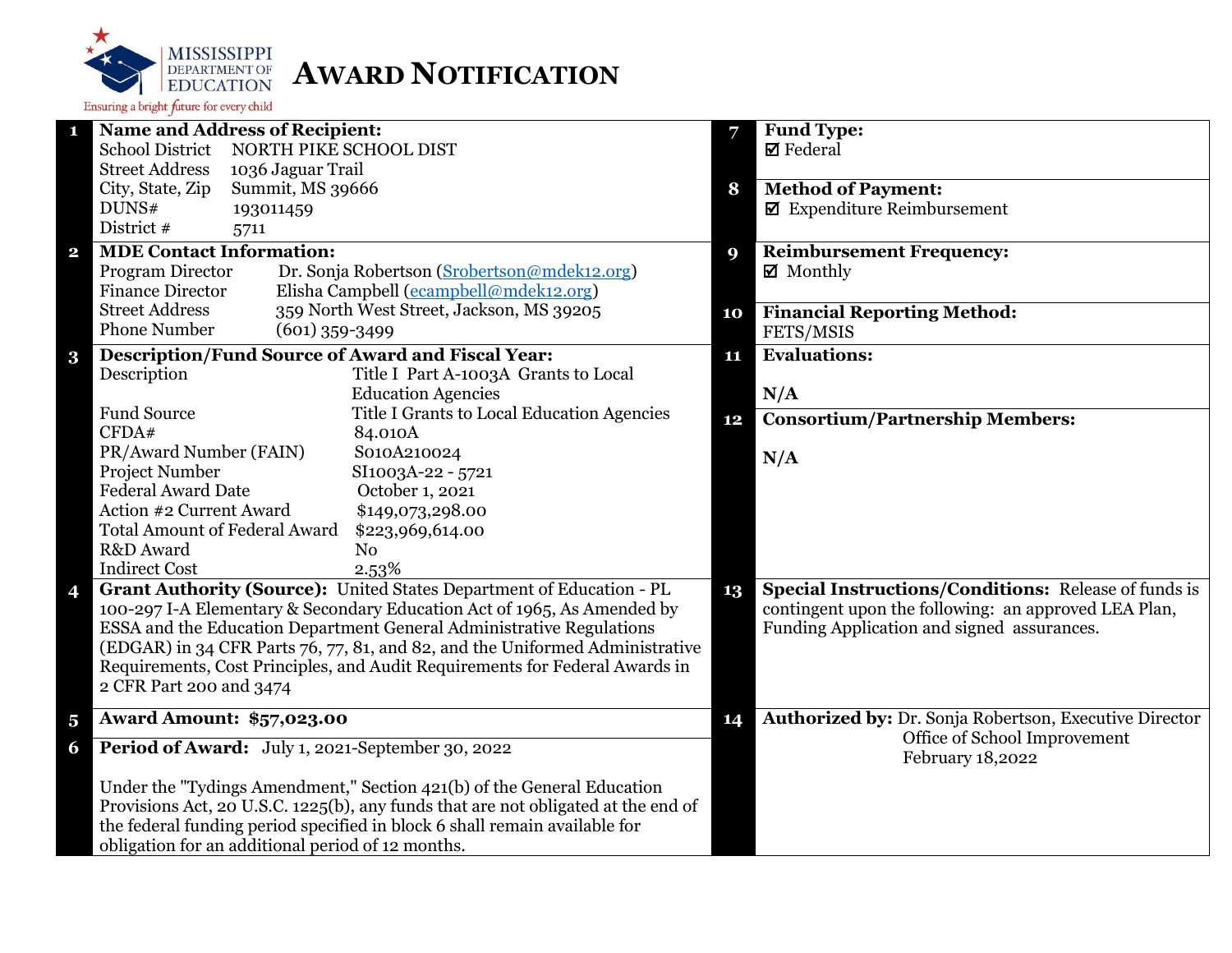

| <b>Name and Address of Recipient:</b><br>$\mathbf{1}$                                                                                                       | 7  | <b>Fund Type:</b>                                      |
|-------------------------------------------------------------------------------------------------------------------------------------------------------------|----|--------------------------------------------------------|
| <b>School District</b><br>NOXUBEE COUNTY SCHOOL DISTRICT                                                                                                    |    | <b>Ø</b> Federal                                       |
| <b>Street Address</b><br>P O Box 540                                                                                                                        |    |                                                        |
| Macon, MS 39341<br>City, State, Zip                                                                                                                         | 8  | <b>Method of Payment:</b>                              |
| DUNS#<br>786696377                                                                                                                                          |    | $\blacksquare$ Expenditure Reimbursement               |
| District #<br>5200                                                                                                                                          |    |                                                        |
| <b>MDE Contact Information:</b><br>$\mathbf{2}$                                                                                                             | 9  | <b>Reimbursement Frequency:</b>                        |
| Program Director<br>Dr. Sonja Robertson (Srobertson@mdek12.org)                                                                                             |    | $\boxtimes$ Monthly                                    |
| Elisha Campbell (ecampbell@mdek12.org)<br><b>Finance Director</b>                                                                                           |    |                                                        |
| <b>Street Address</b><br>359 North West Street, Jackson, MS 39205                                                                                           | 10 | <b>Financial Reporting Method:</b>                     |
| <b>Phone Number</b><br>$(601)$ 359-3499                                                                                                                     |    | FETS/MSIS                                              |
| <b>Description/Fund Source of Award and Fiscal Year:</b><br>$\bf{3}$                                                                                        | 11 | <b>Evaluations:</b>                                    |
| Description<br>Title I Part A-1003A Grants to Local                                                                                                         |    |                                                        |
| <b>Education Agencies</b>                                                                                                                                   |    | N/A                                                    |
| <b>Fund Source</b><br>Title I Grants to Local Education Agencies                                                                                            | 12 | <b>Consortium/Partnership Members:</b>                 |
| CFDA#<br>84.010A                                                                                                                                            |    |                                                        |
| PR/Award Number (FAIN)<br>S010A210024                                                                                                                       |    | N/A                                                    |
| Project Number<br>SI1003A-22 - 5201                                                                                                                         |    |                                                        |
| <b>Federal Award Date</b><br>October 1, 2021                                                                                                                |    |                                                        |
| Action #2 Current Award<br>\$149,073,298.00                                                                                                                 |    |                                                        |
| <b>Total Amount of Federal Award</b><br>\$223,969,614.00                                                                                                    |    |                                                        |
| R&D Award<br>N <sub>0</sub>                                                                                                                                 |    |                                                        |
| <b>Indirect Cost</b><br>2.2%                                                                                                                                |    |                                                        |
| Grant Authority (Source): United States Department of Education - PL<br>4                                                                                   | 13 | Special Instructions/Conditions: Release of funds is   |
| 100-297 I-A Elementary & Secondary Education Act of 1965, As Amended by                                                                                     |    | contingent upon the following: an approved LEA Plan,   |
| ESSA and the Education Department General Administrative Regulations                                                                                        |    | Funding Application and signed assurances.             |
| (EDGAR) in 34 CFR Parts 76, 77, 81, and 82, and the Uniformed Administrative<br>Requirements, Cost Principles, and Audit Requirements for Federal Awards in |    |                                                        |
| 2 CFR Part 200 and 3474                                                                                                                                     |    |                                                        |
|                                                                                                                                                             |    |                                                        |
| <b>Award Amount: \$110,835.00</b><br>$\overline{\mathbf{5}}$                                                                                                | 14 | Authorized by: Dr. Sonja Robertson, Executive Director |
| Period of Award: July 1, 2021-September 30, 2022<br>6                                                                                                       |    | Office of School Improvement<br>February 18,2022       |
| Under the "Tydings Amendment," Section 421(b) of the General Education                                                                                      |    |                                                        |
| Provisions Act, 20 U.S.C. 1225(b), any funds that are not obligated at the end of                                                                           |    |                                                        |
| the federal funding period specified in block 6 shall remain available for                                                                                  |    |                                                        |
| obligation for an additional period of 12 months.                                                                                                           |    |                                                        |
|                                                                                                                                                             |    |                                                        |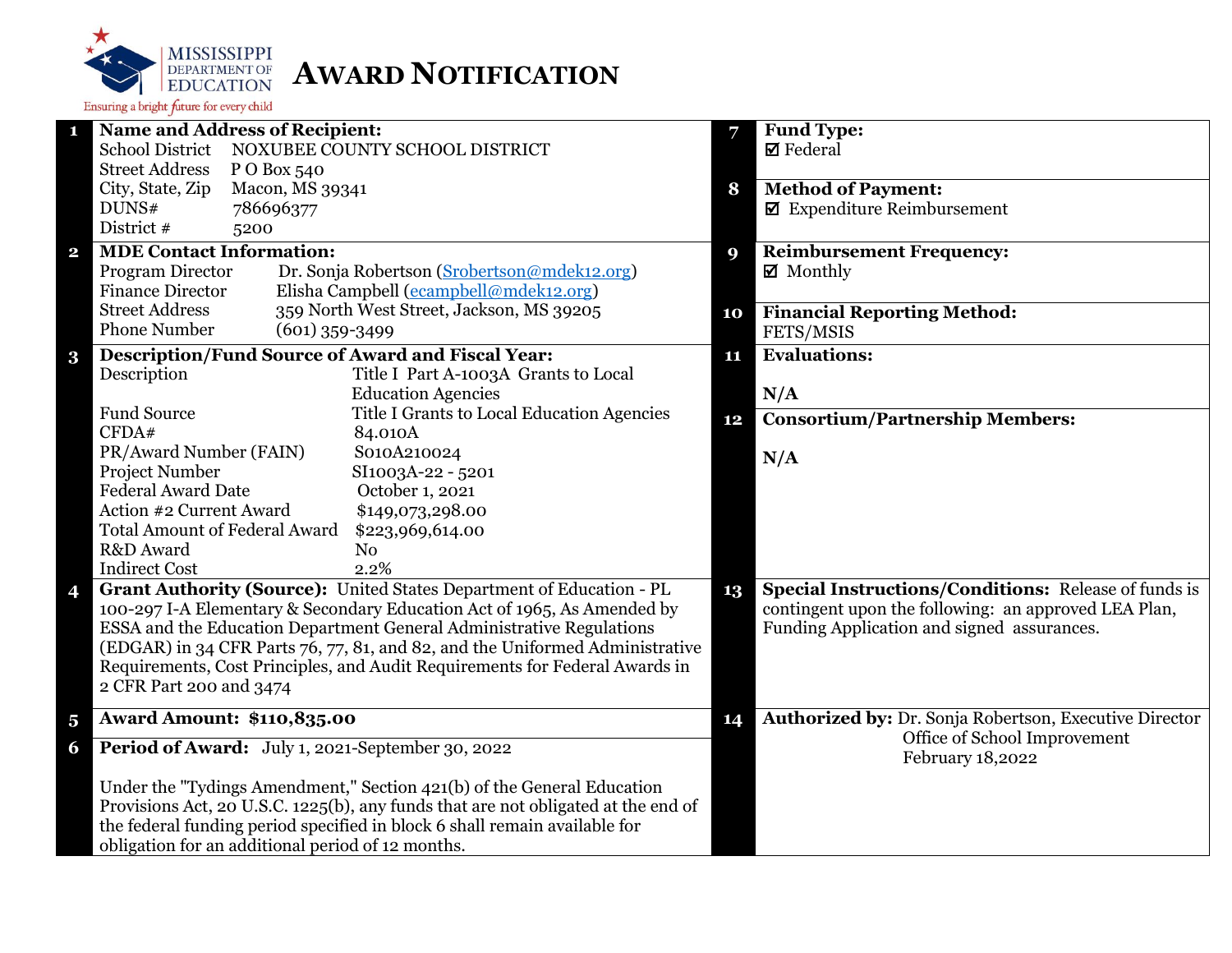

|                         | <b>Name and Address of Recipient:</b>                                             | 7  | <b>Fund Type:</b>                                           |
|-------------------------|-----------------------------------------------------------------------------------|----|-------------------------------------------------------------|
|                         | <b>School District</b><br>OXFORD SCHOOL DISTRICT                                  |    | $\boxtimes$ Federal                                         |
|                         | <b>Street Address</b><br>224 Bramlett Boulevard                                   |    |                                                             |
|                         | City, State, Zip<br>Oxford, MS 38655                                              | 8  | <b>Method of Payment:</b>                                   |
|                         | DUNS#<br>100336866                                                                |    | $\blacksquare$ Expenditure Reimbursement                    |
|                         | District #<br>3620                                                                |    |                                                             |
| $\overline{\mathbf{2}}$ | <b>MDE Contact Information:</b>                                                   | 9  | <b>Reimbursement Frequency:</b>                             |
|                         | Program Director<br>Dr. Sonja Robertson (Srobertson@mdek12.org)                   |    | $\boxtimes$ Monthly                                         |
|                         | Elisha Campbell (ecampbell@mdek12.org)<br><b>Finance Director</b>                 |    |                                                             |
|                         | <b>Street Address</b><br>359 North West Street, Jackson, MS 39205                 | 10 | <b>Financial Reporting Method:</b>                          |
|                         | <b>Phone Number</b><br>$(601)$ 359-3499                                           |    | FETS/MSIS                                                   |
| $\bf{3}$                | <b>Description/Fund Source of Award and Fiscal Year:</b>                          | 11 | <b>Evaluations:</b>                                         |
|                         | Description<br>Title I Part A-1003A Grants to Local                               |    |                                                             |
|                         | <b>Education Agencies</b>                                                         |    | N/A                                                         |
|                         | <b>Fund Source</b><br>Title I Grants to Local Education Agencies                  | 12 | <b>Consortium/Partnership Members:</b>                      |
|                         | CFDA#<br>84.010A                                                                  |    |                                                             |
|                         | PR/Award Number (FAIN)<br>S010A210024                                             |    | N/A                                                         |
|                         | Project Number<br>SI1003A-22 - 3611                                               |    |                                                             |
|                         | <b>Federal Award Date</b><br>October 1, 2021                                      |    |                                                             |
|                         | Action #2 Current Award<br>\$149,073,298.00                                       |    |                                                             |
|                         | <b>Total Amount of Federal Award</b><br>\$223,969,614.00                          |    |                                                             |
|                         | R&D Award<br>N <sub>o</sub>                                                       |    |                                                             |
|                         | <b>Indirect Cost</b><br>5.76%                                                     |    |                                                             |
| 4                       | Grant Authority (Source): United States Department of Education - PL              | 13 | <b>Special Instructions/Conditions: Release of funds is</b> |
|                         | 100-297 I-A Elementary & Secondary Education Act of 1965, As Amended by           |    | contingent upon the following: an approved LEA Plan,        |
|                         | ESSA and the Education Department General Administrative Regulations              |    | Funding Application and signed assurances.                  |
|                         | (EDGAR) in 34 CFR Parts 76, 77, 81, and 82, and the Uniformed Administrative      |    |                                                             |
|                         | Requirements, Cost Principles, and Audit Requirements for Federal Awards in       |    |                                                             |
|                         | 2 CFR Part 200 and 3474                                                           |    |                                                             |
| $\overline{\mathbf{5}}$ | <b>Award Amount: \$137,434.00</b>                                                 | 14 | Authorized by: Dr. Sonja Robertson, Executive Director      |
|                         |                                                                                   |    | Office of School Improvement                                |
| 6                       | Period of Award: July 1, 2021-September 30, 2022                                  |    | February 18,2022                                            |
|                         | Under the "Tydings Amendment," Section 421(b) of the General Education            |    |                                                             |
|                         | Provisions Act, 20 U.S.C. 1225(b), any funds that are not obligated at the end of |    |                                                             |
|                         | the federal funding period specified in block 6 shall remain available for        |    |                                                             |
|                         | obligation for an additional period of 12 months.                                 |    |                                                             |
|                         |                                                                                   |    |                                                             |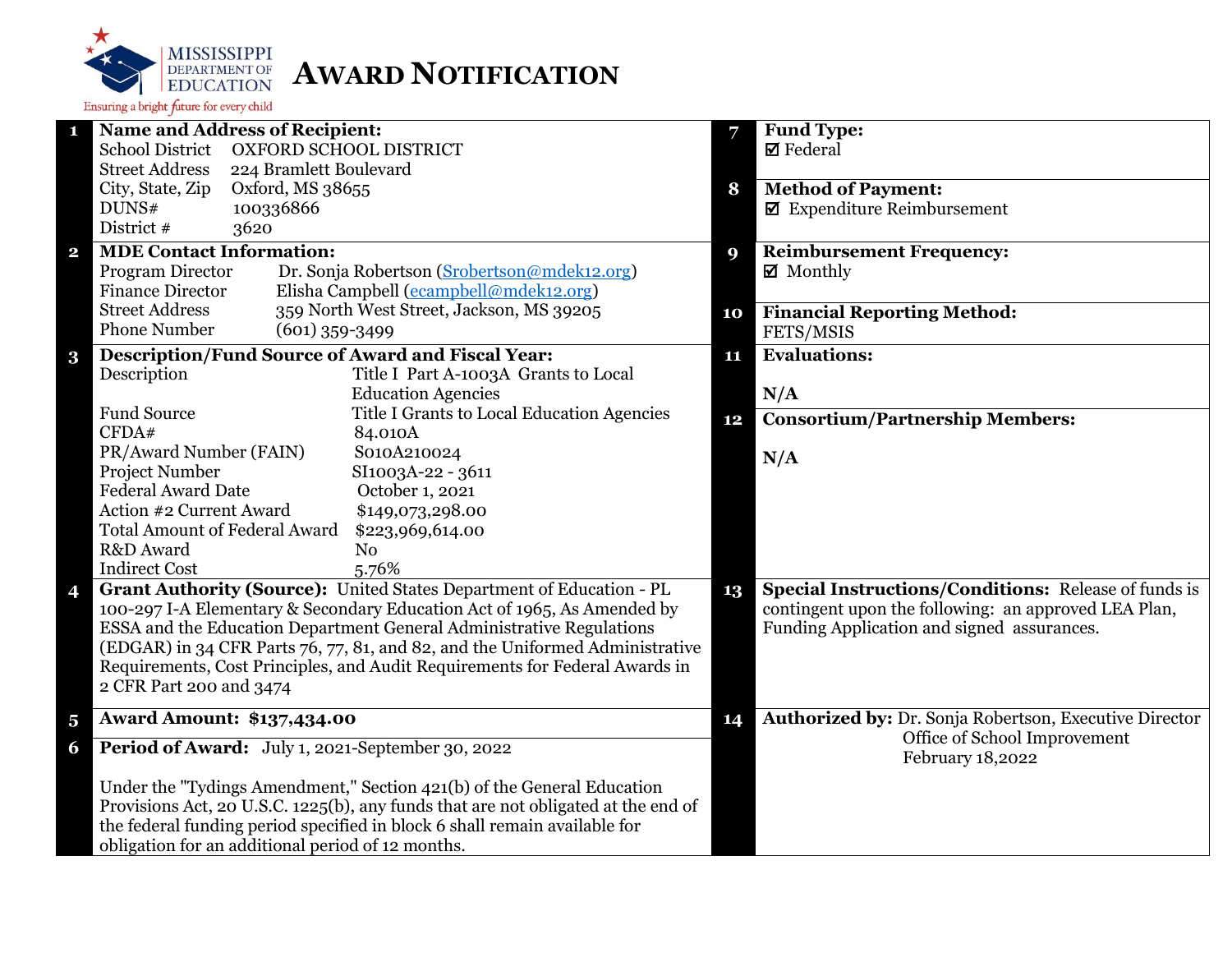

| 1                       | <b>Name and Address of Recipient:</b>                                             |    | Fund Type:                                                  |
|-------------------------|-----------------------------------------------------------------------------------|----|-------------------------------------------------------------|
|                         | School District PASCAGOULA SCHOOL DIST                                            |    | $\boxtimes$ Federal                                         |
|                         | <b>Street Address</b><br>P.O. Box 250                                             |    |                                                             |
|                         | City, State, Zip<br>Pascagoula, MS 39568                                          | 8  | <b>Method of Payment:</b>                                   |
|                         | DUNS#<br>191706738                                                                |    | $\blacksquare$ Expenditure Reimbursement                    |
|                         | District #<br>3022                                                                |    |                                                             |
| $\overline{\mathbf{2}}$ | <b>MDE Contact Information:</b>                                                   | 9  | <b>Reimbursement Frequency:</b>                             |
|                         | Program Director<br>Dr. Sonja Robertson (Srobertson@mdek12.org)                   |    | $\boxtimes$ Monthly                                         |
|                         | Elisha Campbell (ecampbell@mdek12.org)<br><b>Finance Director</b>                 |    |                                                             |
|                         | 359 North West Street, Jackson, MS 39205<br><b>Street Address</b>                 | 10 | <b>Financial Reporting Method:</b>                          |
|                         | <b>Phone Number</b><br>$(601)$ 359-3499                                           |    | FETS/MSIS                                                   |
| $\bf{3}$                | <b>Description/Fund Source of Award and Fiscal Year:</b>                          | 11 | <b>Evaluations:</b>                                         |
|                         | Description<br>Title I Part A-1003A Grants to Local                               |    |                                                             |
|                         | <b>Education Agencies</b>                                                         |    | N/A                                                         |
|                         | <b>Fund Source</b><br>Title I Grants to Local Education Agencies                  | 12 | <b>Consortium/Partnership Members:</b>                      |
|                         | CFDA#<br>84.010A                                                                  |    |                                                             |
|                         | PR/Award Number (FAIN)<br>S010A210024                                             |    | N/A                                                         |
|                         | Project Number<br>SI1003A-22 - 3031                                               |    |                                                             |
|                         | <b>Federal Award Date</b><br>October 1, 2021                                      |    |                                                             |
|                         | Action #2 Current Award<br>\$149,073,298.00                                       |    |                                                             |
|                         | <b>Total Amount of Federal Award</b><br>\$223,969,614.00                          |    |                                                             |
|                         | R&D Award<br>N <sub>o</sub>                                                       |    |                                                             |
|                         | <b>Indirect Cost</b><br>1.63%                                                     |    |                                                             |
| 4                       | Grant Authority (Source): United States Department of Education - PL              | 13 | <b>Special Instructions/Conditions: Release of funds is</b> |
|                         | 100-297 I-A Elementary & Secondary Education Act of 1965, As Amended by           |    | contingent upon the following: an approved LEA Plan,        |
|                         | ESSA and the Education Department General Administrative Regulations              |    | Funding Application and signed assurances.                  |
|                         | (EDGAR) in 34 CFR Parts 76, 77, 81, and 82, and the Uniformed Administrative      |    |                                                             |
|                         | Requirements, Cost Principles, and Audit Requirements for Federal Awards in       |    |                                                             |
|                         | 2 CFR Part 200 and 3474                                                           |    |                                                             |
| $\overline{\mathbf{5}}$ | <b>Award Amount: \$306,986.00</b>                                                 | 14 | Authorized by: Dr. Sonja Robertson, Executive Director      |
| 6                       | Period of Award: July 1, 2021-September 30, 2022                                  |    | Office of School Improvement<br>February 18,2022            |
|                         | Under the "Tydings Amendment," Section 421(b) of the General Education            |    |                                                             |
|                         | Provisions Act, 20 U.S.C. 1225(b), any funds that are not obligated at the end of |    |                                                             |
|                         | the federal funding period specified in block 6 shall remain available for        |    |                                                             |
|                         | obligation for an additional period of 12 months.                                 |    |                                                             |
|                         |                                                                                   |    |                                                             |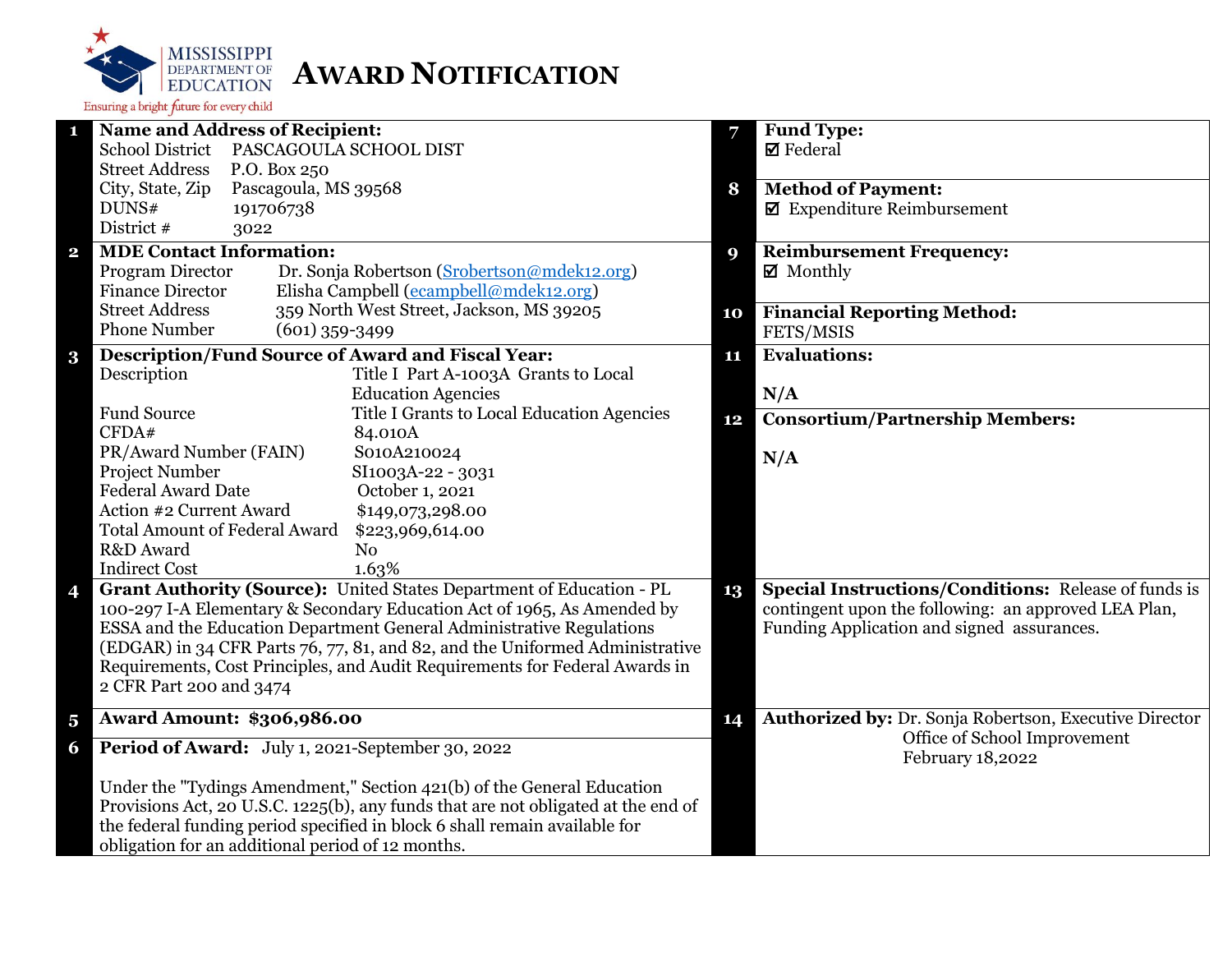

|                         | <b>Name and Address of Recipient:</b>                                             | 7  | <b>Fund Type:</b>                                      |
|-------------------------|-----------------------------------------------------------------------------------|----|--------------------------------------------------------|
|                         | <b>School District</b><br>PASS CHRISTIAN PUBLIC SCHOOL DIST                       |    | <b>Ø</b> Federal                                       |
|                         | <b>Street Address</b><br>6457 Kiln Delisle Road                                   |    |                                                        |
|                         | City, State, Zip<br>Pass Christian, MS 39571                                      | 8  | <b>Method of Payment:</b>                              |
|                         | DUNS#<br>124027400                                                                |    | $\boxtimes$ Expenditure Reimbursement                  |
|                         | District #<br>2423                                                                |    |                                                        |
| $\mathbf{2}$            | <b>MDE Contact Information:</b>                                                   | 9  | <b>Reimbursement Frequency:</b>                        |
|                         | Program Director<br>Dr. Sonja Robertson (Srobertson@mdek12.org)                   |    | $\boxtimes$ Monthly                                    |
|                         | Elisha Campbell (ecampbell@mdek12.org)<br><b>Finance Director</b>                 |    |                                                        |
|                         | <b>Street Address</b><br>359 North West Street, Jackson, MS 39205                 | 10 | <b>Financial Reporting Method:</b>                     |
|                         | <b>Phone Number</b><br>$(601)$ 359-3499                                           |    | FETS/MSIS                                              |
| $\bf{3}$                | <b>Description/Fund Source of Award and Fiscal Year:</b>                          | 11 | <b>Evaluations:</b>                                    |
|                         | Description<br>Title I Part A-1003A Grants to Local                               |    |                                                        |
|                         | <b>Education Agencies</b>                                                         |    | N/A                                                    |
|                         | <b>Fund Source</b><br>Title I Grants to Local Education Agencies                  |    | <b>Consortium/Partnership Members:</b>                 |
|                         | CFDA#<br>84.010A                                                                  | 12 |                                                        |
|                         | PR/Award Number (FAIN)<br>S010A210024                                             |    | N/A                                                    |
|                         | Project Number<br>SI1003A-22 - 2441                                               |    |                                                        |
|                         | <b>Federal Award Date</b><br>October 1, 2021                                      |    |                                                        |
|                         | Action #2 Current Award<br>\$149,073,298.00                                       |    |                                                        |
|                         | <b>Total Amount of Federal Award</b><br>\$223,969,614.00                          |    |                                                        |
|                         | R&D Award<br>N <sub>0</sub>                                                       |    |                                                        |
|                         | <b>Indirect Cost</b><br>4.41%                                                     |    |                                                        |
| 4                       | Grant Authority (Source): United States Department of Education - PL              | 13 | Special Instructions/Conditions: Release of funds is   |
|                         | 100-297 I-A Elementary & Secondary Education Act of 1965, As Amended by           |    | contingent upon the following: an approved LEA Plan,   |
|                         | ESSA and the Education Department General Administrative Regulations              |    | Funding Application and signed assurances.             |
|                         | (EDGAR) in 34 CFR Parts 76, 77, 81, and 82, and the Uniformed Administrative      |    |                                                        |
|                         | Requirements, Cost Principles, and Audit Requirements for Federal Awards in       |    |                                                        |
|                         | 2 CFR Part 200 and 3474                                                           |    |                                                        |
| $\overline{\mathbf{5}}$ | <b>Award Amount: \$55,008.00</b>                                                  | 14 | Authorized by: Dr. Sonja Robertson, Executive Director |
|                         |                                                                                   |    | Office of School Improvement                           |
| 6                       | Period of Award: July 1, 2021-September 30, 2022                                  |    | February 18,2022                                       |
|                         | Under the "Tydings Amendment," Section 421(b) of the General Education            |    |                                                        |
|                         | Provisions Act, 20 U.S.C. 1225(b), any funds that are not obligated at the end of |    |                                                        |
|                         | the federal funding period specified in block 6 shall remain available for        |    |                                                        |
|                         | obligation for an additional period of 12 months.                                 |    |                                                        |
|                         |                                                                                   |    |                                                        |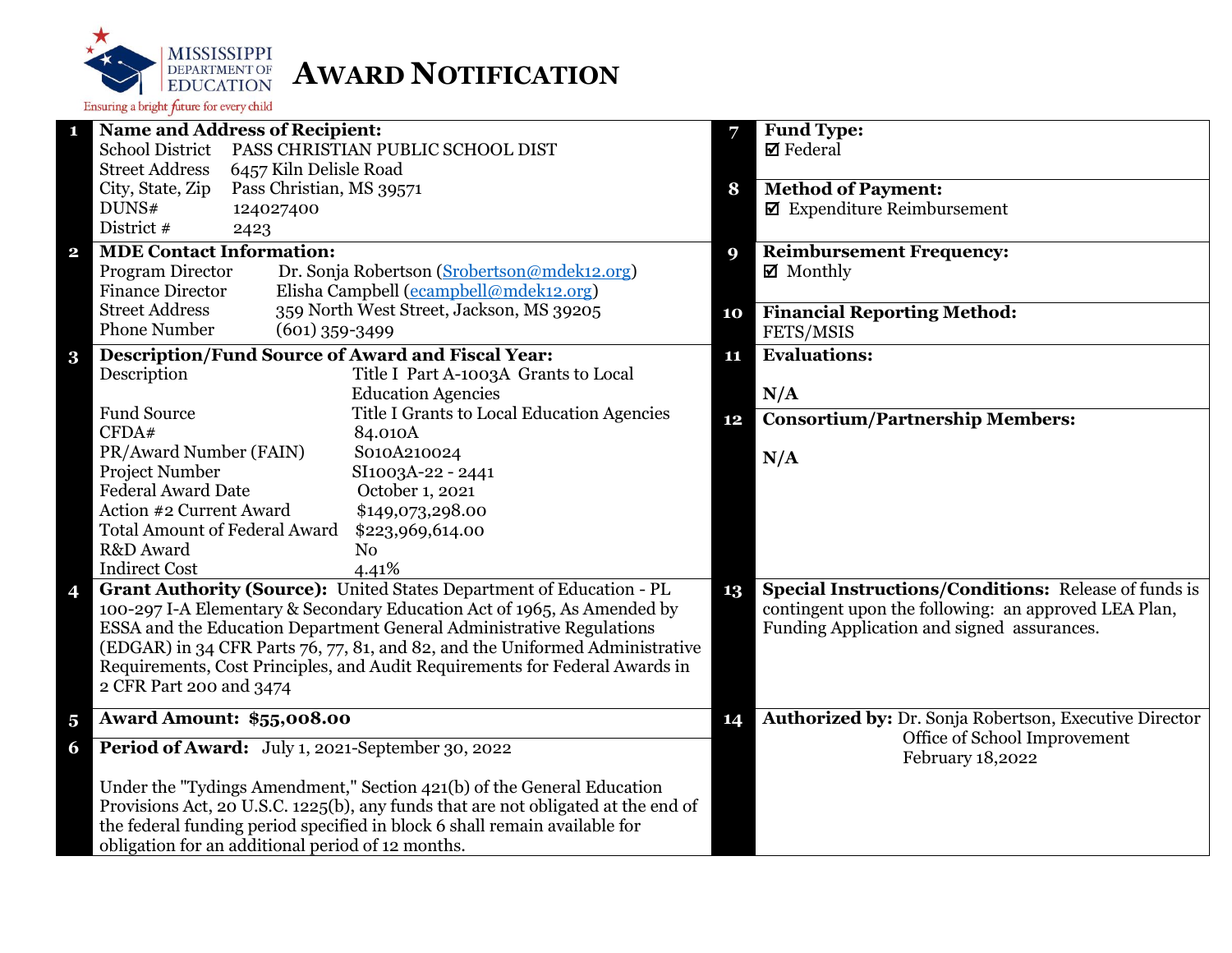

|                         | <b>Name and Address of Recipient:</b>                                             | 7  | <b>Fund Type:</b>                                           |
|-------------------------|-----------------------------------------------------------------------------------|----|-------------------------------------------------------------|
|                         | School District PEARL RIVER CO SCHOOL DIST                                        |    | $\boxtimes$ Federal                                         |
|                         | <b>Street Address</b><br>7441 Highway 11                                          |    |                                                             |
|                         | City, State, Zip<br>Carriere, MS 39426                                            | 8  | <b>Method of Payment:</b>                                   |
|                         | DUNS#<br>100040153                                                                |    | $\blacksquare$ Expenditure Reimbursement                    |
|                         | District #<br>5500                                                                |    |                                                             |
| $\overline{\mathbf{2}}$ | <b>MDE Contact Information:</b>                                                   | 9  | <b>Reimbursement Frequency:</b>                             |
|                         | Program Director<br>Dr. Sonja Robertson (Srobertson@mdek12.org)                   |    | $\boxtimes$ Monthly                                         |
|                         | Elisha Campbell (ecampbell@mdek12.org)<br><b>Finance Director</b>                 |    |                                                             |
|                         | <b>Street Address</b><br>359 North West Street, Jackson, MS 39205                 | 10 | <b>Financial Reporting Method:</b>                          |
|                         | <b>Phone Number</b><br>$(601)$ 359-3499                                           |    | FETS/MSIS                                                   |
|                         | <b>Description/Fund Source of Award and Fiscal Year:</b>                          | 11 | <b>Evaluations:</b>                                         |
| $\bf{3}$                | Description<br>Title I Part A-1003A Grants to Local                               |    |                                                             |
|                         | <b>Education Agencies</b>                                                         |    | N/A                                                         |
|                         | <b>Fund Source</b><br>Title I Grants to Local Education Agencies                  |    |                                                             |
|                         | CFDA#<br>84.010A                                                                  | 12 | <b>Consortium/Partnership Members:</b>                      |
|                         | PR/Award Number (FAIN)<br>S010A210024                                             |    |                                                             |
|                         | Project Number<br>SI1003A-22 - 5501                                               |    | N/A                                                         |
|                         | <b>Federal Award Date</b><br>October 1, 2021                                      |    |                                                             |
|                         | Action #2 Current Award<br>\$149,073,298.00                                       |    |                                                             |
|                         | <b>Total Amount of Federal Award</b><br>\$223,969,614.00                          |    |                                                             |
|                         | R&D Award<br>N <sub>o</sub>                                                       |    |                                                             |
|                         | <b>Indirect Cost</b><br>1.46%                                                     |    |                                                             |
| 4                       | Grant Authority (Source): United States Department of Education - PL              | 13 | <b>Special Instructions/Conditions: Release of funds is</b> |
|                         | 100-297 I-A Elementary & Secondary Education Act of 1965, As Amended by           |    | contingent upon the following: an approved LEA Plan,        |
|                         | ESSA and the Education Department General Administrative Regulations              |    | Funding Application and signed assurances.                  |
|                         | (EDGAR) in 34 CFR Parts 76, 77, 81, and 82, and the Uniformed Administrative      |    |                                                             |
|                         | Requirements, Cost Principles, and Audit Requirements for Federal Awards in       |    |                                                             |
|                         | 2 CFR Part 200 and 3474                                                           |    |                                                             |
|                         |                                                                                   |    |                                                             |
| $\overline{\mathbf{5}}$ | <b>Award Amount: \$63,856.00</b>                                                  | 14 | Authorized by: Dr. Sonja Robertson, Executive Director      |
| 6                       | Period of Award: July 1, 2021-September 30, 2022                                  |    | Office of School Improvement<br>February 18,2022            |
|                         | Under the "Tydings Amendment," Section 421(b) of the General Education            |    |                                                             |
|                         | Provisions Act, 20 U.S.C. 1225(b), any funds that are not obligated at the end of |    |                                                             |
|                         | the federal funding period specified in block 6 shall remain available for        |    |                                                             |
|                         | obligation for an additional period of 12 months.                                 |    |                                                             |
|                         |                                                                                   |    |                                                             |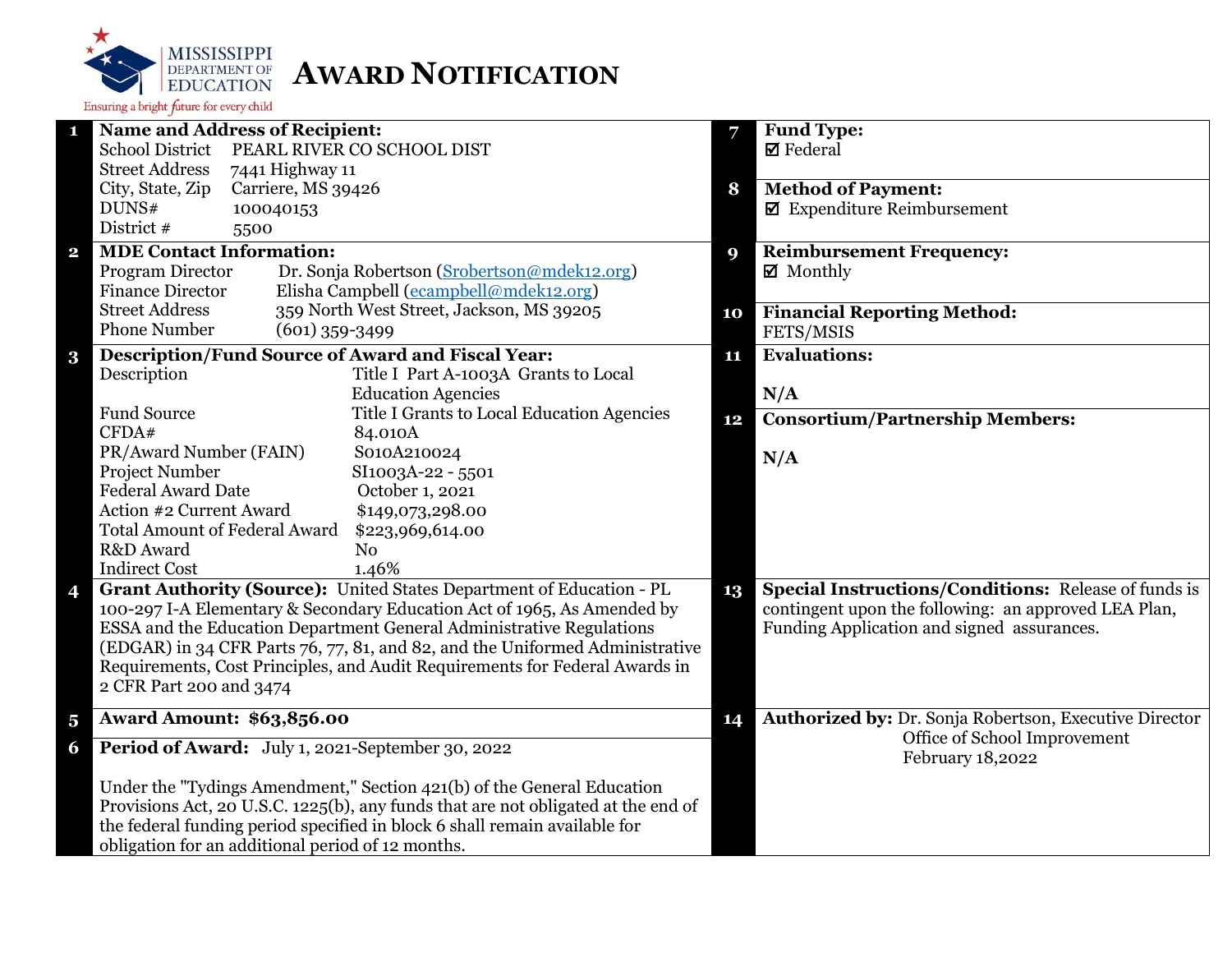

| $\mathbf{1}$            | <b>Name and Address of Recipient:</b>                                             |    | Fund Type:                                                  |
|-------------------------|-----------------------------------------------------------------------------------|----|-------------------------------------------------------------|
|                         | School District PERRY CO SCHOOL DIST                                              |    | <b>Ø</b> Federal                                            |
|                         | <b>Street Address</b><br>P.O.Box 137                                              |    |                                                             |
|                         | City, State, Zip<br>New Augusta, MS 39462                                         | 8  | <b>Method of Payment:</b>                                   |
|                         | DUNS#<br>100040161                                                                |    | $\blacksquare$ Expenditure Reimbursement                    |
|                         | District #<br>5600                                                                |    |                                                             |
| $\mathbf{2}$            | <b>MDE Contact Information:</b>                                                   | 9  | <b>Reimbursement Frequency:</b>                             |
|                         | Program Director<br>Dr. Sonja Robertson (Srobertson@mdek12.org)                   |    | ☑ Monthly                                                   |
|                         | Elisha Campbell (ecampbell@mdek12.org)<br><b>Finance Director</b>                 |    |                                                             |
|                         | <b>Street Address</b><br>359 North West Street, Jackson, MS 39205                 | 10 | <b>Financial Reporting Method:</b>                          |
|                         | <b>Phone Number</b><br>$(601)$ 359-3499                                           |    | FETS/MSIS                                                   |
| $\bf{3}$                | <b>Description/Fund Source of Award and Fiscal Year:</b>                          | 11 | <b>Evaluations:</b>                                         |
|                         | Description<br>Title I Part A-1003A Grants to Local                               |    |                                                             |
|                         | <b>Education Agencies</b>                                                         |    | N/A                                                         |
|                         | <b>Fund Source</b><br>Title I Grants to Local Education Agencies                  | 12 | <b>Consortium/Partnership Members:</b>                      |
|                         | CFDA#<br>84.010A                                                                  |    |                                                             |
|                         | PR/Award Number (FAIN)<br>S010A210024                                             |    | N/A                                                         |
|                         | Project Number<br>SI1003A-22 - 5601                                               |    |                                                             |
|                         | <b>Federal Award Date</b><br>October 1, 2021                                      |    |                                                             |
|                         | Action #2 Current Award<br>\$149,073,298.00                                       |    |                                                             |
|                         | <b>Total Amount of Federal Award</b><br>\$223,969,614.00                          |    |                                                             |
|                         | R&D Award<br>N <sub>o</sub>                                                       |    |                                                             |
|                         | <b>Indirect Cost</b><br>3.16%                                                     |    |                                                             |
| 4                       | Grant Authority (Source): United States Department of Education - PL              | 13 | <b>Special Instructions/Conditions: Release of funds is</b> |
|                         | 100-297 I-A Elementary & Secondary Education Act of 1965, As Amended by           |    | contingent upon the following: an approved LEA Plan,        |
|                         | ESSA and the Education Department General Administrative Regulations              |    | Funding Application and signed assurances.                  |
|                         | (EDGAR) in 34 CFR Parts 76, 77, 81, and 82, and the Uniformed Administrative      |    |                                                             |
|                         | Requirements, Cost Principles, and Audit Requirements for Federal Awards in       |    |                                                             |
|                         | 2 CFR Part 200 and 3474                                                           |    |                                                             |
| $\overline{\mathbf{5}}$ | <b>Award Amount: \$47,767.00</b>                                                  | 14 | Authorized by: Dr. Sonja Robertson, Executive Director      |
| 6                       | Period of Award: July 1, 2021-September 30, 2022                                  |    | Office of School Improvement<br>February 18,2022            |
|                         | Under the "Tydings Amendment," Section 421(b) of the General Education            |    |                                                             |
|                         | Provisions Act, 20 U.S.C. 1225(b), any funds that are not obligated at the end of |    |                                                             |
|                         | the federal funding period specified in block 6 shall remain available for        |    |                                                             |
|                         | obligation for an additional period of 12 months.                                 |    |                                                             |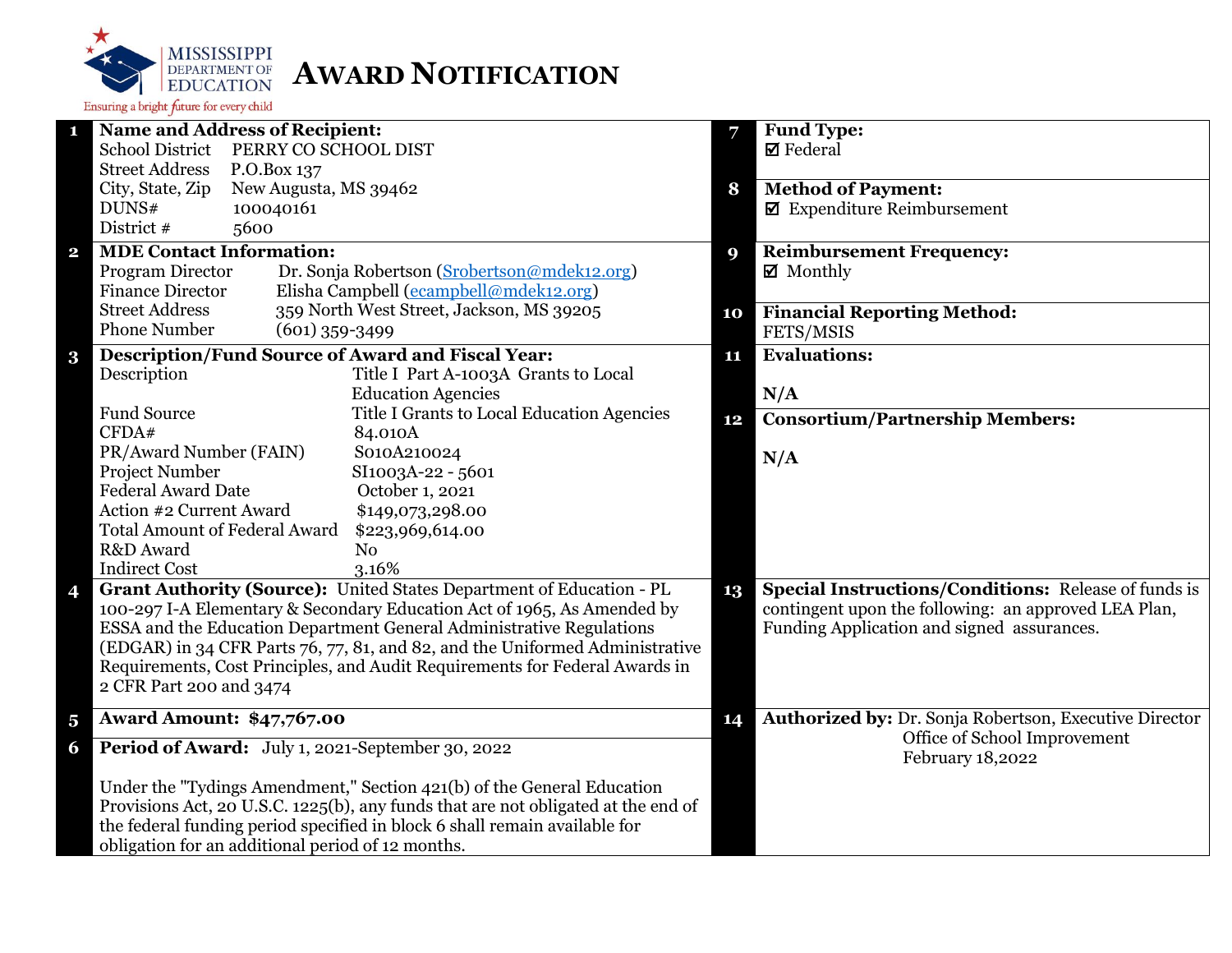

|                         | <b>Name and Address of Recipient:</b>                                             | 7  | <b>Fund Type:</b>                                      |
|-------------------------|-----------------------------------------------------------------------------------|----|--------------------------------------------------------|
|                         | <b>School District</b><br>PHILADELPHIA PUBLIC SCHOOL DIST                         |    | <b>Ø</b> Federal                                       |
|                         | <b>Street Address</b><br>248 Byrd Avenue                                          |    |                                                        |
|                         | Philadelphia, MS 39350<br>City, State, Zip                                        | 8  | <b>Method of Payment:</b>                              |
|                         | DUNS#<br>100040179                                                                |    | $\boxtimes$ Expenditure Reimbursement                  |
|                         | District #<br>5020                                                                |    |                                                        |
| $\mathbf{2}$            | <b>MDE Contact Information:</b>                                                   | 9  | <b>Reimbursement Frequency:</b>                        |
|                         | Program Director<br>Dr. Sonja Robertson (Srobertson@mdek12.org)                   |    | $\boxtimes$ Monthly                                    |
|                         | Elisha Campbell (ecampbell@mdek12.org)<br><b>Finance Director</b>                 |    |                                                        |
|                         | <b>Street Address</b><br>359 North West Street, Jackson, MS 39205                 | 10 | <b>Financial Reporting Method:</b>                     |
|                         | <b>Phone Number</b><br>$(601)$ 359-3499                                           |    | FETS/MSIS                                              |
| $\bf{3}$                | <b>Description/Fund Source of Award and Fiscal Year:</b>                          | 11 | <b>Evaluations:</b>                                    |
|                         | Description<br>Title I Part A-1003A Grants to Local                               |    |                                                        |
|                         | <b>Education Agencies</b>                                                         |    | N/A                                                    |
|                         | <b>Fund Source</b><br>Title I Grants to Local Education Agencies                  | 12 | <b>Consortium/Partnership Members:</b>                 |
|                         | CFDA#<br>84.010A                                                                  |    |                                                        |
|                         | PR/Award Number (FAIN)<br>S010A210024                                             |    | N/A                                                    |
|                         | Project Number<br>SI1003A-22 - 5011                                               |    |                                                        |
|                         | <b>Federal Award Date</b><br>October 1, 2021                                      |    |                                                        |
|                         | Action #2 Current Award<br>\$149,073,298.00                                       |    |                                                        |
|                         | <b>Total Amount of Federal Award</b><br>\$223,969,614.00                          |    |                                                        |
|                         | R&D Award<br>N <sub>o</sub>                                                       |    |                                                        |
|                         | <b>Indirect Cost</b><br>5.59%                                                     |    |                                                        |
| 4                       | Grant Authority (Source): United States Department of Education - PL              | 13 | Special Instructions/Conditions: Release of funds is   |
|                         | 100-297 I-A Elementary & Secondary Education Act of 1965, As Amended by           |    | contingent upon the following: an approved LEA Plan,   |
|                         | ESSA and the Education Department General Administrative Regulations              |    | Funding Application and signed assurances.             |
|                         | (EDGAR) in 34 CFR Parts 76, 77, 81, and 82, and the Uniformed Administrative      |    |                                                        |
|                         | Requirements, Cost Principles, and Audit Requirements for Federal Awards in       |    |                                                        |
|                         | 2 CFR Part 200 and 3474                                                           |    |                                                        |
| $\overline{\mathbf{5}}$ | <b>Award Amount: \$166,747.00</b>                                                 | 14 | Authorized by: Dr. Sonja Robertson, Executive Director |
| 6                       | Period of Award: July 1, 2021-September 30, 2022                                  |    | Office of School Improvement<br>February 18,2022       |
|                         | Under the "Tydings Amendment," Section 421(b) of the General Education            |    |                                                        |
|                         | Provisions Act, 20 U.S.C. 1225(b), any funds that are not obligated at the end of |    |                                                        |
|                         | the federal funding period specified in block 6 shall remain available for        |    |                                                        |
|                         | obligation for an additional period of 12 months.                                 |    |                                                        |
|                         |                                                                                   |    |                                                        |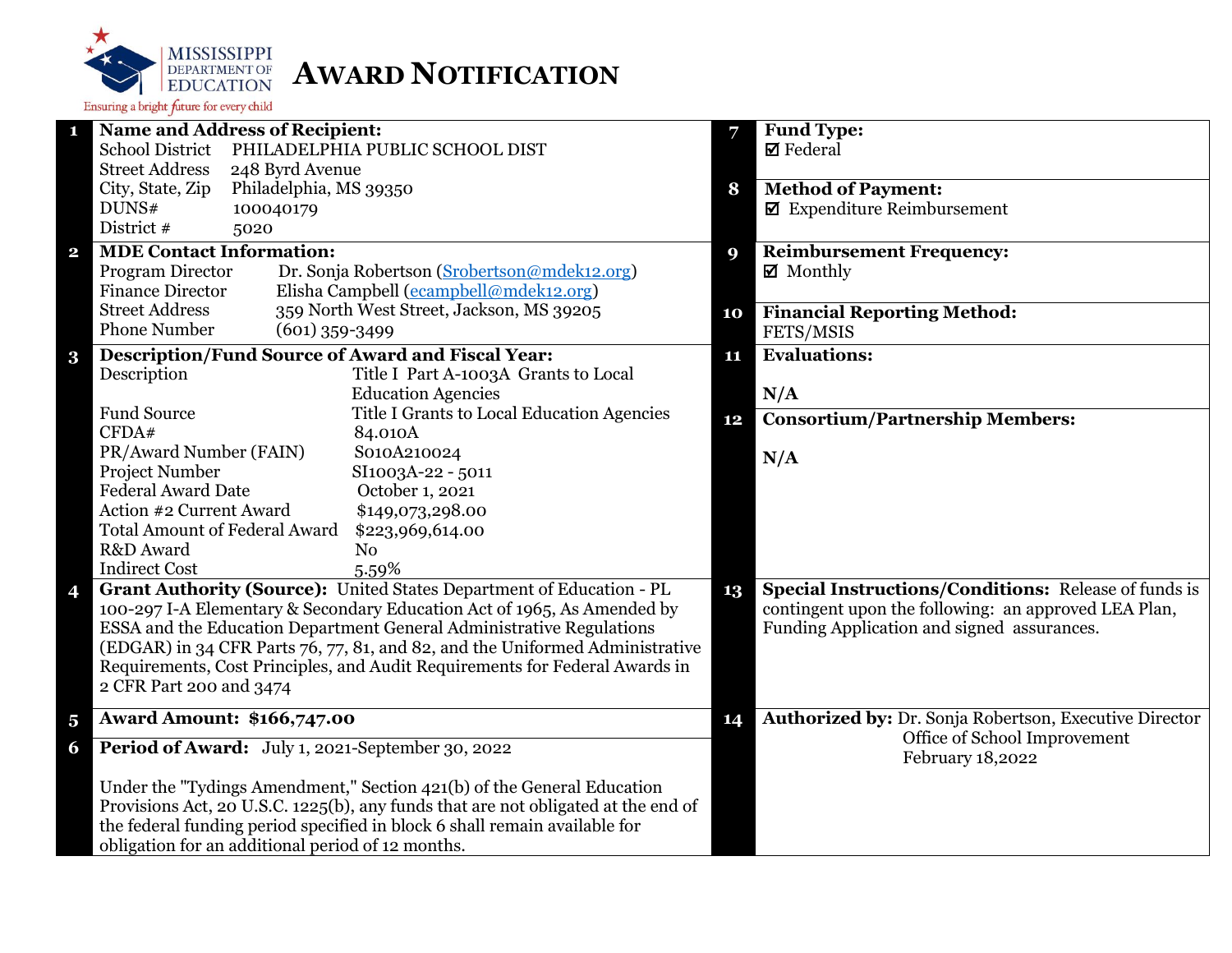

|                         | <b>Name and Address of Recipient:</b>                                             | 7  | <b>Fund Type:</b>                                           |
|-------------------------|-----------------------------------------------------------------------------------|----|-------------------------------------------------------------|
|                         | <b>School District</b><br>PICAYUNE SCHOOL DIST                                    |    | $\boxtimes$ Federal                                         |
|                         | <b>Street Address</b><br>706 Goodyear Blvd.                                       |    |                                                             |
|                         | City, State, Zip<br>Picayune, MS 39466                                            | 8  | <b>Method of Payment:</b>                                   |
|                         | DUNS#<br>100040187                                                                |    | $\blacksquare$ Expenditure Reimbursement                    |
|                         | District #<br>5520                                                                |    |                                                             |
| $\overline{\mathbf{2}}$ | <b>MDE Contact Information:</b>                                                   | 9  | <b>Reimbursement Frequency:</b>                             |
|                         | Program Director<br>Dr. Sonja Robertson (Srobertson@mdek12.org)                   |    | $\boxtimes$ Monthly                                         |
|                         | Elisha Campbell (ecampbell@mdek12.org)<br><b>Finance Director</b>                 |    |                                                             |
|                         | <b>Street Address</b><br>359 North West Street, Jackson, MS 39205                 | 10 | <b>Financial Reporting Method:</b>                          |
|                         | <b>Phone Number</b><br>$(601)$ 359-3499                                           |    | FETS/MSIS                                                   |
| $\bf{3}$                | <b>Description/Fund Source of Award and Fiscal Year:</b>                          | 11 | <b>Evaluations:</b>                                         |
|                         | Description<br>Title I Part A-1003A Grants to Local                               |    |                                                             |
|                         | <b>Education Agencies</b>                                                         |    | N/A                                                         |
|                         | <b>Fund Source</b><br>Title I Grants to Local Education Agencies                  | 12 | <b>Consortium/Partnership Members:</b>                      |
|                         | CFDA#<br>84.010A                                                                  |    |                                                             |
|                         | PR/Award Number (FAIN)<br>S010A210024                                             |    | N/A                                                         |
|                         | Project Number<br>SI1003A-22 - 5511                                               |    |                                                             |
|                         | <b>Federal Award Date</b><br>October 1, 2021                                      |    |                                                             |
|                         | Action #2 Current Award<br>\$149,073,298.00                                       |    |                                                             |
|                         | <b>Total Amount of Federal Award</b><br>\$223,969,614.00                          |    |                                                             |
|                         | R&D Award<br>N <sub>o</sub>                                                       |    |                                                             |
|                         | <b>Indirect Cost</b><br>2.21%                                                     |    |                                                             |
| 4                       | Grant Authority (Source): United States Department of Education - PL              | 13 | <b>Special Instructions/Conditions: Release of funds is</b> |
|                         | 100-297 I-A Elementary & Secondary Education Act of 1965, As Amended by           |    | contingent upon the following: an approved LEA Plan,        |
|                         | ESSA and the Education Department General Administrative Regulations              |    | Funding Application and signed assurances.                  |
|                         | (EDGAR) in 34 CFR Parts 76, 77, 81, and 82, and the Uniformed Administrative      |    |                                                             |
|                         | Requirements, Cost Principles, and Audit Requirements for Federal Awards in       |    |                                                             |
|                         | 2 CFR Part 200 and 3474                                                           |    |                                                             |
| $\overline{\mathbf{5}}$ | <b>Award Amount: \$122,105.00</b>                                                 | 14 | Authorized by: Dr. Sonja Robertson, Executive Director      |
|                         |                                                                                   |    | Office of School Improvement                                |
| 6                       | Period of Award: July 1, 2021-September 30, 2022                                  |    | February 18,2022                                            |
|                         | Under the "Tydings Amendment," Section 421(b) of the General Education            |    |                                                             |
|                         | Provisions Act, 20 U.S.C. 1225(b), any funds that are not obligated at the end of |    |                                                             |
|                         | the federal funding period specified in block 6 shall remain available for        |    |                                                             |
|                         | obligation for an additional period of 12 months.                                 |    |                                                             |
|                         |                                                                                   |    |                                                             |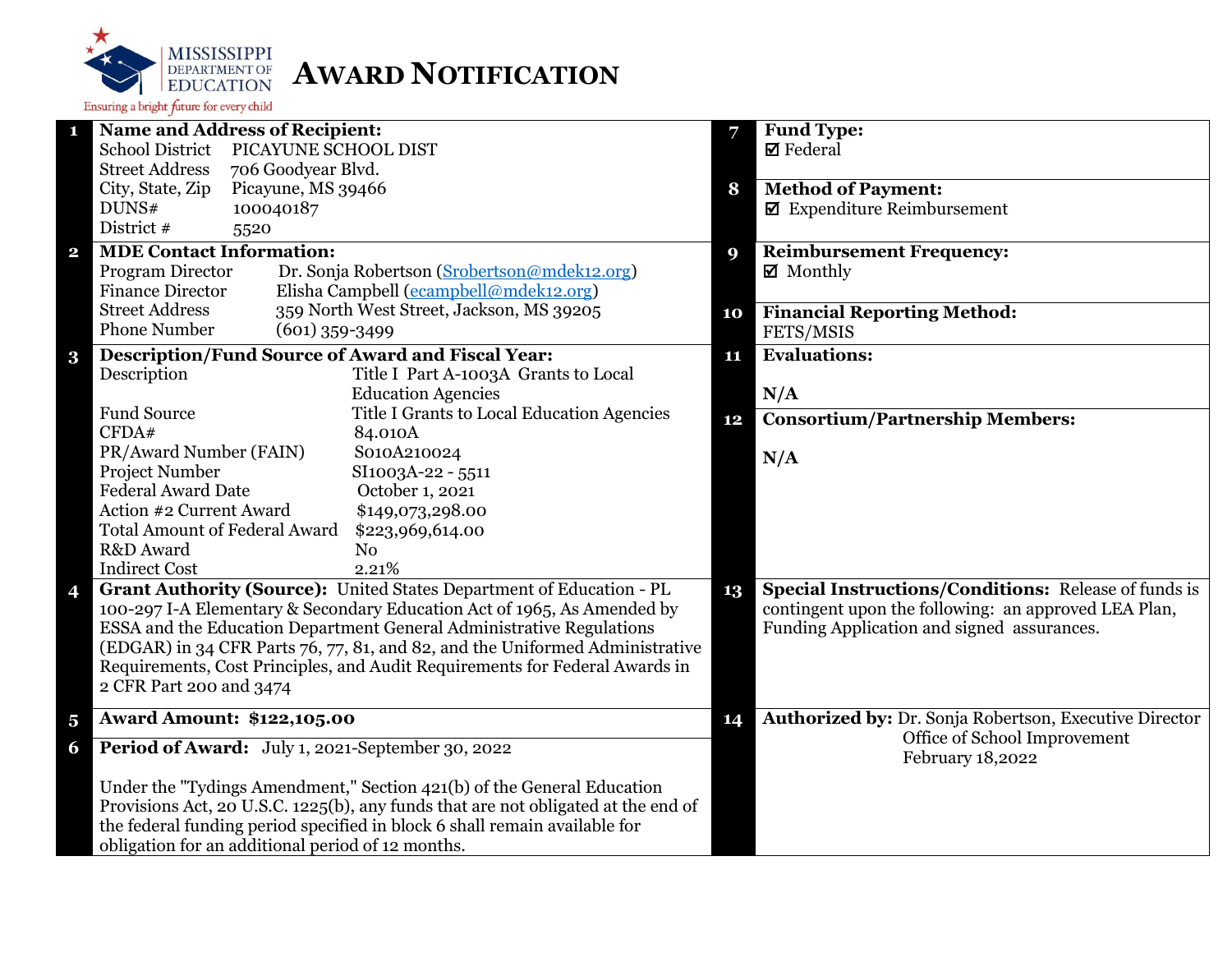

| 1                       | <b>Name and Address of Recipient:</b>                                                                  | 7  | Fund Type:                                                    |
|-------------------------|--------------------------------------------------------------------------------------------------------|----|---------------------------------------------------------------|
|                         | School District PONTOTOC CITY SCHOOLS                                                                  |    | $\boxtimes$ Federal                                           |
|                         | <b>Street Address</b><br>140 Education Drive                                                           |    |                                                               |
|                         | City, State, Zip<br>Pontotoc, MS 38863                                                                 | 8  | <b>Method of Payment:</b>                                     |
|                         | DUNS#<br>100040203                                                                                     |    | $\blacksquare$ Expenditure Reimbursement                      |
|                         | District #<br>5820                                                                                     |    |                                                               |
| $\mathbf{2}$            | <b>MDE Contact Information:</b>                                                                        | 9  | <b>Reimbursement Frequency:</b>                               |
|                         | Program Director<br>Dr. Sonja Robertson (Srobertson@mdek12.org)                                        |    | $\boxtimes$ Monthly                                           |
|                         | Elisha Campbell (ecampbell@mdek12.org)<br><b>Finance Director</b>                                      |    |                                                               |
|                         | 359 North West Street, Jackson, MS 39205<br><b>Street Address</b>                                      | 10 | <b>Financial Reporting Method:</b>                            |
|                         | <b>Phone Number</b><br>$(601)$ 359-3499                                                                |    | FETS/MSIS                                                     |
| $\bf{3}$                | Description/Fund Source of Award and Fiscal Year:                                                      | 11 | <b>Evaluations:</b>                                           |
|                         | Description<br>Title I Part A-1003A Grants to Local                                                    |    |                                                               |
|                         | <b>Education Agencies</b>                                                                              |    | N/A                                                           |
|                         | <b>Fund Source</b><br>Title I Grants to Local Education Agencies                                       | 12 | <b>Consortium/Partnership Members:</b>                        |
|                         | CFDA#<br>84.010A                                                                                       |    |                                                               |
|                         | PR/Award Number (FAIN)<br>S010A210024                                                                  |    | N/A                                                           |
|                         | Project Number<br>SI1003A-22 - 5811                                                                    |    |                                                               |
|                         | <b>Federal Award Date</b><br>October 1, 2021                                                           |    |                                                               |
|                         | Action #2 Current Award<br>\$149,073,298.00                                                            |    |                                                               |
|                         | <b>Total Amount of Federal Award</b><br>\$223,969,614.00                                               |    |                                                               |
|                         | R&D Award<br>N <sub>0</sub>                                                                            |    |                                                               |
|                         | <b>Indirect Cost</b><br>3.46%<br>Grant Authority (Source): United States Department of Education - PL  |    | <b>Special Instructions/Conditions:</b> Release of funds is   |
| 4                       | 100-297 I-A Elementary & Secondary Education Act of 1965, As Amended by                                | 13 | contingent upon the following: an approved LEA Plan,          |
|                         | ESSA and the Education Department General Administrative Regulations                                   |    | Funding Application and signed assurances.                    |
|                         | (EDGAR) in 34 CFR Parts 76, 77, 81, and 82, and the Uniformed Administrative                           |    |                                                               |
|                         | Requirements, Cost Principles, and Audit Requirements for Federal Awards in<br>2 CFR Part 200 and 3474 |    |                                                               |
|                         |                                                                                                        |    |                                                               |
|                         |                                                                                                        |    |                                                               |
| $\overline{\mathbf{5}}$ | <b>Award Amount: \$51,738.00</b>                                                                       | 14 | <b>Authorized by: Dr. Sonja Robertson, Executive Director</b> |
| 6                       | Period of Award: July 1, 2021-September 30, 2022                                                       |    | Office of School Improvement<br>February 18,2022              |
|                         | Under the "Tydings Amendment," Section 421(b) of the General Education                                 |    |                                                               |
|                         | Provisions Act, 20 U.S.C. 1225(b), any funds that are not obligated at the end of                      |    |                                                               |
|                         | the federal funding period specified in block 6 shall remain available for                             |    |                                                               |
|                         | obligation for an additional period of 12 months.                                                      |    |                                                               |
|                         |                                                                                                        |    |                                                               |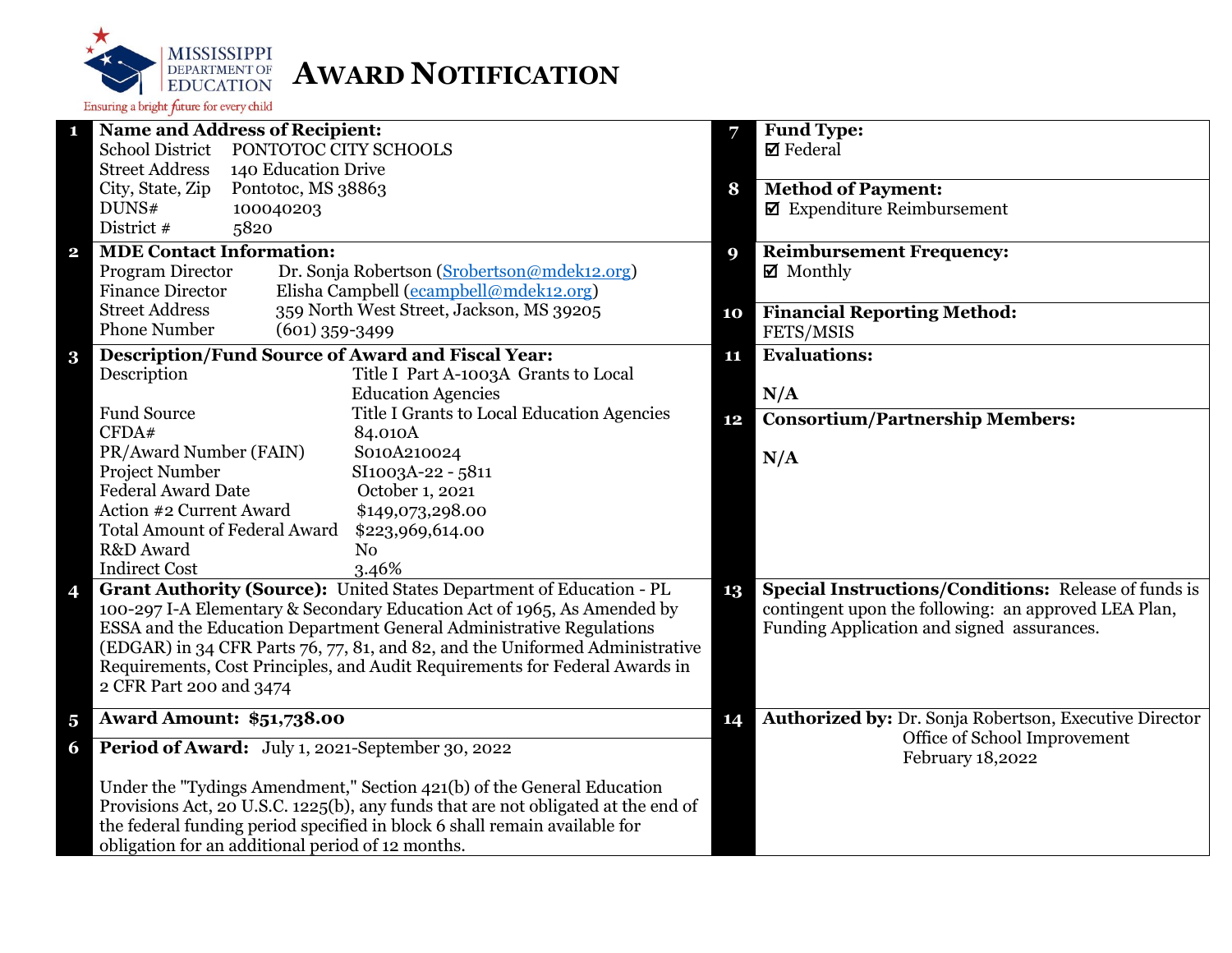

| $\mathbf{1}$            | Name and Address of Recipient:                                                    | 7  | <b>Fund Type:</b>                                             |
|-------------------------|-----------------------------------------------------------------------------------|----|---------------------------------------------------------------|
|                         | <b>School District</b><br>PONTOTOC CO SCHOOL DIST                                 |    | $\blacksquare$ Federal                                        |
|                         | <b>Street Address</b><br>285 Highway 15 Bypass South                              |    |                                                               |
|                         | City, State, Zip<br>Pontotoc, MS 38863                                            | 8  | <b>Method of Payment:</b>                                     |
|                         | DUNS#<br>100040195                                                                |    | $\boxtimes$ Expenditure Reimbursement                         |
|                         | District #<br>5800                                                                |    |                                                               |
| $\overline{\mathbf{2}}$ | <b>MDE Contact Information:</b>                                                   | 9  | <b>Reimbursement Frequency:</b>                               |
|                         | Dr. Sonja Robertson (Srobertson@mdek12.org)<br>Program Director                   |    | $\boxtimes$ Monthly                                           |
|                         | Elisha Campbell (ecampbell@mdek12.org)<br><b>Finance Director</b>                 |    |                                                               |
|                         | 359 North West Street, Jackson, MS 39205<br><b>Street Address</b>                 | 10 | <b>Financial Reporting Method:</b>                            |
|                         | <b>Phone Number</b><br>$(601)$ 359-3499                                           |    | FETS/MSIS                                                     |
| $\bf{3}$                | <b>Description/Fund Source of Award and Fiscal Year:</b>                          | 11 | <b>Evaluations:</b>                                           |
|                         | Description<br>Title I Part A-1003A Grants to Local                               |    |                                                               |
|                         | <b>Education Agencies</b>                                                         |    | N/A                                                           |
|                         | <b>Fund Source</b><br>Title I Grants to Local Education Agencies                  |    |                                                               |
|                         | CFDA#<br>84.010A                                                                  | 12 | <b>Consortium/Partnership Members:</b>                        |
|                         | PR/Award Number (FAIN)<br>S010A210024                                             |    |                                                               |
|                         | Project Number<br>SI1003A-22 - 5801                                               |    | N/A                                                           |
|                         | <b>Federal Award Date</b><br>October 1, 2021                                      |    |                                                               |
|                         | Action #2 Current Award<br>\$149,073,298.00                                       |    |                                                               |
|                         | <b>Total Amount of Federal Award</b><br>\$223,969,614.00                          |    |                                                               |
|                         | R&D Award<br>N <sub>o</sub>                                                       |    |                                                               |
|                         | <b>Indirect Cost</b><br>0.94%                                                     |    |                                                               |
| 4                       | Grant Authority (Source): United States Department of Education - PL              | 13 | <b>Special Instructions/Conditions:</b> Release of funds is   |
|                         | 100-297 I-A Elementary & Secondary Education Act of 1965, As Amended by           |    | contingent upon the following: an approved LEA Plan,          |
|                         | ESSA and the Education Department General Administrative Regulations              |    | Funding Application and signed assurances.                    |
|                         | (EDGAR) in 34 CFR Parts 76, 77, 81, and 82, and the Uniformed Administrative      |    |                                                               |
|                         | Requirements, Cost Principles, and Audit Requirements for Federal Awards in       |    |                                                               |
|                         | 2 CFR Part 200 and 3474                                                           |    |                                                               |
|                         |                                                                                   |    |                                                               |
| $\overline{\mathbf{5}}$ | <b>Award Amount: \$100,001.00</b>                                                 | 14 | <b>Authorized by: Dr. Sonja Robertson, Executive Director</b> |
| 6                       | Period of Award: July 1, 2021-September 30, 2022                                  |    | Office of School Improvement<br>February 18,2022              |
|                         | Under the "Tydings Amendment," Section 421(b) of the General Education            |    |                                                               |
|                         | Provisions Act, 20 U.S.C. 1225(b), any funds that are not obligated at the end of |    |                                                               |
|                         | the federal funding period specified in block 6 shall remain available for        |    |                                                               |
|                         | obligation for an additional period of 12 months.                                 |    |                                                               |
|                         |                                                                                   |    |                                                               |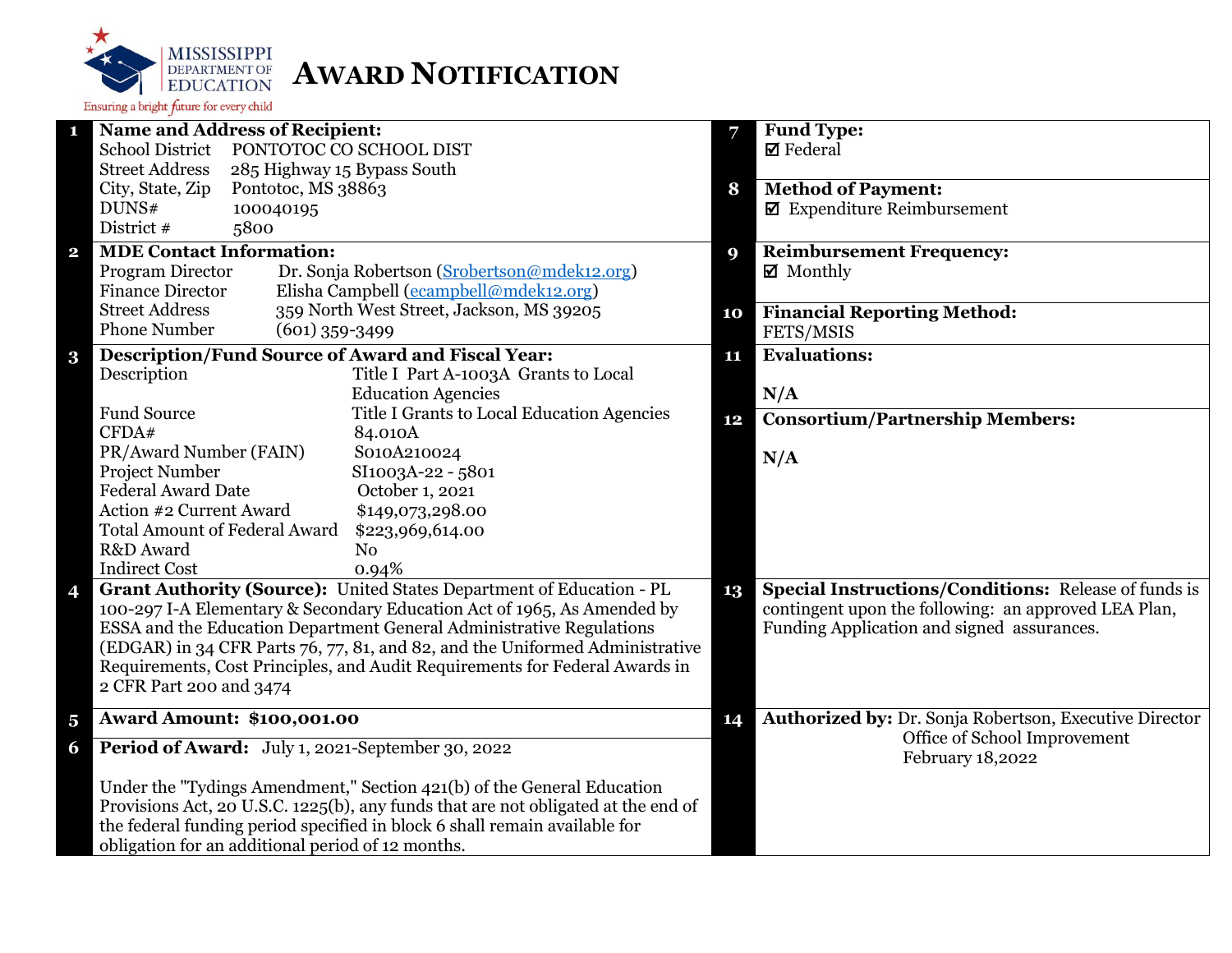

|                         | <b>Name and Address of Recipient:</b>                                             | 7  | <b>Fund Type:</b>                                           |
|-------------------------|-----------------------------------------------------------------------------------|----|-------------------------------------------------------------|
|                         | <b>School District</b><br>POPLARVILLE SEPARATE SCHOOL DIST                        |    | $\boxtimes$ Federal                                         |
|                         | <b>Street Address</b><br>302 S Julia Street                                       |    |                                                             |
|                         | City, State, Zip<br>Poplarville, MS 39470                                         | 8  | <b>Method of Payment:</b>                                   |
|                         | DUNS#<br>021023262                                                                |    | $\blacksquare$ Expenditure Reimbursement                    |
|                         | District #<br>5530                                                                |    |                                                             |
| $\overline{\mathbf{2}}$ | <b>MDE Contact Information:</b>                                                   | 9  | <b>Reimbursement Frequency:</b>                             |
|                         | Program Director<br>Dr. Sonja Robertson (Srobertson@mdek12.org)                   |    | ■ Monthly                                                   |
|                         | <b>Finance Director</b><br>Elisha Campbell (ecampbell@mdek12.org)                 |    |                                                             |
|                         | <b>Street Address</b><br>359 North West Street, Jackson, MS 39205                 | 10 | <b>Financial Reporting Method:</b>                          |
|                         | <b>Phone Number</b><br>$(601)$ 359-3499                                           |    | FETS/MSIS                                                   |
| $\bf{3}$                | <b>Description/Fund Source of Award and Fiscal Year:</b>                          | 11 | <b>Evaluations:</b>                                         |
|                         | Description<br>Title I Part A-1003A Grants to Local                               |    |                                                             |
|                         | <b>Education Agencies</b>                                                         |    | N/A                                                         |
|                         | <b>Fund Source</b><br>Title I Grants to Local Education Agencies                  | 12 | <b>Consortium/Partnership Members:</b>                      |
|                         | CFDA#<br>84.010A                                                                  |    |                                                             |
|                         | PR/Award Number (FAIN)<br>S010A210024                                             |    | N/A                                                         |
|                         | Project Number<br>SI1003A-22 - 5521                                               |    |                                                             |
|                         | <b>Federal Award Date</b><br>October 1, 2021                                      |    |                                                             |
|                         | Action #2 Current Award<br>\$149,073,298.00                                       |    |                                                             |
|                         | <b>Total Amount of Federal Award</b><br>\$223,969,614.00                          |    |                                                             |
|                         | R&D Award<br>N <sub>o</sub>                                                       |    |                                                             |
|                         | <b>Indirect Cost</b><br>2.14%                                                     |    |                                                             |
| 4                       | Grant Authority (Source): United States Department of Education - PL<br>13        |    | <b>Special Instructions/Conditions:</b> Release of funds is |
|                         | 100-297 I-A Elementary & Secondary Education Act of 1965, As Amended by           |    | contingent upon the following: an approved LEA Plan,        |
|                         | ESSA and the Education Department General Administrative Regulations              |    | Funding Application and signed assurances.                  |
|                         | (EDGAR) in 34 CFR Parts 76, 77, 81, and 82, and the Uniformed Administrative      |    |                                                             |
|                         | Requirements, Cost Principles, and Audit Requirements for Federal Awards in       |    |                                                             |
|                         | 2 CFR Part 200 and 3474                                                           |    |                                                             |
| $\overline{\mathbf{5}}$ | <b>Award Amount: \$52,994.00</b>                                                  | 14 | Authorized by: Dr. Sonja Robertson, Executive Director      |
| 6                       | Period of Award: July 1, 2021-September 30, 2022                                  |    | Office of School Improvement<br>February 18,2022            |
|                         | Under the "Tydings Amendment," Section 421(b) of the General Education            |    |                                                             |
|                         | Provisions Act, 20 U.S.C. 1225(b), any funds that are not obligated at the end of |    |                                                             |
|                         | the federal funding period specified in block 6 shall remain available for        |    |                                                             |
|                         | obligation for an additional period of 12 months.                                 |    |                                                             |
|                         |                                                                                   |    |                                                             |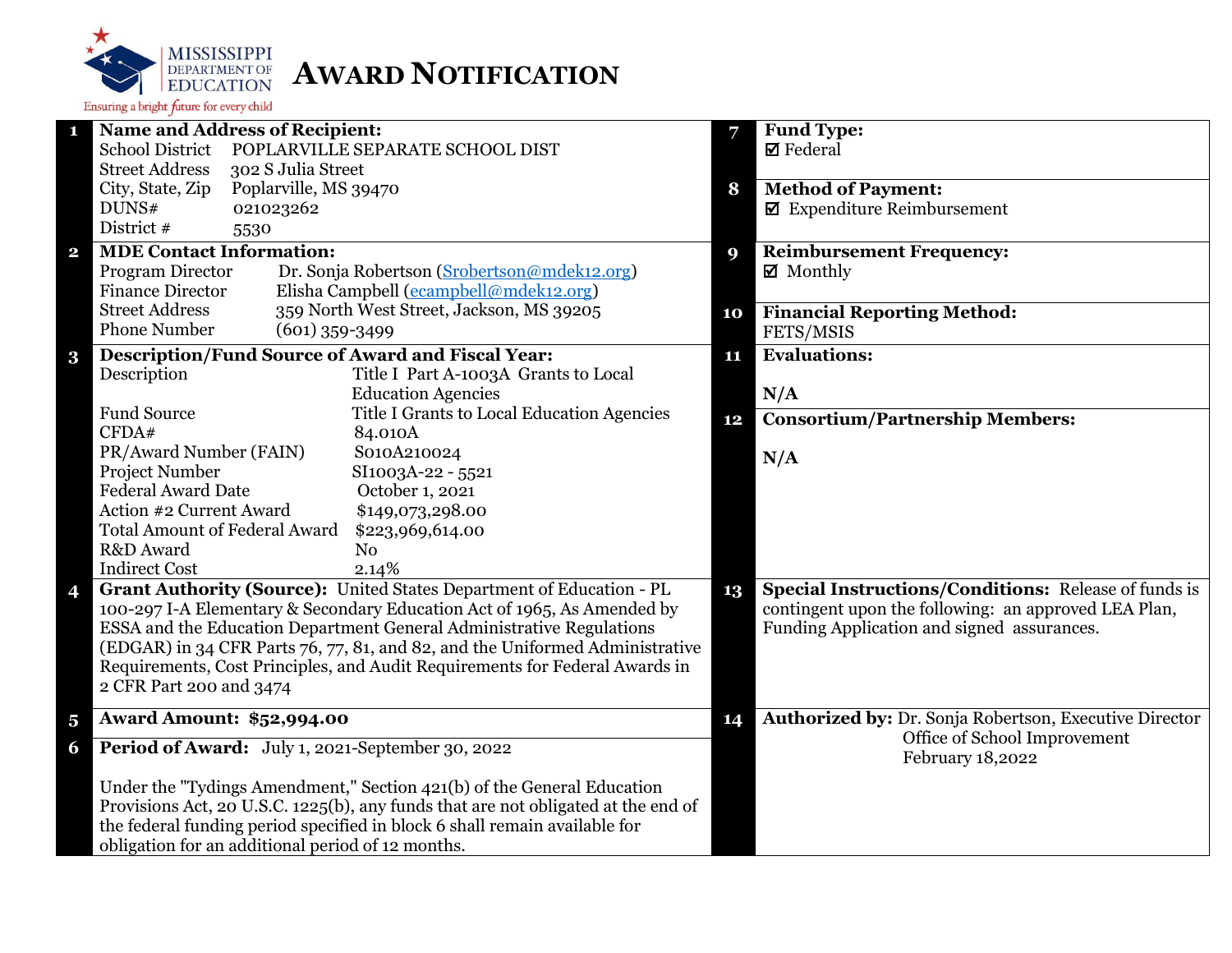

|                         | <b>Name and Address of Recipient:</b>                                             | 7  | <b>Fund Type:</b>                                           |
|-------------------------|-----------------------------------------------------------------------------------|----|-------------------------------------------------------------|
|                         | <b>School District</b><br><b>QUITMAN SCHOOL DIST</b>                              |    | $\boxtimes$ Federal                                         |
|                         | <b>Street Address</b><br>104 East Franklin Street                                 |    |                                                             |
|                         | City, State, Zip<br>Quitman, MS 39355                                             | 8  | <b>Method of Payment:</b>                                   |
|                         | DUNS#<br>049505738                                                                |    | $\blacksquare$ Expenditure Reimbursement                    |
|                         | District #<br>1212                                                                |    |                                                             |
| $\overline{\mathbf{2}}$ | <b>MDE Contact Information:</b>                                                   | 9  | <b>Reimbursement Frequency:</b>                             |
|                         | Program Director<br>Dr. Sonja Robertson (Srobertson@mdek12.org)                   |    | $\boxtimes$ Monthly                                         |
|                         | Elisha Campbell (ecampbell@mdek12.org)<br><b>Finance Director</b>                 |    |                                                             |
|                         | <b>Street Address</b><br>359 North West Street, Jackson, MS 39205                 | 10 | <b>Financial Reporting Method:</b>                          |
|                         | <b>Phone Number</b><br>$(601)$ 359-3499                                           |    | FETS/MSIS                                                   |
|                         | <b>Description/Fund Source of Award and Fiscal Year:</b>                          | 11 | <b>Evaluations:</b>                                         |
| $\bf{3}$                | Description<br>Title I Part A-1003A Grants to Local                               |    |                                                             |
|                         | <b>Education Agencies</b>                                                         |    | N/A                                                         |
|                         | <b>Fund Source</b><br>Title I Grants to Local Education Agencies                  |    |                                                             |
|                         | CFDA#<br>84.010A                                                                  | 12 | <b>Consortium/Partnership Members:</b>                      |
|                         | PR/Award Number (FAIN)<br>S010A210024                                             |    |                                                             |
|                         | <b>Project Number</b><br>SI1003A-22 - 1221                                        |    | N/A                                                         |
|                         | <b>Federal Award Date</b><br>October 1, 2021                                      |    |                                                             |
|                         | Action #2 Current Award<br>\$149,073,298.00                                       |    |                                                             |
|                         | <b>Total Amount of Federal Award</b><br>\$223,969,614.00                          |    |                                                             |
|                         | R&D Award<br>N <sub>o</sub>                                                       |    |                                                             |
|                         | <b>Indirect Cost</b><br>3.95%                                                     |    |                                                             |
| 4                       | Grant Authority (Source): United States Department of Education - PL              | 13 | <b>Special Instructions/Conditions: Release of funds is</b> |
|                         | 100-297 I-A Elementary & Secondary Education Act of 1965, As Amended by           |    | contingent upon the following: an approved LEA Plan,        |
|                         | ESSA and the Education Department General Administrative Regulations              |    | Funding Application and signed assurances.                  |
|                         | (EDGAR) in 34 CFR Parts 76, 77, 81, and 82, and the Uniformed Administrative      |    |                                                             |
|                         | Requirements, Cost Principles, and Audit Requirements for Federal Awards in       |    |                                                             |
|                         | 2 CFR Part 200 and 3474                                                           |    |                                                             |
|                         |                                                                                   |    |                                                             |
| $\overline{\mathbf{5}}$ | <b>Award Amount: \$103,389.00</b>                                                 | 14 | Authorized by: Dr. Sonja Robertson, Executive Director      |
| 6                       | Period of Award: July 1, 2021-September 30, 2022                                  |    | Office of School Improvement<br>February 18,2022            |
|                         | Under the "Tydings Amendment," Section 421(b) of the General Education            |    |                                                             |
|                         | Provisions Act, 20 U.S.C. 1225(b), any funds that are not obligated at the end of |    |                                                             |
|                         | the federal funding period specified in block 6 shall remain available for        |    |                                                             |
|                         | obligation for an additional period of 12 months.                                 |    |                                                             |
|                         |                                                                                   |    |                                                             |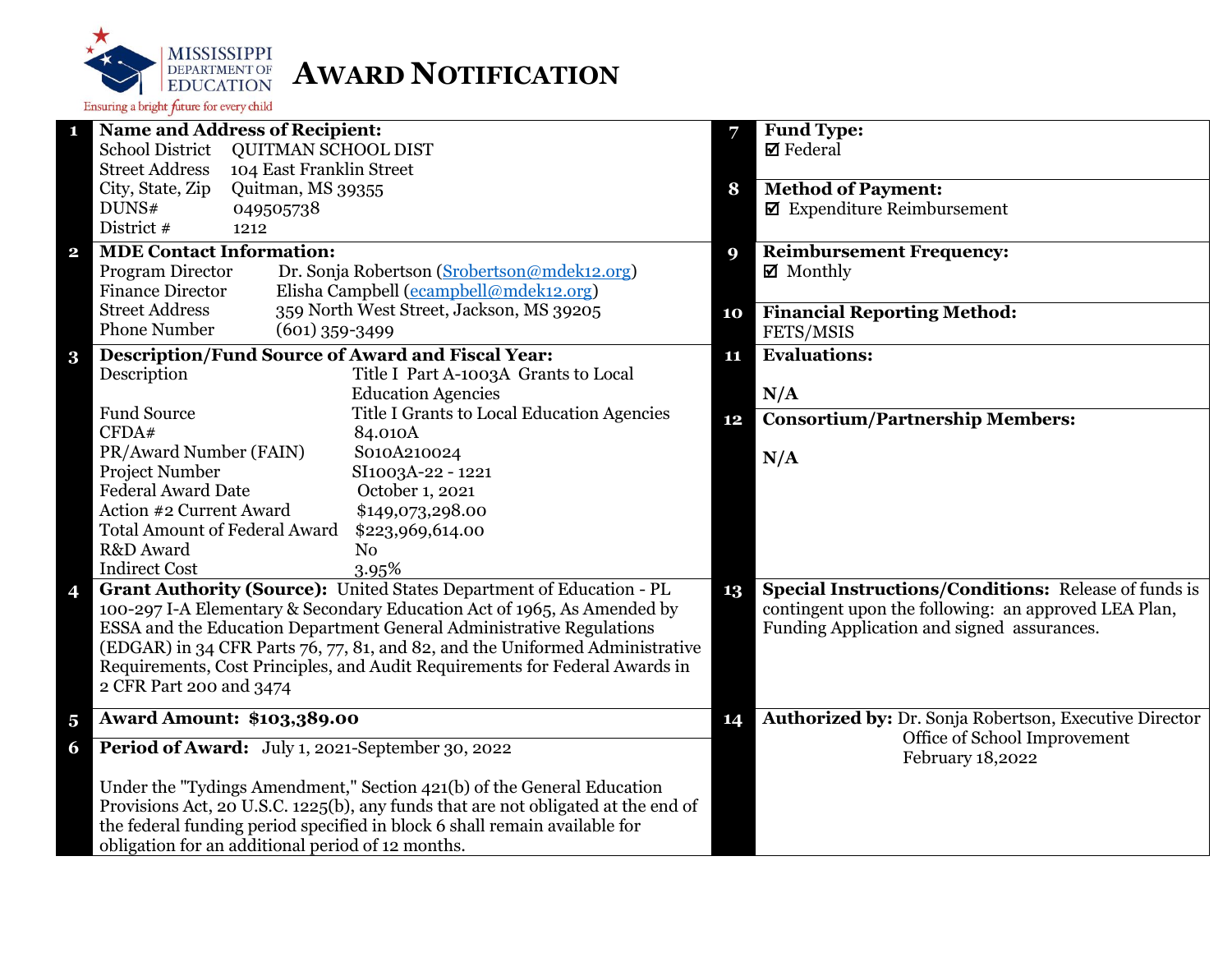

|                         | <b>Name and Address of Recipient:</b>                                             | 7  | <b>Fund Type:</b>                                           |
|-------------------------|-----------------------------------------------------------------------------------|----|-------------------------------------------------------------|
|                         | <b>School District</b><br>QUITMAN COUNTY SCHOOL DIST                              |    | $\boxtimes$ Federal                                         |
|                         | <b>Street Address</b><br>P O Drawer E                                             |    |                                                             |
|                         | City, State, Zip<br>Marks, MS 38646                                               | 8  | <b>Method of Payment:</b>                                   |
|                         | DUNS#<br>159409929                                                                |    | $\blacksquare$ Expenditure Reimbursement                    |
|                         | District #<br>6000                                                                |    |                                                             |
| $\mathbf{2}$            | <b>MDE Contact Information:</b>                                                   | 9  | <b>Reimbursement Frequency:</b>                             |
|                         | Program Director<br>Dr. Sonja Robertson (Srobertson@mdek12.org)                   |    | $\boxtimes$ Monthly                                         |
|                         | Elisha Campbell (ecampbell@mdek12.org)<br><b>Finance Director</b>                 |    |                                                             |
|                         | 359 North West Street, Jackson, MS 39205<br><b>Street Address</b>                 | 10 | <b>Financial Reporting Method:</b>                          |
|                         | <b>Phone Number</b><br>$(601)$ 359-3499                                           |    | FETS/MSIS                                                   |
| $\bf{3}$                | <b>Description/Fund Source of Award and Fiscal Year:</b>                          | 11 | <b>Evaluations:</b>                                         |
|                         | Description<br>Title I Part A-1003A Grants to Local                               |    |                                                             |
|                         | <b>Education Agencies</b>                                                         |    | N/A                                                         |
|                         | <b>Fund Source</b><br>Title I Grants to Local Education Agencies                  |    | <b>Consortium/Partnership Members:</b>                      |
|                         | CFDA#<br>84.010A                                                                  | 12 |                                                             |
|                         | PR/Award Number (FAIN)<br>S010A210024                                             |    |                                                             |
|                         | Project Number<br>SI1003A-22 - 6000                                               |    | N/A                                                         |
|                         | <b>Federal Award Date</b><br>October 1, 2021                                      |    |                                                             |
|                         | Action #2 Current Award<br>\$149,073,298.00                                       |    |                                                             |
|                         | <b>Total Amount of Federal Award</b><br>\$223,969,614.00                          |    |                                                             |
|                         | R&D Award<br>N <sub>0</sub>                                                       |    |                                                             |
|                         | <b>Indirect Cost</b><br>4.31%                                                     |    |                                                             |
| 4                       | Grant Authority (Source): United States Department of Education - PL              | 13 | <b>Special Instructions/Conditions: Release of funds is</b> |
|                         | 100-297 I-A Elementary & Secondary Education Act of 1965, As Amended by           |    | contingent upon the following: an approved LEA Plan,        |
|                         | ESSA and the Education Department General Administrative Regulations              |    | Funding Application and signed assurances.                  |
|                         | (EDGAR) in 34 CFR Parts 76, 77, 81, and 82, and the Uniformed Administrative      |    |                                                             |
|                         | Requirements, Cost Principles, and Audit Requirements for Federal Awards in       |    |                                                             |
|                         | 2 CFR Part 200 and 3474                                                           |    |                                                             |
|                         |                                                                                   |    |                                                             |
| $\overline{\mathbf{5}}$ | <b>Award Amount: \$48,555.00</b>                                                  | 14 | Authorized by: Dr. Sonja Robertson, Executive Director      |
| 6                       | Period of Award: July 1, 2021-September 30, 2022                                  |    | Office of School Improvement<br>February 18,2022            |
|                         | Under the "Tydings Amendment," Section 421(b) of the General Education            |    |                                                             |
|                         | Provisions Act, 20 U.S.C. 1225(b), any funds that are not obligated at the end of |    |                                                             |
|                         | the federal funding period specified in block 6 shall remain available for        |    |                                                             |
|                         | obligation for an additional period of 12 months.                                 |    |                                                             |
|                         |                                                                                   |    |                                                             |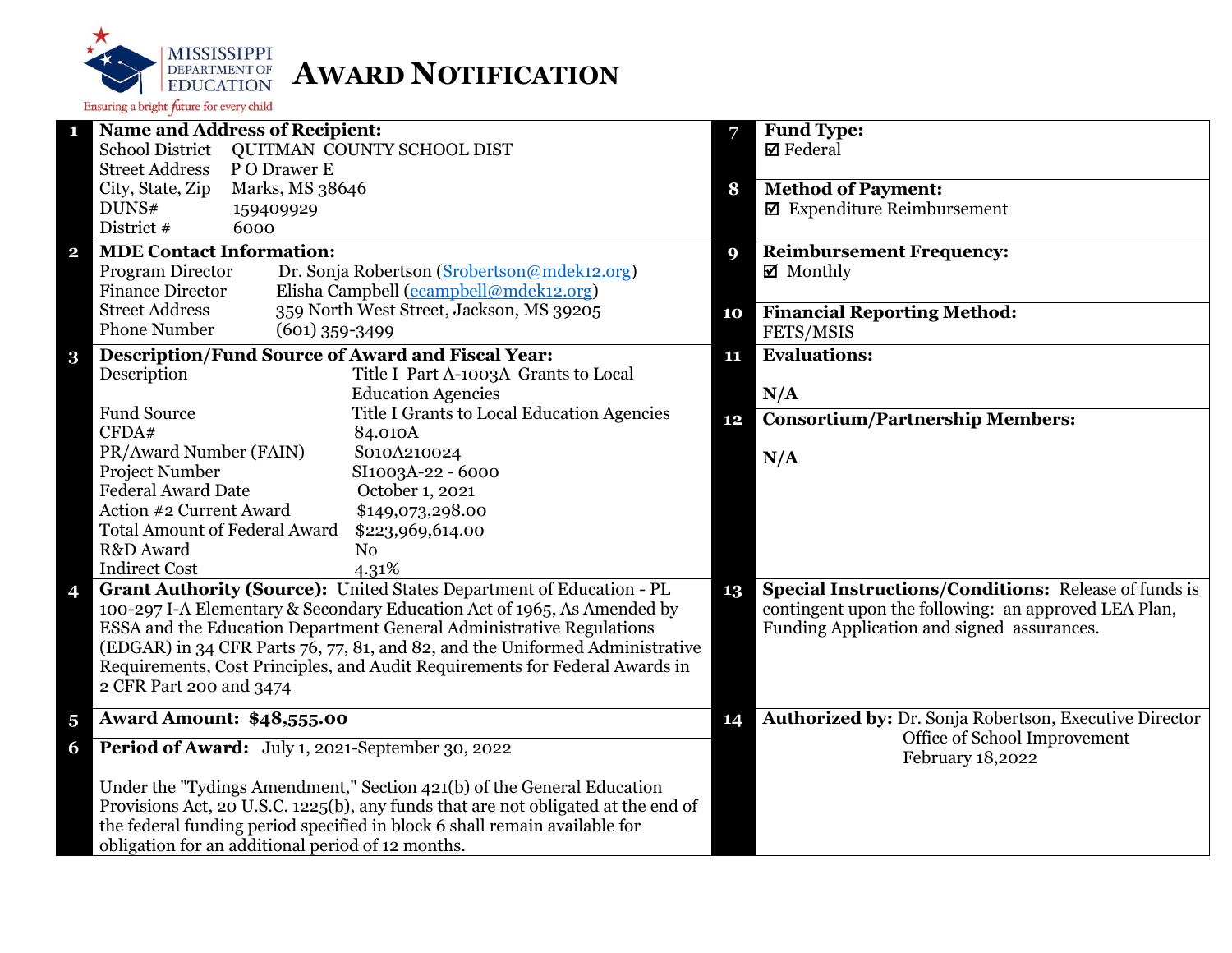

| п                       | <b>Name and Address of Recipient:</b>                                             |          | <b>Fund Type:</b>                                             |
|-------------------------|-----------------------------------------------------------------------------------|----------|---------------------------------------------------------------|
|                         | School District RANKIN CO SCHOOL DIST                                             |          | $\boxtimes$ Federal                                           |
|                         | <b>Street Address</b><br>P.O. Box 1359                                            |          |                                                               |
|                         | City, State, Zip<br>Brandon, MS 39043                                             | 8        | <b>Method of Payment:</b>                                     |
|                         | DUNS#<br>186072179                                                                |          | $\boxtimes$ Expenditure Reimbursement                         |
|                         | District #<br>6100                                                                |          |                                                               |
| $\mathbf{2}$            | <b>MDE Contact Information:</b>                                                   | <b>Q</b> | <b>Reimbursement Frequency:</b>                               |
|                         | Program Director<br>Dr. Sonja Robertson (Srobertson@mdek12.org)                   |          | $\boxtimes$ Monthly                                           |
|                         | Elisha Campbell (ecampbell@mdek12.org)<br><b>Finance Director</b>                 |          |                                                               |
|                         | 359 North West Street, Jackson, MS 39205<br><b>Street Address</b>                 | 10       | <b>Financial Reporting Method:</b>                            |
|                         | <b>Phone Number</b><br>$(601)$ 359-3499                                           |          | FETS/MSIS                                                     |
| $\bf{3}$                | <b>Description/Fund Source of Award and Fiscal Year:</b>                          | 11       | <b>Evaluations:</b>                                           |
|                         | Description<br>Title I Part A-1003A Grants to Local                               |          |                                                               |
|                         | <b>Education Agencies</b>                                                         |          | N/A                                                           |
|                         | Fund Source<br>Title I Grants to Local Education Agencies                         | 12       | <b>Consortium/Partnership Members:</b>                        |
|                         | CFDA#<br>84.010A                                                                  |          |                                                               |
|                         | PR/Award Number (FAIN)<br>S010A210024                                             |          | N/A                                                           |
|                         | Project Number<br>SI1003A-22 - 6101                                               |          |                                                               |
|                         | <b>Federal Award Date</b><br>October 1, 2021                                      |          |                                                               |
|                         | Action #2 Current Award<br>\$149,073,298.00                                       |          |                                                               |
|                         | <b>Total Amount of Federal Award</b><br>\$223,969,614.00                          |          |                                                               |
|                         | R&D Award<br>No                                                                   |          |                                                               |
|                         | <b>Indirect Cost</b><br>1.25%                                                     |          |                                                               |
| 4                       | Grant Authority (Source): United States Department of Education - PL              | 13       | Special Instructions/Conditions: Release of funds is          |
|                         | 100-297 I-A Elementary & Secondary Education Act of 1965, As Amended by           |          | contingent upon the following: an approved LEA Plan,          |
|                         | ESSA and the Education Department General Administrative Regulations              |          | Funding Application and signed assurances.                    |
|                         | (EDGAR) in 34 CFR Parts 76, 77, 81, and 82, and the Uniformed Administrative      |          |                                                               |
|                         | Requirements, Cost Principles, and Audit Requirements for Federal Awards in       |          |                                                               |
|                         | 2 CFR Part 200 and 3474                                                           |          |                                                               |
| $\overline{\mathbf{5}}$ | <b>Award Amount: \$193,816.00</b>                                                 | 14       | <b>Authorized by: Dr. Sonja Robertson, Executive Director</b> |
| 6                       | Period of Award: July 1, 2021-September 30, 2022                                  |          | Office of School Improvement                                  |
|                         |                                                                                   |          | February 18,2022                                              |
|                         | Under the "Tydings Amendment," Section 421(b) of the General Education            |          |                                                               |
|                         | Provisions Act, 20 U.S.C. 1225(b), any funds that are not obligated at the end of |          |                                                               |
|                         | the federal funding period specified in block 6 shall remain available for        |          |                                                               |
|                         | obligation for an additional period of 12 months.                                 |          |                                                               |
|                         |                                                                                   |          |                                                               |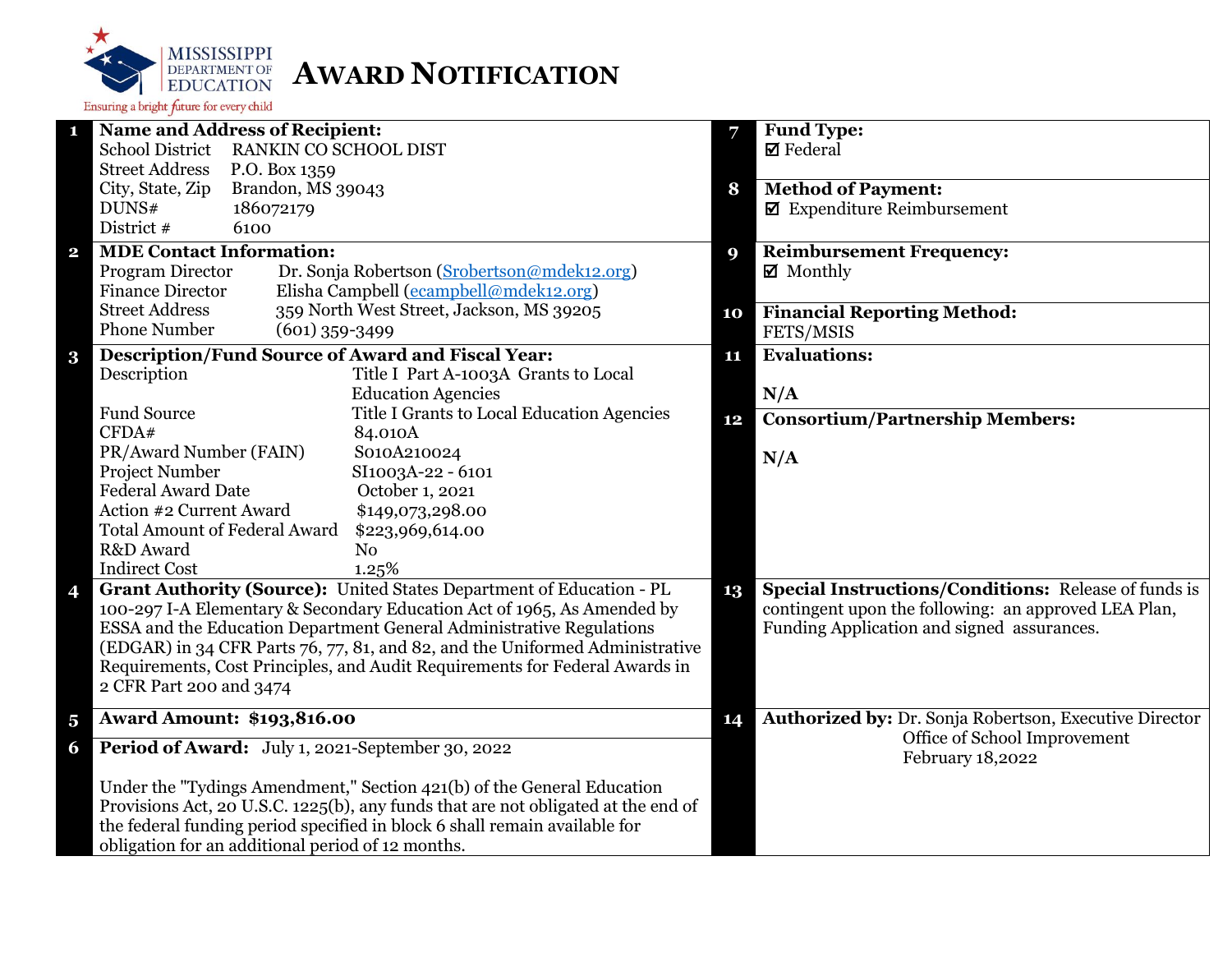

| 1                       | <b>Name and Address of Recipient:</b>                                                                                                           | 7  | <b>Fund Type:</b>                                                                                  |
|-------------------------|-------------------------------------------------------------------------------------------------------------------------------------------------|----|----------------------------------------------------------------------------------------------------|
|                         | SCOTT CO SCHOOL DIST<br><b>School District</b><br><b>Street Address</b><br>100 E First St                                                       |    | $\boxtimes$ Federal                                                                                |
|                         | City, State, Zip<br>Forest, MS 39074                                                                                                            | 8  | <b>Method of Payment:</b>                                                                          |
|                         | DUNS#<br>093546554                                                                                                                              |    | $\blacksquare$ Expenditure Reimbursement                                                           |
|                         | District #<br>6200                                                                                                                              |    |                                                                                                    |
| $\mathbf{2}$            | <b>MDE Contact Information:</b>                                                                                                                 | 9  | <b>Reimbursement Frequency:</b>                                                                    |
|                         | Program Director<br>Dr. Sonja Robertson (Srobertson@mdek12.org)                                                                                 |    | $\boxtimes$ Monthly                                                                                |
|                         | Elisha Campbell (ecampbell@mdek12.org)<br><b>Finance Director</b>                                                                               |    |                                                                                                    |
|                         | 359 North West Street, Jackson, MS 39205<br><b>Street Address</b>                                                                               | 10 | <b>Financial Reporting Method:</b>                                                                 |
|                         | <b>Phone Number</b><br>$(601)$ 359-3499                                                                                                         |    | FETS/MSIS                                                                                          |
| $\bf{3}$                | <b>Description/Fund Source of Award and Fiscal Year:</b>                                                                                        | 11 | <b>Evaluations:</b>                                                                                |
|                         | Description<br>Title I Part A-1003A Grants to Local                                                                                             |    |                                                                                                    |
|                         | <b>Education Agencies</b>                                                                                                                       |    | N/A                                                                                                |
|                         | <b>Fund Source</b><br>Title I Grants to Local Education Agencies                                                                                | 12 | <b>Consortium/Partnership Members:</b>                                                             |
|                         | CFDA#<br>84.010A<br>PR/Award Number (FAIN)<br>S010A210024                                                                                       |    |                                                                                                    |
|                         | Project Number<br>SI1003A-22 - 6201                                                                                                             |    | N/A                                                                                                |
|                         | <b>Federal Award Date</b><br>October 1, 2021                                                                                                    |    |                                                                                                    |
|                         | Action #2 Current Award<br>\$149,073,298.00                                                                                                     |    |                                                                                                    |
|                         | <b>Total Amount of Federal Award</b><br>\$223,969,614.00                                                                                        |    |                                                                                                    |
|                         | R&D Award<br>N <sub>0</sub>                                                                                                                     |    |                                                                                                    |
|                         | <b>Indirect Cost</b><br>1.65%                                                                                                                   | 13 |                                                                                                    |
| 4                       | Grant Authority (Source): United States Department of Education - PL                                                                            |    | <b>Special Instructions/Conditions: Release of funds is</b>                                        |
|                         | 100-297 I-A Elementary & Secondary Education Act of 1965, As Amended by<br>ESSA and the Education Department General Administrative Regulations |    | contingent upon the following: an approved LEA Plan,<br>Funding Application and signed assurances. |
|                         | (EDGAR) in 34 CFR Parts 76, 77, 81, and 82, and the Uniformed Administrative                                                                    |    |                                                                                                    |
|                         | Requirements, Cost Principles, and Audit Requirements for Federal Awards in                                                                     |    |                                                                                                    |
|                         | 2 CFR Part 200 and 3474                                                                                                                         |    |                                                                                                    |
|                         |                                                                                                                                                 |    |                                                                                                    |
| $\overline{\mathbf{5}}$ | <b>Award Amount: \$103,826.00</b>                                                                                                               | 14 | Authorized by: Dr. Sonja Robertson, Executive Director<br>Office of School Improvement             |
| 6                       | Period of Award: July 1, 2021-September 30, 2022                                                                                                |    | February 18,2022                                                                                   |
|                         | Under the "Tydings Amendment," Section 421(b) of the General Education                                                                          |    |                                                                                                    |
|                         | Provisions Act, 20 U.S.C. 1225(b), any funds that are not obligated at the end of                                                               |    |                                                                                                    |
|                         | the federal funding period specified in block 6 shall remain available for                                                                      |    |                                                                                                    |
|                         | obligation for an additional period of 12 months.                                                                                               |    |                                                                                                    |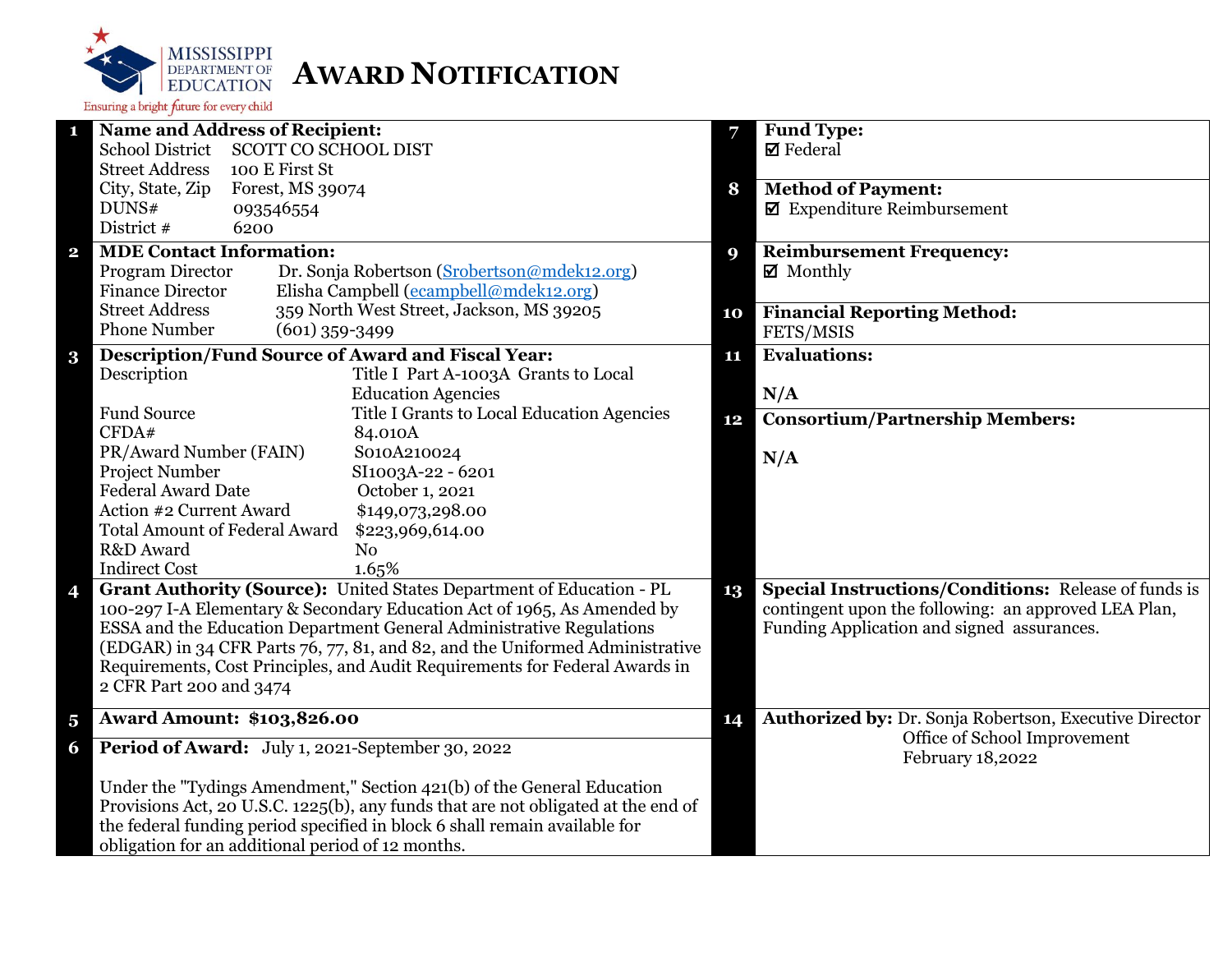

| 1                       | <b>Name and Address of Recipient:</b>                                                                                                                                                  |    | <b>Fund Type:</b>                                                                                                   |
|-------------------------|----------------------------------------------------------------------------------------------------------------------------------------------------------------------------------------|----|---------------------------------------------------------------------------------------------------------------------|
|                         | <b>School District</b><br>SIMPSON CO SCHOOL DIST                                                                                                                                       |    | $\boxtimes$ Federal                                                                                                 |
|                         | <b>Street Address</b><br>111 Education Lane                                                                                                                                            |    |                                                                                                                     |
|                         | City, State, Zip<br>Mendenhall, MS 39114                                                                                                                                               | 8  | <b>Method of Payment:</b>                                                                                           |
|                         | DUNS#<br>087648978                                                                                                                                                                     |    | $\blacksquare$ Expenditure Reimbursement                                                                            |
|                         | District #<br>6400                                                                                                                                                                     |    |                                                                                                                     |
| $\overline{\mathbf{2}}$ | <b>MDE Contact Information:</b>                                                                                                                                                        | 9  | <b>Reimbursement Frequency:</b>                                                                                     |
|                         | Program Director<br>Dr. Sonja Robertson (Srobertson@mdek12.org)                                                                                                                        |    | $\boxtimes$ Monthly                                                                                                 |
|                         | Elisha Campbell (ecampbell@mdek12.org)<br><b>Finance Director</b>                                                                                                                      |    |                                                                                                                     |
|                         | 359 North West Street, Jackson, MS 39205<br><b>Street Address</b>                                                                                                                      | 10 | <b>Financial Reporting Method:</b>                                                                                  |
|                         | <b>Phone Number</b><br>$(601)$ 359-3499                                                                                                                                                |    | FETS/MSIS                                                                                                           |
| $\bf{3}$                | <b>Description/Fund Source of Award and Fiscal Year:</b>                                                                                                                               | 11 | <b>Evaluations:</b>                                                                                                 |
|                         | Description<br>Title I Part A-1003A Grants to Local                                                                                                                                    |    |                                                                                                                     |
|                         | <b>Education Agencies</b>                                                                                                                                                              |    | N/A                                                                                                                 |
|                         | <b>Fund Source</b><br>Title I Grants to Local Education Agencies                                                                                                                       | 12 | <b>Consortium/Partnership Members:</b>                                                                              |
|                         | CFDA#<br>84.010A                                                                                                                                                                       |    |                                                                                                                     |
|                         | PR/Award Number (FAIN)<br>S010A210024                                                                                                                                                  |    | N/A                                                                                                                 |
|                         | Project Number<br>SI1003A-22 - 6401                                                                                                                                                    |    |                                                                                                                     |
|                         | <b>Federal Award Date</b><br>October 1, 2021                                                                                                                                           |    |                                                                                                                     |
|                         | Action #2 Current Award<br>\$149,073,298.00                                                                                                                                            |    |                                                                                                                     |
|                         | <b>Total Amount of Federal Award</b><br>\$223,969,614.00                                                                                                                               |    |                                                                                                                     |
|                         | R&D Award<br>N <sub>o</sub>                                                                                                                                                            |    |                                                                                                                     |
|                         | <b>Indirect Cost</b><br>2.21%                                                                                                                                                          |    |                                                                                                                     |
| 4                       | Grant Authority (Source): United States Department of Education - PL                                                                                                                   | 13 | <b>Special Instructions/Conditions: Release of funds is</b><br>contingent upon the following: an approved LEA Plan, |
|                         | 100-297 I-A Elementary & Secondary Education Act of 1965, As Amended by<br>ESSA and the Education Department General Administrative Regulations                                        |    | Funding Application and signed assurances.                                                                          |
|                         |                                                                                                                                                                                        |    |                                                                                                                     |
|                         | (EDGAR) in 34 CFR Parts 76, 77, 81, and 82, and the Uniformed Administrative<br>Requirements, Cost Principles, and Audit Requirements for Federal Awards in<br>2 CFR Part 200 and 3474 |    |                                                                                                                     |
|                         |                                                                                                                                                                                        |    |                                                                                                                     |
|                         |                                                                                                                                                                                        |    |                                                                                                                     |
| $\overline{\mathbf{5}}$ | <b>Award Amount: \$107,448.00</b>                                                                                                                                                      | 14 | Authorized by: Dr. Sonja Robertson, Executive Director                                                              |
| 6                       | Period of Award: July 1, 2021-September 30, 2022                                                                                                                                       |    | Office of School Improvement<br>February 18,2022                                                                    |
|                         | Under the "Tydings Amendment," Section 421(b) of the General Education                                                                                                                 |    |                                                                                                                     |
|                         | Provisions Act, 20 U.S.C. 1225(b), any funds that are not obligated at the end of                                                                                                      |    |                                                                                                                     |
|                         | the federal funding period specified in block 6 shall remain available for                                                                                                             |    |                                                                                                                     |
|                         | obligation for an additional period of 12 months.                                                                                                                                      |    |                                                                                                                     |
|                         |                                                                                                                                                                                        |    |                                                                                                                     |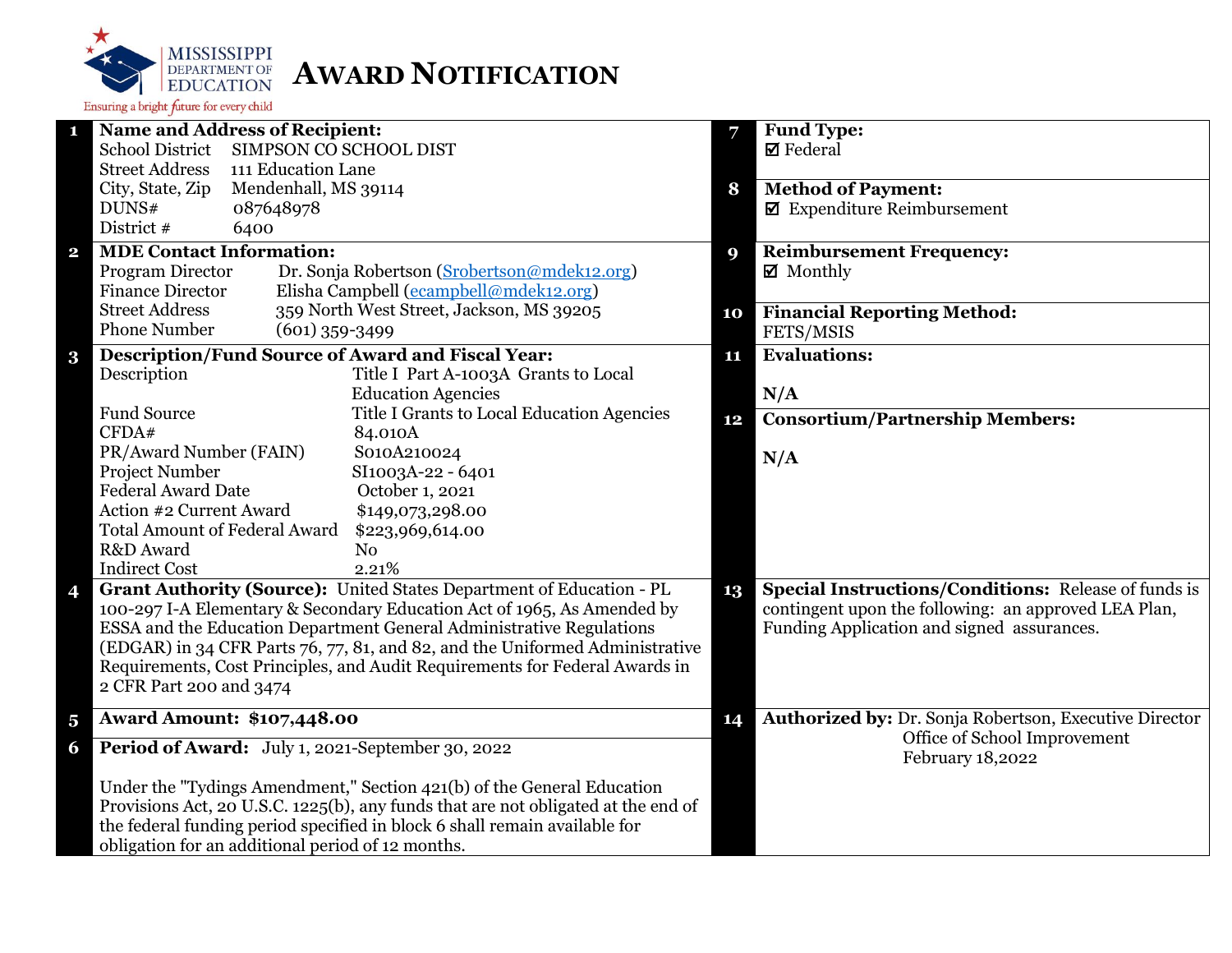

| 1                       | <b>Name and Address of Recipient:</b>                                                                 |    | <b>Fund Type:</b>                                           |
|-------------------------|-------------------------------------------------------------------------------------------------------|----|-------------------------------------------------------------|
|                         | <b>School District</b><br><b>SMITH CO SCHOOL DIST</b>                                                 |    | $\boxtimes$ Federal                                         |
|                         | <b>Street Address</b><br>Po Box 308                                                                   |    |                                                             |
|                         | City, State, Zip<br>Raleigh, MS 39153                                                                 | 8  | <b>Method of Payment:</b>                                   |
|                         | DUNS#<br>617911524                                                                                    |    | $\boxtimes$ Expenditure Reimbursement                       |
|                         | District #<br>6500                                                                                    |    |                                                             |
| $\mathbf{2}$            | <b>MDE Contact Information:</b>                                                                       | 9  | <b>Reimbursement Frequency:</b>                             |
|                         | Dr. Sonja Robertson (Srobertson@mdek12.org)<br>Program Director                                       |    | $\boxtimes$ Monthly                                         |
|                         | Elisha Campbell (ecampbell@mdek12.org)<br><b>Finance Director</b>                                     |    |                                                             |
|                         | 359 North West Street, Jackson, MS 39205<br><b>Street Address</b>                                     | 10 | <b>Financial Reporting Method:</b>                          |
|                         | <b>Phone Number</b><br>$(601)$ 359-3499                                                               |    | FETS/MSIS                                                   |
| $\bf{3}$                | <b>Description/Fund Source of Award and Fiscal Year:</b>                                              | 11 | <b>Evaluations:</b>                                         |
|                         | Description<br>Title I Part A-1003A Grants to Local                                                   |    |                                                             |
|                         | <b>Education Agencies</b>                                                                             |    | N/A                                                         |
|                         | <b>Fund Source</b><br>Title I Grants to Local Education Agencies                                      | 12 | <b>Consortium/Partnership Members:</b>                      |
|                         | CFDA#<br>84.010A                                                                                      |    |                                                             |
|                         | PR/Award Number (FAIN)<br>S010A210024                                                                 |    | N/A                                                         |
|                         | Project Number<br>SI1003A-22 - 6501                                                                   |    |                                                             |
|                         | <b>Federal Award Date</b><br>October 1, 2021                                                          |    |                                                             |
|                         | Action #2 Current Award<br>\$149,073,298.00                                                           |    |                                                             |
|                         | <b>Total Amount of Federal Award</b><br>\$223,969,614.00<br>R&D Award                                 |    |                                                             |
|                         | N <sub>0</sub>                                                                                        |    |                                                             |
|                         | <b>Indirect Cost</b><br>2.93%<br>Grant Authority (Source): United States Department of Education - PL |    | <b>Special Instructions/Conditions:</b> Release of funds is |
| 4                       | 100-297 I-A Elementary & Secondary Education Act of 1965, As Amended by                               | 13 | contingent upon the following: an approved LEA Plan,        |
|                         | ESSA and the Education Department General Administrative Regulations                                  |    | Funding Application and signed assurances.                  |
|                         | (EDGAR) in 34 CFR Parts 76, 77, 81, and 82, and the Uniformed Administrative                          |    |                                                             |
|                         | Requirements, Cost Principles, and Audit Requirements for Federal Awards in                           |    |                                                             |
|                         | 2 CFR Part 200 and 3474                                                                               |    |                                                             |
|                         |                                                                                                       |    |                                                             |
| $\overline{\mathbf{5}}$ | <b>Award Amount: \$111,360.00</b>                                                                     | 14 | Authorized by: Dr. Sonja Robertson, Executive Director      |
| 6                       | Period of Award: July 1, 2021-September 30, 2022                                                      |    | Office of School Improvement<br>February 18,2022            |
|                         | Under the "Tydings Amendment," Section 421(b) of the General Education                                |    |                                                             |
|                         | Provisions Act, 20 U.S.C. 1225(b), any funds that are not obligated at the end of                     |    |                                                             |
|                         | the federal funding period specified in block 6 shall remain available for                            |    |                                                             |
|                         | obligation for an additional period of 12 months.                                                     |    |                                                             |
|                         |                                                                                                       |    |                                                             |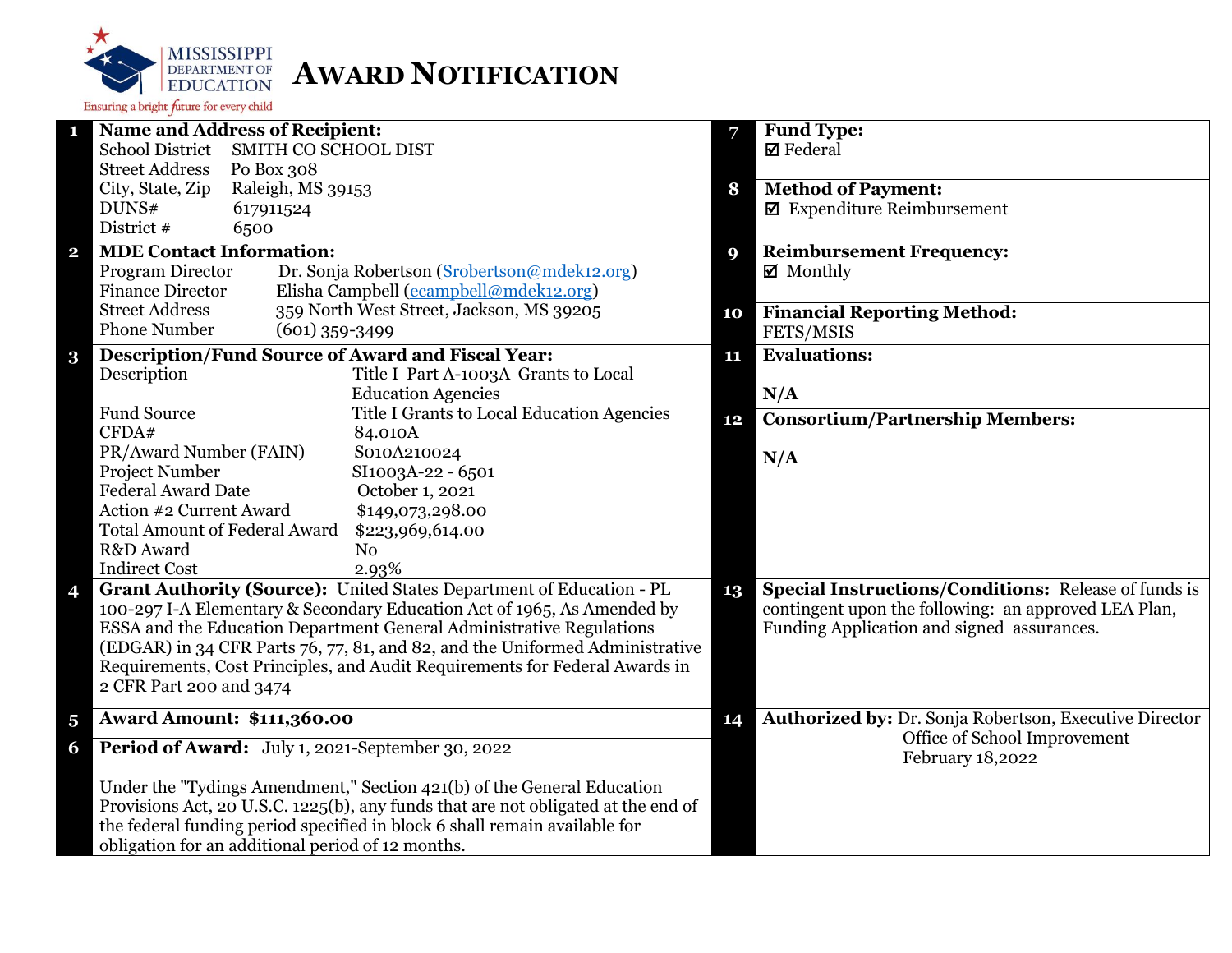

| $\mathbf{1}$            | <b>Name and Address of Recipient:</b>                                                                                                                       | 7                | <b>Fund Type:</b>                                           |
|-------------------------|-------------------------------------------------------------------------------------------------------------------------------------------------------------|------------------|-------------------------------------------------------------|
|                         | <b>School District</b><br>SOUTH DELTA SCHOOL DISTRICT                                                                                                       |                  | $\boxtimes$ Federal                                         |
|                         | <b>Street Address</b><br>P.O. Box 219                                                                                                                       |                  |                                                             |
|                         | City, State, Zip<br>Rolling Fork, MS 39159                                                                                                                  | 8                | <b>Method of Payment:</b>                                   |
|                         | DUNS#<br>100040286                                                                                                                                          |                  | $\blacksquare$ Expenditure Reimbursement                    |
|                         | District #<br>6312                                                                                                                                          |                  |                                                             |
| $\mathbf{2}$            | <b>MDE Contact Information:</b>                                                                                                                             | $\boldsymbol{9}$ | <b>Reimbursement Frequency:</b>                             |
|                         | Program Director<br>Dr. Sonja Robertson (Srobertson@mdek12.org)                                                                                             |                  | ☑ Monthly                                                   |
|                         | Elisha Campbell (ecampbell@mdek12.org)<br><b>Finance Director</b>                                                                                           |                  |                                                             |
|                         | 359 North West Street, Jackson, MS 39205<br><b>Street Address</b>                                                                                           | 10               | <b>Financial Reporting Method:</b>                          |
|                         | <b>Phone Number</b><br>$(601)$ 359-3499                                                                                                                     |                  | FETS/MSIS                                                   |
| $\bf{3}$                | <b>Description/Fund Source of Award and Fiscal Year:</b>                                                                                                    | 11               | <b>Evaluations:</b>                                         |
|                         | Description<br>Title I Part A-1003A Grants to Local                                                                                                         |                  |                                                             |
|                         | <b>Education Agencies</b>                                                                                                                                   |                  | N/A                                                         |
|                         | <b>Fund Source</b><br>Title I Grants to Local Education Agencies                                                                                            | 12               | <b>Consortium/Partnership Members:</b>                      |
|                         | CFDA#<br>84.010A                                                                                                                                            |                  |                                                             |
|                         | PR/Award Number (FAIN)<br>S010A210024                                                                                                                       |                  | N/A                                                         |
|                         | Project Number<br>SI1003A-22 - 6321                                                                                                                         |                  |                                                             |
|                         | <b>Federal Award Date</b><br>October 1, 2021                                                                                                                |                  |                                                             |
|                         | Action #2 Current Award<br>\$149,073,298.00                                                                                                                 |                  |                                                             |
|                         | <b>Total Amount of Federal Award</b><br>\$223,969,614.00                                                                                                    |                  |                                                             |
|                         | R&D Award<br>N <sub>o</sub>                                                                                                                                 |                  |                                                             |
|                         | <b>Indirect Cost</b><br>3.71%                                                                                                                               | 13               |                                                             |
| 4                       | Grant Authority (Source): United States Department of Education - PL                                                                                        |                  | <b>Special Instructions/Conditions: Release of funds is</b> |
|                         | 100-297 I-A Elementary & Secondary Education Act of 1965, As Amended by                                                                                     |                  | contingent upon the following: an approved LEA Plan,        |
|                         | ESSA and the Education Department General Administrative Regulations                                                                                        |                  | Funding Application and signed assurances.                  |
|                         | (EDGAR) in 34 CFR Parts 76, 77, 81, and 82, and the Uniformed Administrative<br>Requirements, Cost Principles, and Audit Requirements for Federal Awards in |                  |                                                             |
|                         |                                                                                                                                                             |                  |                                                             |
|                         | 2 CFR Part 200 and 3474                                                                                                                                     |                  |                                                             |
| $\overline{\mathbf{5}}$ | <b>Award Amount: \$104,935.00</b>                                                                                                                           | 14               | Authorized by: Dr. Sonja Robertson, Executive Director      |
| 6                       | Period of Award: July 1, 2021-September 30, 2022                                                                                                            |                  | Office of School Improvement<br>February 18,2022            |
|                         | Under the "Tydings Amendment," Section 421(b) of the General Education                                                                                      |                  |                                                             |
|                         | Provisions Act, 20 U.S.C. 1225(b), any funds that are not obligated at the end of                                                                           |                  |                                                             |
|                         | the federal funding period specified in block 6 shall remain available for                                                                                  |                  |                                                             |
|                         | obligation for an additional period of 12 months.                                                                                                           |                  |                                                             |
|                         |                                                                                                                                                             |                  |                                                             |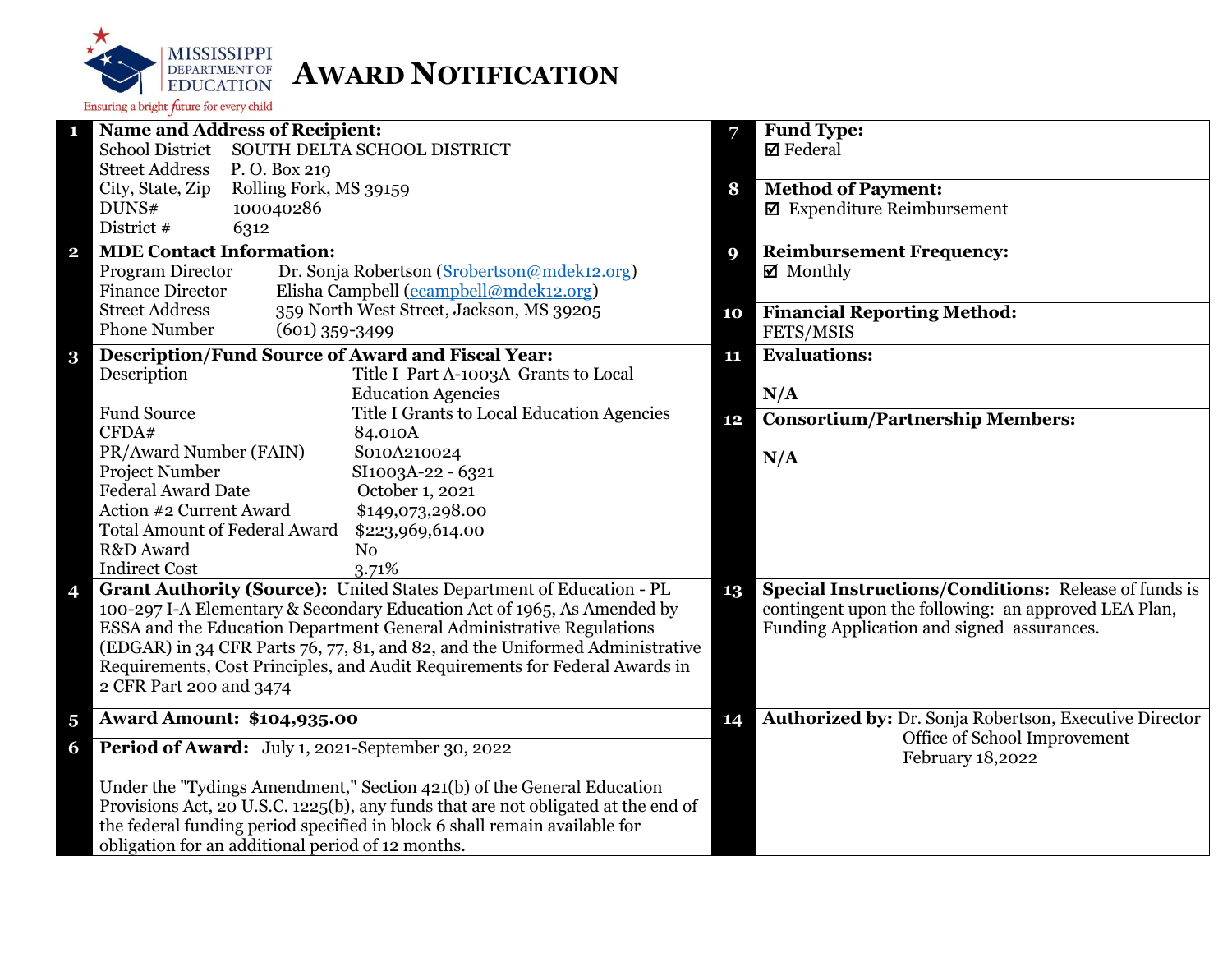

| 1                       | <b>Name and Address of Recipient:</b>                                             | 7  | <b>Fund Type:</b>                                      |
|-------------------------|-----------------------------------------------------------------------------------|----|--------------------------------------------------------|
|                         | <b>School District</b><br>SOUTH PANOLA SCHOOL DISTRICT                            |    | $\boxtimes$ Federal                                    |
|                         | <b>Street Address</b><br>209 Boothe Street                                        |    |                                                        |
|                         | City, State, Zip<br>Batesville, MS 38606                                          | 8  | <b>Method of Payment:</b>                              |
|                         | DUNS#<br>100040302                                                                |    | $\blacksquare$ Expenditure Reimbursement               |
|                         | District #<br>5412                                                                |    |                                                        |
| $\mathbf{2}$            | <b>MDE Contact Information:</b>                                                   | 9  | <b>Reimbursement Frequency:</b>                        |
|                         | Program Director<br>Dr. Sonja Robertson (Srobertson@mdek12.org)                   |    | $\boxtimes$ Monthly                                    |
|                         | Elisha Campbell (ecampbell@mdek12.org)<br><b>Finance Director</b>                 |    |                                                        |
|                         | <b>Street Address</b><br>359 North West Street, Jackson, MS 39205                 | 10 | <b>Financial Reporting Method:</b>                     |
|                         | <b>Phone Number</b><br>$(601)$ 359-3499                                           |    | FETS/MSIS                                              |
| $\bf{3}$                | <b>Description/Fund Source of Award and Fiscal Year:</b>                          | 11 | <b>Evaluations:</b>                                    |
|                         | Description<br>Title I Part A-1003A Grants to Local                               |    |                                                        |
|                         | <b>Education Agencies</b>                                                         |    | N/A                                                    |
|                         | Fund Source<br>Title I Grants to Local Education Agencies                         | 12 | <b>Consortium/Partnership Members:</b>                 |
|                         | CFDA#<br>84.010A                                                                  |    |                                                        |
|                         | PR/Award Number (FAIN)<br>S010A210024                                             |    | N/A                                                    |
|                         | Project Number<br>SI1003A-22 - 5421                                               |    |                                                        |
|                         | <b>Federal Award Date</b><br>October 1, 2021                                      |    |                                                        |
|                         | Action #2 Current Award<br>\$149,073,298.00                                       |    |                                                        |
|                         | <b>Total Amount of Federal Award</b><br>\$223,969,614.00                          |    |                                                        |
|                         | R&D Award<br>No                                                                   |    |                                                        |
|                         | <b>Indirect Cost</b><br>3.16%                                                     |    |                                                        |
| 4                       | Grant Authority (Source): United States Department of Education - PL              | 13 | Special Instructions/Conditions: Release of funds is   |
|                         | 100-297 I-A Elementary & Secondary Education Act of 1965, As Amended by           |    | contingent upon the following: an approved LEA Plan,   |
|                         | ESSA and the Education Department General Administrative Regulations              |    | Funding Application and signed assurances.             |
|                         | (EDGAR) in 34 CFR Parts 76, 77, 81, and 82, and the Uniformed Administrative      |    |                                                        |
|                         | Requirements, Cost Principles, and Audit Requirements for Federal Awards in       |    |                                                        |
|                         | 2 CFR Part 200 and 3474                                                           |    |                                                        |
| $\overline{\mathbf{5}}$ | <b>Award Amount: \$65,345.00</b>                                                  | 14 | Authorized by: Dr. Sonja Robertson, Executive Director |
| 6                       | Period of Award: July 1, 2021-September 30, 2022                                  |    | Office of School Improvement                           |
|                         |                                                                                   |    | February 18,2022                                       |
|                         | Under the "Tydings Amendment," Section 421(b) of the General Education            |    |                                                        |
|                         | Provisions Act, 20 U.S.C. 1225(b), any funds that are not obligated at the end of |    |                                                        |
|                         | the federal funding period specified in block 6 shall remain available for        |    |                                                        |
|                         | obligation for an additional period of 12 months.                                 |    |                                                        |
|                         |                                                                                   |    |                                                        |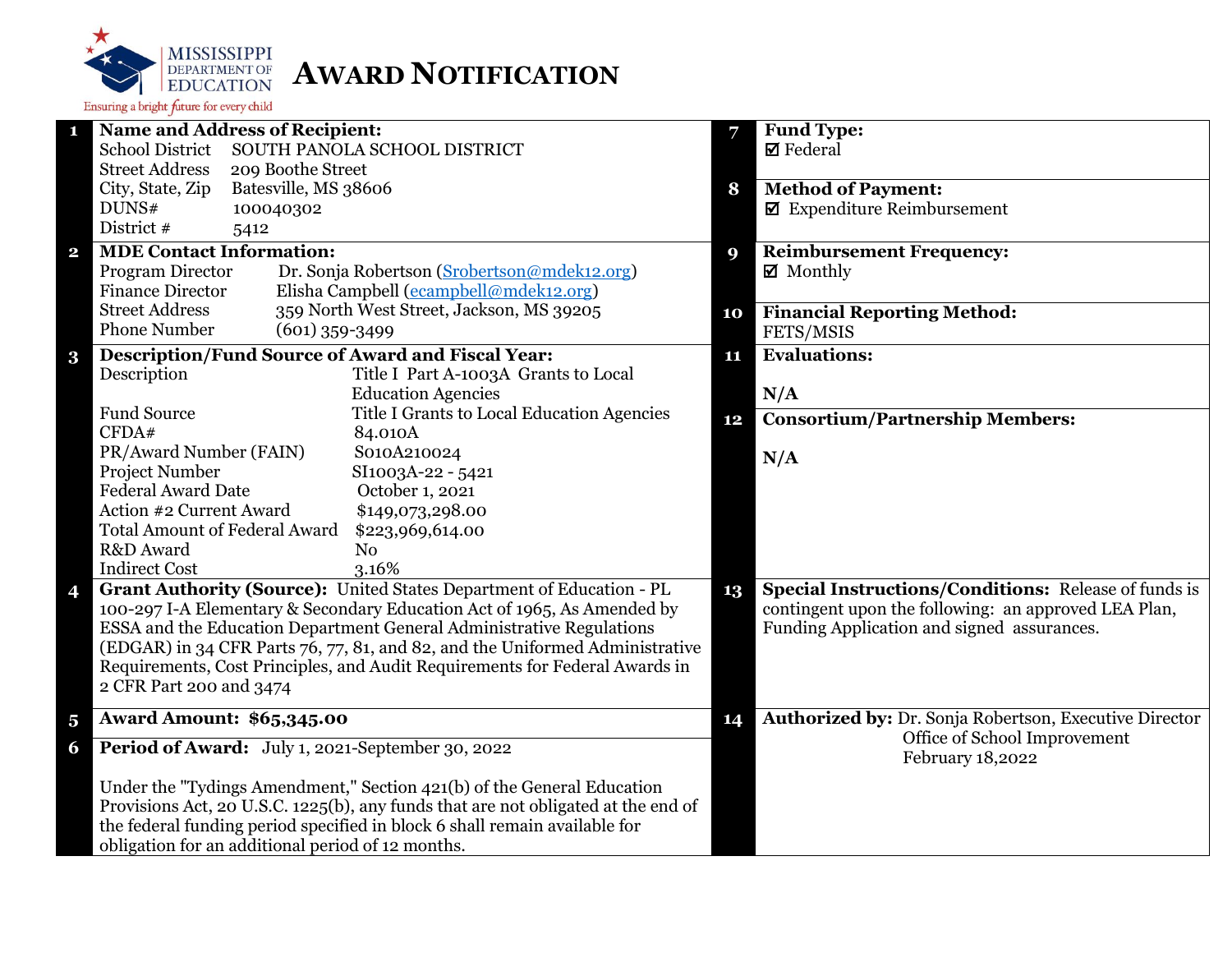

| 1                       | <b>Name and Address of Recipient:</b>                                                                                                           |                     |                                                                                   | 7  | <b>Fund Type:</b>                                                                                  |
|-------------------------|-------------------------------------------------------------------------------------------------------------------------------------------------|---------------------|-----------------------------------------------------------------------------------|----|----------------------------------------------------------------------------------------------------|
|                         | <b>School District</b><br><b>SOUTH PIKE SCHOOL DIST</b>                                                                                         |                     |                                                                                   |    | $\boxtimes$ Federal                                                                                |
|                         | <b>Street Address</b>                                                                                                                           | 250 West Bay Street |                                                                                   |    |                                                                                                    |
|                         | City, State, Zip                                                                                                                                | Magnolia, MS 39652  |                                                                                   | 8  | <b>Method of Payment:</b>                                                                          |
|                         | DUNS#                                                                                                                                           | 029571189           |                                                                                   |    | $\blacksquare$ Expenditure Reimbursement                                                           |
|                         | District #                                                                                                                                      | 5712                |                                                                                   |    |                                                                                                    |
| $\mathbf{2}$            | <b>MDE Contact Information:</b>                                                                                                                 |                     |                                                                                   | 9  | <b>Reimbursement Frequency:</b>                                                                    |
|                         | Program Director                                                                                                                                |                     | Dr. Sonja Robertson (Srobertson@mdek12.org)                                       |    | $\boxtimes$ Monthly                                                                                |
|                         | <b>Finance Director</b>                                                                                                                         |                     | Elisha Campbell (ecampbell@mdek12.org)                                            |    |                                                                                                    |
|                         | <b>Street Address</b>                                                                                                                           |                     | 359 North West Street, Jackson, MS 39205                                          | 10 | <b>Financial Reporting Method:</b>                                                                 |
|                         | <b>Phone Number</b>                                                                                                                             | $(601)$ 359-3499    |                                                                                   |    | FETS/MSIS                                                                                          |
| $\bf{3}$                |                                                                                                                                                 |                     | <b>Description/Fund Source of Award and Fiscal Year:</b>                          | 11 | <b>Evaluations:</b>                                                                                |
|                         | Description                                                                                                                                     |                     | Title I Part A-1003A Grants to Local                                              |    |                                                                                                    |
|                         |                                                                                                                                                 |                     | <b>Education Agencies</b>                                                         |    | N/A                                                                                                |
|                         | <b>Fund Source</b>                                                                                                                              |                     | Title I Grants to Local Education Agencies                                        | 12 | <b>Consortium/Partnership Members:</b>                                                             |
|                         | CFDA#                                                                                                                                           |                     | 84.010A                                                                           |    |                                                                                                    |
|                         | PR/Award Number (FAIN)                                                                                                                          |                     | S010A210024                                                                       |    | N/A                                                                                                |
|                         | <b>Project Number</b>                                                                                                                           |                     | SI1003A-22 - 5731                                                                 |    |                                                                                                    |
|                         | <b>Federal Award Date</b>                                                                                                                       |                     | October 1, 2021                                                                   |    |                                                                                                    |
|                         | Action #2 Current Award                                                                                                                         |                     | \$149,073,298.00                                                                  |    |                                                                                                    |
|                         | <b>Total Amount of Federal Award</b>                                                                                                            |                     | \$223,969,614.00                                                                  |    |                                                                                                    |
|                         | R&D Award                                                                                                                                       |                     | N <sub>o</sub>                                                                    |    |                                                                                                    |
|                         | <b>Indirect Cost</b>                                                                                                                            |                     | 5.94%                                                                             | 13 |                                                                                                    |
| 4                       | Grant Authority (Source): United States Department of Education - PL<br>100-297 I-A Elementary & Secondary Education Act of 1965, As Amended by |                     |                                                                                   |    | Special Instructions/Conditions: Release of funds is                                               |
|                         |                                                                                                                                                 |                     | ESSA and the Education Department General Administrative Regulations              |    | contingent upon the following: an approved LEA Plan,<br>Funding Application and signed assurances. |
|                         |                                                                                                                                                 |                     | (EDGAR) in 34 CFR Parts 76, 77, 81, and 82, and the Uniformed Administrative      |    |                                                                                                    |
|                         |                                                                                                                                                 |                     | Requirements, Cost Principles, and Audit Requirements for Federal Awards in       |    |                                                                                                    |
|                         | 2 CFR Part 200 and 3474                                                                                                                         |                     |                                                                                   |    |                                                                                                    |
|                         |                                                                                                                                                 |                     |                                                                                   |    |                                                                                                    |
| $\overline{\mathbf{5}}$ | <b>Award Amount: \$111,942.00</b>                                                                                                               |                     |                                                                                   |    | Authorized by: Dr. Sonja Robertson, Executive Director                                             |
| 6                       |                                                                                                                                                 |                     | Period of Award: July 1, 2021-September 30, 2022                                  |    | Office of School Improvement<br>February 18,2022                                                   |
|                         | Under the "Tydings Amendment," Section 421(b) of the General Education                                                                          |                     |                                                                                   |    |                                                                                                    |
|                         |                                                                                                                                                 |                     | Provisions Act, 20 U.S.C. 1225(b), any funds that are not obligated at the end of |    |                                                                                                    |
|                         |                                                                                                                                                 |                     | the federal funding period specified in block 6 shall remain available for        |    |                                                                                                    |
|                         | obligation for an additional period of 12 months.                                                                                               |                     |                                                                                   |    |                                                                                                    |
|                         |                                                                                                                                                 |                     |                                                                                   |    |                                                                                                    |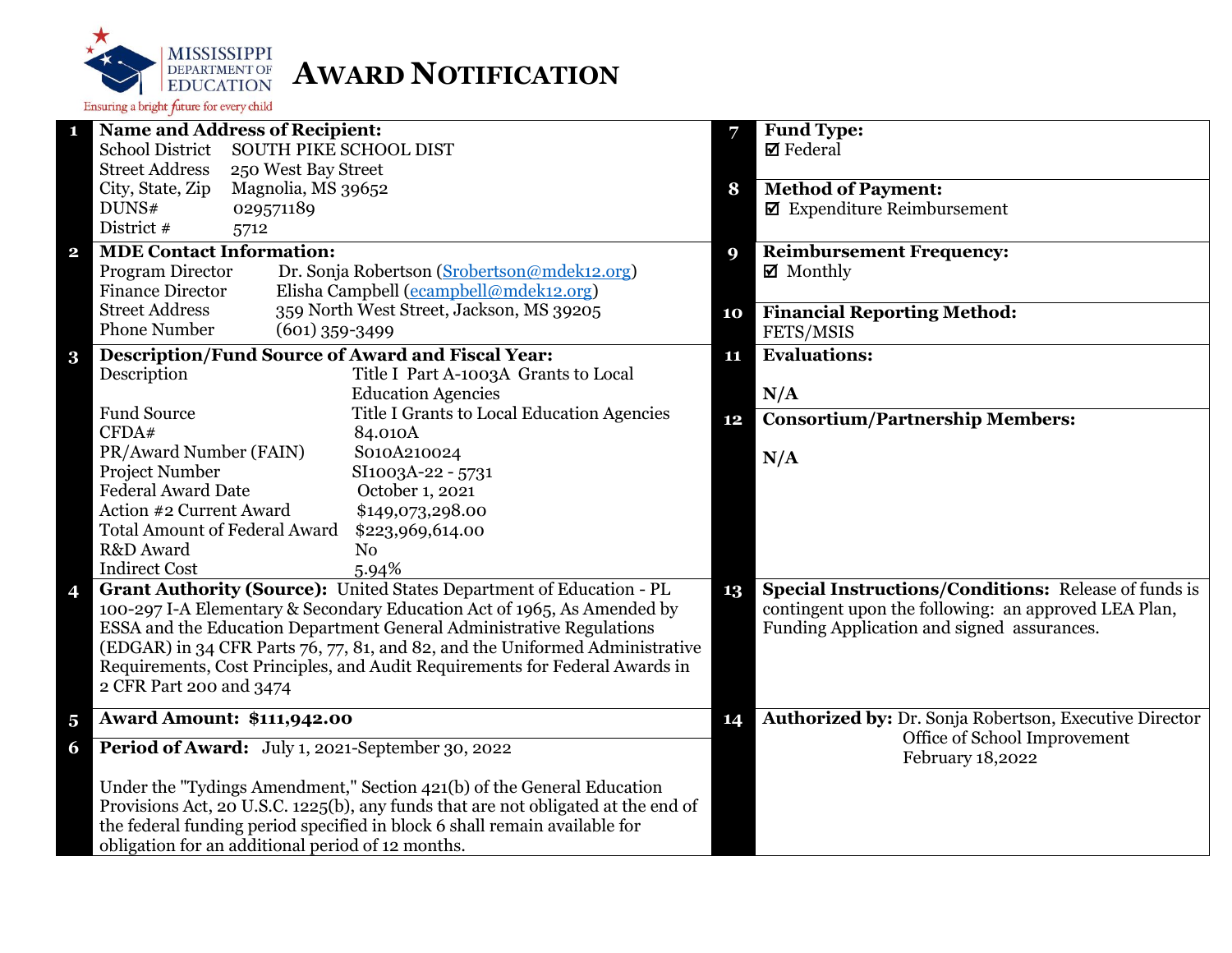

|                         | <b>Name and Address of Recipient:</b>                                                                                                                       | 7  | <b>Fund Type:</b>                                           |
|-------------------------|-------------------------------------------------------------------------------------------------------------------------------------------------------------|----|-------------------------------------------------------------|
|                         | <b>School District</b><br>SOUTH TIPPAH SCHOOL DIST                                                                                                          |    | $\boxtimes$ Federal                                         |
|                         | <b>Street Address</b><br>402 Greenlee Avenue                                                                                                                |    |                                                             |
|                         | City, State, Zip<br>Ripley, MS 38663                                                                                                                        | 8  | <b>Method of Payment:</b>                                   |
|                         | DUNS#<br>049204860                                                                                                                                          |    | $\blacksquare$ Expenditure Reimbursement                    |
|                         | District #<br>7012                                                                                                                                          |    |                                                             |
| $\overline{\mathbf{2}}$ | <b>MDE Contact Information:</b>                                                                                                                             | 9  | <b>Reimbursement Frequency:</b>                             |
|                         | Program Director<br>Dr. Sonja Robertson (Srobertson@mdek12.org)                                                                                             |    | $\boxtimes$ Monthly                                         |
|                         | Elisha Campbell (ecampbell@mdek12.org)<br><b>Finance Director</b>                                                                                           |    |                                                             |
|                         | <b>Street Address</b><br>359 North West Street, Jackson, MS 39205                                                                                           | 10 | <b>Financial Reporting Method:</b>                          |
|                         | <b>Phone Number</b><br>$(601)$ 359-3499                                                                                                                     |    | FETS/MSIS                                                   |
| $\bf{3}$                | <b>Description/Fund Source of Award and Fiscal Year:</b>                                                                                                    | 11 | <b>Evaluations:</b>                                         |
|                         | Description<br>Title I Part A-1003A Grants to Local                                                                                                         |    |                                                             |
|                         | <b>Education Agencies</b>                                                                                                                                   |    | N/A                                                         |
|                         | <b>Fund Source</b><br>Title I Grants to Local Education Agencies                                                                                            | 12 | <b>Consortium/Partnership Members:</b>                      |
|                         | CFDA#<br>84.010A                                                                                                                                            |    |                                                             |
|                         | PR/Award Number (FAIN)<br>S010A210024                                                                                                                       |    | N/A                                                         |
|                         | <b>Project Number</b><br>SI1003A-22 - 7021                                                                                                                  |    |                                                             |
|                         | <b>Federal Award Date</b><br>October 1, 2021                                                                                                                |    |                                                             |
|                         | Action #2 Current Award<br>\$149,073,298.00                                                                                                                 |    |                                                             |
|                         | <b>Total Amount of Federal Award</b><br>\$223,969,614.00                                                                                                    |    |                                                             |
|                         | R&D Award<br>N <sub>o</sub>                                                                                                                                 |    |                                                             |
|                         | <b>Indirect Cost</b><br>0.96%                                                                                                                               |    |                                                             |
| 4                       | Grant Authority (Source): United States Department of Education - PL                                                                                        | 13 | <b>Special Instructions/Conditions: Release of funds is</b> |
|                         | 100-297 I-A Elementary & Secondary Education Act of 1965, As Amended by                                                                                     |    | contingent upon the following: an approved LEA Plan,        |
|                         | ESSA and the Education Department General Administrative Regulations                                                                                        |    | Funding Application and signed assurances.                  |
|                         | (EDGAR) in 34 CFR Parts 76, 77, 81, and 82, and the Uniformed Administrative<br>Requirements, Cost Principles, and Audit Requirements for Federal Awards in |    |                                                             |
|                         |                                                                                                                                                             |    |                                                             |
|                         | 2 CFR Part 200 and 3474                                                                                                                                     |    |                                                             |
| $\overline{\mathbf{5}}$ | <b>Award Amount: \$56,147.00</b>                                                                                                                            | 14 | Authorized by: Dr. Sonja Robertson, Executive Director      |
| 6                       | Period of Award: July 1, 2021-September 30, 2022                                                                                                            |    | Office of School Improvement<br>February 18,2022            |
|                         | Under the "Tydings Amendment," Section 421(b) of the General Education                                                                                      |    |                                                             |
|                         | Provisions Act, 20 U.S.C. 1225(b), any funds that are not obligated at the end of                                                                           |    |                                                             |
|                         | the federal funding period specified in block 6 shall remain available for                                                                                  |    |                                                             |
|                         | obligation for an additional period of 12 months.                                                                                                           |    |                                                             |
|                         |                                                                                                                                                             |    |                                                             |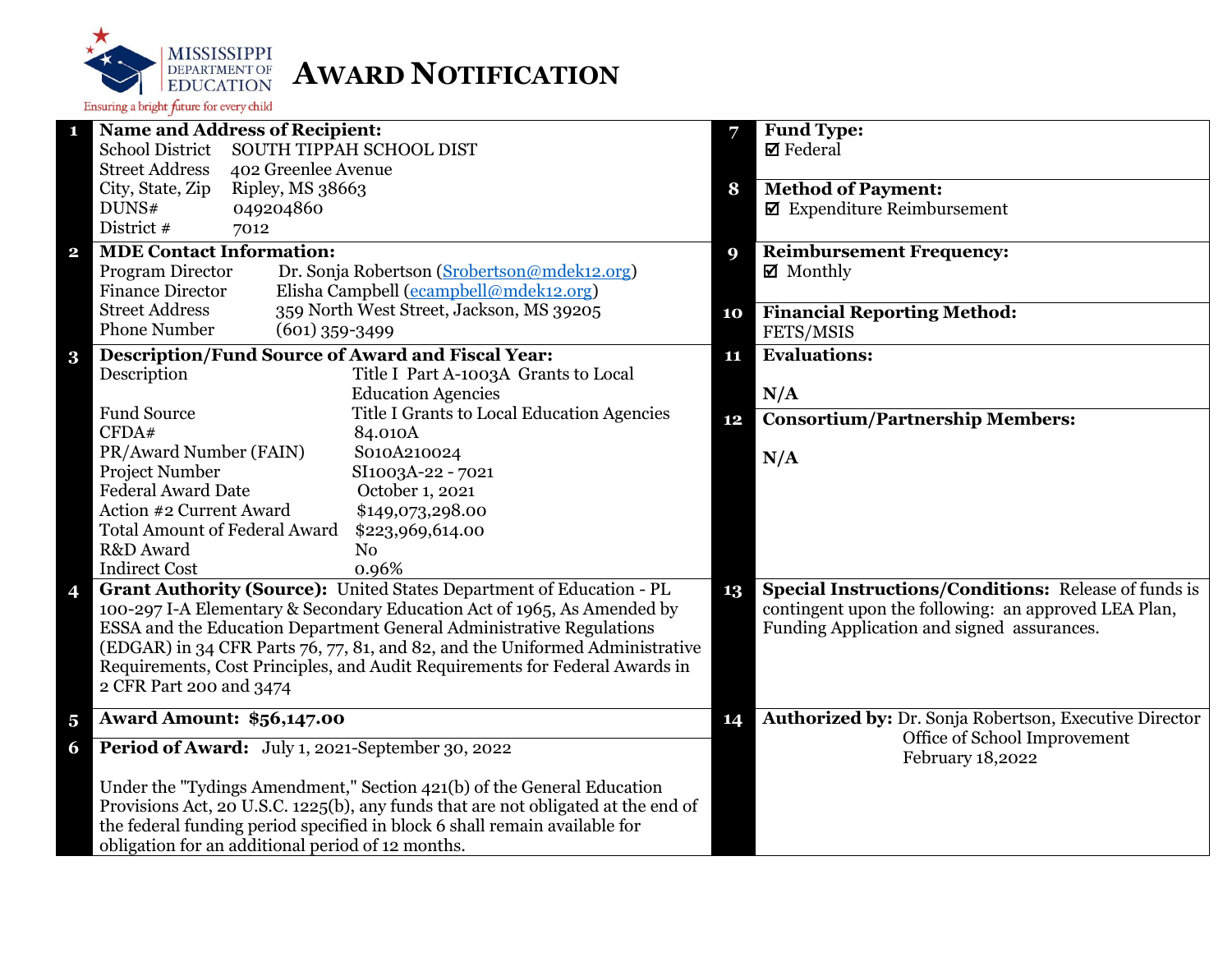

| <b>Name and Address of Recipient:</b><br>1                                                             | 7           | <b>Fund Type:</b>                                           |
|--------------------------------------------------------------------------------------------------------|-------------|-------------------------------------------------------------|
| <b>School District</b><br>STARKVILLE- OKTIBBEHA CONS SD                                                |             | <b>Ø</b> Federal                                            |
| <b>Street Address</b><br>401 Greensboro Street                                                         |             |                                                             |
| City, State, Zip<br>Starkville, MS 39759                                                               | 8           | <b>Method of Payment:</b>                                   |
| DUNS#<br>079831563                                                                                     |             | $\blacksquare$ Expenditure Reimbursement                    |
| District #<br>5321                                                                                     |             |                                                             |
| <b>MDE Contact Information:</b><br>$\mathbf{2}$                                                        | $\mathbf Q$ | <b>Reimbursement Frequency:</b>                             |
| Program Director<br>Dr. Sonja Robertson (Srobertson@mdek12.org)                                        |             | $\boxtimes$ Monthly                                         |
| <b>Finance Director</b><br>Elisha Campbell (ecampbell@mdek12.org)                                      |             |                                                             |
| <b>Street Address</b><br>359 North West Street, Jackson, MS 39205                                      | 10          | <b>Financial Reporting Method:</b>                          |
| <b>Phone Number</b><br>$(601)$ 359-3499                                                                |             | FETS/MSIS                                                   |
| <b>Description/Fund Source of Award and Fiscal Year:</b><br>3                                          | 11          | <b>Evaluations:</b>                                         |
| Title I Part A-1003A Grants to Local<br>Description                                                    |             |                                                             |
| <b>Education Agencies</b>                                                                              |             | N/A                                                         |
| <b>Fund Source</b><br>Title I Grants to Local Education Agencies                                       | 12          | <b>Consortium/Partnership Members:</b>                      |
| CFDA#<br>84.010A                                                                                       |             |                                                             |
| PR/Award Number (FAIN)<br>S010A210024                                                                  |             | N/A                                                         |
| Project Number<br>SI1003A-22 - 5311                                                                    |             |                                                             |
| <b>Federal Award Date</b><br>October 1, 2021                                                           |             |                                                             |
| Action #2 Current Award<br>\$149,073,298.00                                                            |             |                                                             |
| <b>Total Amount of Federal Award</b><br>\$223,969,614.00                                               |             |                                                             |
| R&D Award<br>N <sub>0</sub>                                                                            |             |                                                             |
| <b>Indirect Cost</b><br>3.98%                                                                          |             |                                                             |
| Grant Authority (Source): United States Department of Education - PL<br>4                              | 13          | <b>Special Instructions/Conditions: Release of funds is</b> |
| 100-297 I-A Elementary & Secondary Education Act of 1965, As Amended by                                |             | contingent upon the following: an approved LEA Plan,        |
| ESSA and the Education Department General Administrative Regulations                                   |             | Funding Application and signed assurances.                  |
| (EDGAR) in 34 CFR Parts 76, 77, 81, and 82, and the Uniformed Administrative                           |             |                                                             |
| Requirements, Cost Principles, and Audit Requirements for Federal Awards in<br>2 CFR Part 200 and 3474 |             |                                                             |
|                                                                                                        |             |                                                             |
| <b>Award Amount: \$226,723.00</b><br>$\overline{\mathbf{5}}$                                           | 14          | Authorized by: Dr. Sonja Robertson, Executive Director      |
| Period of Award: July 1, 2021-September 30, 2022<br>6                                                  |             | Office of School Improvement<br>February 18,2022            |
| Under the "Tydings Amendment," Section 421(b) of the General Education                                 |             |                                                             |
| Provisions Act, 20 U.S.C. 1225(b), any funds that are not obligated at the end of                      |             |                                                             |
| the federal funding period specified in block 6 shall remain available for                             |             |                                                             |
| obligation for an additional period of 12 months.                                                      |             |                                                             |
|                                                                                                        |             |                                                             |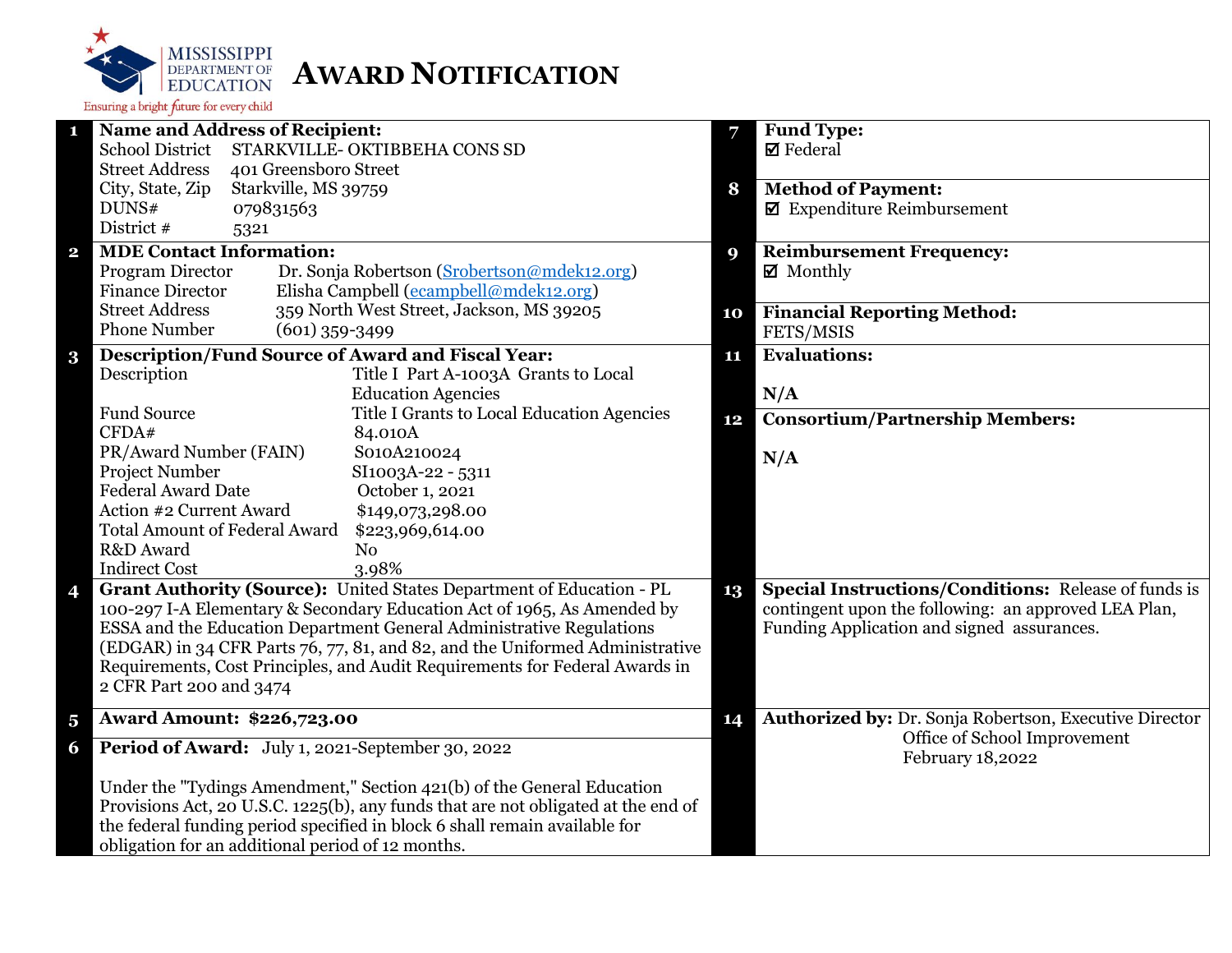

| <b>Name and Address of Recipient:</b><br>1                                                            | Fund Type:<br>7                                              |
|-------------------------------------------------------------------------------------------------------|--------------------------------------------------------------|
| <b>School District</b><br>STONE CO SCHOOL DIST                                                        | $\boxtimes$ Federal                                          |
| <b>Street Address</b><br>214 Critz Street                                                             |                                                              |
| City, State, Zip<br>Wiggins, MS 39577                                                                 | <b>Method of Payment:</b><br>8                               |
| DUNS#<br>099636771                                                                                    | $\boxtimes$ Expenditure Reimbursement                        |
| District #<br>6600                                                                                    |                                                              |
| <b>MDE Contact Information:</b><br>$\mathbf{2}$                                                       | <b>Reimbursement Frequency:</b><br>9                         |
| Program Director<br>Dr. Sonja Robertson (Srobertson@mdek12.org)                                       | $\boxtimes$ Monthly                                          |
| Elisha Campbell (ecampbell@mdek12.org)<br><b>Finance Director</b>                                     |                                                              |
| 359 North West Street, Jackson, MS 39205<br><b>Street Address</b>                                     | <b>Financial Reporting Method:</b><br>10                     |
| <b>Phone Number</b><br>$(601)$ 359-3499                                                               | FETS/MSIS                                                    |
| <b>Description/Fund Source of Award and Fiscal Year:</b><br>$\bf{3}$                                  | <b>Evaluations:</b><br>11                                    |
| Description<br>Title I Part A-1003A Grants to Local                                                   |                                                              |
| <b>Education Agencies</b>                                                                             | N/A                                                          |
| <b>Fund Source</b><br>Title I Grants to Local Education Agencies                                      | <b>Consortium/Partnership Members:</b><br>12                 |
| CFDA#<br>84.010A                                                                                      |                                                              |
| PR/Award Number (FAIN)<br>S010A210024                                                                 | N/A                                                          |
| Project Number<br>SI1003A-22 - 6601                                                                   |                                                              |
| <b>Federal Award Date</b><br>October 1, 2021                                                          |                                                              |
| Action #2 Current Award<br>\$149,073,298.00                                                           |                                                              |
| <b>Total Amount of Federal Award</b><br>\$223,969,614.00                                              |                                                              |
| R&D Award<br>N <sub>o</sub>                                                                           |                                                              |
| <b>Indirect Cost</b><br>1.37%<br>Grant Authority (Source): United States Department of Education - PL | <b>Special Instructions/Conditions: Release of funds is</b>  |
| 4<br>100-297 I-A Elementary & Secondary Education Act of 1965, As Amended by                          | 13<br>contingent upon the following: an approved LEA Plan,   |
| ESSA and the Education Department General Administrative Regulations                                  | Funding Application and signed assurances.                   |
| (EDGAR) in 34 CFR Parts 76, 77, 81, and 82, and the Uniformed Administrative                          |                                                              |
| Requirements, Cost Principles, and Audit Requirements for Federal Awards in                           |                                                              |
| 2 CFR Part 200 and 3474                                                                               |                                                              |
|                                                                                                       |                                                              |
| <b>Award Amount: \$118,981.00</b><br>$\overline{\mathbf{5}}$                                          | Authorized by: Dr. Sonja Robertson, Executive Director<br>14 |
| Period of Award: July 1, 2021-September 30, 2022<br>6                                                 | Office of School Improvement<br>February 18,2022             |
| Under the "Tydings Amendment," Section 421(b) of the General Education                                |                                                              |
| Provisions Act, 20 U.S.C. 1225(b), any funds that are not obligated at the end of                     |                                                              |
| the federal funding period specified in block 6 shall remain available for                            |                                                              |
| obligation for an additional period of 12 months.                                                     |                                                              |
|                                                                                                       |                                                              |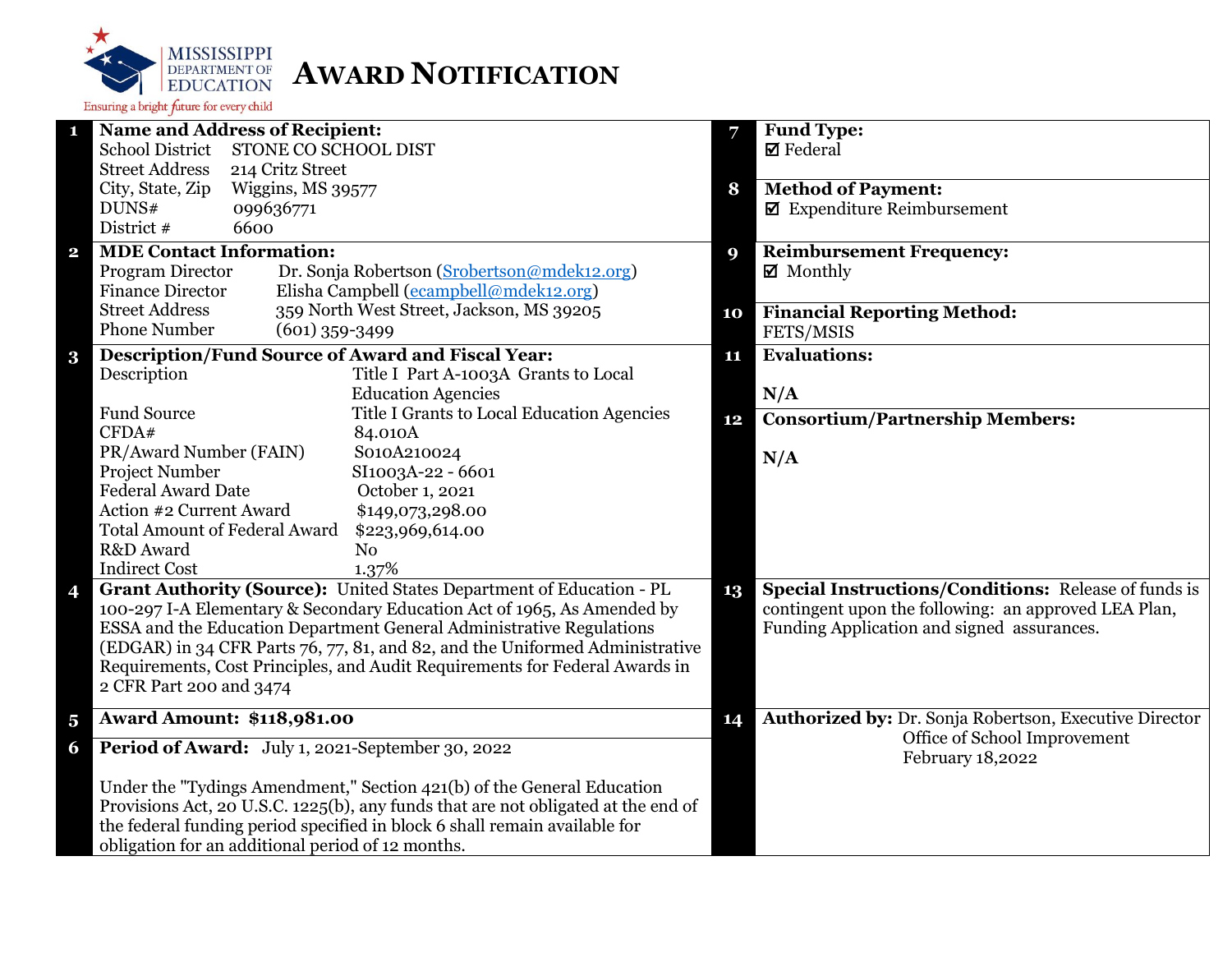

| <b>Name and Address of Recipient:</b><br>1                                                                                                                  | 7  | <b>Fund Type:</b>                                           |
|-------------------------------------------------------------------------------------------------------------------------------------------------------------|----|-------------------------------------------------------------|
| <b>School District</b><br>SUNFLOWER CO CONSOLIDATE SCH DIST                                                                                                 |    | $\boxtimes$ Federal                                         |
| <b>Street Address</b><br>P.O. Box 70                                                                                                                        |    |                                                             |
| Indianola, MS 38751<br>City, State, Zip                                                                                                                     | 8  | <b>Method of Payment:</b>                                   |
| DUNS#<br>080214332                                                                                                                                          |    | $\blacksquare$ Expenditure Reimbursement                    |
| District #<br>6711                                                                                                                                          |    |                                                             |
| <b>MDE Contact Information:</b><br>$\mathbf{2}$                                                                                                             | 9  | <b>Reimbursement Frequency:</b>                             |
| Dr. Sonja Robertson (Srobertson@mdek12.org)<br>Program Director                                                                                             |    | $\boxtimes$ Monthly                                         |
| <b>Finance Director</b><br>Elisha Campbell (ecampbell@mdek12.org)                                                                                           |    |                                                             |
| 359 North West Street, Jackson, MS 39205<br><b>Street Address</b>                                                                                           | 10 | <b>Financial Reporting Method:</b>                          |
| <b>Phone Number</b><br>$(601)$ 359-3499                                                                                                                     |    | FETS/MSIS                                                   |
| <b>Description/Fund Source of Award and Fiscal Year:</b><br>$\bf{3}$                                                                                        | 11 | <b>Evaluations:</b>                                         |
| Description<br>Title I Part A-1003A Grants to Local                                                                                                         |    |                                                             |
| <b>Education Agencies</b>                                                                                                                                   |    | N/A                                                         |
| <b>Fund Source</b><br>Title I Grants to Local Education Agencies                                                                                            | 12 | <b>Consortium/Partnership Members:</b>                      |
| CFDA#<br>84.010A                                                                                                                                            |    |                                                             |
| PR/Award Number (FAIN)<br>S010A210024                                                                                                                       |    | N/A                                                         |
| Project Number<br>SI1003A-22 - 6711                                                                                                                         |    |                                                             |
| <b>Federal Award Date</b><br>October 1, 2021                                                                                                                |    |                                                             |
| Action #2 Current Award<br>\$149,073,298.00                                                                                                                 |    |                                                             |
| <b>Total Amount of Federal Award</b><br>\$223,969,614.00                                                                                                    |    |                                                             |
| R&D Award<br>N <sub>o</sub>                                                                                                                                 |    |                                                             |
| <b>Indirect Cost</b><br>2.13%                                                                                                                               |    |                                                             |
| Grant Authority (Source): United States Department of Education - PL<br>4                                                                                   | 13 | <b>Special Instructions/Conditions:</b> Release of funds is |
| 100-297 I-A Elementary & Secondary Education Act of 1965, As Amended by                                                                                     |    | contingent upon the following: an approved LEA Plan,        |
| ESSA and the Education Department General Administrative Regulations                                                                                        |    | Funding Application and signed assurances.                  |
| (EDGAR) in 34 CFR Parts 76, 77, 81, and 82, and the Uniformed Administrative<br>Requirements, Cost Principles, and Audit Requirements for Federal Awards in |    |                                                             |
| 2 CFR Part 200 and 3474                                                                                                                                     |    |                                                             |
|                                                                                                                                                             |    |                                                             |
| <b>Award Amount: \$53,461.00</b><br>$\overline{\mathbf{5}}$                                                                                                 | 14 | Authorized by: Dr. Sonja Robertson, Executive Director      |
| Period of Award: July 1, 2021-September 30, 2022<br>6                                                                                                       |    | Office of School Improvement<br>February 18,2022            |
| Under the "Tydings Amendment," Section 421(b) of the General Education                                                                                      |    |                                                             |
| Provisions Act, 20 U.S.C. 1225(b), any funds that are not obligated at the end of                                                                           |    |                                                             |
| the federal funding period specified in block 6 shall remain available for                                                                                  |    |                                                             |
| obligation for an additional period of 12 months.                                                                                                           |    |                                                             |
|                                                                                                                                                             |    |                                                             |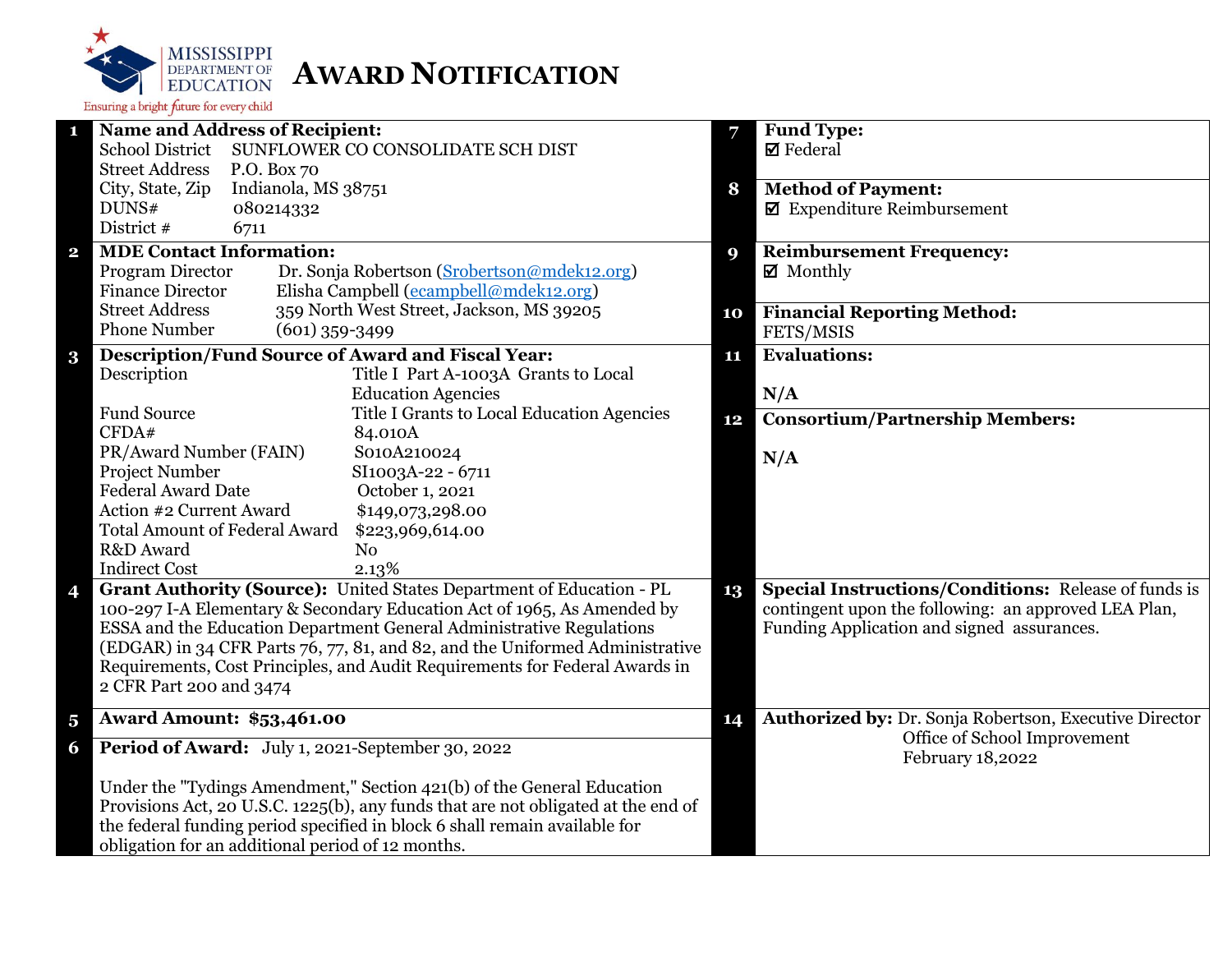

| $\mathbf{1}$            | <b>Name and Address of Recipient:</b>                                                                                                                       |    | Fund Type:                                             |
|-------------------------|-------------------------------------------------------------------------------------------------------------------------------------------------------------|----|--------------------------------------------------------|
|                         | <b>School District</b><br>TATE CO SCHOOL DIST                                                                                                               |    | $\boxtimes$ Federal                                    |
|                         | <b>Street Address</b><br>107 Court                                                                                                                          |    |                                                        |
|                         | Senatobia, MS 38668<br>City, State, Zip                                                                                                                     | 8  | <b>Method of Payment:</b>                              |
|                         | DUNS#<br>100653625                                                                                                                                          |    | $\blacksquare$ Expenditure Reimbursement               |
|                         | District #<br>6900                                                                                                                                          |    |                                                        |
| $\mathbf{2}$            | <b>MDE Contact Information:</b>                                                                                                                             | 9  | <b>Reimbursement Frequency:</b>                        |
|                         | Program Director<br>Dr. Sonja Robertson (Srobertson@mdek12.org)                                                                                             |    | $\boxtimes$ Monthly                                    |
|                         | Elisha Campbell (ecampbell@mdek12.org)<br><b>Finance Director</b>                                                                                           |    |                                                        |
|                         | <b>Street Address</b><br>359 North West Street, Jackson, MS 39205                                                                                           | 10 | <b>Financial Reporting Method:</b>                     |
|                         | <b>Phone Number</b><br>$(601)$ 359-3499                                                                                                                     |    | FETS/MSIS                                              |
| $\bf{3}$                | <b>Description/Fund Source of Award and Fiscal Year:</b>                                                                                                    | 11 | <b>Evaluations:</b>                                    |
|                         | Title I Part A-1003A Grants to Local<br>Description                                                                                                         |    |                                                        |
|                         | <b>Education Agencies</b>                                                                                                                                   |    | N/A                                                    |
|                         | <b>Fund Source</b><br>Title I Grants to Local Education Agencies                                                                                            | 12 | <b>Consortium/Partnership Members:</b>                 |
|                         | CFDA#<br>84.010A<br>S010A210024                                                                                                                             |    |                                                        |
|                         | PR/Award Number (FAIN)<br>Project Number<br>SI1003A-22 - 6901                                                                                               |    | N/A                                                    |
|                         | <b>Federal Award Date</b><br>October 1, 2021                                                                                                                |    |                                                        |
|                         | Action #2 Current Award<br>\$149,073,298.00                                                                                                                 |    |                                                        |
|                         | <b>Total Amount of Federal Award</b><br>\$223,969,614.00                                                                                                    |    |                                                        |
|                         | R&D Award<br>N <sub>o</sub>                                                                                                                                 |    |                                                        |
|                         | <b>Indirect Cost</b><br>3.3%                                                                                                                                |    |                                                        |
| 4                       | Grant Authority (Source): United States Department of Education - PL                                                                                        | 13 | Special Instructions/Conditions: Release of funds is   |
|                         | 100-297 I-A Elementary & Secondary Education Act of 1965, As Amended by                                                                                     |    | contingent upon the following: an approved LEA Plan,   |
|                         | ESSA and the Education Department General Administrative Regulations                                                                                        |    | Funding Application and signed assurances.             |
|                         | (EDGAR) in 34 CFR Parts 76, 77, 81, and 82, and the Uniformed Administrative<br>Requirements, Cost Principles, and Audit Requirements for Federal Awards in |    |                                                        |
|                         |                                                                                                                                                             |    |                                                        |
|                         | 2 CFR Part 200 and 3474                                                                                                                                     |    |                                                        |
| $\overline{\mathbf{5}}$ | <b>Award Amount: \$211,827.00</b>                                                                                                                           | 14 | Authorized by: Dr. Sonja Robertson, Executive Director |
| 6                       | Period of Award: July 1, 2021-September 30, 2022                                                                                                            |    | Office of School Improvement                           |
|                         |                                                                                                                                                             |    | February 18,2022                                       |
|                         | Under the "Tydings Amendment," Section 421(b) of the General Education                                                                                      |    |                                                        |
|                         | Provisions Act, 20 U.S.C. 1225(b), any funds that are not obligated at the end of                                                                           |    |                                                        |
|                         | the federal funding period specified in block 6 shall remain available for                                                                                  |    |                                                        |
|                         | obligation for an additional period of 12 months.                                                                                                           |    |                                                        |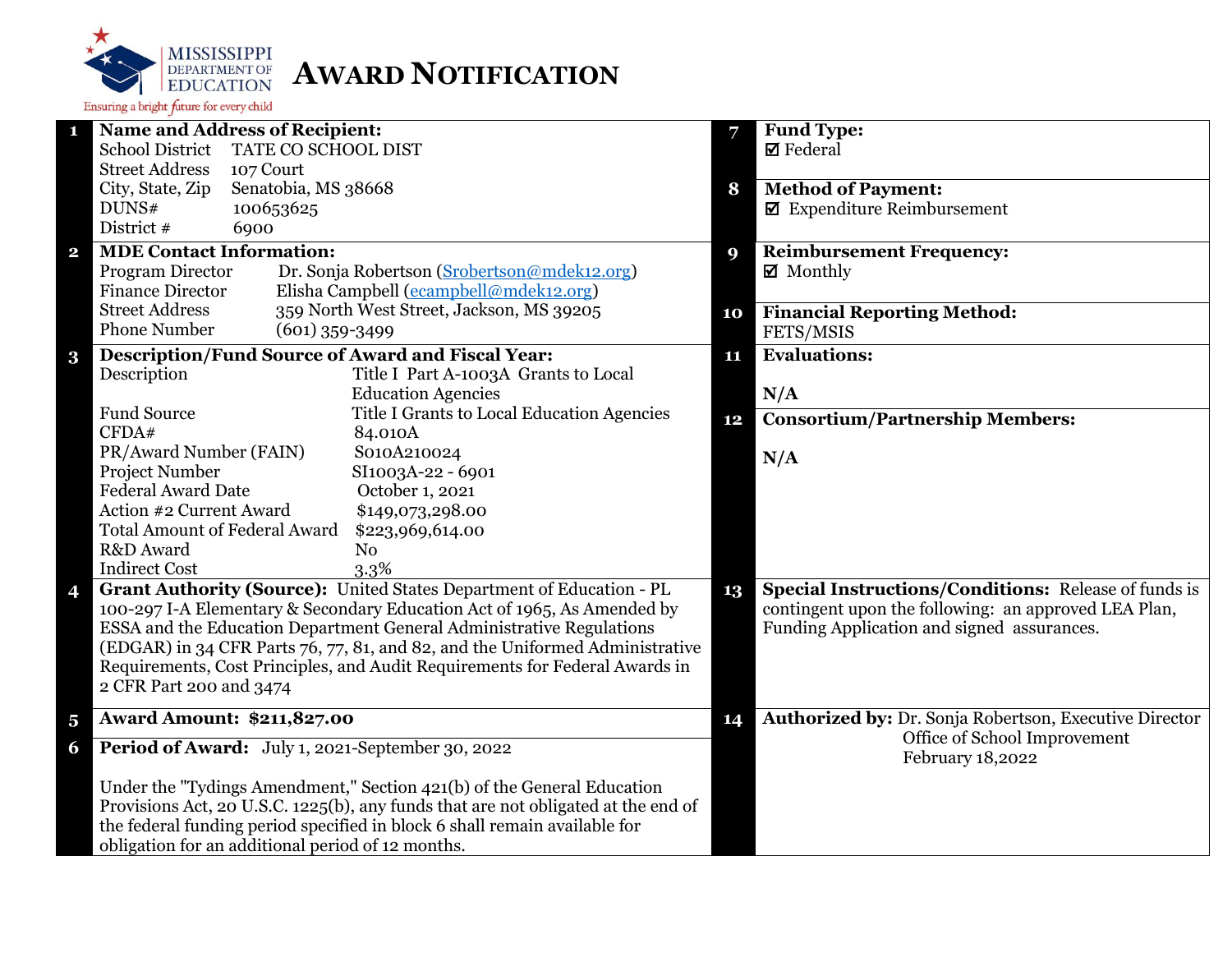

|                         | <b>Name and Address of Recipient:</b>                                             | 7  | <b>Fund Type:</b>                                           |
|-------------------------|-----------------------------------------------------------------------------------|----|-------------------------------------------------------------|
|                         | <b>School District</b><br>TUNICA COUNTY SCHOOL DISTRICT                           |    | $\boxtimes$ Federal                                         |
|                         | <b>Street Address</b><br>Po Box 758                                               |    |                                                             |
|                         | City, State, Zip<br>Tunica, MS 38676                                              | 8  | <b>Method of Payment:</b>                                   |
|                         | DUNS#<br>070770201                                                                |    | $\blacksquare$ Expenditure Reimbursement                    |
|                         | District #<br>7200                                                                |    |                                                             |
| $\overline{\mathbf{2}}$ | <b>MDE Contact Information:</b>                                                   | 9  | <b>Reimbursement Frequency:</b>                             |
|                         | Program Director<br>Dr. Sonja Robertson (Srobertson@mdek12.org)                   |    | ■ Monthly                                                   |
|                         | <b>Finance Director</b><br>Elisha Campbell (ecampbell@mdek12.org)                 |    |                                                             |
|                         | <b>Street Address</b><br>359 North West Street, Jackson, MS 39205                 | 10 | <b>Financial Reporting Method:</b>                          |
|                         | <b>Phone Number</b><br>$(601)$ 359-3499                                           |    | FETS/MSIS                                                   |
| $\bf{3}$                | <b>Description/Fund Source of Award and Fiscal Year:</b>                          | 11 | <b>Evaluations:</b>                                         |
|                         | Description<br>Title I Part A-1003A Grants to Local                               |    |                                                             |
|                         | <b>Education Agencies</b>                                                         |    | N/A                                                         |
|                         | <b>Fund Source</b><br>Title I Grants to Local Education Agencies                  | 12 | <b>Consortium/Partnership Members:</b>                      |
|                         | CFDA#<br>84.010A                                                                  |    |                                                             |
|                         | PR/Award Number (FAIN)<br>S010A210024                                             |    | N/A                                                         |
|                         | Project Number<br>SI1003A-22 - 7201                                               |    |                                                             |
|                         | <b>Federal Award Date</b><br>October 1, 2021                                      |    |                                                             |
|                         | Action #2 Current Award<br>\$149,073,298.00                                       |    |                                                             |
|                         | <b>Total Amount of Federal Award</b><br>\$223,969,614.00                          |    |                                                             |
|                         | R&D Award<br>N <sub>o</sub>                                                       |    |                                                             |
|                         | <b>Indirect Cost</b><br>1.65%                                                     |    |                                                             |
| 4                       | Grant Authority (Source): United States Department of Education - PL<br>13        |    | <b>Special Instructions/Conditions:</b> Release of funds is |
|                         | 100-297 I-A Elementary & Secondary Education Act of 1965, As Amended by           |    | contingent upon the following: an approved LEA Plan,        |
|                         | ESSA and the Education Department General Administrative Regulations              |    | Funding Application and signed assurances.                  |
|                         | (EDGAR) in 34 CFR Parts 76, 77, 81, and 82, and the Uniformed Administrative      |    |                                                             |
|                         | Requirements, Cost Principles, and Audit Requirements for Federal Awards in       |    |                                                             |
|                         | 2 CFR Part 200 and 3474                                                           |    |                                                             |
| $\overline{\mathbf{5}}$ | <b>Award Amount: \$52,322.00</b>                                                  | 14 | Authorized by: Dr. Sonja Robertson, Executive Director      |
| 6                       | Period of Award: July 1, 2021-September 30, 2022                                  |    | Office of School Improvement<br>February 18,2022            |
|                         | Under the "Tydings Amendment," Section 421(b) of the General Education            |    |                                                             |
|                         | Provisions Act, 20 U.S.C. 1225(b), any funds that are not obligated at the end of |    |                                                             |
|                         | the federal funding period specified in block 6 shall remain available for        |    |                                                             |
|                         | obligation for an additional period of 12 months.                                 |    |                                                             |
|                         |                                                                                   |    |                                                             |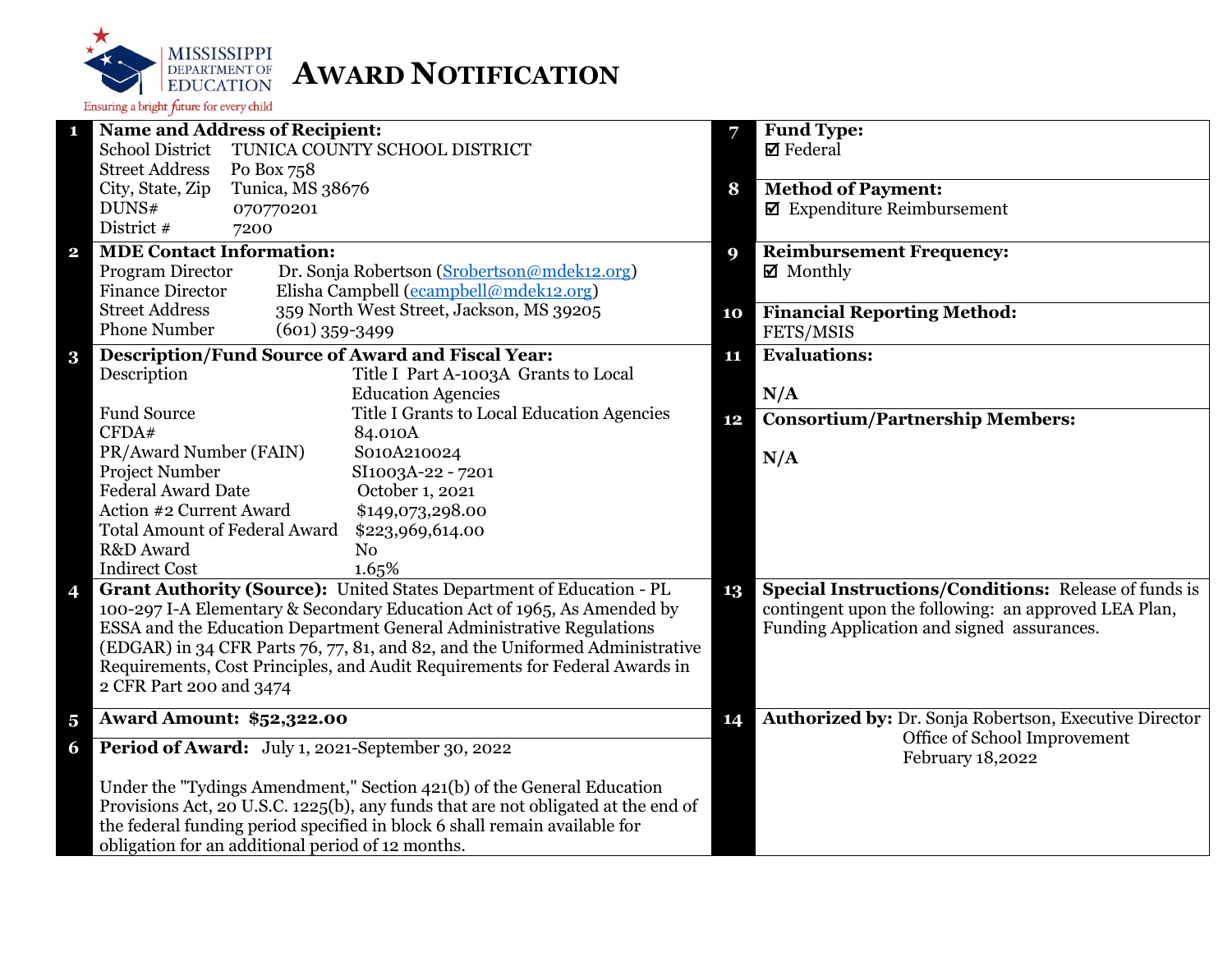

| 1                       | <b>Name and Address of Recipient:</b>                                                                                                                                                  |    | <b>Fund Type:</b>                                           |
|-------------------------|----------------------------------------------------------------------------------------------------------------------------------------------------------------------------------------|----|-------------------------------------------------------------|
|                         | <b>School District</b><br>TUPELO PUBLIC SCHOOL DIST                                                                                                                                    |    | $\boxtimes$ Federal                                         |
|                         | <b>Street Address</b><br>Po Box 557                                                                                                                                                    |    |                                                             |
|                         | City, State, Zip<br>Tupelo, MS 38802                                                                                                                                                   | 8  | <b>Method of Payment:</b>                                   |
|                         | DUNS#<br>093796993<br>District #                                                                                                                                                       |    | $\blacksquare$ Expenditure Reimbursement                    |
|                         | 4120                                                                                                                                                                                   |    |                                                             |
| $\overline{\mathbf{2}}$ | <b>MDE Contact Information:</b>                                                                                                                                                        | 9  | <b>Reimbursement Frequency:</b>                             |
|                         | Program Director<br>Dr. Sonja Robertson (Srobertson@mdek12.org)<br><b>Finance Director</b>                                                                                             |    | $\boxtimes$ Monthly                                         |
|                         | Elisha Campbell (ecampbell@mdek12.org)<br>359 North West Street, Jackson, MS 39205<br><b>Street Address</b>                                                                            |    |                                                             |
|                         | <b>Phone Number</b><br>$(601)$ 359-3499                                                                                                                                                | 10 | <b>Financial Reporting Method:</b>                          |
|                         |                                                                                                                                                                                        |    | FETS/MSIS                                                   |
| $\bf{3}$                | <b>Description/Fund Source of Award and Fiscal Year:</b>                                                                                                                               | 11 | <b>Evaluations:</b>                                         |
|                         | Description<br>Title I Part A-1003A Grants to Local<br><b>Education Agencies</b>                                                                                                       |    |                                                             |
|                         | <b>Fund Source</b><br>Title I Grants to Local Education Agencies                                                                                                                       |    | N/A                                                         |
|                         | CFDA#<br>84.010A                                                                                                                                                                       | 12 | <b>Consortium/Partnership Members:</b>                      |
|                         | PR/Award Number (FAIN)<br>S010A210024                                                                                                                                                  |    |                                                             |
|                         | Project Number<br>SI1003A-22 - 4121                                                                                                                                                    |    | N/A                                                         |
|                         | <b>Federal Award Date</b><br>October 1, 2021                                                                                                                                           |    |                                                             |
|                         | Action #2 Current Award<br>\$149,073,298.00                                                                                                                                            |    |                                                             |
|                         | <b>Total Amount of Federal Award</b><br>\$223,969,614.00                                                                                                                               |    |                                                             |
|                         | R&D Award<br>N <sub>o</sub>                                                                                                                                                            |    |                                                             |
|                         | <b>Indirect Cost</b><br>2.76%                                                                                                                                                          |    |                                                             |
| 4                       | Grant Authority (Source): United States Department of Education - PL                                                                                                                   | 13 | <b>Special Instructions/Conditions: Release of funds is</b> |
|                         | 100-297 I-A Elementary & Secondary Education Act of 1965, As Amended by                                                                                                                |    | contingent upon the following: an approved LEA Plan,        |
|                         | ESSA and the Education Department General Administrative Regulations                                                                                                                   |    | Funding Application and signed assurances.                  |
|                         | (EDGAR) in 34 CFR Parts 76, 77, 81, and 82, and the Uniformed Administrative<br>Requirements, Cost Principles, and Audit Requirements for Federal Awards in<br>2 CFR Part 200 and 3474 |    |                                                             |
|                         |                                                                                                                                                                                        |    |                                                             |
|                         |                                                                                                                                                                                        |    |                                                             |
| $\overline{\mathbf{5}}$ | <b>Award Amount: \$217,876.00</b>                                                                                                                                                      | 14 | Authorized by: Dr. Sonja Robertson, Executive Director      |
| 6                       | Period of Award: July 1, 2021-September 30, 2022                                                                                                                                       |    | Office of School Improvement<br>February 18,2022            |
|                         | Under the "Tydings Amendment," Section 421(b) of the General Education                                                                                                                 |    |                                                             |
|                         | Provisions Act, 20 U.S.C. 1225(b), any funds that are not obligated at the end of                                                                                                      |    |                                                             |
|                         | the federal funding period specified in block 6 shall remain available for                                                                                                             |    |                                                             |
|                         | obligation for an additional period of 12 months.                                                                                                                                      |    |                                                             |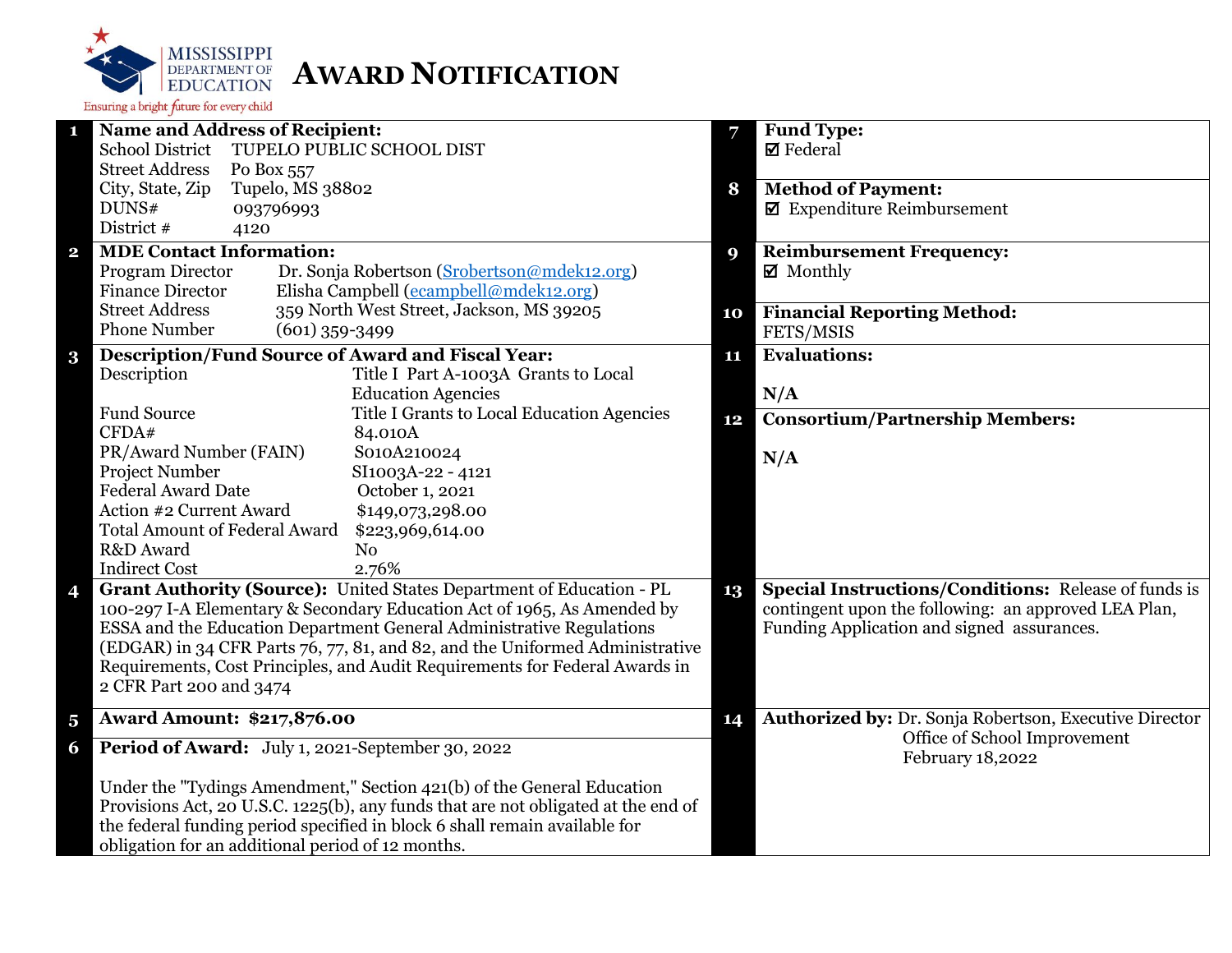

| <b>Name and Address of Recipient:</b><br>1                                        | 7           | <b>Fund Type:</b>                                      |
|-----------------------------------------------------------------------------------|-------------|--------------------------------------------------------|
| VICKSBURG WARREN SCHOOL DIST<br><b>School District</b>                            |             | $\boxtimes$ Federal                                    |
| <b>Street Address</b><br>1500 Mission 66                                          |             |                                                        |
| Vicksburg, MS 39180<br>City, State, Zip                                           | 8           | <b>Method of Payment:</b>                              |
| DUNS#<br>010399384                                                                |             | $\boxtimes$ Expenditure Reimbursement                  |
| District #<br>7500                                                                |             |                                                        |
| <b>MDE Contact Information:</b><br>$\mathbf{2}$                                   | $\mathbf Q$ | <b>Reimbursement Frequency:</b>                        |
| Program Director<br>Dr. Sonja Robertson (Srobertson@mdek12.org)                   |             | $\boxtimes$ Monthly                                    |
| Elisha Campbell (ecampbell@mdek12.org)<br><b>Finance Director</b>                 |             |                                                        |
| <b>Street Address</b><br>359 North West Street, Jackson, MS 39205                 | 10          | <b>Financial Reporting Method:</b>                     |
| <b>Phone Number</b><br>$(601)$ 359-3499                                           |             | FETS/MSIS                                              |
| <b>Description/Fund Source of Award and Fiscal Year:</b><br>$\bf{3}$              | 11          | <b>Evaluations:</b>                                    |
| Description<br>Title I Part A-1003A Grants to Local                               |             |                                                        |
| <b>Education Agencies</b>                                                         |             | N/A                                                    |
| Fund Source<br>Title I Grants to Local Education Agencies                         | 12          | <b>Consortium/Partnership Members:</b>                 |
| CFDA#<br>84.010A                                                                  |             |                                                        |
| PR/Award Number (FAIN)<br>S010A210024                                             |             | N/A                                                    |
| <b>Project Number</b><br>SI1003A-22 - 7501                                        |             |                                                        |
| <b>Federal Award Date</b><br>October 1, 2021                                      |             |                                                        |
| Action #2 Current Award<br>\$149,073,298.00                                       |             |                                                        |
| <b>Total Amount of Federal Award</b><br>\$223,969,614.00                          |             |                                                        |
| R&D Award<br>N <sub>0</sub>                                                       |             |                                                        |
| <b>Indirect Cost</b><br>3.13%                                                     |             |                                                        |
| Grant Authority (Source): United States Department of Education - PL<br>4         | 13          | Special Instructions/Conditions: Release of funds is   |
| 100-297 I-A Elementary & Secondary Education Act of 1965, As Amended by           |             | contingent upon the following: an approved LEA Plan,   |
| ESSA and the Education Department General Administrative Regulations              |             | Funding Application and signed assurances.             |
| (EDGAR) in 34 CFR Parts 76, 77, 81, and 82, and the Uniformed Administrative      |             |                                                        |
| Requirements, Cost Principles, and Audit Requirements for Federal Awards in       |             |                                                        |
| 2 CFR Part 200 and 3474                                                           |             |                                                        |
| <b>Award Amount: \$473,557.00</b><br>$\overline{\mathbf{5}}$                      | 14          | Authorized by: Dr. Sonja Robertson, Executive Director |
| Period of Award: July 1, 2021-September 30, 2022<br>6                             |             | Office of School Improvement<br>February 18,2022       |
| Under the "Tydings Amendment," Section 421(b) of the General Education            |             |                                                        |
| Provisions Act, 20 U.S.C. 1225(b), any funds that are not obligated at the end of |             |                                                        |
| the federal funding period specified in block 6 shall remain available for        |             |                                                        |
| obligation for an additional period of 12 months.                                 |             |                                                        |
|                                                                                   |             |                                                        |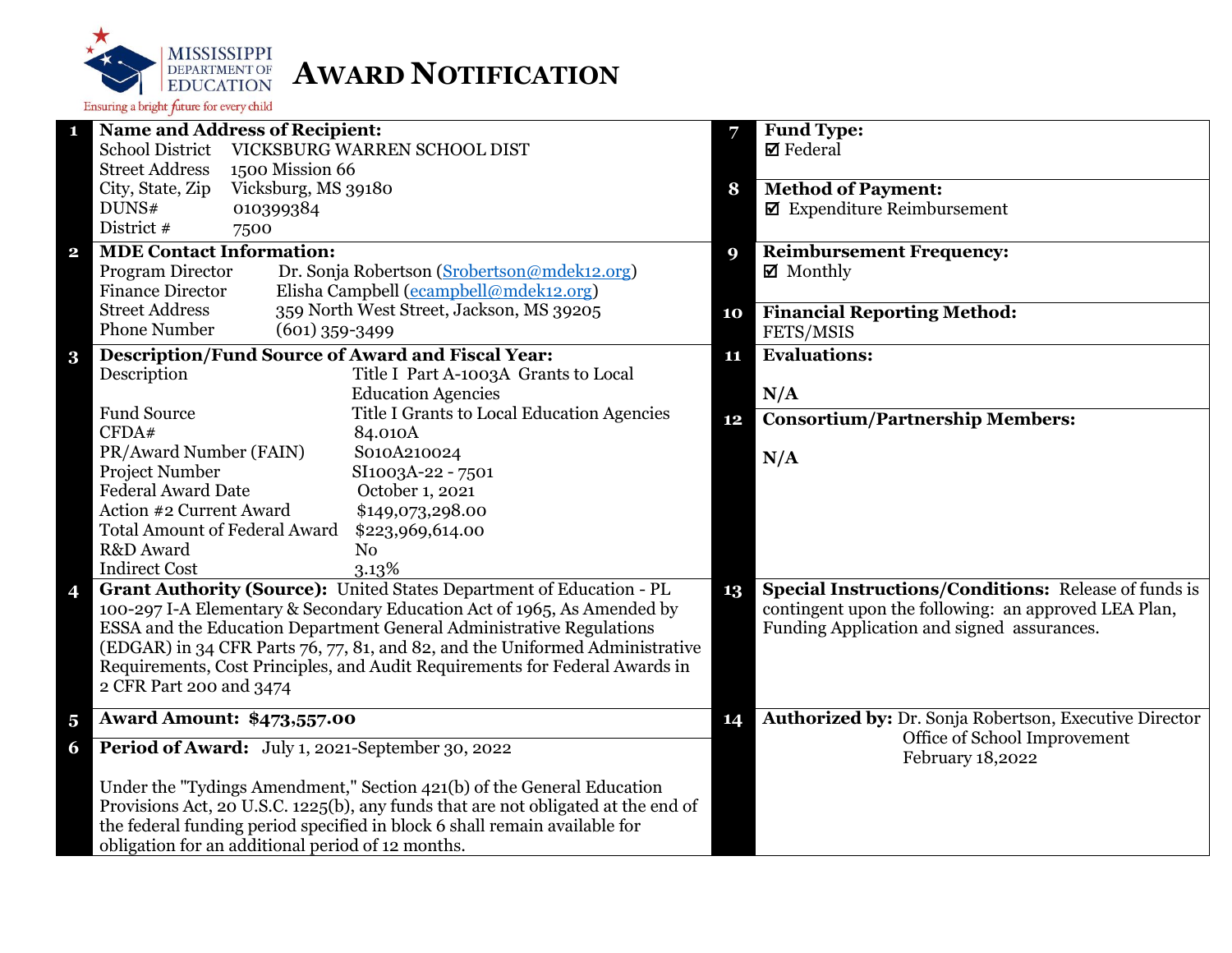

|                         | <b>Name and Address of Recipient:</b>                                             | 7  | <b>Fund Type:</b>                                           |
|-------------------------|-----------------------------------------------------------------------------------|----|-------------------------------------------------------------|
|                         | <b>School District</b><br>WALTHALL CO SCHOOL DIST                                 |    | $\boxtimes$ Federal                                         |
|                         | <b>Street Address</b><br>814a Morse Avenue                                        |    |                                                             |
|                         | City, State, Zip<br>Tylertown, MS 39667                                           | 8  | <b>Method of Payment:</b>                                   |
|                         | DUNS#<br>100040393                                                                |    | $\blacksquare$ Expenditure Reimbursement                    |
|                         | District #<br>7400                                                                |    |                                                             |
| $\overline{\mathbf{2}}$ | <b>MDE Contact Information:</b>                                                   | 9  | <b>Reimbursement Frequency:</b>                             |
|                         | Program Director<br>Dr. Sonja Robertson (Srobertson@mdek12.org)                   |    | $\boxtimes$ Monthly                                         |
|                         | Elisha Campbell (ecampbell@mdek12.org)<br><b>Finance Director</b>                 |    |                                                             |
|                         | <b>Street Address</b><br>359 North West Street, Jackson, MS 39205                 | 10 | <b>Financial Reporting Method:</b>                          |
|                         | <b>Phone Number</b><br>$(601)$ 359-3499                                           |    | FETS/MSIS                                                   |
| $\bf{3}$                | <b>Description/Fund Source of Award and Fiscal Year:</b>                          | 11 | <b>Evaluations:</b>                                         |
|                         | Description<br>Title I Part A-1003A Grants to Local                               |    |                                                             |
|                         | <b>Education Agencies</b>                                                         |    | N/A                                                         |
|                         | <b>Fund Source</b><br>Title I Grants to Local Education Agencies                  |    |                                                             |
|                         | CFDA#<br>84.010A                                                                  | 12 | <b>Consortium/Partnership Members:</b>                      |
|                         | PR/Award Number (FAIN)<br>S010A210024                                             |    |                                                             |
|                         | <b>Project Number</b><br>SI1003A-22 - 7401                                        |    | N/A                                                         |
|                         | <b>Federal Award Date</b><br>October 1, 2021                                      |    |                                                             |
|                         | Action #2 Current Award<br>\$149,073,298.00                                       |    |                                                             |
|                         | <b>Total Amount of Federal Award</b><br>\$223,969,614.00                          |    |                                                             |
|                         | R&D Award<br>N <sub>o</sub>                                                       |    |                                                             |
|                         | <b>Indirect Cost</b><br>3.46%                                                     |    |                                                             |
| 4                       | Grant Authority (Source): United States Department of Education - PL              | 13 | <b>Special Instructions/Conditions: Release of funds is</b> |
|                         | 100-297 I-A Elementary & Secondary Education Act of 1965, As Amended by           |    | contingent upon the following: an approved LEA Plan,        |
|                         | ESSA and the Education Department General Administrative Regulations              |    | Funding Application and signed assurances.                  |
|                         | (EDGAR) in 34 CFR Parts 76, 77, 81, and 82, and the Uniformed Administrative      |    |                                                             |
|                         | Requirements, Cost Principles, and Audit Requirements for Federal Awards in       |    |                                                             |
|                         | 2 CFR Part 200 and 3474                                                           |    |                                                             |
|                         |                                                                                   |    |                                                             |
| $\overline{\mathbf{5}}$ | <b>Award Amount: \$104,732.00</b>                                                 | 14 | Authorized by: Dr. Sonja Robertson, Executive Director      |
| 6                       | Period of Award: July 1, 2021-September 30, 2022                                  |    | Office of School Improvement<br>February 18,2022            |
|                         | Under the "Tydings Amendment," Section 421(b) of the General Education            |    |                                                             |
|                         | Provisions Act, 20 U.S.C. 1225(b), any funds that are not obligated at the end of |    |                                                             |
|                         | the federal funding period specified in block 6 shall remain available for        |    |                                                             |
|                         | obligation for an additional period of 12 months.                                 |    |                                                             |
|                         |                                                                                   |    |                                                             |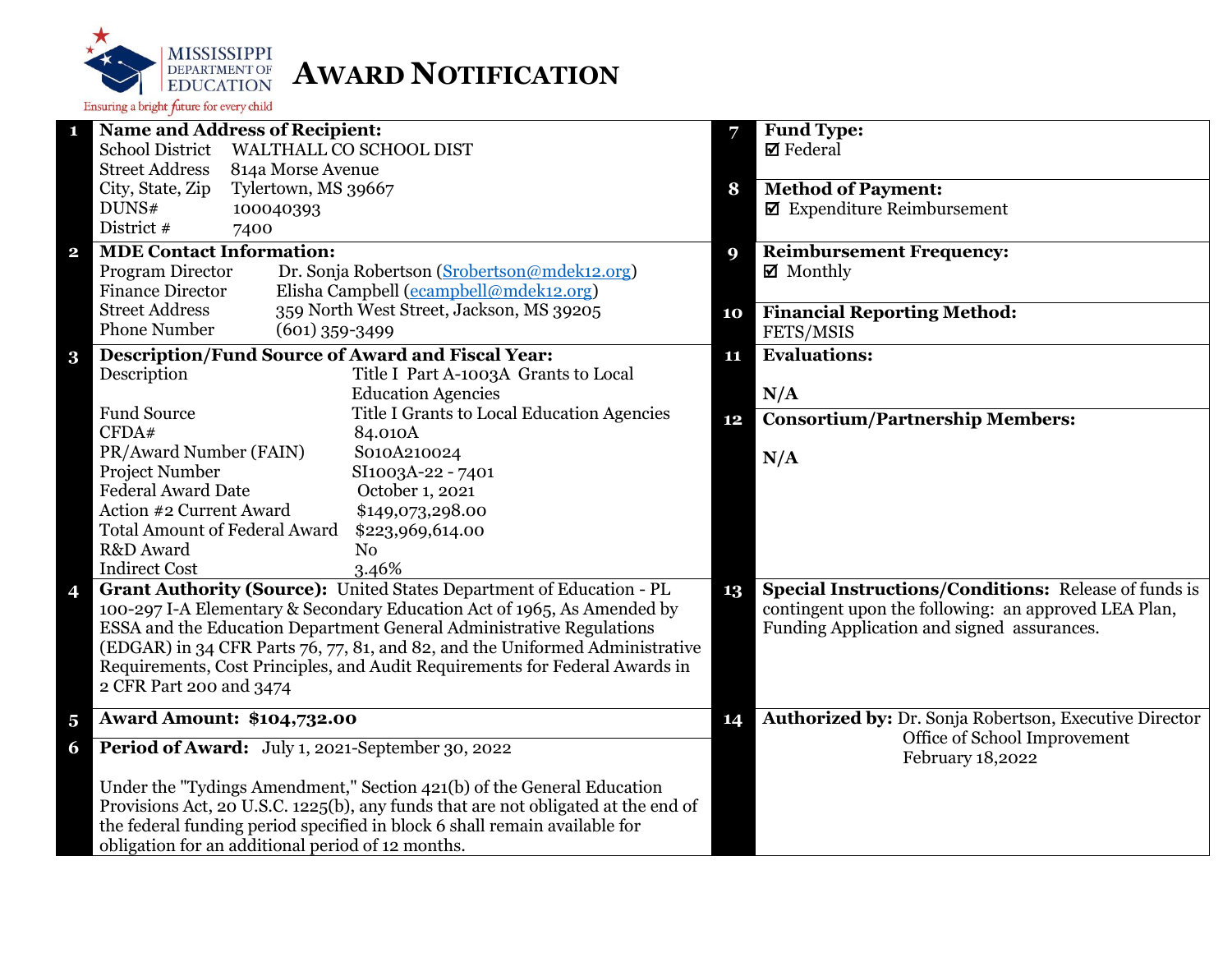

| $\mathbf{1}$            | <b>Name and Address of Recipient:</b>                                             | 7                | <b>Fund Type:</b>                                           |
|-------------------------|-----------------------------------------------------------------------------------|------------------|-------------------------------------------------------------|
|                         | School District WATER VALLEY SCHOOL DISTRICT                                      |                  | $\boxtimes$ Federal                                         |
|                         | <b>Street Address</b><br>P.O. Box 788                                             |                  |                                                             |
|                         | City, State, Zip<br>Water Valley, MS 38965                                        | 8                | <b>Method of Payment:</b>                                   |
|                         | DUNS#<br>100040419                                                                |                  | $\blacksquare$ Expenditure Reimbursement                    |
|                         | District #<br>8113                                                                |                  |                                                             |
| $\mathbf{2}$            | <b>MDE Contact Information:</b>                                                   | $\boldsymbol{9}$ | <b>Reimbursement Frequency:</b>                             |
|                         | Program Director<br>Dr. Sonja Robertson (Srobertson@mdek12.org)                   |                  | ☑ Monthly                                                   |
|                         | Elisha Campbell (ecampbell@mdek12.org)<br><b>Finance Director</b>                 |                  |                                                             |
|                         | 359 North West Street, Jackson, MS 39205<br><b>Street Address</b>                 | 10               | <b>Financial Reporting Method:</b>                          |
|                         | <b>Phone Number</b><br>$(601)$ 359-3499                                           |                  | FETS/MSIS                                                   |
| $\bf{3}$                | <b>Description/Fund Source of Award and Fiscal Year:</b>                          | 11               | <b>Evaluations:</b>                                         |
|                         | Description<br>Title I Part A-1003A Grants to Local                               |                  |                                                             |
|                         | <b>Education Agencies</b>                                                         |                  | N/A                                                         |
|                         | <b>Fund Source</b><br>Title I Grants to Local Education Agencies                  |                  |                                                             |
|                         | CFDA#<br>84.010A                                                                  | 12               | <b>Consortium/Partnership Members:</b>                      |
|                         | PR/Award Number (FAIN)<br>S010A210024                                             |                  |                                                             |
|                         | Project Number<br>SI1003A-22 - 8121                                               |                  | N/A                                                         |
|                         | <b>Federal Award Date</b><br>October 1, 2021                                      |                  |                                                             |
|                         | Action #2 Current Award<br>\$149,073,298.00                                       |                  |                                                             |
|                         | <b>Total Amount of Federal Award</b><br>\$223,969,614.00                          |                  |                                                             |
|                         | R&D Award<br>N <sub>o</sub>                                                       |                  |                                                             |
|                         | <b>Indirect Cost</b><br>1.62%                                                     |                  |                                                             |
| 4                       | Grant Authority (Source): United States Department of Education - PL              | 13               | <b>Special Instructions/Conditions: Release of funds is</b> |
|                         | 100-297 I-A Elementary & Secondary Education Act of 1965, As Amended by           |                  | contingent upon the following: an approved LEA Plan,        |
|                         | ESSA and the Education Department General Administrative Regulations              |                  | Funding Application and signed assurances.                  |
|                         | (EDGAR) in 34 CFR Parts 76, 77, 81, and 82, and the Uniformed Administrative      |                  |                                                             |
|                         | Requirements, Cost Principles, and Audit Requirements for Federal Awards in       |                  |                                                             |
|                         | 2 CFR Part 200 and 3474                                                           |                  |                                                             |
|                         |                                                                                   |                  |                                                             |
| $\overline{\mathbf{5}}$ | <b>Award Amount: \$110,046.00</b>                                                 | 14               | Authorized by: Dr. Sonja Robertson, Executive Director      |
| 6                       | Period of Award: July 1, 2021-September 30, 2022                                  |                  | Office of School Improvement<br>February 18,2022            |
|                         | Under the "Tydings Amendment," Section 421(b) of the General Education            |                  |                                                             |
|                         | Provisions Act, 20 U.S.C. 1225(b), any funds that are not obligated at the end of |                  |                                                             |
|                         | the federal funding period specified in block 6 shall remain available for        |                  |                                                             |
|                         | obligation for an additional period of 12 months.                                 |                  |                                                             |
|                         |                                                                                   |                  |                                                             |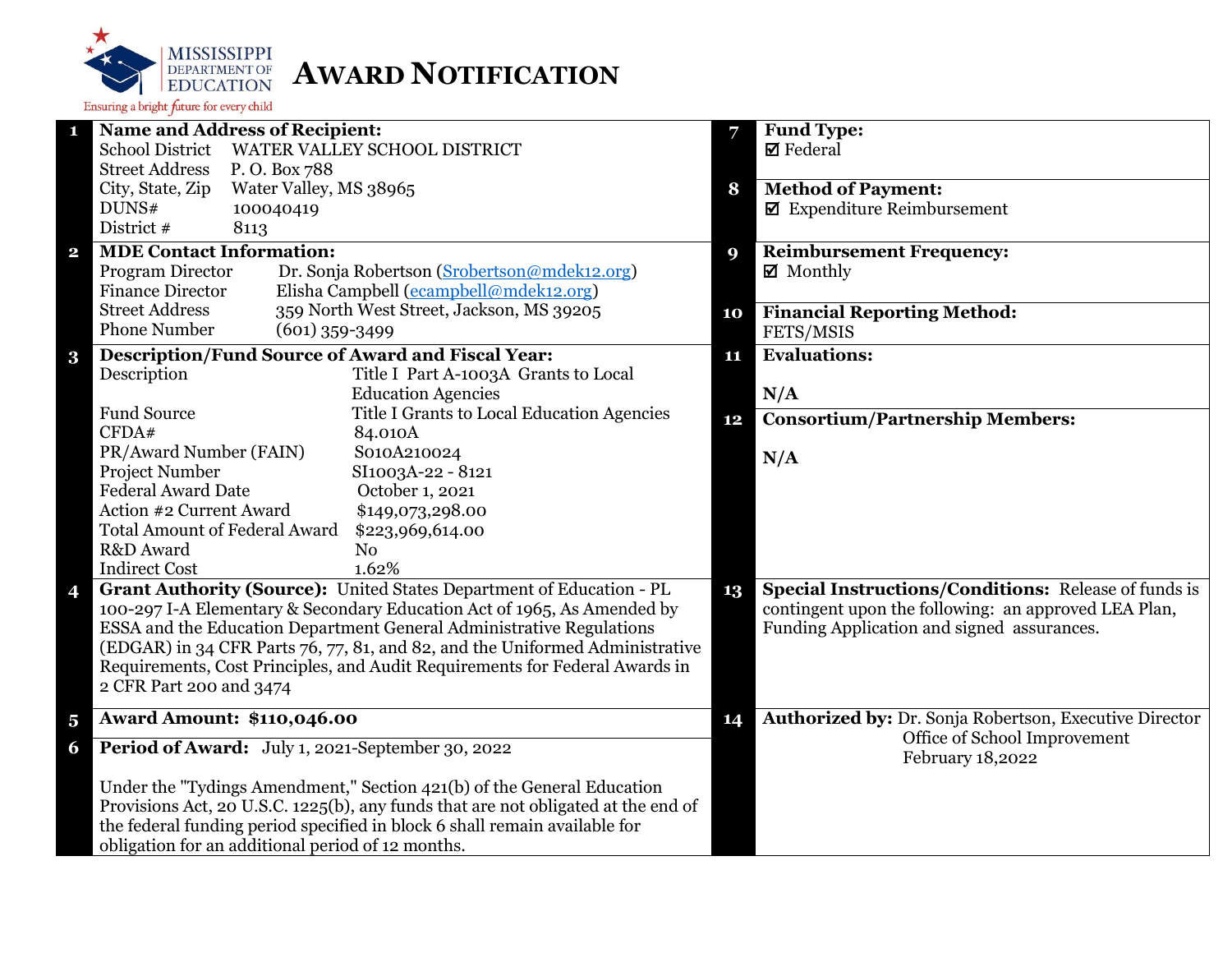

|                         | <b>Name and Address of Recipient:</b>                                                                  | 7  | <b>Fund Type:</b>                                           |
|-------------------------|--------------------------------------------------------------------------------------------------------|----|-------------------------------------------------------------|
|                         | <b>School District</b><br><b>WAYNE CO SCHOOL DIST</b>                                                  |    | $\boxtimes$ Federal                                         |
|                         | <b>Street Address</b><br>810 Chickasawhay Street                                                       |    |                                                             |
|                         | City, State, Zip<br>Waynesboro, MS 39367                                                               | 8  | <b>Method of Payment:</b>                                   |
|                         | DUNS#<br>083439869                                                                                     |    | $\blacksquare$ Expenditure Reimbursement                    |
|                         | District #<br>7700                                                                                     |    |                                                             |
| $\overline{\mathbf{2}}$ | <b>MDE Contact Information:</b>                                                                        | 9  | <b>Reimbursement Frequency:</b>                             |
|                         | Program Director<br>Dr. Sonja Robertson (Srobertson@mdek12.org)                                        |    | $\boxtimes$ Monthly                                         |
|                         | Elisha Campbell (ecampbell@mdek12.org)<br><b>Finance Director</b>                                      |    |                                                             |
|                         | <b>Street Address</b><br>359 North West Street, Jackson, MS 39205                                      | 10 | <b>Financial Reporting Method:</b>                          |
|                         | <b>Phone Number</b><br>$(601)$ 359-3499                                                                |    | FETS/MSIS                                                   |
|                         | <b>Description/Fund Source of Award and Fiscal Year:</b>                                               | 11 | <b>Evaluations:</b>                                         |
| $\bf{3}$                | Description<br>Title I Part A-1003A Grants to Local                                                    |    |                                                             |
|                         | <b>Education Agencies</b>                                                                              |    | N/A                                                         |
|                         | <b>Fund Source</b><br>Title I Grants to Local Education Agencies                                       |    |                                                             |
|                         | CFDA#<br>84.010A                                                                                       | 12 | <b>Consortium/Partnership Members:</b>                      |
|                         | PR/Award Number (FAIN)<br>S010A210024                                                                  |    |                                                             |
|                         | <b>Project Number</b><br>SI1003A-22 - 7701                                                             |    | N/A                                                         |
|                         | <b>Federal Award Date</b><br>October 1, 2021                                                           |    |                                                             |
|                         | Action #2 Current Award<br>\$149,073,298.00                                                            |    |                                                             |
|                         | <b>Total Amount of Federal Award</b>                                                                   |    |                                                             |
|                         | \$223,969,614.00<br>R&D Award<br>N <sub>o</sub>                                                        |    |                                                             |
|                         | <b>Indirect Cost</b><br>3.17%                                                                          |    |                                                             |
|                         | Grant Authority (Source): United States Department of Education - PL                                   |    | <b>Special Instructions/Conditions: Release of funds is</b> |
| 4                       | 100-297 I-A Elementary & Secondary Education Act of 1965, As Amended by                                | 13 | contingent upon the following: an approved LEA Plan,        |
|                         | ESSA and the Education Department General Administrative Regulations                                   |    | Funding Application and signed assurances.                  |
|                         | (EDGAR) in 34 CFR Parts 76, 77, 81, and 82, and the Uniformed Administrative                           |    |                                                             |
|                         | Requirements, Cost Principles, and Audit Requirements for Federal Awards in<br>2 CFR Part 200 and 3474 |    |                                                             |
|                         |                                                                                                        |    |                                                             |
|                         |                                                                                                        |    |                                                             |
| $\overline{\mathbf{5}}$ | <b>Award Amount: \$175,682.00</b>                                                                      | 14 | Authorized by: Dr. Sonja Robertson, Executive Director      |
| 6                       | Period of Award: July 1, 2021-September 30, 2022                                                       |    | Office of School Improvement                                |
|                         |                                                                                                        |    | February 18,2022                                            |
|                         | Under the "Tydings Amendment," Section 421(b) of the General Education                                 |    |                                                             |
|                         | Provisions Act, 20 U.S.C. 1225(b), any funds that are not obligated at the end of                      |    |                                                             |
|                         | the federal funding period specified in block 6 shall remain available for                             |    |                                                             |
|                         | obligation for an additional period of 12 months.                                                      |    |                                                             |
|                         |                                                                                                        |    |                                                             |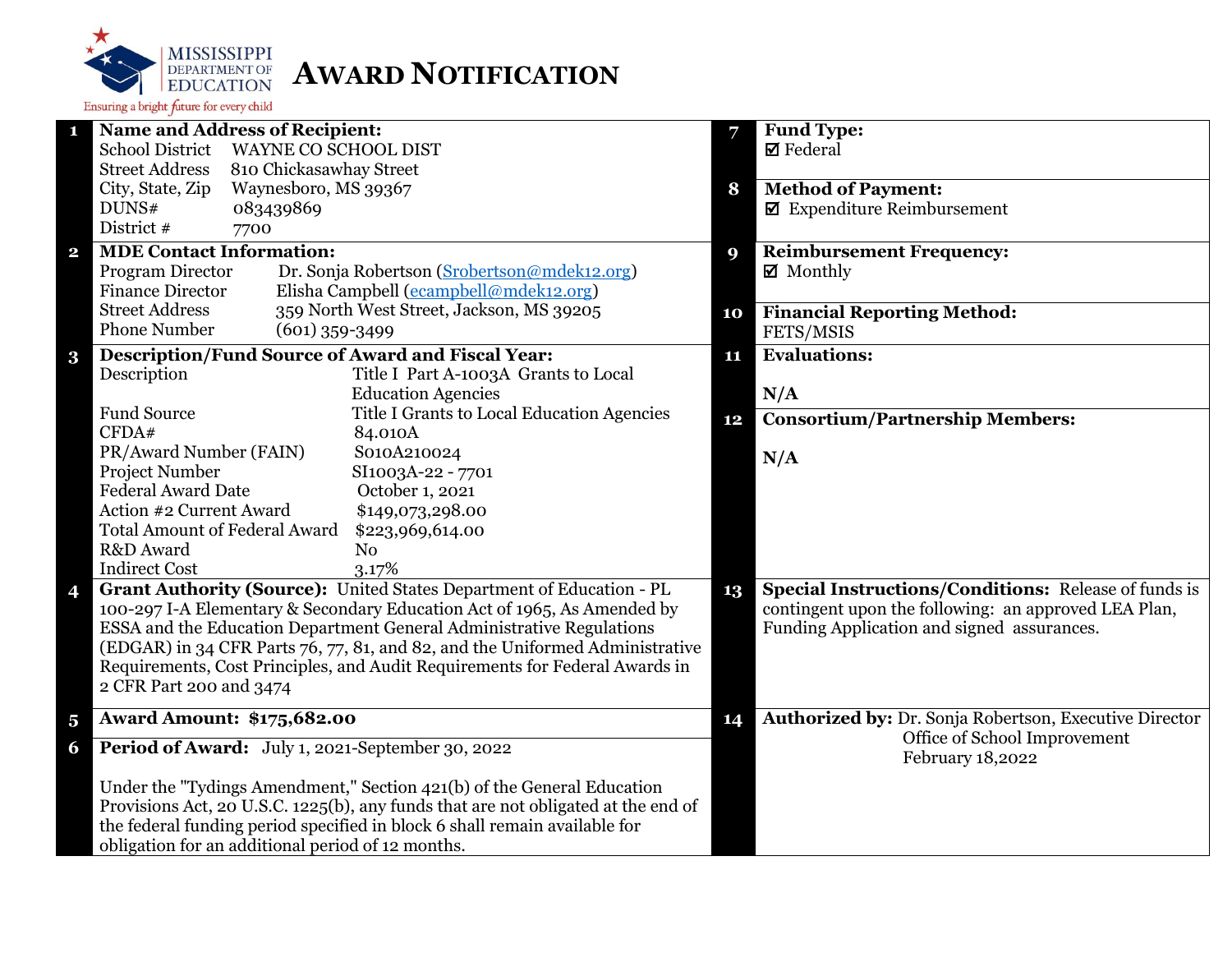

| 1                         | <b>Name and Address of Recipient:</b>                                                                                                                       |                                                                                   |    | Fund Type:                                                  |
|---------------------------|-------------------------------------------------------------------------------------------------------------------------------------------------------------|-----------------------------------------------------------------------------------|----|-------------------------------------------------------------|
| <b>School District</b>    |                                                                                                                                                             | <b>WEST BOLIVAR CONS SCH</b>                                                      |    | $\boxtimes$ Federal                                         |
| <b>Street Address</b>     | 909 Highway 8                                                                                                                                               |                                                                                   |    |                                                             |
| City, State, Zip          | Rosedale, MS 38769                                                                                                                                          |                                                                                   | 8  | <b>Method of Payment:</b>                                   |
| DUNS#                     | 100039536                                                                                                                                                   |                                                                                   |    | $\blacksquare$ Expenditure Reimbursement                    |
| District #                | 618                                                                                                                                                         |                                                                                   |    |                                                             |
| $\mathbf{2}$              | <b>MDE Contact Information:</b>                                                                                                                             |                                                                                   | 9  | <b>Reimbursement Frequency:</b>                             |
| Program Director          |                                                                                                                                                             | Dr. Sonja Robertson (Srobertson@mdek12.org)                                       |    | $\boxtimes$ Monthly                                         |
| <b>Finance Director</b>   |                                                                                                                                                             | Elisha Campbell (ecampbell@mdek12.org)                                            |    |                                                             |
| <b>Street Address</b>     |                                                                                                                                                             | 359 North West Street, Jackson, MS 39205                                          | 10 | <b>Financial Reporting Method:</b>                          |
| <b>Phone Number</b>       | $(601)$ 359-3499                                                                                                                                            |                                                                                   |    | FETS/MSIS                                                   |
| $\bf{3}$                  |                                                                                                                                                             | <b>Description/Fund Source of Award and Fiscal Year:</b>                          | 11 | <b>Evaluations:</b>                                         |
| Description               |                                                                                                                                                             | Title I Part A-1003A Grants to Local                                              |    |                                                             |
|                           |                                                                                                                                                             | <b>Education Agencies</b>                                                         |    | N/A                                                         |
| <b>Fund Source</b>        |                                                                                                                                                             | Title I Grants to Local Education Agencies                                        | 12 | <b>Consortium/Partnership Members:</b>                      |
| CFDA#                     |                                                                                                                                                             | 84.010A                                                                           |    |                                                             |
|                           | PR/Award Number (FAIN)                                                                                                                                      | S010A210024                                                                       |    | N/A                                                         |
| Project Number            |                                                                                                                                                             | SI1003A-22 - 0618                                                                 |    |                                                             |
| <b>Federal Award Date</b> |                                                                                                                                                             | October 1, 2021                                                                   |    |                                                             |
|                           | Action #2 Current Award                                                                                                                                     | \$149,073,298.00                                                                  |    |                                                             |
|                           | <b>Total Amount of Federal Award</b>                                                                                                                        | \$223,969,614.00                                                                  |    |                                                             |
| R&D Award                 |                                                                                                                                                             | N <sub>0</sub>                                                                    |    |                                                             |
| <b>Indirect Cost</b>      |                                                                                                                                                             | 3.17%                                                                             |    |                                                             |
| 4                         |                                                                                                                                                             | Grant Authority (Source): United States Department of Education - PL              | 13 | <b>Special Instructions/Conditions: Release of funds is</b> |
|                           |                                                                                                                                                             | 100-297 I-A Elementary & Secondary Education Act of 1965, As Amended by           |    | contingent upon the following: an approved LEA Plan,        |
|                           |                                                                                                                                                             | ESSA and the Education Department General Administrative Regulations              |    | Funding Application and signed assurances.                  |
|                           | (EDGAR) in 34 CFR Parts 76, 77, 81, and 82, and the Uniformed Administrative<br>Requirements, Cost Principles, and Audit Requirements for Federal Awards in |                                                                                   |    |                                                             |
|                           |                                                                                                                                                             |                                                                                   |    |                                                             |
|                           | 2 CFR Part 200 and 3474                                                                                                                                     |                                                                                   |    |                                                             |
| $\overline{\mathbf{5}}$   | <b>Award Amount: \$213,490.00</b>                                                                                                                           |                                                                                   |    | Authorized by: Dr. Sonja Robertson, Executive Director      |
| 6                         |                                                                                                                                                             | Period of Award: July 1, 2021-September 30, 2022                                  |    | Office of School Improvement<br>February 18,2022            |
|                           |                                                                                                                                                             | Under the "Tydings Amendment," Section 421(b) of the General Education            |    |                                                             |
|                           |                                                                                                                                                             | Provisions Act, 20 U.S.C. 1225(b), any funds that are not obligated at the end of |    |                                                             |
|                           |                                                                                                                                                             | the federal funding period specified in block 6 shall remain available for        |    |                                                             |
|                           | obligation for an additional period of 12 months.                                                                                                           |                                                                                   |    |                                                             |
|                           |                                                                                                                                                             |                                                                                   |    |                                                             |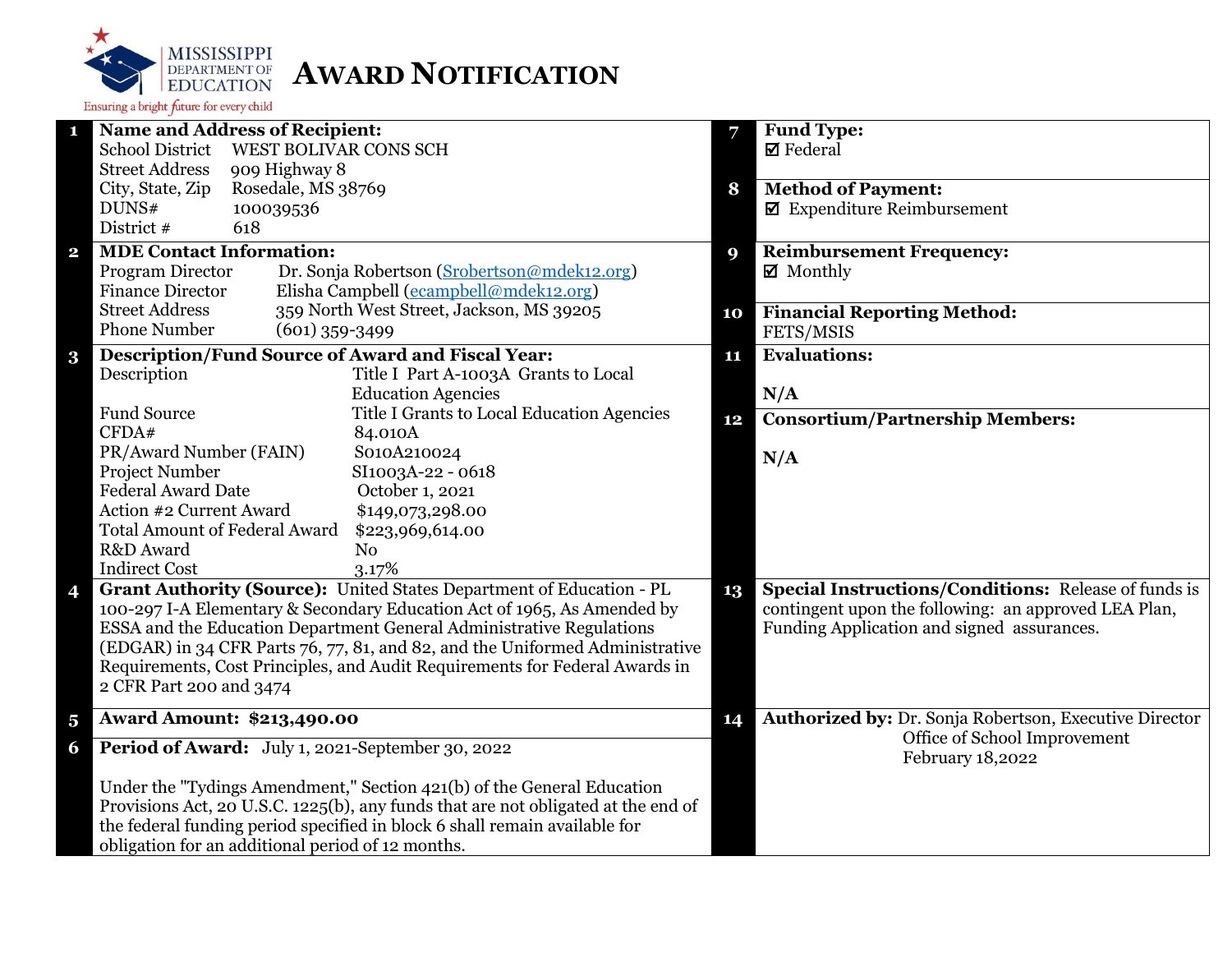

|                         | <b>Name and Address of Recipient:</b>                                             | 7  | <b>Fund Type:</b>                                           |
|-------------------------|-----------------------------------------------------------------------------------|----|-------------------------------------------------------------|
|                         | <b>School District</b><br>WEST JASPER CONSOLIDATED SCHOOLS                        |    | $\boxtimes$ Federal                                         |
|                         | <b>Street Address</b><br>P.O. Box 610                                             |    |                                                             |
|                         | City, State, Zip<br>Bay Springs, MS 39422                                         | 8  | <b>Method of Payment:</b>                                   |
|                         | DUNS#<br>053265013                                                                |    | $\blacksquare$ Expenditure Reimbursement                    |
|                         | District #<br>3112                                                                |    |                                                             |
| $\overline{\mathbf{2}}$ | <b>MDE Contact Information:</b>                                                   | 9  | <b>Reimbursement Frequency:</b>                             |
|                         | Program Director<br>Dr. Sonja Robertson (Srobertson@mdek12.org)                   |    | ■ Monthly                                                   |
|                         | <b>Finance Director</b><br>Elisha Campbell (ecampbell@mdek12.org)                 |    |                                                             |
|                         | <b>Street Address</b><br>359 North West Street, Jackson, MS 39205                 | 10 | <b>Financial Reporting Method:</b>                          |
|                         | <b>Phone Number</b><br>$(601)$ 359-3499                                           |    | FETS/MSIS                                                   |
| $\bf{3}$                | <b>Description/Fund Source of Award and Fiscal Year:</b>                          | 11 | <b>Evaluations:</b>                                         |
|                         | Description<br>Title I Part A-1003A Grants to Local                               |    |                                                             |
|                         | <b>Education Agencies</b>                                                         |    | N/A                                                         |
|                         | <b>Fund Source</b><br>Title I Grants to Local Education Agencies                  | 12 | <b>Consortium/Partnership Members:</b>                      |
|                         | CFDA#<br>84.010A                                                                  |    |                                                             |
|                         | PR/Award Number (FAIN)<br>S010A210024                                             |    | N/A                                                         |
|                         | Project Number<br>SI1003A-22 - 3121                                               |    |                                                             |
|                         | <b>Federal Award Date</b><br>October 1, 2021                                      |    |                                                             |
|                         | Action #2 Current Award<br>\$149,073,298.00                                       |    |                                                             |
|                         | <b>Total Amount of Federal Award</b><br>\$223,969,614.00                          |    |                                                             |
|                         | R&D Award<br>N <sub>o</sub>                                                       |    |                                                             |
|                         | <b>Indirect Cost</b><br>3.37%                                                     |    |                                                             |
| 4                       | Grant Authority (Source): United States Department of Education - PL              | 13 | <b>Special Instructions/Conditions:</b> Release of funds is |
|                         | 100-297 I-A Elementary & Secondary Education Act of 1965, As Amended by           |    | contingent upon the following: an approved LEA Plan,        |
|                         | ESSA and the Education Department General Administrative Regulations              |    | Funding Application and signed assurances.                  |
|                         | (EDGAR) in 34 CFR Parts 76, 77, 81, and 82, and the Uniformed Administrative      |    |                                                             |
|                         | Requirements, Cost Principles, and Audit Requirements for Federal Awards in       |    |                                                             |
|                         | 2 CFR Part 200 and 3474                                                           |    |                                                             |
| $\overline{\mathbf{5}}$ | <b>Award Amount: \$52,030.00</b>                                                  | 14 | Authorized by: Dr. Sonja Robertson, Executive Director      |
| 6                       | Period of Award: July 1, 2021-September 30, 2022                                  |    | Office of School Improvement<br>February 18,2022            |
|                         | Under the "Tydings Amendment," Section 421(b) of the General Education            |    |                                                             |
|                         | Provisions Act, 20 U.S.C. 1225(b), any funds that are not obligated at the end of |    |                                                             |
|                         | the federal funding period specified in block 6 shall remain available for        |    |                                                             |
|                         | obligation for an additional period of 12 months.                                 |    |                                                             |
|                         |                                                                                   |    |                                                             |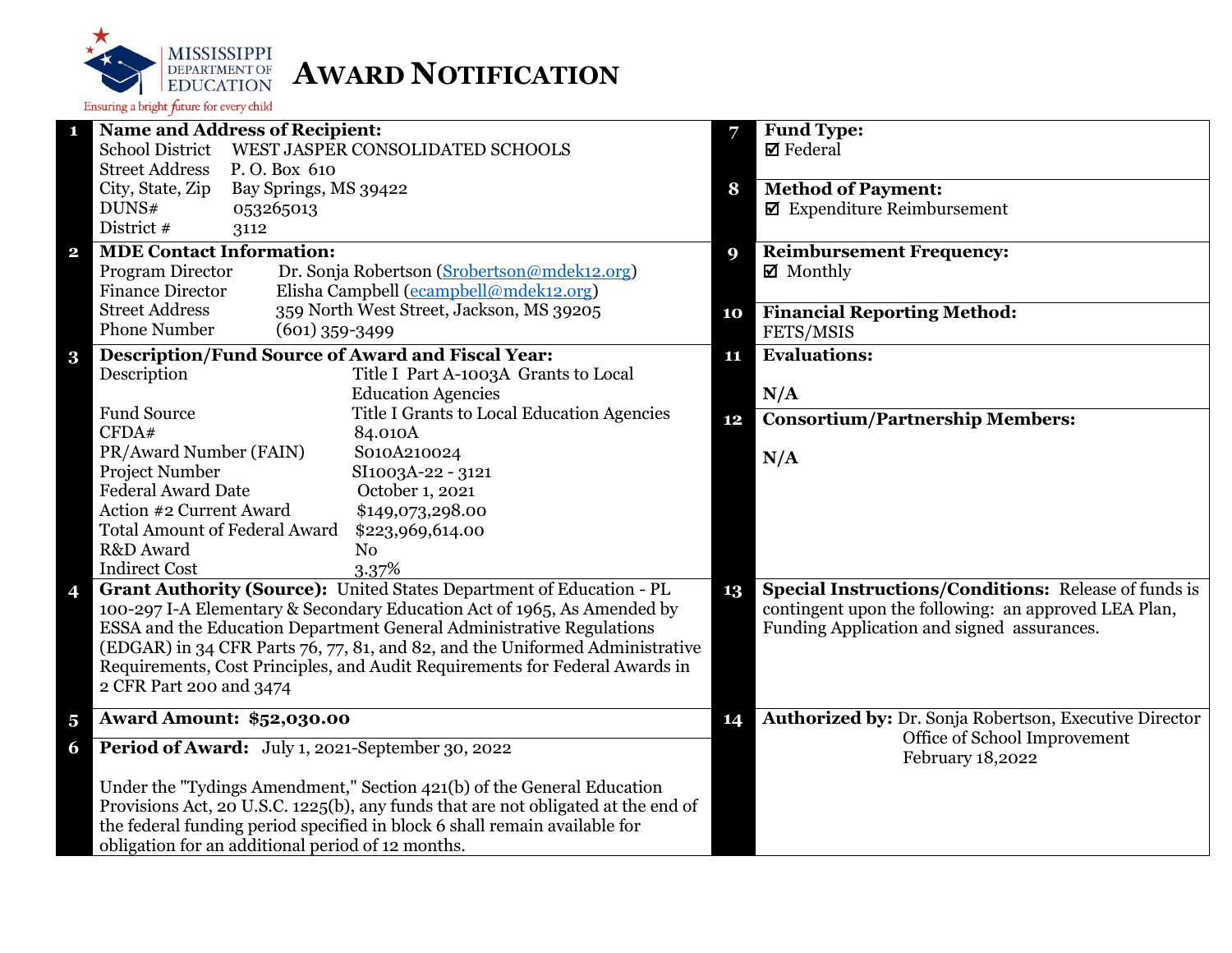

|                         | <b>Name and Address of Recipient:</b>                                             | 7  | <b>Fund Type:</b>                                           |
|-------------------------|-----------------------------------------------------------------------------------|----|-------------------------------------------------------------|
|                         | <b>School District</b><br>WEST TALLAHATCHIE SCHOOL DISTRICT                       |    | $\boxtimes$ Federal                                         |
|                         | <b>Street Address</b><br>P.O. Box 129                                             |    |                                                             |
|                         | City, State, Zip<br>Sumner, MS 38966                                              | 8  | <b>Method of Payment:</b>                                   |
|                         | DUNS#<br>126301951                                                                |    | $\blacksquare$ Expenditure Reimbursement                    |
|                         | District #<br>6812                                                                |    |                                                             |
| $\overline{\mathbf{2}}$ | <b>MDE Contact Information:</b>                                                   | 9  | <b>Reimbursement Frequency:</b>                             |
|                         | Program Director<br>Dr. Sonja Robertson (Srobertson@mdek12.org)                   |    | $\boxtimes$ Monthly                                         |
|                         | <b>Finance Director</b><br>Elisha Campbell (ecampbell@mdek12.org)                 |    |                                                             |
|                         | <b>Street Address</b><br>359 North West Street, Jackson, MS 39205                 | 10 | <b>Financial Reporting Method:</b>                          |
|                         | <b>Phone Number</b><br>$(601)$ 359-3499                                           |    | FETS/MSIS                                                   |
|                         | <b>Description/Fund Source of Award and Fiscal Year:</b>                          | 11 | <b>Evaluations:</b>                                         |
| $\bf{3}$                | Description<br>Title I Part A-1003A Grants to Local                               |    |                                                             |
|                         | <b>Education Agencies</b>                                                         |    | N/A                                                         |
|                         | <b>Fund Source</b><br>Title I Grants to Local Education Agencies                  |    |                                                             |
|                         | CFDA#<br>84.010A                                                                  | 12 | <b>Consortium/Partnership Members:</b>                      |
|                         | PR/Award Number (FAIN)<br>S010A210024                                             |    |                                                             |
|                         | Project Number<br>SI1003A-22 - 6821                                               |    | N/A                                                         |
|                         | <b>Federal Award Date</b><br>October 1, 2021                                      |    |                                                             |
|                         | Action #2 Current Award<br>\$149,073,298.00                                       |    |                                                             |
|                         | <b>Total Amount of Federal Award</b><br>\$223,969,614.00                          |    |                                                             |
|                         | R&D Award<br>N <sub>o</sub>                                                       |    |                                                             |
|                         | <b>Indirect Cost</b><br>0.6%                                                      |    |                                                             |
| 4                       | Grant Authority (Source): United States Department of Education - PL              | 13 | <b>Special Instructions/Conditions:</b> Release of funds is |
|                         | 100-297 I-A Elementary & Secondary Education Act of 1965, As Amended by           |    | contingent upon the following: an approved LEA Plan,        |
|                         | ESSA and the Education Department General Administrative Regulations              |    | Funding Application and signed assurances.                  |
|                         | (EDGAR) in 34 CFR Parts 76, 77, 81, and 82, and the Uniformed Administrative      |    |                                                             |
|                         | Requirements, Cost Principles, and Audit Requirements for Federal Awards in       |    |                                                             |
|                         | 2 CFR Part 200 and 3474                                                           |    |                                                             |
|                         |                                                                                   |    |                                                             |
| $\overline{\mathbf{5}}$ | <b>Award Amount: \$50,833.00</b>                                                  | 14 | Authorized by: Dr. Sonja Robertson, Executive Director      |
| 6                       | Period of Award: July 1, 2021-September 30, 2022                                  |    | Office of School Improvement<br>February 18,2022            |
|                         | Under the "Tydings Amendment," Section 421(b) of the General Education            |    |                                                             |
|                         | Provisions Act, 20 U.S.C. 1225(b), any funds that are not obligated at the end of |    |                                                             |
|                         | the federal funding period specified in block 6 shall remain available for        |    |                                                             |
|                         | obligation for an additional period of 12 months.                                 |    |                                                             |
|                         |                                                                                   |    |                                                             |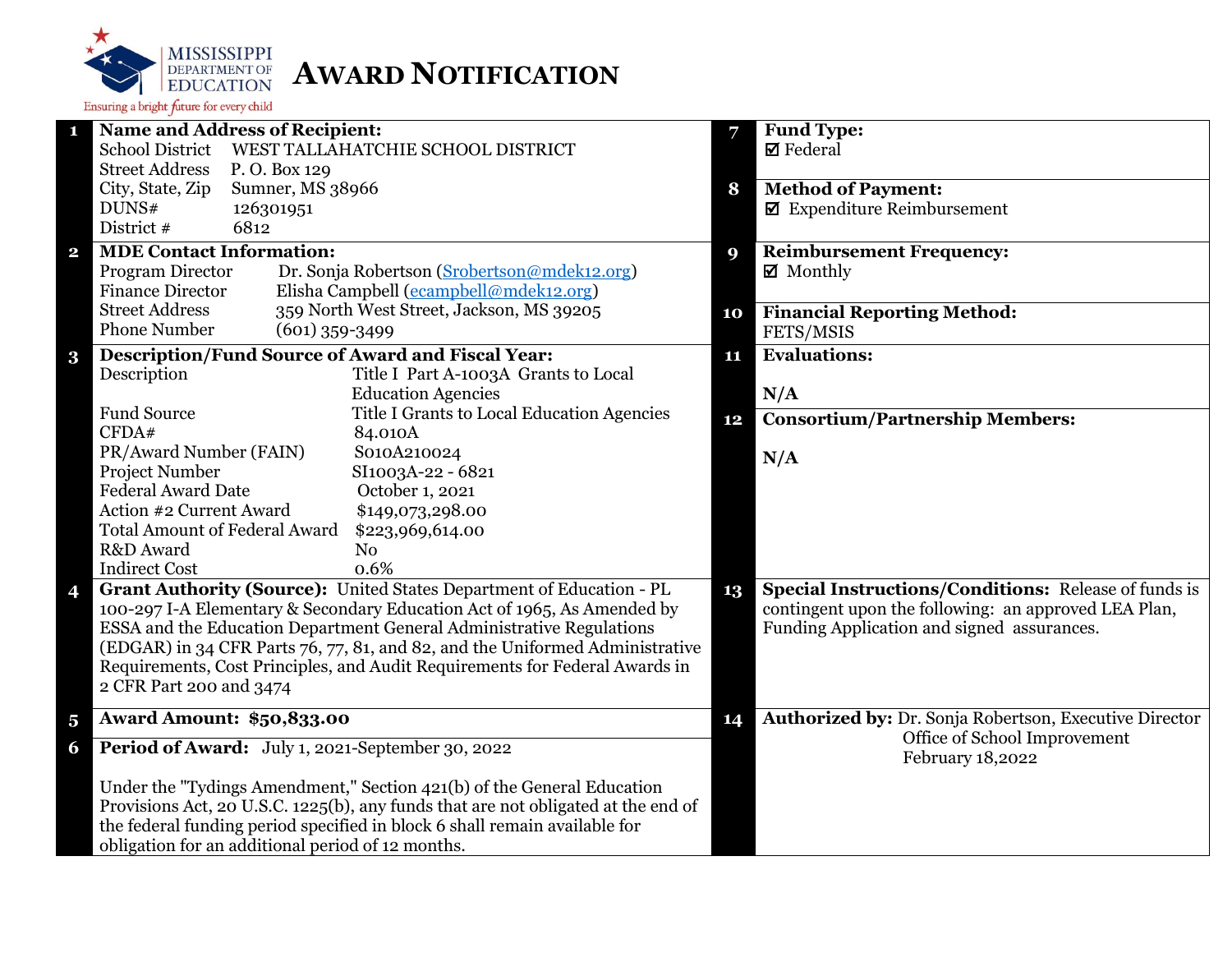

|                         | <b>Name and Address of Recipient:</b>                                             | 7  | <b>Fund Type:</b>                                           |
|-------------------------|-----------------------------------------------------------------------------------|----|-------------------------------------------------------------|
|                         | <b>School District</b><br>WILKINSON CO SCHOOL DIST                                |    | $\boxtimes$ Federal                                         |
|                         | <b>Street Address</b><br>Post Office Box 785                                      |    |                                                             |
|                         | City, State, Zip<br>Woodville, MS 39669                                           | 8  | <b>Method of Payment:</b>                                   |
|                         | DUNS#<br>825397177                                                                |    | $\blacksquare$ Expenditure Reimbursement                    |
|                         | District #<br>7900                                                                |    |                                                             |
| $\overline{\mathbf{2}}$ | <b>MDE Contact Information:</b>                                                   | 9  | <b>Reimbursement Frequency:</b>                             |
|                         | Program Director<br>Dr. Sonja Robertson (Srobertson@mdek12.org)                   |    | $\boxtimes$ Monthly                                         |
|                         | Elisha Campbell (ecampbell@mdek12.org)<br><b>Finance Director</b>                 |    |                                                             |
|                         | <b>Street Address</b><br>359 North West Street, Jackson, MS 39205                 | 10 | <b>Financial Reporting Method:</b>                          |
|                         | <b>Phone Number</b><br>$(601)$ 359-3499                                           |    | FETS/MSIS                                                   |
| $\bf{3}$                | <b>Description/Fund Source of Award and Fiscal Year:</b>                          | 11 | <b>Evaluations:</b>                                         |
|                         | Description<br>Title I Part A-1003A Grants to Local                               |    |                                                             |
|                         | <b>Education Agencies</b>                                                         |    | N/A                                                         |
|                         | <b>Fund Source</b><br>Title I Grants to Local Education Agencies                  |    |                                                             |
|                         | CFDA#<br>84.010A                                                                  | 12 | <b>Consortium/Partnership Members:</b>                      |
|                         | PR/Award Number (FAIN)<br>S010A210024                                             |    |                                                             |
|                         | <b>Project Number</b><br>SI1003A-22 - 7901                                        |    | N/A                                                         |
|                         | <b>Federal Award Date</b><br>October 1, 2021                                      |    |                                                             |
|                         | Action #2 Current Award<br>\$149,073,298.00                                       |    |                                                             |
|                         | <b>Total Amount of Federal Award</b><br>\$223,969,614.00                          |    |                                                             |
|                         | R&D Award<br>N <sub>o</sub>                                                       |    |                                                             |
|                         | <b>Indirect Cost</b><br>3.61%                                                     |    |                                                             |
| 4                       | Grant Authority (Source): United States Department of Education - PL              | 13 | <b>Special Instructions/Conditions: Release of funds is</b> |
|                         | 100-297 I-A Elementary & Secondary Education Act of 1965, As Amended by           |    | contingent upon the following: an approved LEA Plan,        |
|                         | ESSA and the Education Department General Administrative Regulations              |    | Funding Application and signed assurances.                  |
|                         | (EDGAR) in 34 CFR Parts 76, 77, 81, and 82, and the Uniformed Administrative      |    |                                                             |
|                         | Requirements, Cost Principles, and Audit Requirements for Federal Awards in       |    |                                                             |
|                         | 2 CFR Part 200 and 3474                                                           |    |                                                             |
|                         |                                                                                   |    |                                                             |
| $\overline{\mathbf{5}}$ | <b>Award Amount: \$47,650.00</b>                                                  | 14 | Authorized by: Dr. Sonja Robertson, Executive Director      |
| 6                       | Period of Award: July 1, 2021-September 30, 2022                                  |    | Office of School Improvement<br>February 18,2022            |
|                         | Under the "Tydings Amendment," Section 421(b) of the General Education            |    |                                                             |
|                         | Provisions Act, 20 U.S.C. 1225(b), any funds that are not obligated at the end of |    |                                                             |
|                         | the federal funding period specified in block 6 shall remain available for        |    |                                                             |
|                         | obligation for an additional period of 12 months.                                 |    |                                                             |
|                         |                                                                                   |    |                                                             |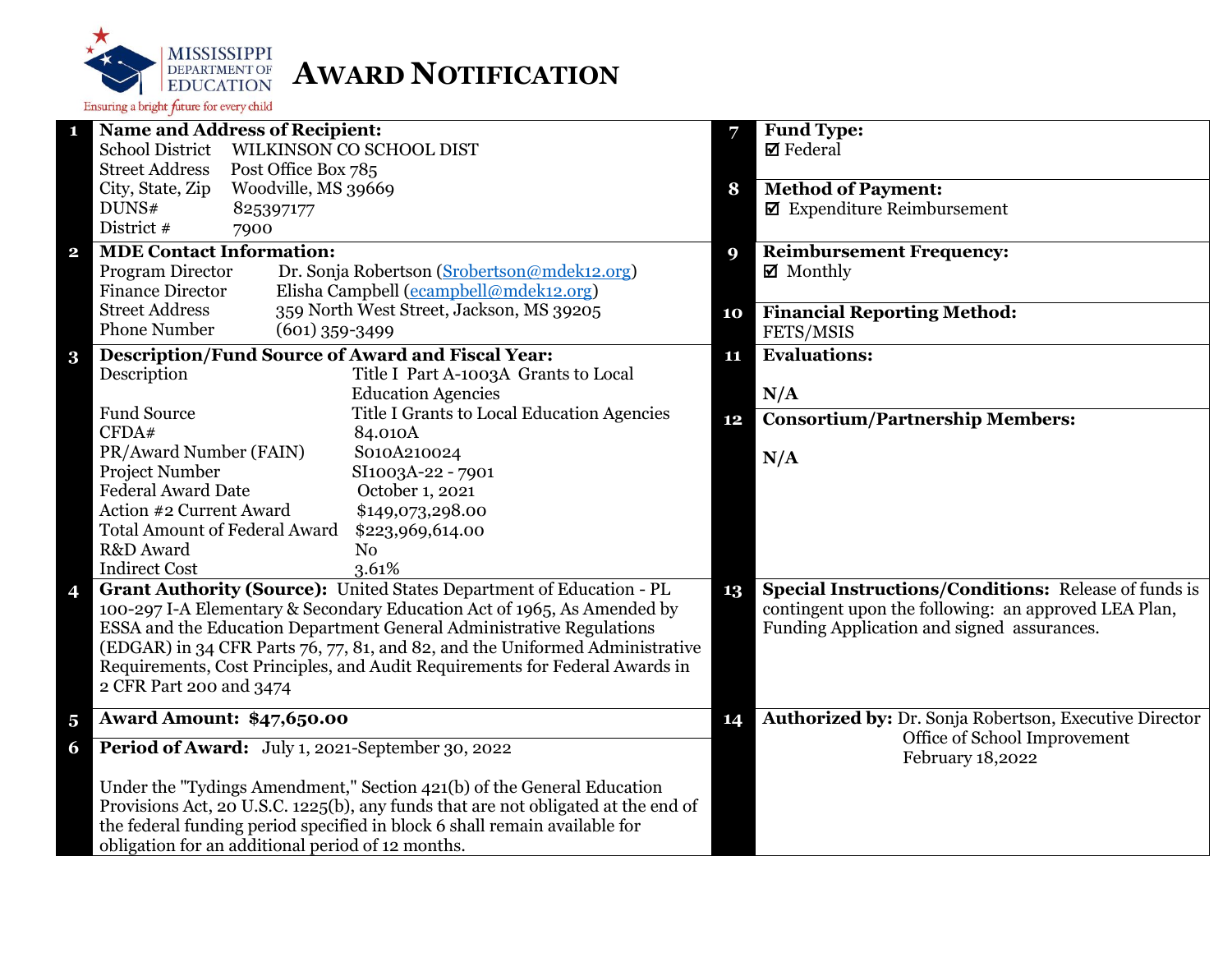

| $\mathbf{1}$            | <b>Name and Address of Recipient:</b>                                             | 7  | <b>Fund Type:</b>                                           |
|-------------------------|-----------------------------------------------------------------------------------|----|-------------------------------------------------------------|
|                         | <b>School District</b><br>WINONA MONTGOMERY SCHOOL DISTRICT                       |    | <b>Ø</b> Federal                                            |
|                         | <b>Street Address</b><br>218 Fairground Street                                    |    |                                                             |
|                         | Winona, MS 38967<br>City, State, Zip                                              | 8  | <b>Method of Payment:</b>                                   |
|                         | DUNS#<br>100040484                                                                |    | $\blacksquare$ Expenditure Reimbursement                    |
|                         | District #<br>4911                                                                |    |                                                             |
| $\overline{\mathbf{2}}$ | <b>MDE Contact Information:</b>                                                   | 9  | <b>Reimbursement Frequency:</b>                             |
|                         | Program Director<br>Dr. Sonja Robertson (Srobertson@mdek12.org)                   |    | $\boxtimes$ Monthly                                         |
|                         | Elisha Campbell (ecampbell@mdek12.org)<br><b>Finance Director</b>                 |    |                                                             |
|                         | 359 North West Street, Jackson, MS 39205<br><b>Street Address</b>                 | 10 | <b>Financial Reporting Method:</b>                          |
|                         | <b>Phone Number</b><br>$(601)$ 359-3499                                           |    | FETS/MSIS                                                   |
| $\bf{3}$                | <b>Description/Fund Source of Award and Fiscal Year:</b>                          | 11 | <b>Evaluations:</b>                                         |
|                         | Description<br>Title I Part A-1003A Grants to Local                               |    |                                                             |
|                         | <b>Education Agencies</b>                                                         |    | N/A                                                         |
|                         | <b>Fund Source</b><br>Title I Grants to Local Education Agencies                  | 12 | <b>Consortium/Partnership Members:</b>                      |
|                         | CFDA#<br>84.010A                                                                  |    |                                                             |
|                         | PR/Award Number (FAIN)<br>S010A210024                                             |    | N/A                                                         |
|                         | Project Number<br>SI1003A-22 - 4911                                               |    |                                                             |
|                         | <b>Federal Award Date</b><br>October 1, 2021                                      |    |                                                             |
|                         | Action #2 Current Award<br>\$149,073,298.00                                       |    |                                                             |
|                         | <b>Total Amount of Federal Award</b><br>\$223,969,614.00                          |    |                                                             |
|                         | R&D Award<br>N <sub>o</sub>                                                       |    |                                                             |
|                         | <b>Indirect Cost</b><br>2%                                                        |    |                                                             |
| 4                       | Grant Authority (Source): United States Department of Education - PL              | 13 | <b>Special Instructions/Conditions: Release of funds is</b> |
|                         | 100-297 I-A Elementary & Secondary Education Act of 1965, As Amended by           |    | contingent upon the following: an approved LEA Plan,        |
|                         | ESSA and the Education Department General Administrative Regulations              |    | Funding Application and signed assurances.                  |
|                         | (EDGAR) in 34 CFR Parts 76, 77, 81, and 82, and the Uniformed Administrative      |    |                                                             |
|                         | Requirements, Cost Principles, and Audit Requirements for Federal Awards in       |    |                                                             |
|                         | 2 CFR Part 200 and 3474                                                           |    |                                                             |
| $\overline{\mathbf{5}}$ | <b>Award Amount: \$61,637.00</b>                                                  | 14 | Authorized by: Dr. Sonja Robertson, Executive Director      |
| 6                       | Period of Award: July 1, 2021-September 30, 2022                                  |    | Office of School Improvement                                |
|                         |                                                                                   |    | February 18,2022                                            |
|                         | Under the "Tydings Amendment," Section 421(b) of the General Education            |    |                                                             |
|                         | Provisions Act, 20 U.S.C. 1225(b), any funds that are not obligated at the end of |    |                                                             |
|                         | the federal funding period specified in block 6 shall remain available for        |    |                                                             |
|                         | obligation for an additional period of 12 months.                                 |    |                                                             |
|                         |                                                                                   |    |                                                             |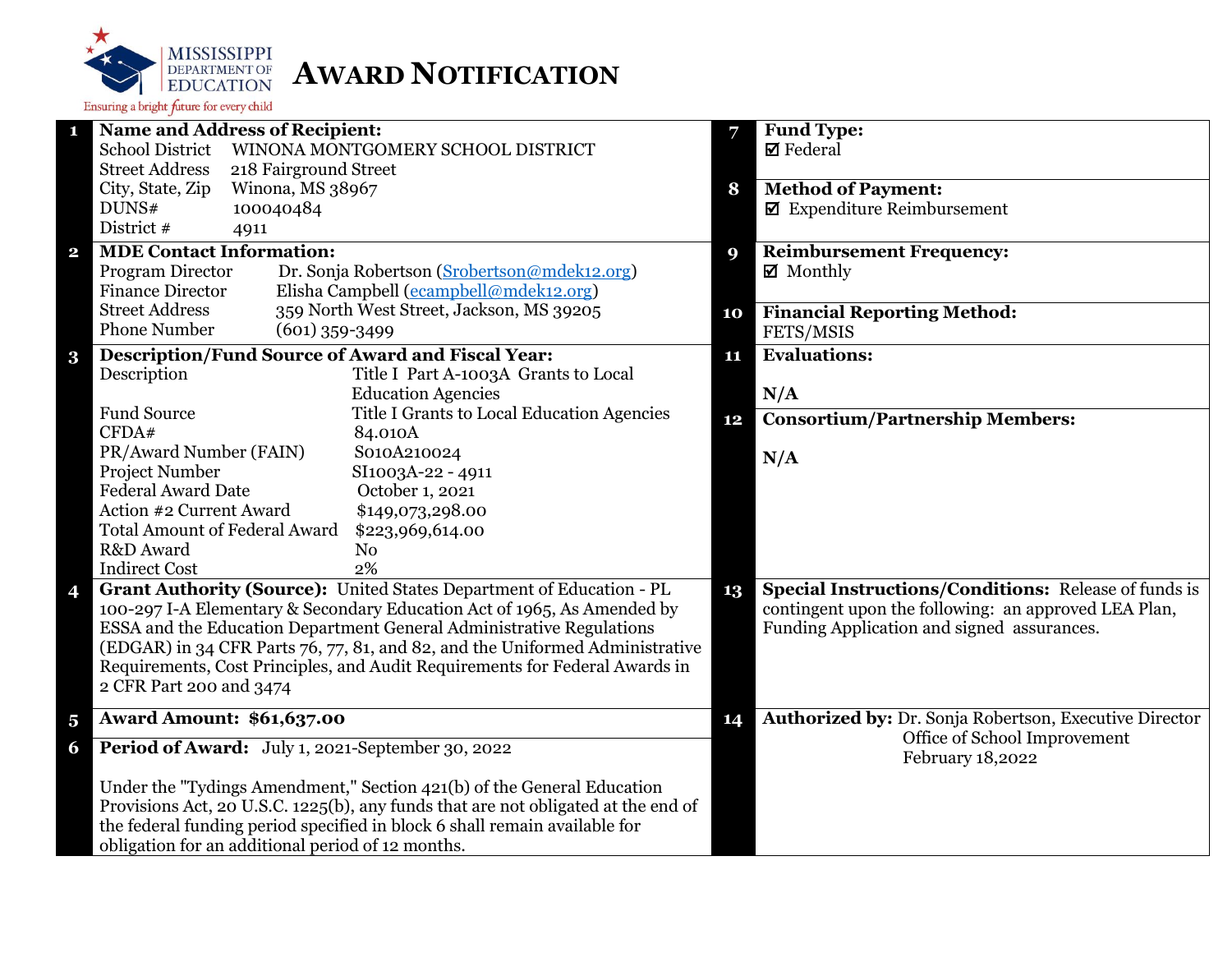

| $\mathbf{1}$            | <b>Name and Address of Recipient:</b>                                             | 7  | <b>Fund Type:</b>                                           |
|-------------------------|-----------------------------------------------------------------------------------|----|-------------------------------------------------------------|
|                         | <b>School District</b><br>YAZOO CITY MUNICIPAL SCHOOL DIST                        |    | <b>Ø</b> Federal                                            |
|                         | <b>Street Address</b><br>1133 Calhoun Ave                                         |    |                                                             |
|                         | City, State, Zip<br>Yazoo City, MS 39194                                          | 8  | <b>Method of Payment:</b>                                   |
|                         | DUNS#<br>100040492                                                                |    | $\blacksquare$ Expenditure Reimbursement                    |
|                         | District #<br>8220                                                                |    |                                                             |
| $\overline{\mathbf{2}}$ | <b>MDE Contact Information:</b>                                                   | 9  | <b>Reimbursement Frequency:</b>                             |
|                         | Program Director<br>Dr. Sonja Robertson (Srobertson@mdek12.org)                   |    | $\boxtimes$ Monthly                                         |
|                         | Elisha Campbell (ecampbell@mdek12.org)<br><b>Finance Director</b>                 |    |                                                             |
|                         | 359 North West Street, Jackson, MS 39205<br><b>Street Address</b>                 | 10 | <b>Financial Reporting Method:</b>                          |
|                         | <b>Phone Number</b><br>$(601)$ 359-3499                                           |    | FETS/MSIS                                                   |
| $\bf{3}$                | <b>Description/Fund Source of Award and Fiscal Year:</b>                          | 11 | <b>Evaluations:</b>                                         |
|                         | Description<br>Title I Part A-1003A Grants to Local                               |    |                                                             |
|                         | <b>Education Agencies</b>                                                         |    | N/A                                                         |
|                         | <b>Fund Source</b><br>Title I Grants to Local Education Agencies                  | 12 | <b>Consortium/Partnership Members:</b>                      |
|                         | CFDA#<br>84.010A                                                                  |    |                                                             |
|                         | PR/Award Number (FAIN)<br>S010A210024                                             |    | N/A                                                         |
|                         | Project Number<br>SI1003A-22 - 8221                                               |    |                                                             |
|                         | <b>Federal Award Date</b><br>October 1, 2021                                      |    |                                                             |
|                         | Action #2 Current Award<br>\$149,073,298.00                                       |    |                                                             |
|                         | <b>Total Amount of Federal Award</b><br>\$223,969,614.00                          |    |                                                             |
|                         | R&D Award<br>N <sub>o</sub>                                                       |    |                                                             |
|                         | <b>Indirect Cost</b><br>6.49%                                                     |    |                                                             |
| 4                       | Grant Authority (Source): United States Department of Education - PL              | 13 | <b>Special Instructions/Conditions: Release of funds is</b> |
|                         | 100-297 I-A Elementary & Secondary Education Act of 1965, As Amended by           |    | contingent upon the following: an approved LEA Plan,        |
|                         | ESSA and the Education Department General Administrative Regulations              |    | Funding Application and signed assurances.                  |
|                         | (EDGAR) in 34 CFR Parts 76, 77, 81, and 82, and the Uniformed Administrative      |    |                                                             |
|                         | Requirements, Cost Principles, and Audit Requirements for Federal Awards in       |    |                                                             |
|                         | 2 CFR Part 200 and 3474                                                           |    |                                                             |
| $\overline{\mathbf{5}}$ | <b>Award Amount: \$231,421.00</b>                                                 | 14 | Authorized by: Dr. Sonja Robertson, Executive Director      |
| 6                       | Period of Award: July 1, 2021-September 30, 2022                                  |    | Office of School Improvement                                |
|                         |                                                                                   |    | February 18,2022                                            |
|                         | Under the "Tydings Amendment," Section 421(b) of the General Education            |    |                                                             |
|                         | Provisions Act, 20 U.S.C. 1225(b), any funds that are not obligated at the end of |    |                                                             |
|                         | the federal funding period specified in block 6 shall remain available for        |    |                                                             |
|                         | obligation for an additional period of 12 months.                                 |    |                                                             |
|                         |                                                                                   |    |                                                             |